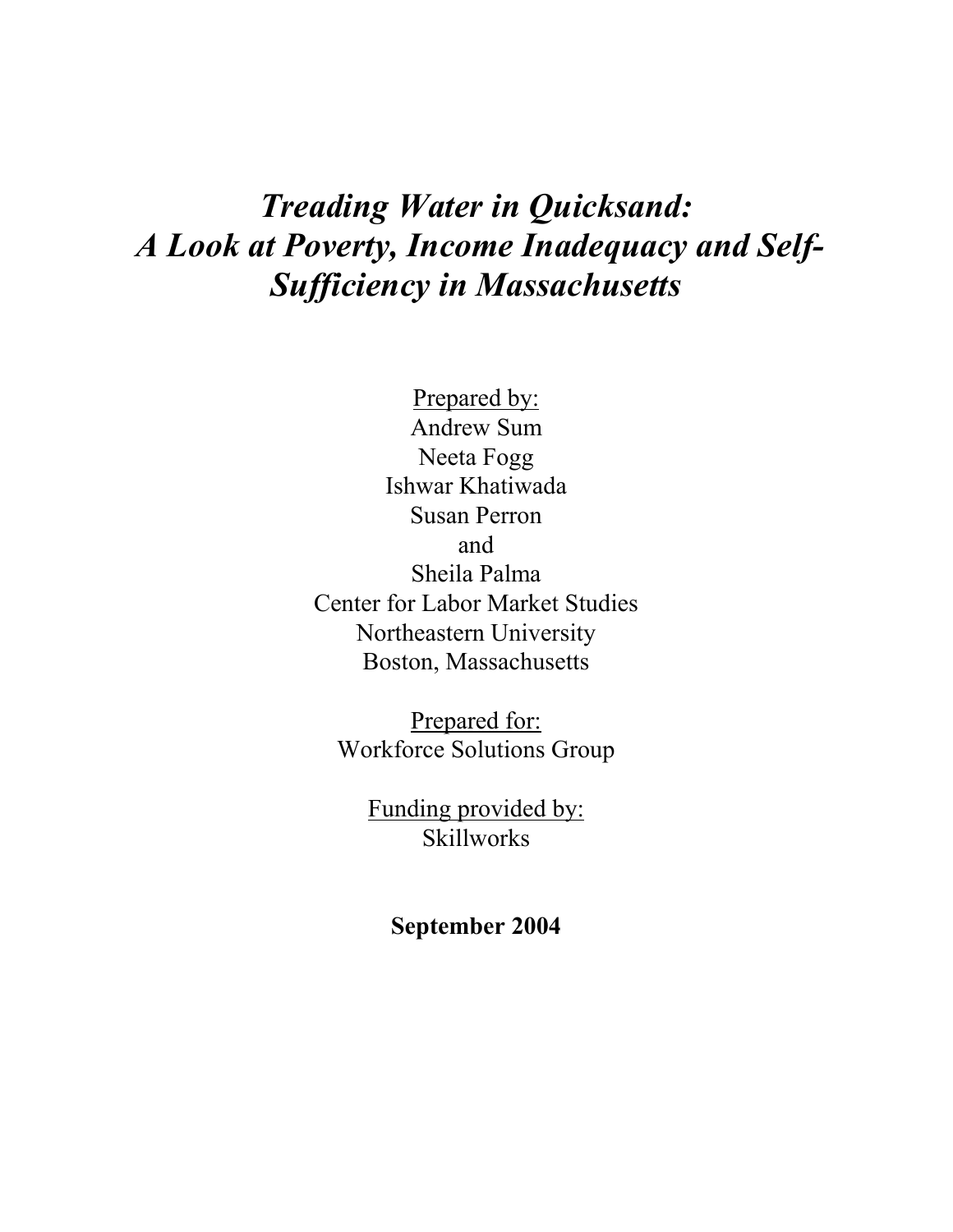## **Table of Contents**

| A Demographic and Socioeconomic Profile of Massachusetts Families in 2000  133             |      |
|--------------------------------------------------------------------------------------------|------|
|                                                                                            |      |
|                                                                                            |      |
|                                                                                            |      |
| Poverty Rates of Key Demographic Subgroups of Families in Massachusetts  3030              |      |
|                                                                                            |      |
| The Incidence of Low Income Challenges Among Massachusetts Families, 1999 433              |      |
| Geographic Variations in the Incidence of Low Income Challenges Among Families in          |      |
|                                                                                            | 5151 |
| Estimates of the Incidence of Family Economic Self-Sufficiency Challenges Among            |      |
|                                                                                            |      |
| Methodologies for Estimating the Incidence of FESS Challenges Among Massachusetts          |      |
|                                                                                            | 599  |
| Estimates of the Number and Per Cent of Families With an Income Below the                  |      |
|                                                                                            |      |
| Family Economic Self-Sufficiency Deficits and the Educational Attainment and Nativity      |      |
|                                                                                            |      |
| The Incidence of Family Economic Self-Sufficiency Deficit Challenges Among Different Types |      |
|                                                                                            |      |
| The Incidence of Family Economic Self-Sufficiency Deficit Challenges Among Unrelated       |      |
|                                                                                            |      |
| Measuring the Mean and Aggregate Size of Poverty and Family Economic Self-Sufficiency      |      |
|                                                                                            |      |
|                                                                                            |      |
| Appendix A: Comparisons of the U.S. Census Bureau Estimates of the Number of Family        |      |
| Households in Massachusetts Counties in 2000 with the Number of Families in the County     |      |
|                                                                                            |      |
| Appendix B: Methodologies for Calculating the Values of Family Economic Self-Sufficeincy   |      |
|                                                                                            | 922  |
| Appendix C: A Graphical Portrait of the Incidence of Poverty, Low Income, and Family       |      |
| Economic Self-Sufficiency Challenges Among Families in Massachusetts Counties in 1999      |      |
|                                                                                            | 100  |
| Appendix D: Estimates of the Per Cent of Families in Massachusetts with a Family Income    |      |
| Below the Family Economic Self-Sufficiency Standard by County and Type of Family, 1999     |      |
|                                                                                            |      |
| Appendix E: Estimates of the Mean and Aggregate Size of the Self-Sufficiency               |      |
| Income Deficits of Massachusetts Families by County and Family Type in 1999 11111          |      |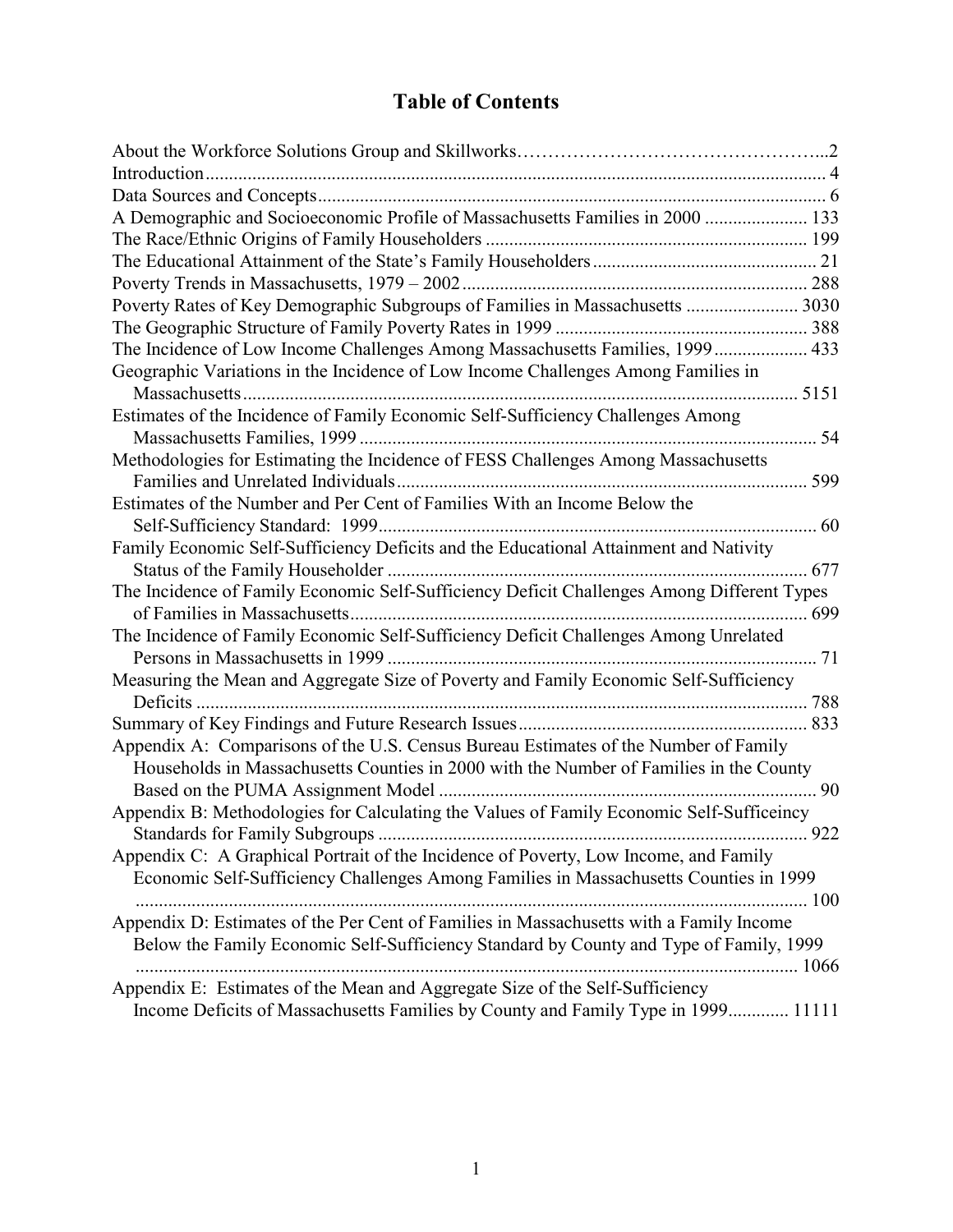#### **About the Workforce Solutions Group**

The Workforce Solutions Group is a coalition led by the Women's Union, the Massachusetts Workforce Board Association, the Organizing and Leadership Training Center and the Massachusetts AFL-CIO that is dedicated to improving the Massachusetts workforce development system. Its unique strength is that it brings together a broad range of employers, unions, education and training providers, community colleges, immigrant advocates, workforce investment boards and interfaith organizations. These diverse groups are united by their common interest in having a strong and effective workforce development system.

The Workforce Solutions Group's goal is to use the combined strength of its constituencies to build public and political support for workforce development reform that increases workers' skills, advances families to self-sufficiency and promotes job creation and economic growth. In pursuit of this goal, the Group is carrying out a regionally-based, statewide campaign that aligns grassroots organizing and coalition building with coordinated media, research, marketing and advocacy strategies. In addition to research, the Workforce Solutions Group is conducting a series of eight regional forums around the state to bring together our diverse constituencies to discuss the challenges and opportunities in the system and develop policy recommendations.

The Workforce Solutions Group is the statewide public policy and advocacy grantee of Skillworks.

#### **About Skillworks**

SKILLWORKS – *Partners for a Productive Workforce* (formerly known as the Boston Workforce Development Initiative) is a five-year investment of approximately \$15 million on the part of philanthropy, government, community organizations, and employers to change how workforce development is done in Boston. The goal is to create a system that helps low-skill, low-income residents move to family-sustaining jobs and helps employers find and retain skilled employees.

2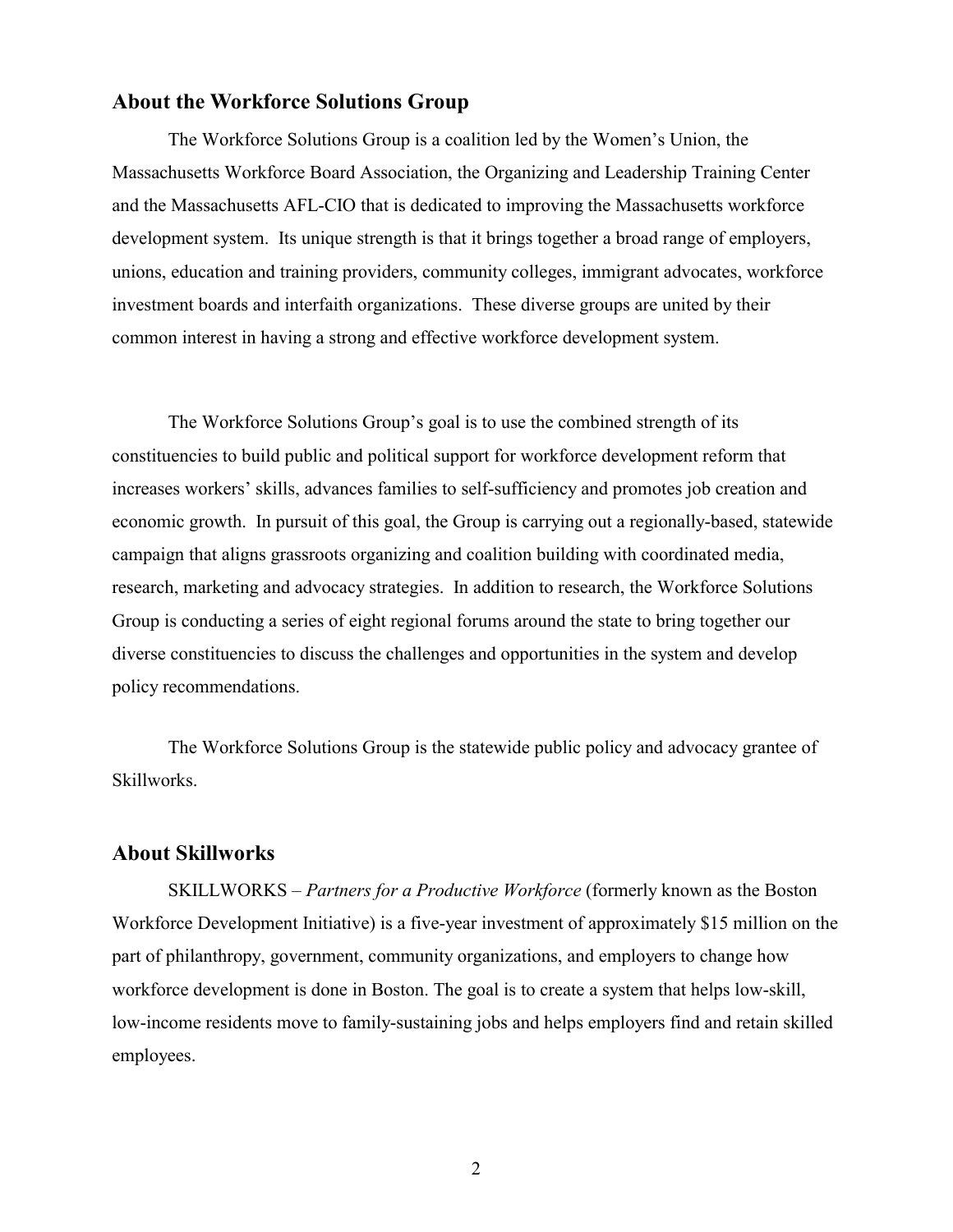SKILLWORKS is a comprehensive, community-based approach to economic development, Designed and led by the Boston Foundation, the City of Boston, the Commonwealth of Massachusetts and other local and national donor organizations, it is unique in the way a broad set of public and private stakeholders have come together to improve economic opportunity for citizens. Designed with help from Jobs for the Future, a nationally recognized non-profit workforce development organization, the initiative is supported by the Boston Private Industry Council, Management Consulting Services, and Abt Associates. The initiative is working with a wide array of employers and educational institutions to design programs that provide low-income workers skills training for mid-level jobs at regional hospitals, health research centers, universities, and the hospitality industry. These institutions are critical to Boston's economy in the 21<sup>st</sup> century, and will provide thousands of low-income Bostonians with the resources they need to purchase affordable housing, send their children to college, and become stakeholders in the American Dream.

The other funding organizations include the Annie E. Casey Foundation, The Hyams Foundation, Paul and Phyllis Fireman Foundation/One Family Campaign, Fleet Financial Charitable Asset Division, Making Connections Boston, Rockefeller Foundation, State Street Foundation, and United Way of Massachusetts Bay.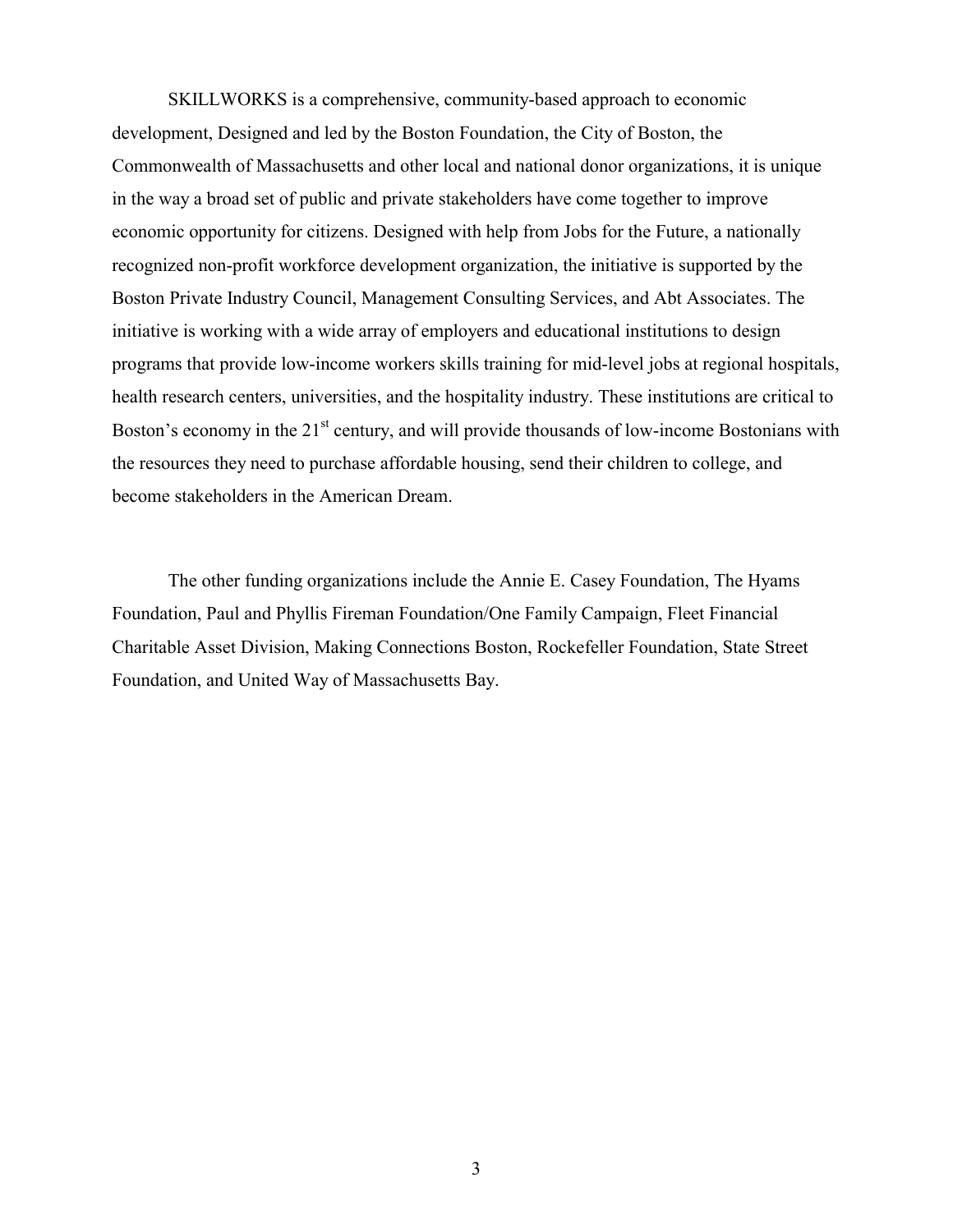#### **Introduction**

 $\overline{a}$ 

As part of its research and public policy promotion work in support of the Skillworks, the Workforce Solutions Group has been preparing a series of research papers and reports on labor market developments in the Commonwealth and trends in the economic well-being of Massachusetts families and workers. In two earlier research reports prepared by the Center for Labor Market Studies, trends in the level and distribution of the real incomes of Massachusetts families over the decade of the 1990s were examined.<sup>1</sup> Findings on the growth of the median real incomes of families between 1989 and 1999 were presented and analyzed, with separate breakouts of the data for key geographic areas within the state (metropolitan areas, counties, selected cities and towns) and for selected demographic and socioeconomic subgroups of families across the state. The economic forces underlying the changing levels and distribution of family incomes also were examined.

The typical family in the state experienced only a very modest increase in its real income (3.4%) over the past decade, a rate of growth far below the near 26% growth rate of median real income during the decade of the 1980s. Massachusetts' rate of growth of median real family income went from  $3<sup>rd</sup>$  highest among the states in the 1980s to only 41<sup>st</sup> highest in the 1990s. The 1990s also witnessed growing gaps in the median incomes of families across family types (married couple, female headed, male headed), the educational attainment of the family head, and among the affluent, the middle class, and the low income population. The distribution of family incomes in the state had become markedly more unequal by the end of the 1990s, with the bulk of the gains in real incomes concentrated among those families in the top ten per cent of the distribution.<sup>2</sup>

This research report is primarily devoted to an analysis of income inadequacy challenges facing a wide array of Massachusetts families at the end of the 1990s. A wide variety of income

<sup>&</sup>lt;sup>1</sup> See: (i) Andrew Sum, Ishwar Khatiwada, Mykhaylo Trubs'kyy, with Sheila Palma, *Family Income Developments in Massachusetts During the 1990s: Mediocre Growth for the Average Family Amidst Sharply Rising Income Inequality*, Prepared for the Workforce Solutions Group, Boston Workforce Development Initiative, Boston, January 2004; (ii) Andrew Sum, Ishwar Khatiwada, Paulo Tobar, and Sheila Palma, *Changes in the Economic Well-Being of Families in Sub-state Areas of Massachusetts: Implications for the Future Targeting of Economic Development and Workforce Development Programs*, Prepared for the Workforce Solutions Group, Boston Workforce Development Initiative, Boston, June 2004.

<sup>&</sup>lt;sup>2</sup> Using DOR income tax return data for 1999 rather than the U.S. Census Bureau family income data from the 2000 Census yielded even higher estimates of income inequality. The DOR income data capture income sources (capital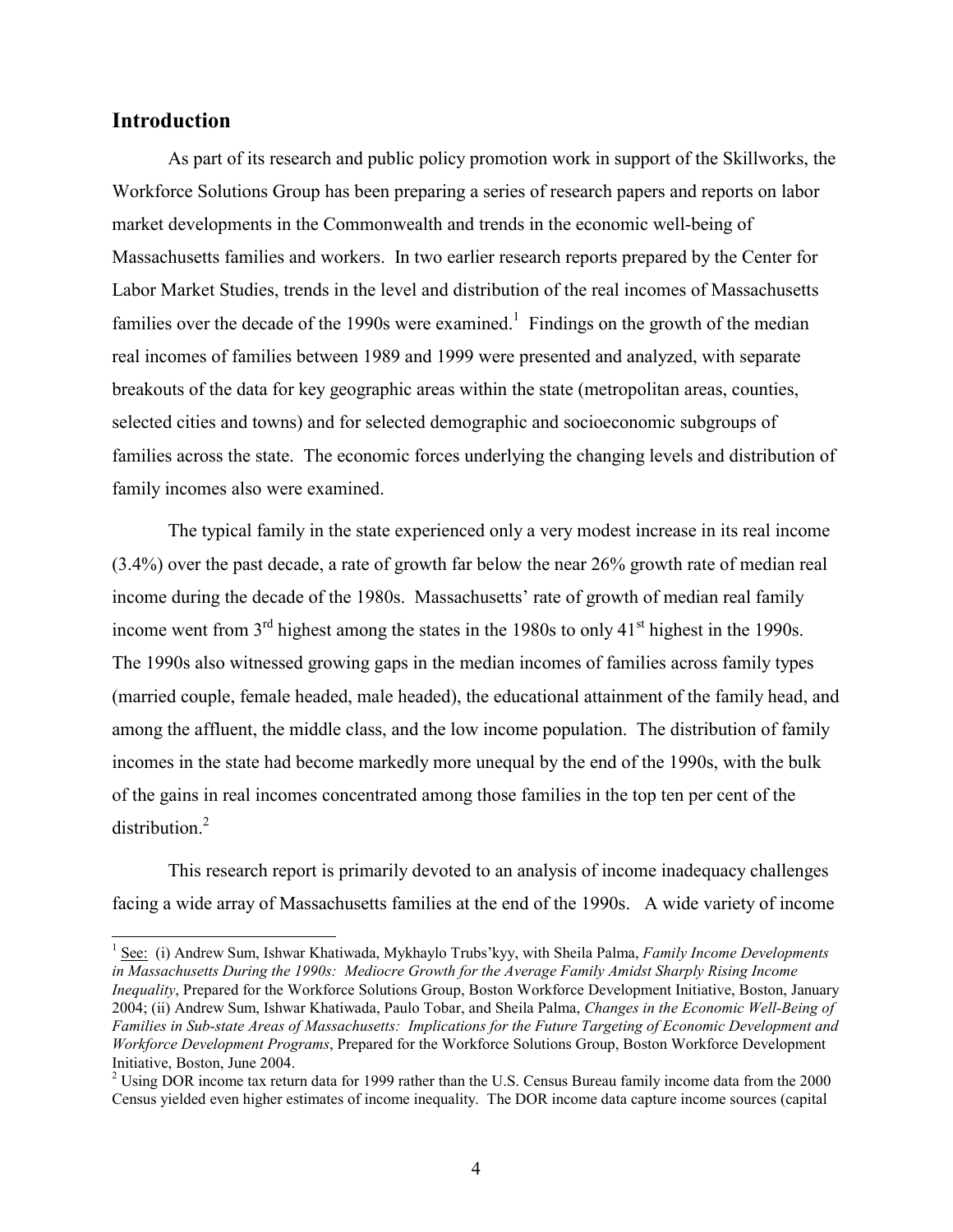inadequacy measures are used by economists, sociologists, and other social scientists. Three alternative measures of income inadequacy are used in this paper: the poverty income thresholds of the federal government, a measure of the low income status of families as represented by 200% of the existing poverty income thresholds, and the Family Economic Self Sufficiency (FESS) standards of the Women's Educational and Industrial Union (WEIU) and Wider Opportunities for Women. For each of these three measures of income inadequacy, we will provide estimates of the number and per cent of Massachusetts families (and at times for unrelated individuals) that had incomes in calendar year 1999 below each of these three standards. These estimates of income inadequacy are presented for all families in the state, for selected geographic areas (counties, Local Workforce Investment Board service delivery areas), and for a rather wide array of demographic and socioeconomic subgroups of families across the state and selected sub-state areas.

Our report begins with an overview of the data sources that were used in conducting the empirical analyses and a discussion of the key income inadequacy concepts and measures: the federal government's poverty income thresholds, the family income measures used to represent "low incomes," and the Family Economic Self-Sufficiency standards of the Women's Educational and Industrial Union.<sup>3</sup> The second section of the monograph will provide a detailed demographic and socioeconomic profile of family households in the Commonwealth at the time of the 2000 Census, including their distribution by family type, the presence in the home of related children under 18 years of age, the educational attainment of the family householder, the race/ethnicity of the householder, and the nativity status of the householder. The educational attainment distribution of family householders also will be presented by type of family, race/ethnic group, nativity status, and selected geographic areas of the state. A few comparisons of Massachusetts and U.S. family characteristics will be presented.

The third section will present our estimates of the poverty rates of all families in Massachusetts for selected time periods (1979, 1989, 1999, and 2002) and for a comprehensive array of demographic, socioeconomic, and geographic subgroups at the time of the 2000 Census. The fourth section will be devoted to findings on the incidence of low income challenges among

l

gains, management bonuses, stock options) not available from the 2000 Census and provide more reliable data on property income.

<sup>&</sup>lt;sup>3</sup> For a review of the FESS standards and their values for selected types of families, See: Jean Bacon, Laura Henze Russell, and Diana Pearce, The Self-Sufficiency Standard: Where Massachusetts Families Stand, Women's Educational and Industrial Union, United Way of Massachusetts Bay, Boston, 2000.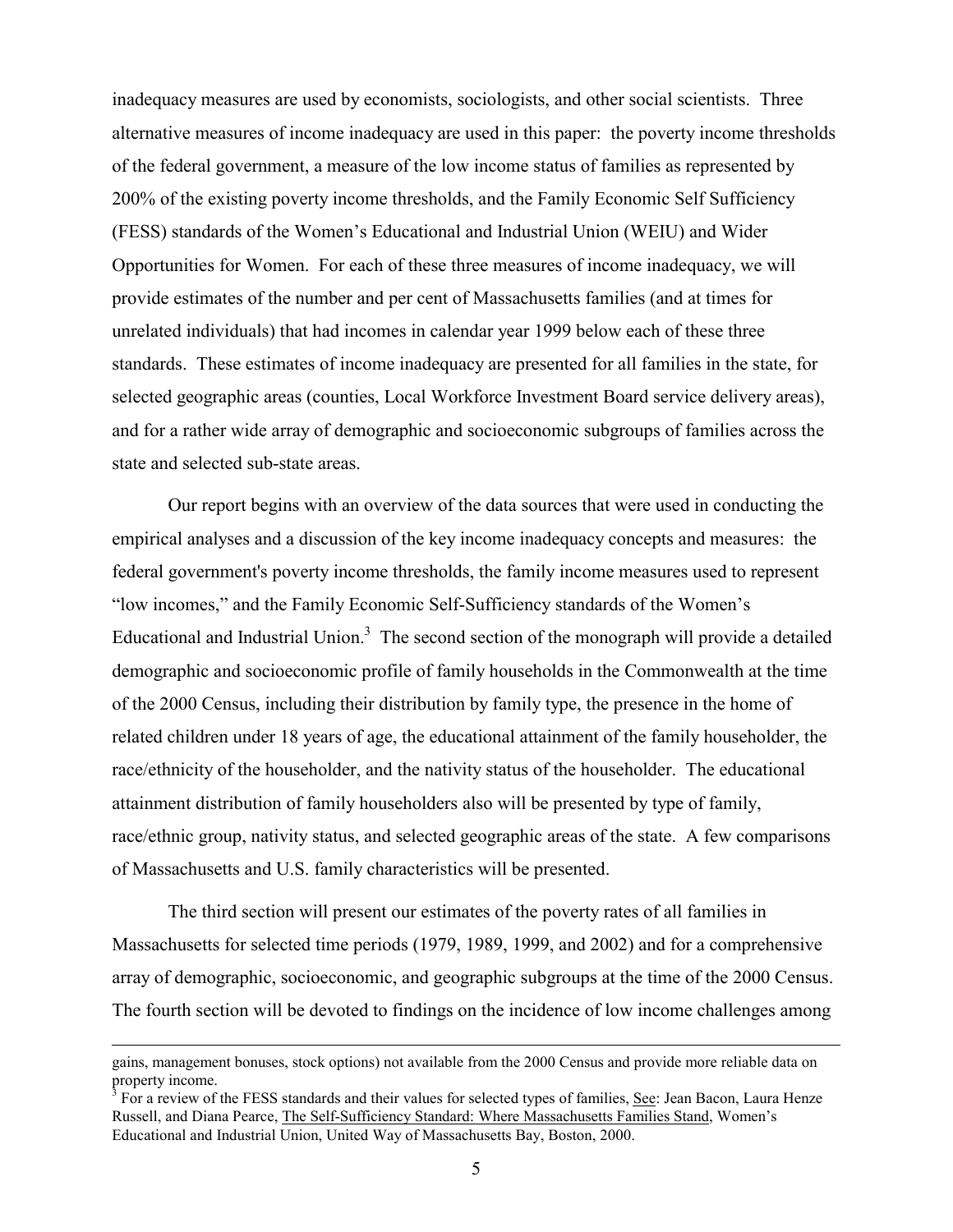Massachusetts families at the time of the 2000 Census. These estimates will be provided for all families across the state and for a diverse set of families in demographic, socioeconomic, and geographic subgroups (counties, LWIBs). The fifth section will present and assess key findings on the number and per cent of families and unrelated individuals in Massachusetts who had incomes below the Family Economic Self-Sufficiency standards in calendar year 1999.<sup>4</sup> These estimates of the share of families with incomes below the Self Sufficiency standards will be provided for selected categories of families (adults only, single parent families with one or more related children, married couple families with one or more children), for subgroups of families classified by the gender, race/ethnicity, educational attainment, and nativity status of the householder, and by county across the state.<sup>5</sup> The final section of the paper will summarize key findings of the study and briefly discuss their implications for the Boston Workforce Development Initiative.

## **Data Sources and Concepts**

 $\overline{a}$ 

Nearly all of the estimates of the number and percent of Massachusetts families that are poor, low income, or with incomes below the Family Economic Self-Sufficiency standards are based on the findings of the 2000 Census of Population and Housing.<sup>6</sup> The long form questionnaire that was used in conducting the 2000 Census collected information on family incomes, the sources of those incomes, and on the poverty status of families.<sup>7</sup> The long form questionnaire was administered to a representative sample of one of every six households in each city, county, and state. The U.S. Census Bureau has provided a set of public use data files for use by social science researchers in analyzing the findings of the 2000 Census long form questionnaires for households. We have used the 5-100 Public Use Micro-data Samples (PUMS)

<sup>&</sup>lt;sup>4</sup> Unrelated individuals are those persons who live on their own or in households with others to whom they are not related (roommates, unmarried partners, borders).

<sup>&</sup>lt;sup>5</sup> We also will breakout estimates of the incidence of Family Economic Self-Sufficiency challenges among demographic subgroups of unrelated individuals in the state and variations in the incidence of such problems across counties of the state.

<sup>&</sup>lt;sup>6</sup> A few of the estimates presented in this monograph are based on the 1980 and 1990 Censuses and on the March Current Population Surveys for selected years from 1990 to 2003. The March CPS survey contains a work experience and income supplement that collects data on the money incomes of all household members 15 and older in the previous calendar year. These individual incomes for individual family members are aggregated to estimate family income and the family's poverty status.

 $<sup>7</sup>$  The poverty income threshold and the 200% of poverty income threshold standard are based on pre-tax, money</sup> incomes only. They exclude the value of employee benefits, such as health insurance, pension contributions, or company cars, and exclude in-kind benefits such as food stamps or rental subsidies as well as federal and state Earned Income Tax Credits. The FESS standard does account for some of these benefits, such as Earned Income Tax Credits.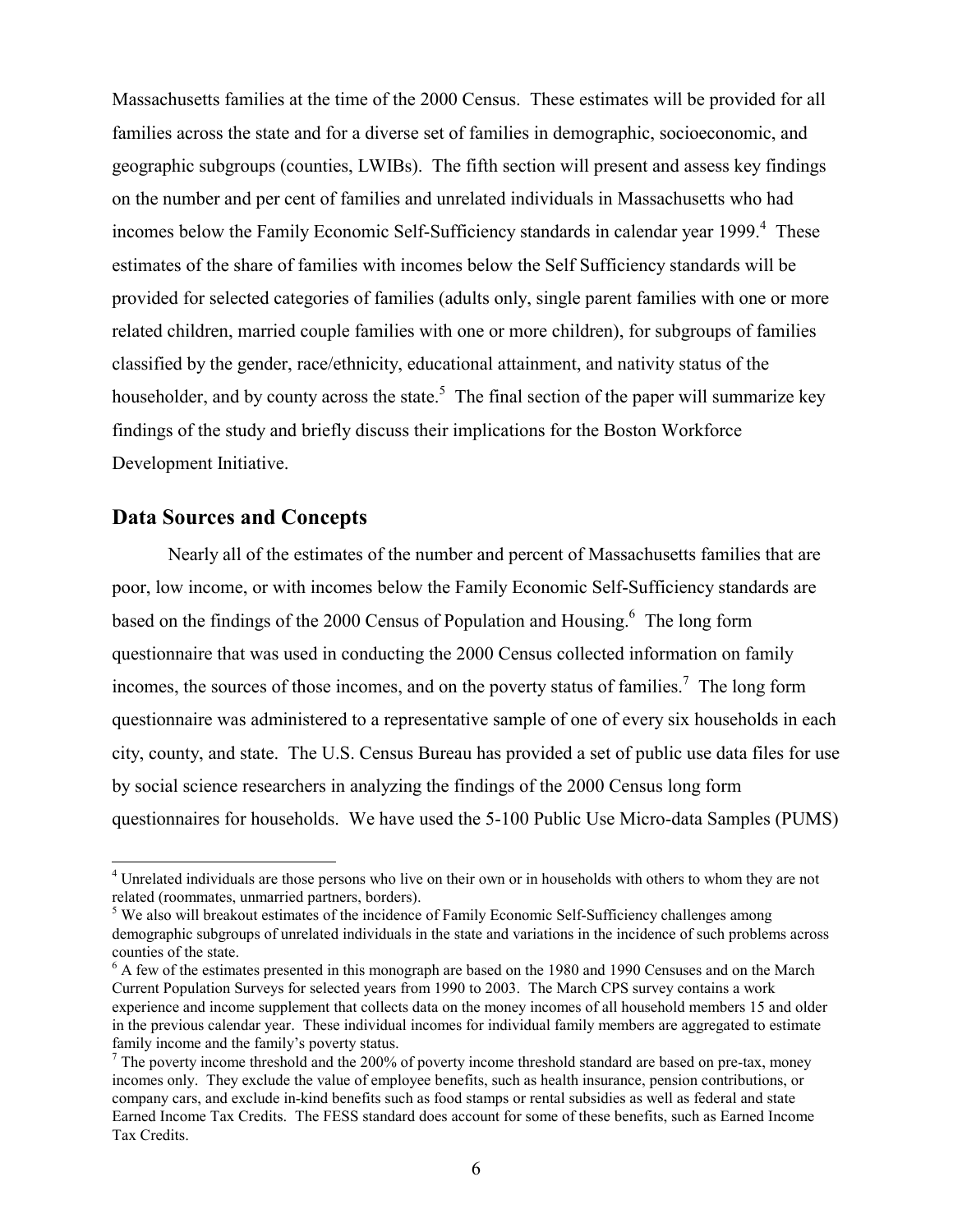to conduct the analyses appearing in this report. This comprehensive data set provides us with findings on the incomes, earnings, and poverty status of 1 of every 20 households in the state as well as on the demographic and socioeconomic characteristics of the members of these family households, especially the head of the family or in Census parlance the "family householder".

In some cases, our estimates of the poverty or low income status of families at the county level in Massachusetts are based on published estimates of the U.S. Census Bureau which follow strict county boundaries. For many of our poverty and low income estimates and for all of our Family Self Sufficiency Income estimates at the county level, we rely on close approximations to county boundaries using combinations of Census Public Use Micro-data Areas (PUMAS) to form counties. On the public use data files containing the micro-records from the long form questionnaires, the U.S. Census Bureau does not provide county identifiers on the data files. Instead, areas of 100,000 or more people (combinations of cities/towns, parts of large cities) are categorized into PUMAS. These PUMAS unfortunately can cross county lines; thus, decisions have to be made as to how to assign such PUMA's to specific counties. Some counties will be assigned more families than they actually have in residence while the remaining counties will have slightly fewer. The PUMA classification scheme for the Family Economic Self-Sufficiency Analysis provided pretty close fits for most counties. (See Appendix A for further details). Ninety-nine per cent of families were assigned to one of the 14 counties (Barnstable, Dukes, and Nantucket counties have to have combined for this analysis). In 8 of the 12 cases, the number of families assigned to a county fell with +2 per cent of the official estimates of the number of families. In 11 of the 12 cases, the counts were within  $+11%$ . In one case, Hampshire, there was a gap of 19 per cent between the PUMA assigned number of families and the official count of resident families in that county, but the total number of families involved in this gap was only 6,400.

The bulk of the income analyses presented in this paper are focused on the economic well-being of families in the Commonwealth rather than on all households.<sup>8</sup> Following conventional Census Bureau definitions, a family household consists of two or more persons who are related to each other by blood, marriage, or adoption. A family household may or may not

<sup>&</sup>lt;sup>8</sup> A household consists of one or more persons occupying separate living quarters. Households can be either family households or non-family households.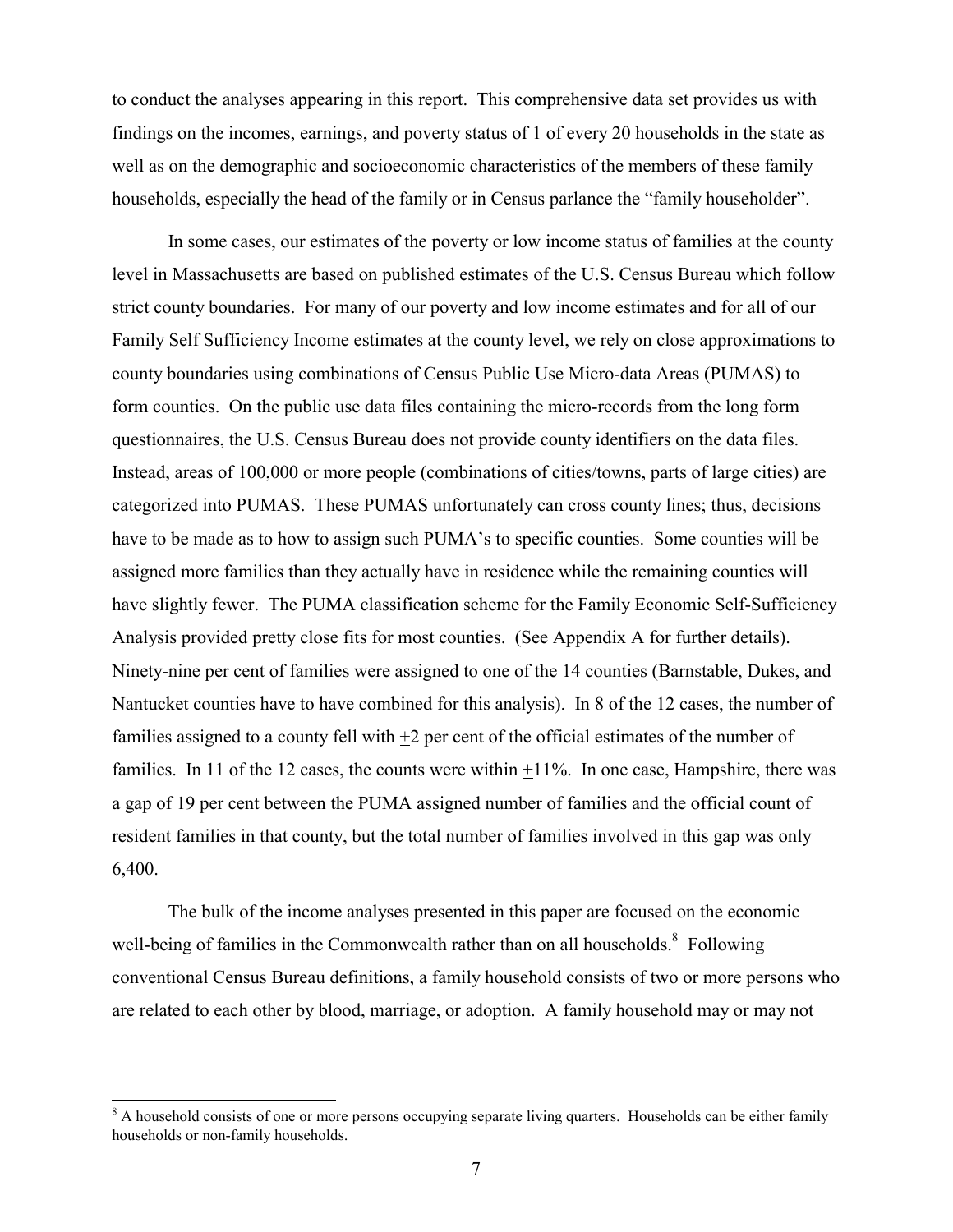contain any related children under the age of  $18<sup>9</sup>$ . Since the poverty, low income, and selfsufficiency status of families frequently varies considerably by the number of children present in the home, we will provide separate breakouts of the data for families by the presence of children under 18 in the home. For the Family Economic Self-Sufficiency measures, we also will present estimates of the number and per cent of unrelated individuals who had incomes below the selfsufficiency standard for their geographic area.<sup>10</sup>

The poverty income estimates appearing in this paper are based on the poverty income definitions and measures of the federal government as updated annually by the Office of Management and Budget to reflect changes in the cost-of-living as measured by the Consumer Price Index for All Urban Consumers. The poverty income thresholds vary with the number of persons in the family, the age of the family householder, and the number of children under 18 in the family.<sup>11</sup> The 1999 weighted average poverty thresholds for families containing two to nine persons are displayed in Table One. These poverty income thresholds ranged from \$11,214 for a family of two to \$17,029 for a four person family to a high of \$34,417 for families containing nine or more persons. The same poverty income thresholds are applied to all states, metropolitan areas, and cities across the country.

 $9$  Household relationships in the Census data are always defined relative to the householder of the family. In a married couple family, the householder can be either the husband or the wife.

<sup>&</sup>lt;sup>10</sup> Unrelated individuals include persons living by themselves or in households with others to whom they are not related; i.e., roommates, unmarried partners, etc. Each unrelated individual is treated as a household of one in determining their poverty, low income, and self-sufficiency status.

<sup>&</sup>lt;sup>11</sup> Households headed by an individual over the age of 65 are assigned a lower poverty income threshold by the federal government.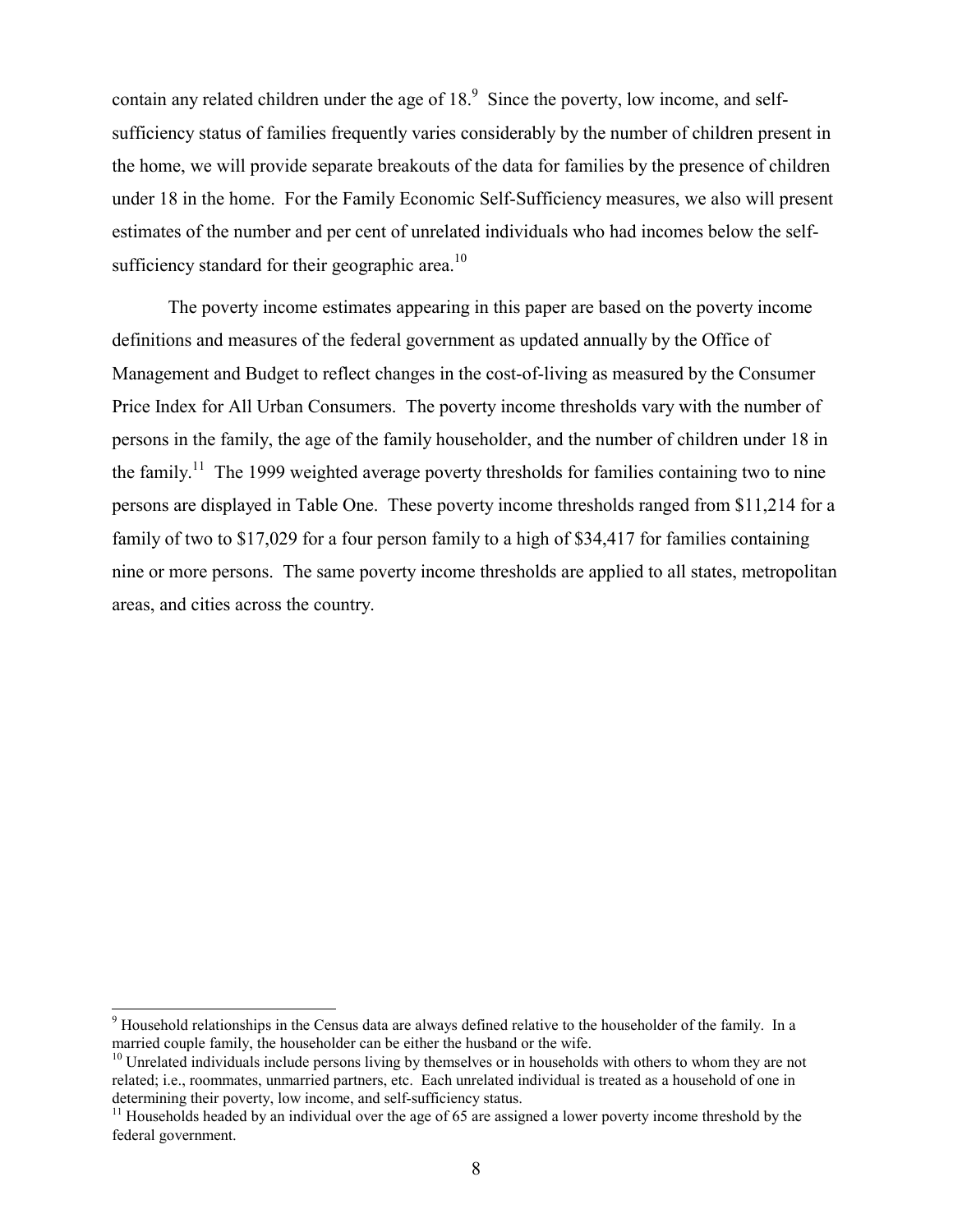|                     | (A)               | (B)        |
|---------------------|-------------------|------------|
|                     | Weighted Average  | Low Income |
| <b>Family Size</b>  | Poverty Threshold | Threshold  |
| Two (head under 65) | \$11,214          | \$22,428   |
| Three               | 13,290            | 26,580     |
| Four                | 17,029            | 34,058     |
| Five                | 20,127            | 40,254     |
| Six                 | 22,727            | 45,454     |
| Seven               | 25,912            | 51,824     |
| Eight               | 28,967            | 57,934     |
| Nine or More        | 34,417            | 68,834     |

Table 1: Weighted Average Poverty Thresholds and Low Income Thresholds for Families Containing Two to Nine Persons, 1999

Source: U.S. Census Bureau; poverty income thresholds are updated annually by the Office of Management and Budget.

The poverty status of a family is determined by comparing the pre-tax, money income of the family with its poverty income threshold. The money income measure used to determine a family's poverty status includes income from employment, property income, and income from a wide array of cash transfer programs, but excludes capital gains, federal and State Earned Income Tax Credits, and in-kind benefits from the federal, state, and local governments, such as food stamps, rental subsidies, and Medicare/Medicaid health care benefits. If the family's combined money income is below the assigned poverty income line for its given size and age composition, then the family is classified as poor.

The federal government's poverty income measures have been subject to a wide array of criticisms by economists, sociologists, political scientists, and other social analysts over the past decade, with some analysts claiming the poverty measures exaggerate the true extent of poverty while many others critique the measures as under-estimating the magnitude of income inadequacy challenges in the nation, individual regions, states, or cities. Among the major criticisms<sup>12</sup> from the point of view that the poverty lines underestimate true income inadequacy are those that focus on the poverty line's reliance on outdated family budgets which assume that one-third of a family's income is still spent on food, the poverty line's failures to adjust for the

<sup>&</sup>lt;sup>12</sup> For a detailed review of alternative critiques of the federal government's poverty lines, <u>See:</u> (i) Andrew Sum, W. Neal Fogg, and Garth Mangum, *Poverty Ain't What It Used to Be*, Sar Levitan Center for Social Policy Studies,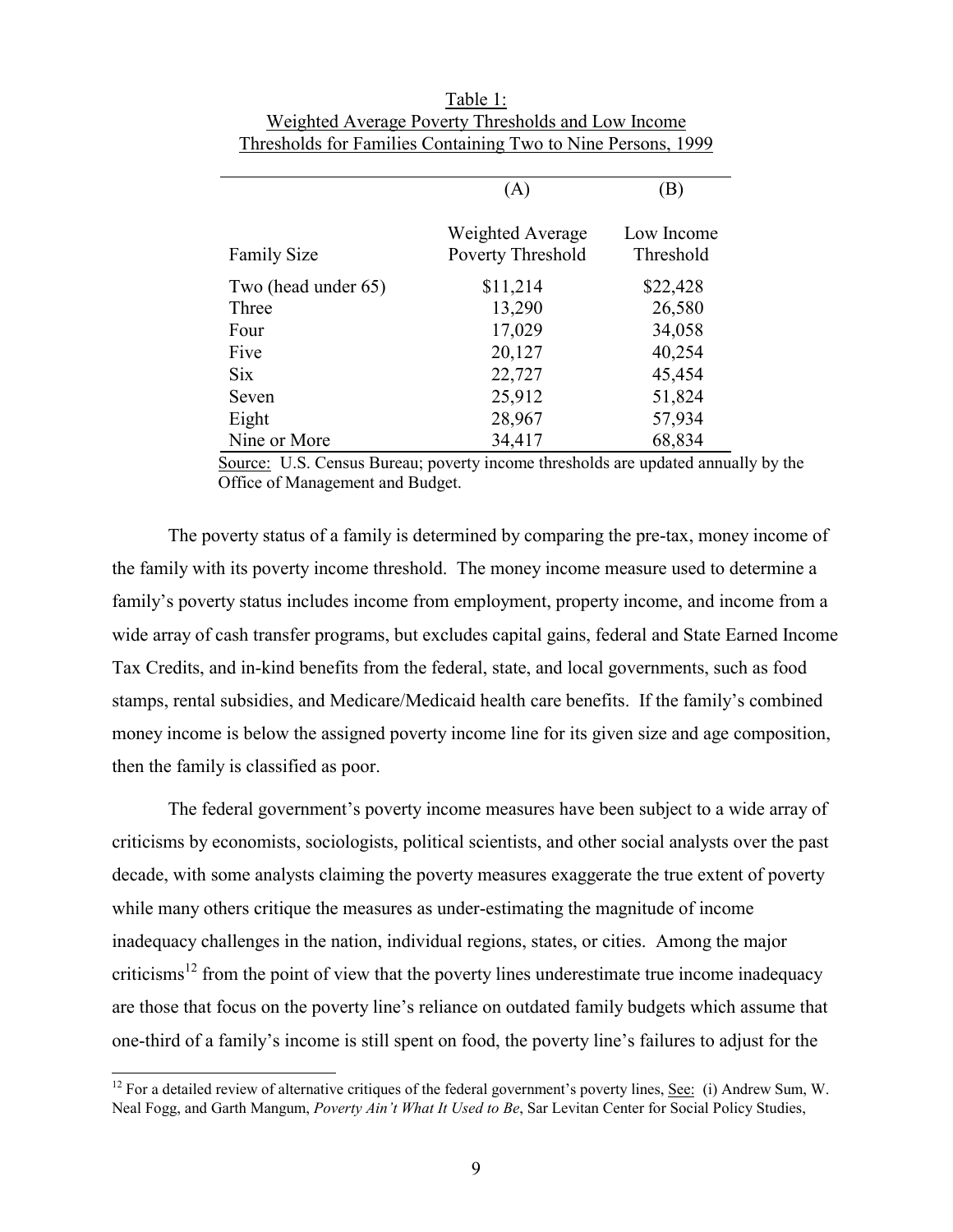changing relative costs of housing in the budget of low income families, the lack of any adjustments in the poverty line for changes in the average living standards of American families since the early 1960s, and the failure of the existing poverty lines to adjust for differences in the cost of living across regions, states, and local areas, especially housing cost differences. A wide array of alternative poverty lines have been proposed over the past 15 years, with these alternative poverty lines ranging from 113% to 176% of the existing poverty income thresholds.<sup>13</sup>

During the past few years, a number of poverty and welfare reform researchers, including those at the Urban Institute and the Manpower Demonstration Research Corporation, have developed a measure of "low incomes" for families that utilizes 200 per cent of the current federal government poverty lines as the thresholds for determining whether a family is low income.<sup>14</sup> The 1999 values of these low income thresholds for families in the U.S. by family size are displayed in Column B of Table 1. The values of these "low income thresholds" in 1999 ranged from \$22,428 for a family of two, to \$34,058 for a family of four, to \$68,834 for a family containing nine or more persons.

These low income thresholds will be used to estimate the numbers, demographic/ socioeconomic characteristics, and geographic locations of Massachusetts families with 1999 money incomes below these low income thresholds. Estimates of the incidence of low income challenges among families will be provided for the state as a whole, counties across the state, Local Workforce Investment Board service delivery areas, and for families in a wide array of demographic and socioeconomic groups, classified by family type, the presence of children, and the educational attainment, race/ethnic origin, and nativity status of the family householder.

Our third set of measures of family income inadequacy in Massachusetts is based on the Family Economic Self-Sufficiency standards developed jointly in our state by the Women's

l

Johns Hopkins University, Baltimore, 1999; (ii) Garth Mangum, Stephen Mangum, and Andrew Sum, *The Persistence of Poverty in the United States*, Johns Hopkins University Press, Baltimore, 2003.

 $<sup>13</sup>$  For a review of the sources of these alternative poverty income measures including the National Research</sup> Council's Panel on Poverty and Family Assistance,

See: Garth Mangum, Andrew Sum, and Neeta Fogg, "Poverty Ain't What It Used to Be," *Challenge: The Magazine of Economic Affairs*, March-April 2000, pp. 97-130.

For examples of applications of this measure of low incomes,

See: (i) Gregory Acs, Katherin Ross Phillips, and Daniel McKenzie, *Playing by the Rules but Losing the Game: America's Working Poor*, Urban Institute, Washington, D.C., May 2000; (iii) Jennifer Miller, Lisa Grossman, et. al., *Building Bridges to Self-Sufficiency: Improving Services for Low Income Working Families,* Manpower Demonstration Research Corporation, New York City, 2004.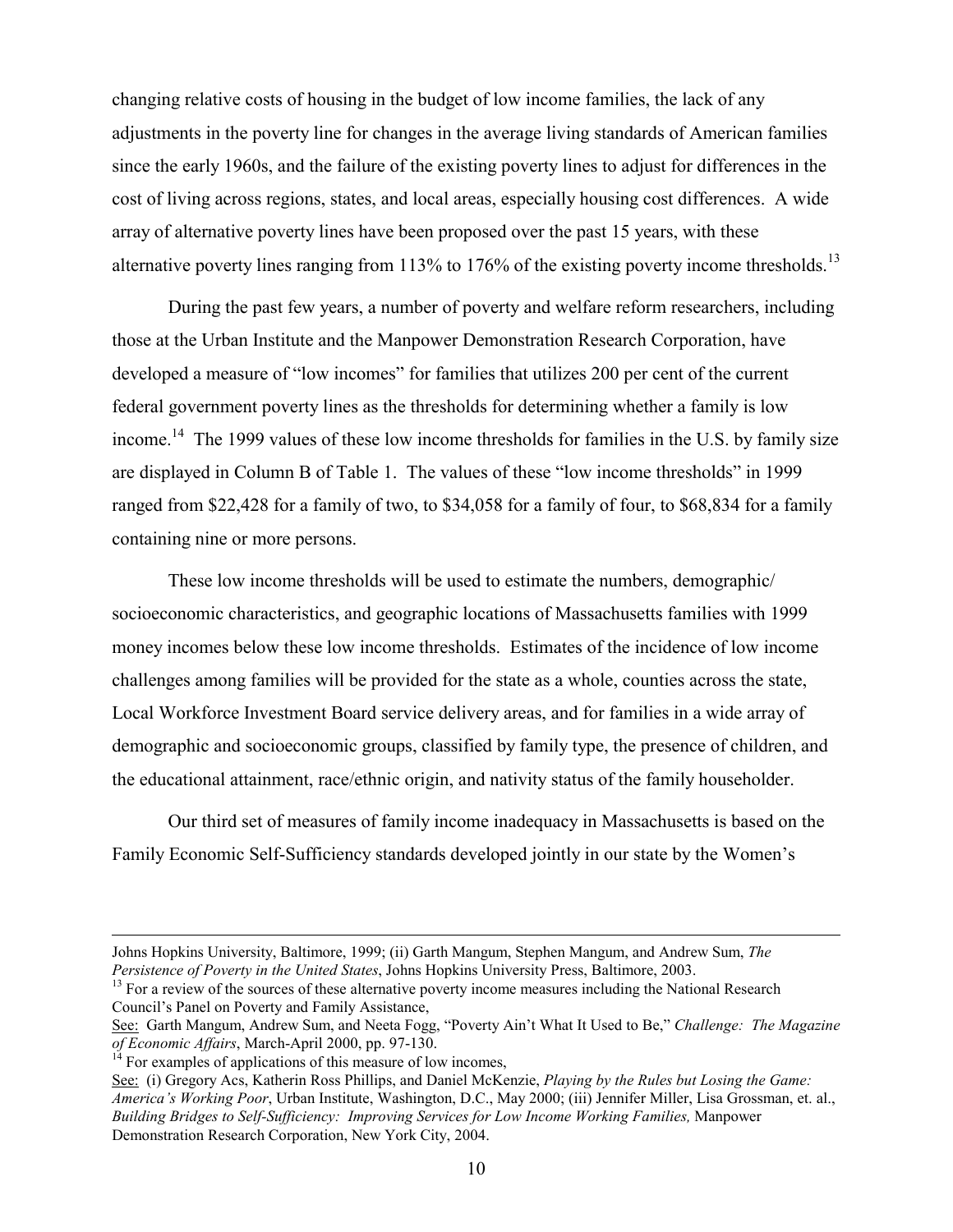Educational and Industrial Union and Wider Opportunities for Women.15 The Self-Sufficiency methodology attempts to address a number of the methodological shortcomings of the federal government's poverty lines by providing locally based cost measures for housing and child care, taking federal and state taxes and Earned Income Tax credits into account in determining the amount of gross income needed by a family to achieve the desired consumption bundle, and varying child care costs with the age of the children in the family and the local cost of child care. According to a report of the Women's Educational and Industrial Union, the Self-Sufficiency standard is intended to represent the amount of income needed by families in Massachusetts "to meet their basic needs for housing, food, transportation, child care, health care, miscellaneous expenses, and taxes."16 Estimates of the 1999 values of the Family Economic Self-Sufficiency standards for selected subgroups of families in Suffolk County are displayed in Table 2 below. The values of these family standards range from \$17,713 for a one person household, to \$36,202 for one adult with a pre-school aged child (3-5 years old), and to \$46,580 for a family with two adults, one pre-school child, and 1 child over 6. We have used estimated Family Economic Self-Sufficiency standards for Massachusetts families in 1997 and 2003 to impute values for calendar year 1999.<sup>17</sup> We also have applied a set of equivalence scales originally recommended by the National Research Council's Panel on Poverty and Family Assistance to estimate the appropriate self-sufficiency standards for other types of families in our state.<sup>18</sup> A description of the specific methods used to derive these alternative self-sufficiency standards for other types of families is presented in Appendix B.

l

<sup>15</sup> See: Jean Bacon, Laura Henze Russell, and Diana Pearce, *The Self-Sufficiency Standard: Where Massachusetts Families Stand*, Women's Educational and Industrial Union, United Way of Massachusetts Bay, Boston, 2000.

<sup>&</sup>lt;sup>16</sup> *Ibid*. These budgets measure the amount of income needed to cover these expenses without either public or private subsidies, such as rental subsidies, food stamps, child care subsidies, or free day care from family members.

<sup>&</sup>lt;sup>17</sup> See: Diana Pearce, The Self-Sufficiency Standard for Massachusetts, Women's Educational and Industrial Union. Boston, April 2003.

<sup>18</sup> See: Constance F. Citro and Robert T. Michael (Editors), *Measuring Poverty: A New Approach*, National Academy Press, Washington, D.C., 1995.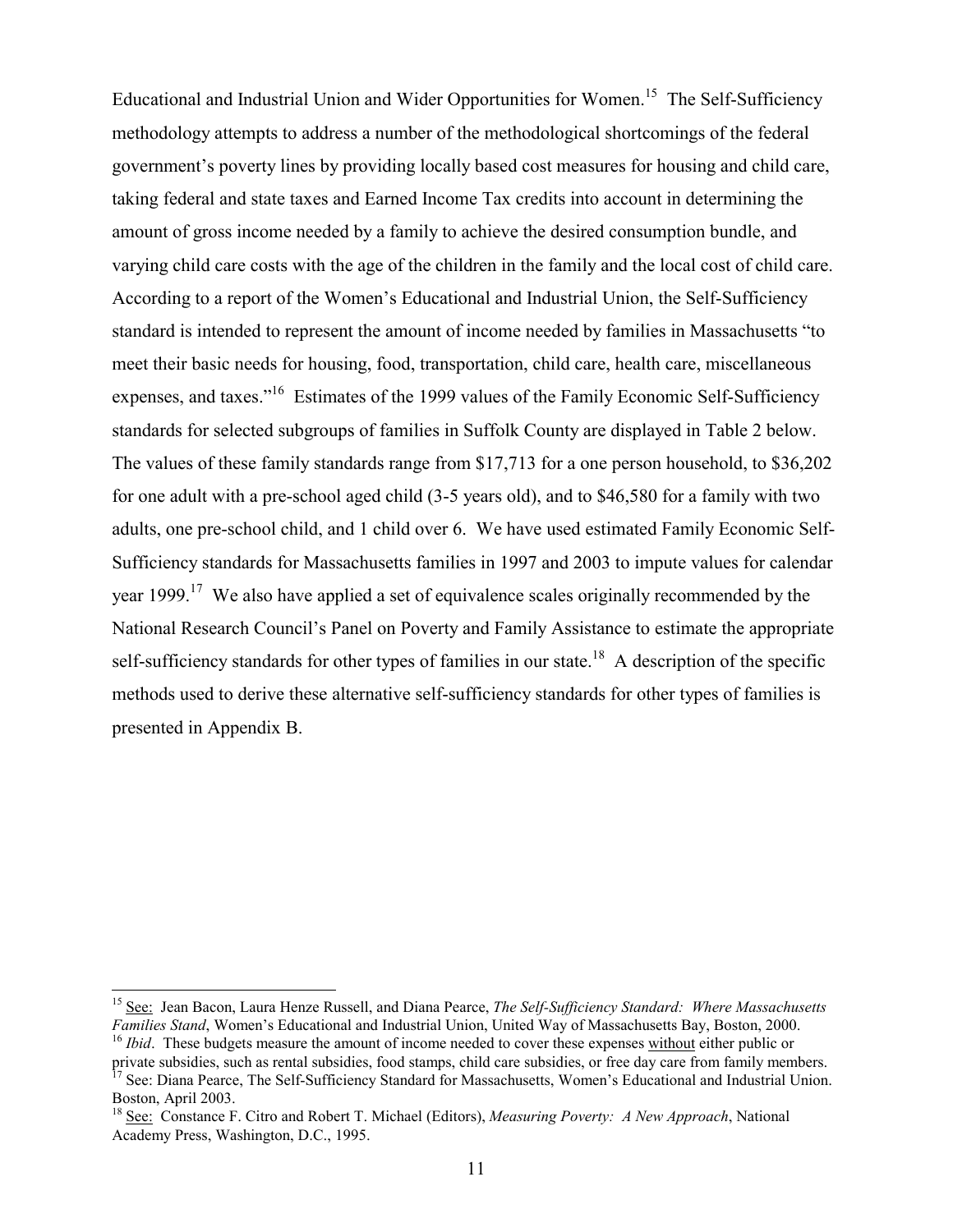Table 2: Family Economic Self-Sufficiency Standards for Selected Types of Families in Suffolk County, 1999 (Imputed)

| Family Type                               | Standard |
|-------------------------------------------|----------|
| 1 Adult, no children                      | \$17,713 |
| 2 Adults, no children                     | 29,776   |
| 1 Adult, 1 child under 6                  | 36,202   |
| 1 Adult, 2 children over 6                | 32,042   |
| 2 Adults, 1 child under 6, 1 child over 6 | 46,580   |

Source: Women's Educational and Industrial Union, selected publications, imputation by CLMS.

The values of the Family Economic Self-Sufficiency standards for Massachusetts families substantially exceed the federal poverty income thresholds and are higher than the low income thresholds based on twice the poverty line for families of a given size and composition. The ratios of the Family Economic Self-Sufficiency standards to the federal government's poverty lines for the subset of family types appearing in Table 2 typically range from 2.5 to 3.0, with the relative size of the gaps largest for families with children under the age of six due to the high market costs of child care for such families. For example, the Family Economic Self-Sufficiency budget for a single mother family with a pre-school aged child (ages 3 to 5) in the city of Boston was \$36,202 versus a poverty income threshold of only \$11,483 for a family of two with one child under 18 years of age.<sup>19</sup> The FESS standard for this family was  $3.14$  times the official poverty line. The relative size of the income gaps between the FESS budgets and the federal government's poverty line is smallest for unrelated individuals. The estimated FESS standard for one adult in the city of Boston in 1999 was \$17,713 versus a poverty line of \$8,667 for a one person household, a relative difference of 2.04 or approximately the same as the multiple for the low income threshold which is 2.0 times the poverty line. Given the variations in the relative size of the differences between the Family Economic Self-Sufficiency Standards and the poverty lines and low income thresholds by family type and age composition, one would expect that the application of the FESS methodology will yield a higher incidence of income inadequacy challenges among families with pre-school aged children (under 6) than among families with no children under 18 or only children ages 6 and older in the home.

 $19$  The official poverty income thresholds of the federal government do take the number of children under 18 into account but do not distinguish children under age 6 or infant children (under age 3) from older children.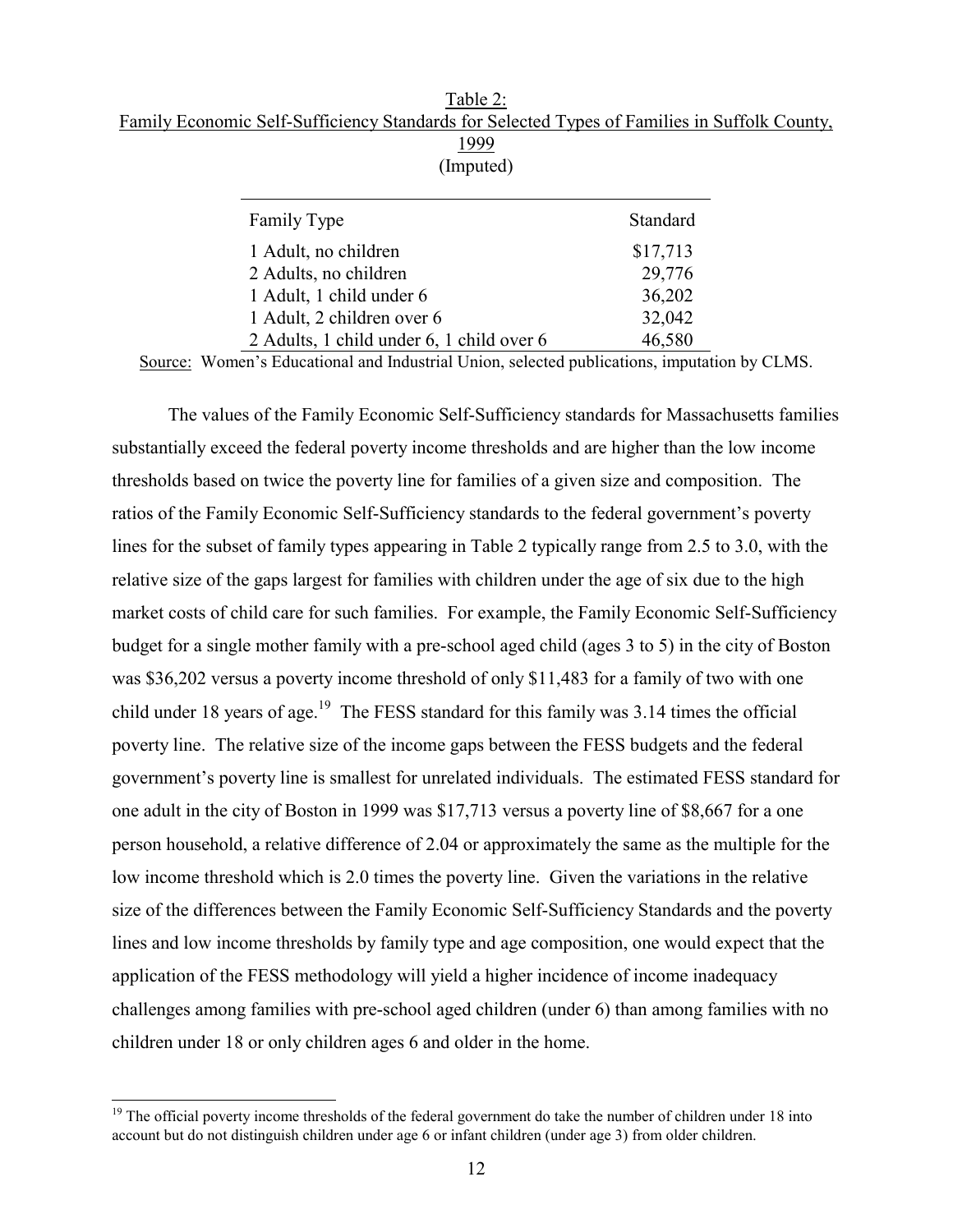The available Family Economic Self-Sufficiency standards for selected subgroups of families and unrelated individuals by county in Massachusetts were expanded to produce FESS standards for all other family types in each county, incorporating a common equivalence scale formula recommended by the National Research Council's Panel on Poverty and Family Assistance.<sup>20</sup> (See Appendix B for a more detailed discussion of the methods used to produce these FESS standard estimates.) These other family types include families with 2 or more adults and no related children under 18, families with one parent and 3 or more children, married couple families with 3 or more children, and families with 3 or more adults and various combinations of children under the age of 18. We also estimated the numbers of unrelated individuals (18 and older) in each county with incomes below the Self-Sufficiency thresholds for single adults. For each county and the state, we have produced estimates of the number and per cent of families with incomes below the Self-Sufficiency thresholds in calendar year 1999. These estimates were also generated for various types of families (adults only, single parent families, married couple families with children under 18) and by selected demographic characteristics of the family householder (age group, educational attainment, race-ethnic origin, and nativity status). For the first time, comprehensive estimates of the incidence of Family Economic Self-Sufficiency challenges for detailed demographic and socioeconomic subgroups are available for the Commonwealth of Massachusetts.

#### **A Demographic and Socioeconomic Profile of Massachusetts Families in 2000**

Knowledge of the demographic and socioeconomic characteristics of Massachusetts families is important in and of itself by providing us with insights as to who our families really are and how their composition has changed over time. The demographic and socioeconomic characteristics of these families also have important implications for the level and structure of poverty, low income, and Family Economic Self-Sufficiency challenges. The composition of families (married couple, single parent), the educational attainment of family householders, and the nativity status of family householders influence the size of their annual incomes and, thus, the likelihood of their being poor, low income, or unable to achieve economic self-sufficiency.

l

 $20$  This equivalence scale formula treats each child in the family as the equivalent of  $.7$  adults and incorporates economies of scale in consumption coefficient of .75. The formula for a given family type is equal to  $(A + .7C)$ <sup>75</sup>. where A = the number of adults (18 and older) in the family and C = the number of children. The exponent .75 is the power to which the sum in brackets is taken to determine the value of this family's income adjustment factor relative to a family with two adults and two children.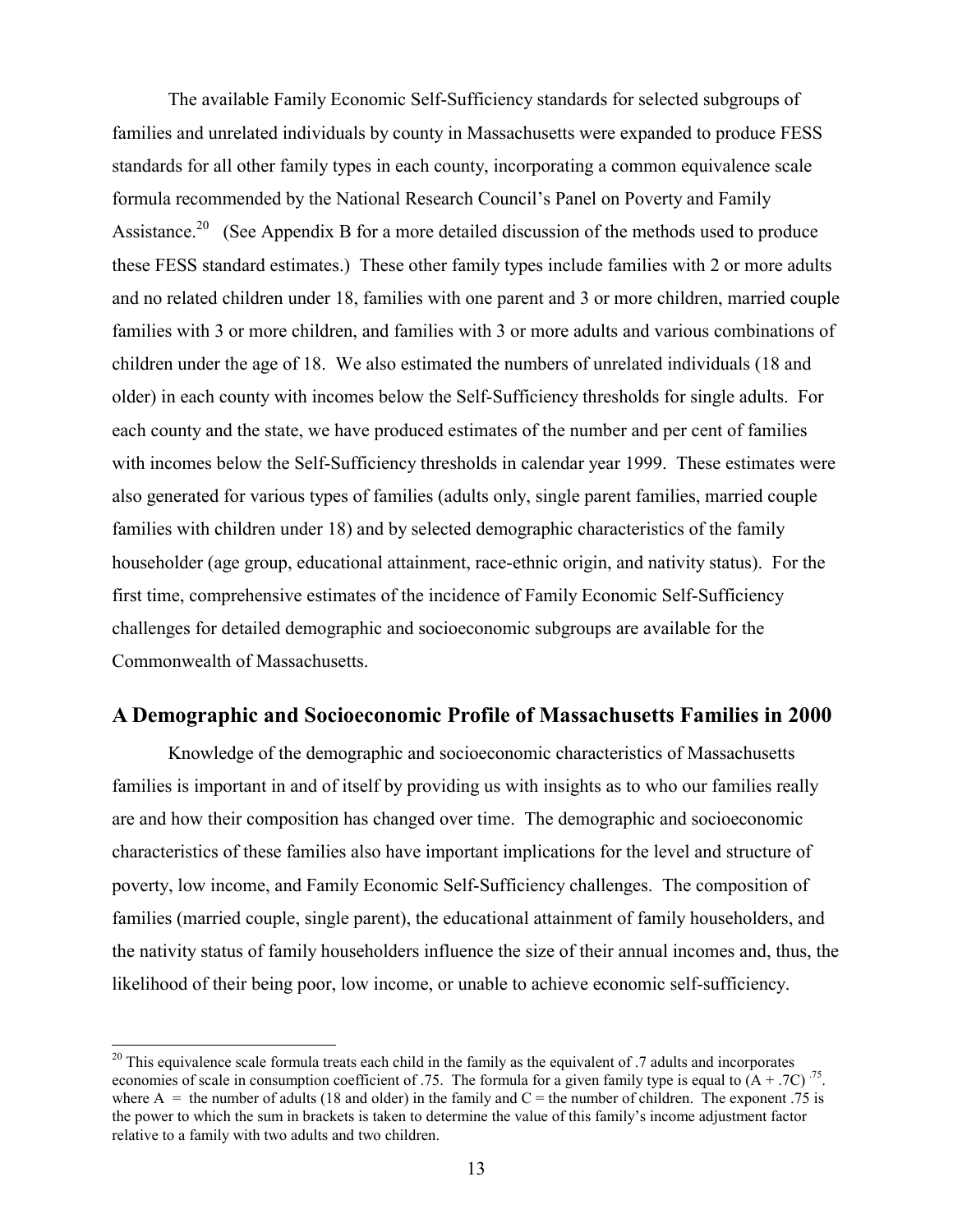At the time of the 2000 Census, there were 1.584 million family households in Massachusetts, accounting for slightly under 65% of the total 2.443 million households residing in the state.<sup>21</sup> The share of all households in Massachusetts that are family households has declined steadily and sharply since 1950. At the time of the 1950 Census, nearly 90 per cent of all households in the Commonwealth were categorized as family households. By 1980, this ratio had declined to 71% and it fell to 67.4% in 1990 before declining to a new historical low of 64.8% in 2000.<sup>22</sup>

Slightly over three-fourths of the state's families in 2000 were married couple families. Another 18% of the state's families were headed by unmarried women, many of whom contained children under 18. The remaining 5 to 6 percent of the families were male headed families with no female spouse present in the home. The composition of family households in Massachusetts by family type in 2000 was nearly identical to that for the nation as a whole. In the U.S., 76.5% of all family households were married couple families in 2000 versus 76.4% in our state. Massachusetts had a slightly higher share of its family households in the female householder category (18.1% vs. 17.5%) (Table 4). Many of these female-headed families had children under 18 present in the home. As will be revealed below, the economic well-being of female headed families with children differs quite considerably from that of female-headed families with no children under 18 in the home, especially in terms of the incidence of poverty and low income challenges.

 $21$  As noted earlier, there are two types of households in the state: family households and non-family households. The latter group consists of single individuals living alone or with others to whom they are not related. <sup>22</sup> For a review of historical trends in household size, composition, and householder characteristics,

See: Andrew Sum, Neeta Fogg, Jackie Sum, and Alice Winkler, *One Hundred Years of Population and Economic Changes: The Massachusetts Experience, 1890-1990*, Center for Labor Market Studies, Northeastern University, Boston, 1991.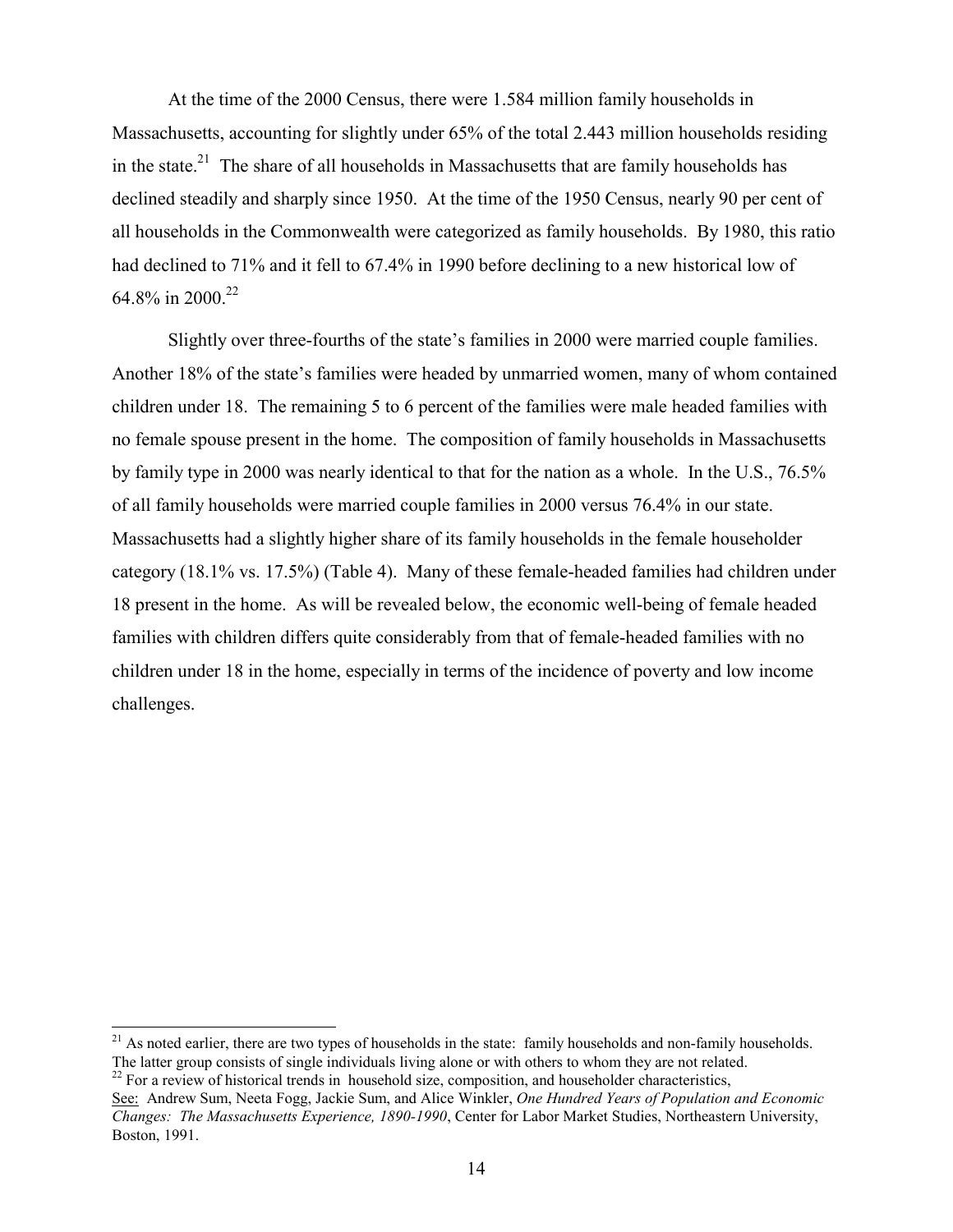|                                            | (A)       | (B)      |
|--------------------------------------------|-----------|----------|
| Type of Family                             | Number    | Per Cent |
| Married Couple                             | 1,211,434 | 764      |
| Female Householder, No Male Spouse Present | 287,081   | 18.1     |
| Male Householder, No Female Spouse Present | 86,006    | 5.4      |
| Total                                      | 1,584,521 | 100.0    |

Table 3: Distribution of Family Households in Massachusetts by Type of Family, 2000

| Table 4:                                               |
|--------------------------------------------------------|
| Comparisons of the Percentage Distribution of U.S. and |
| Massachusetts Families by Family Type, 2000            |

|                                               | (A)  | $\left( \mathrm{B}\right)$ | Œ.                     |
|-----------------------------------------------|------|----------------------------|------------------------|
| Family Type                                   | U.S. | Massachusetts              | Massachusetts $- U.S.$ |
| Married Couple                                | 76.5 | 764                        | $-1$                   |
| Female Householder, No Male Spouse<br>Present | 17.5 | 18.1                       | $+0.6$                 |
| Male Householder, No Female Spouse<br>Present | 6.0  | 5.4                        | $-6$                   |

Family households also can be categorized by the presence of related children under 18 years of age in the home. At the time of the 2000 Census, only a slight majority of the state's families (50.5%) had one or more related children present in the home (Table 5). Nearly twentyone per cent of the families had only one child present in the home, and another 20 per cent had two children living in the home. Only 10 per cent of the state's families had 3 or more related children under 18 in the home, and fewer than 1 per cent of all of the state's families had 5 or more children.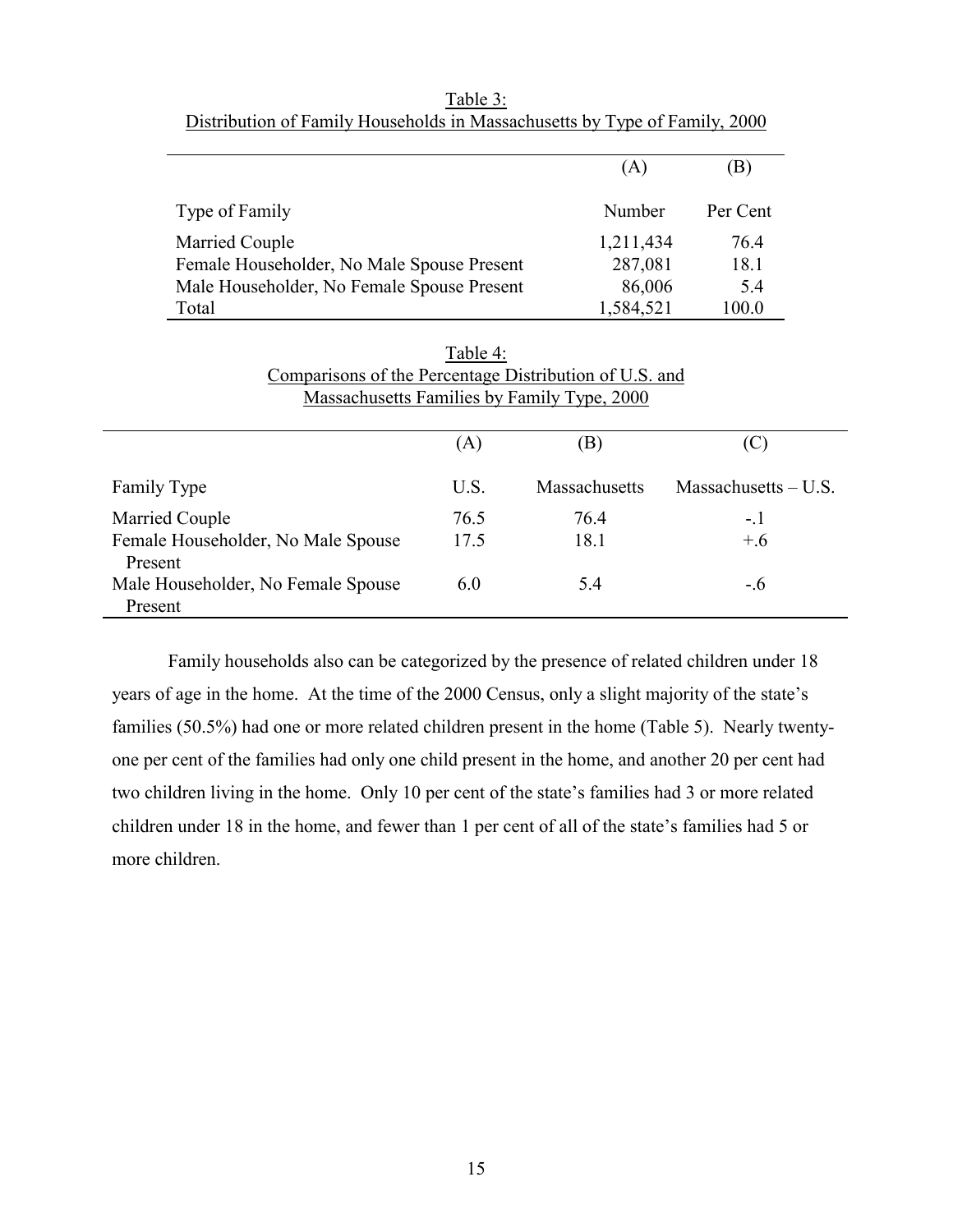|                                        | (A)       | В        |
|----------------------------------------|-----------|----------|
| Number of Related<br>Children Under 18 | Number    | Per Cent |
| $\Omega$                               | 783,773   | 49.5     |
|                                        | 327,436   | 20.7     |
| 2                                      | 314,752   | 19.8     |
| 3                                      | 119,351   | 7.5      |
| 4                                      | 29,744    | 1.9      |
| 5 or More                              | 9,465     | .6       |
| Total                                  | 1,584,521 | 100.0    |

| Table 5:                                                  |
|-----------------------------------------------------------|
| Distribution of Family Households in Massachusetts by the |
| Number of Related Children Under 18, 2000                 |

The mean number of persons per family household in Massachusetts during 2000 was 3.11 (Table 6). This mean family size was slightly below that of the U.S. (3.14) at the time of the 2000 Census. Mean family size in Massachusetts has declined nearly steadily and strongly since 1940 when mean family size was 3.83 (Table 6). By 1970, mean family size fell to 3.62, and it would drop to 3.11 by the time of the 2000 Census, a near 20 percent reduction since 1940. Small family size by itself should have facilitated the ability of the state to reduce poverty and low income challenges over the past few decades, given the positive statistical link between family size and the probability of a family being poor in the United States.<sup>23</sup> Smaller families have lower poverty incomes thresholds and FESS budgets.

 $^{23}$  For example, during 1999, poverty rates of U.S. families ranged from a low of 7.6 per cent for families containing only two persons to 9 per cent for four person families, to 17 per cent for families containing six persons and to a high of 30 per cent among families with eight or more persons.

See: Garth Mangum, Stephen Mangum, and Andrew Sum, *The Persistence of Poverty in the United States*, p. 58.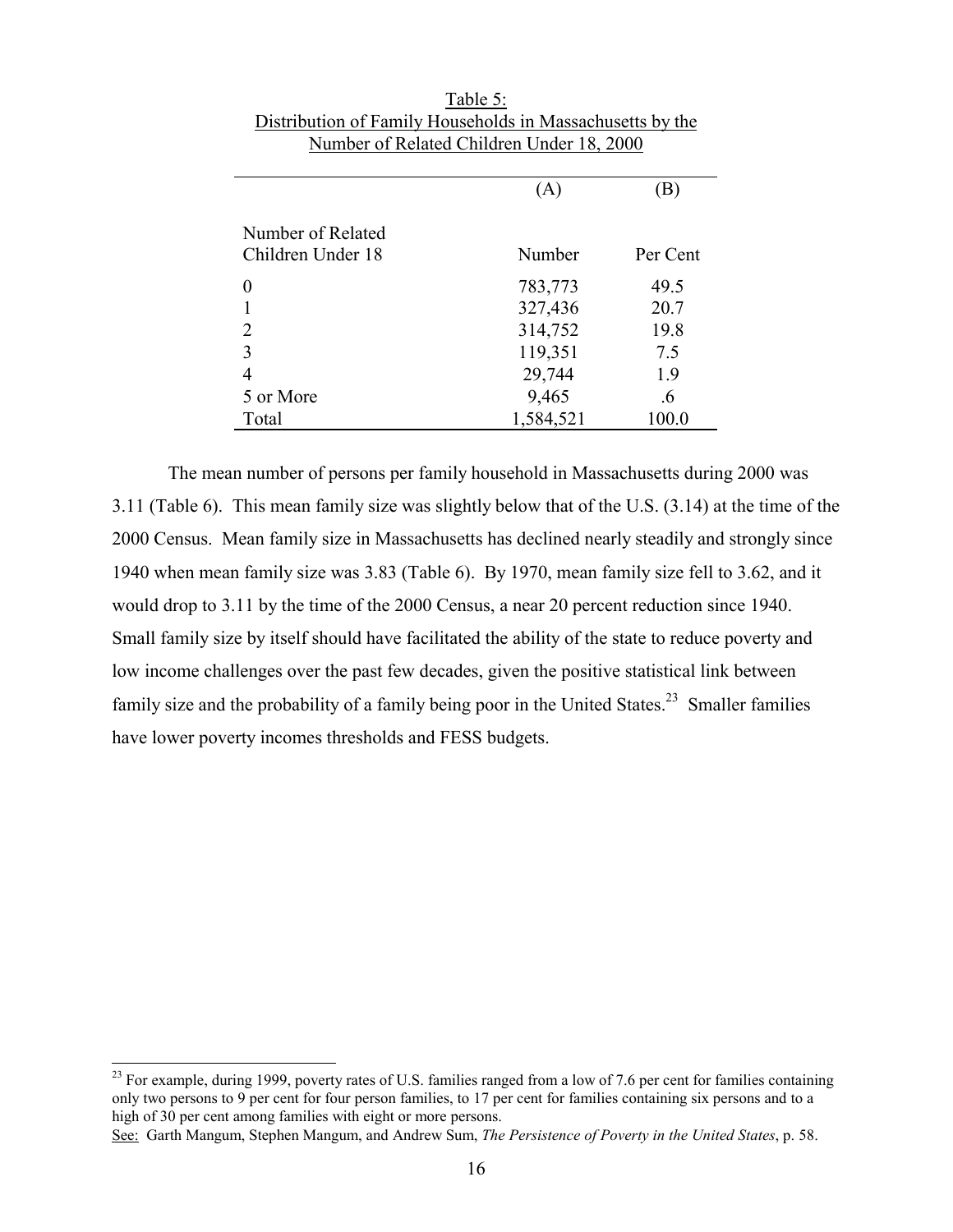|      | <b>Mean Persons</b> |
|------|---------------------|
| Year | Per Family          |
| 1940 | 3.83                |
| 1950 | 3.73                |
| 1960 | 3.61                |
| 1970 | 3.62                |
| 1980 | 3.31                |
| 1990 | 3.15                |
| 2000 | 3.11                |

Table 6: Trends in Mean Family Size in Massachusetts, 1940 – 2000

The likelihood of a child under 18 being present in the home varied by type of family and the nativity status of the family householder. Slightly less than one-half of married couple families and male-headed families with no wife present had a related child under 18 in the home in 2000 (Table 7). Among female-headed families, nearly 64 per cent had one or more children under 18 present in the home. A high fraction of these single mother families were at a high risk of poverty and dependency, and, as will be revealed below, given the high costs of housing and child care, a substantial majority of them were unable to achieve economic self-sufficiency in our state in 1999.

Table 7: The Per Cent of Massachusetts Families with One or More Related Children under 18 by Family Type, 2000

|                                            | Per Cent With One or  |
|--------------------------------------------|-----------------------|
| Family Type                                | More Related Children |
| Married Couple                             | 476                   |
| Female Householder, No Male Spouse Present | 63.7                  |
| Male Householder, No Female Spouse Present | 48.6                  |
| All Families                               | 50.5                  |

During the past two decades, foreign immigration in Massachusetts has increased markedly and generated all of the population growth in the state during the  $1990s$ <sup>24</sup>. At the time of the 2000 Census, there were somewhat over 272,000 families in Massachusetts with a

<sup>24</sup> See: (i) Andrew Sum, Ishwar Khatiwada, Kamen Madjarov, Mykhaylo Trubs'kyy, and Sheila Palma, *The Impacts of Foreign Immigration on Population Growth, the Demographic Composition of the Population, and Labor Force Growth in the Northeast Region During the 1990s Decade*, Report Prepared for Fleet Bank, Boston, 2003, (ii)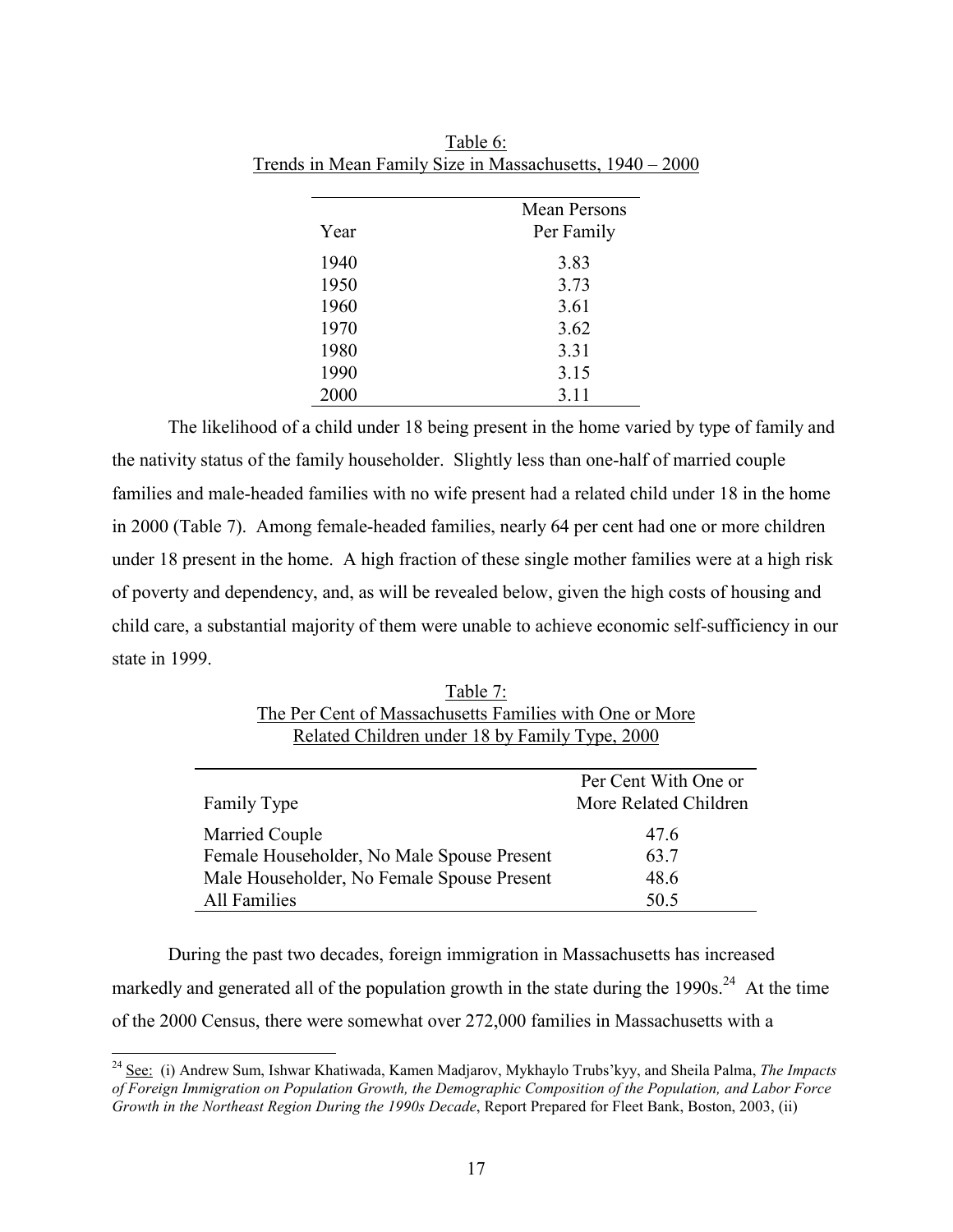householder that was foreign born, accounting for 17 per cent of all families in the state (Table  $8$ ).<sup>25</sup> Families with a foreign born householder were less likely to be married couples than their native born counterparts (71% vs. 78%). An above average share of the families with a foreign born householder were female-headed families (22%), with children frequently being present in the home. This latter group of families was at high risk of being poor, low income, and unable to achieve economic self-sufficiency. Given the younger ages of their householders, immigrant families in Massachusetts in 2000 were more likely than their native born counterparts to contain one or more related children under 18 years of age (Table 9). Fifty-nine per cent of immigrant families had related children present in the home versus only 49 per cent of families with a native born householder. In each of our three family type categories, immigrant families were more likely to contain children. For example, 56% of married couple, immigrant families had one or more children in the home versus only 46% of married couples headed by a native born individual. Female-headed immigrant families (71%) were also more likely to contain children than their native born counterparts (61%).

| The Percentage Distribution of Families in Massachusetts by Nativity<br>Status of Householder and Type of Family, 2000 (in %) |                |                 |
|-------------------------------------------------------------------------------------------------------------------------------|----------------|-----------------|
|                                                                                                                               | (A)            | $\mathbf{B}$    |
| Type of Family                                                                                                                | Native<br>Born | Foreign<br>Born |
| Married Couple<br>Female Householder, No Male Spouse Present                                                                  | 77.7<br>17.2   | 70.6<br>22.3    |
| Male Householder, No Female Spouse Present                                                                                    | 5.1            | 7.0             |
| <b>Total Number of Families</b>                                                                                               | 1,312,483      | 272,083         |

Per Cent of All Families in State 82.8% 17.2%

| Table 8:                                                             |
|----------------------------------------------------------------------|
| The Percentage Distribution of Families in Massachusetts by Nativity |
| Status of Householder and Type of Family, 2000 (in %)                |

Andrew Sum, W. Neal Fogg, et. al., *The Changing Workforce: Immigrants and the New Economy in Massachusetts*, Citizens Bank and the Massachusetts Institute for A New Commonwealth, Boston, 1999.

<sup>&</sup>lt;sup>25</sup> Persons born in Puerto Rico, the U.S. Virgin Islands, or one of the other outlying territories of the U.S. are classified as foreign born in this analysis.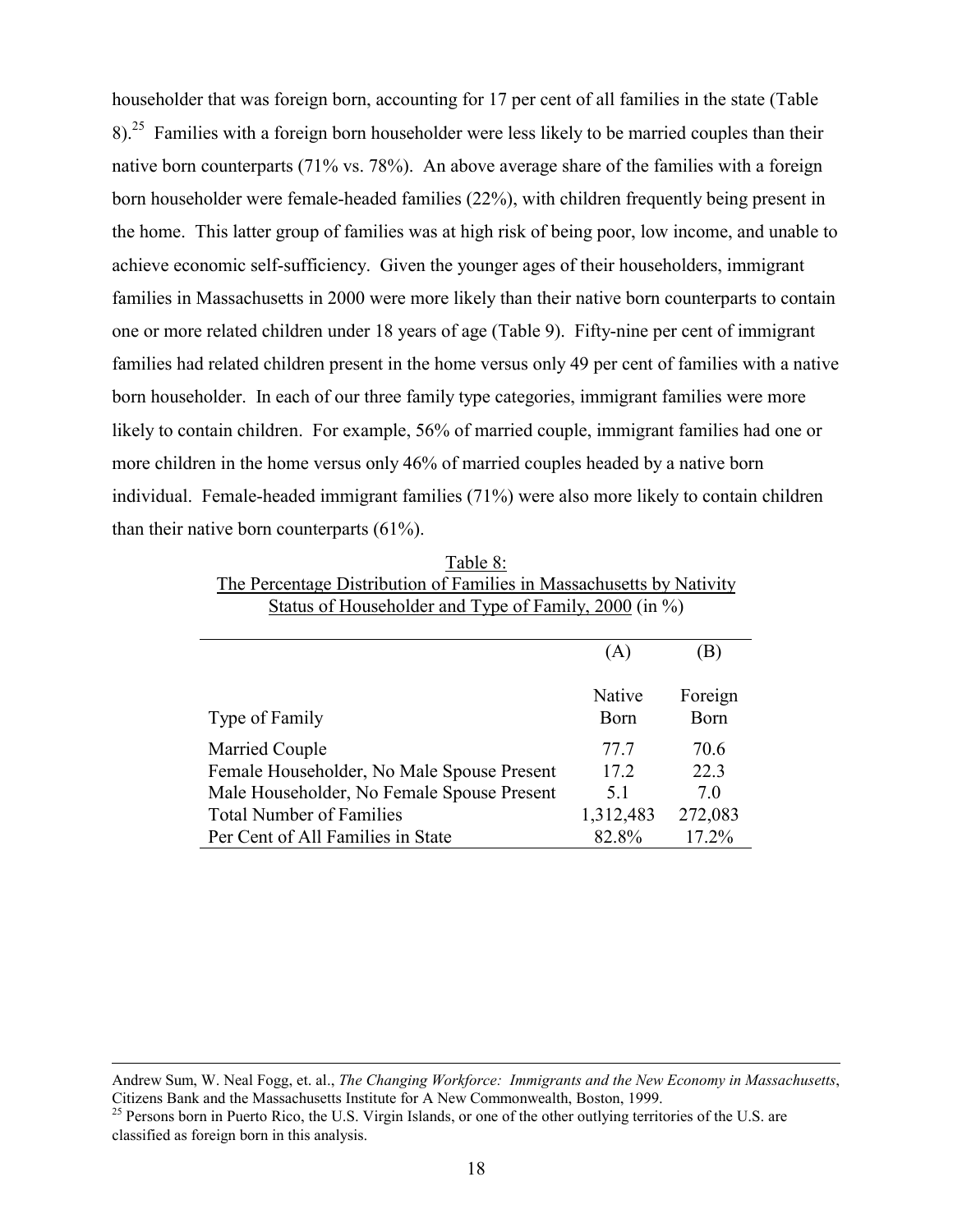|                                               | (A)            | (B)             | $(\mathrm{C})$                |
|-----------------------------------------------|----------------|-----------------|-------------------------------|
| Type of Family                                | Native<br>Born | Foreign<br>Born | Foreign Born -<br>Native Born |
| Married Couple                                | 46.0           | 55.7            | $+9.7$                        |
| Female Householder, No Male Spouse<br>Present | 61.6           | 71.4            | $+9.8$                        |
| Male Householder, No Female Spouse<br>Present | 48.8           | 59.0            | $+102$                        |

#### Table 9: The Per Cent of Families in Massachusetts with One or More Related Children under 18 by Nativity Status of Householder and Type of Family

## **The Race/Ethnic Origins of Family Householders**

The 2000 Census questionnaires also collected data on the race/ethnic backgrounds of family members. We have organized the race/ethnic data to classify family householders into one of the following five, mutually exclusive race/ethnic groups:

- Asian, Pacific Islander, not Hispanic
- Black, not Hispanic
- $\bullet$  Hispanic<sup>26</sup>

l

- Other, not Hispanic<sup>27</sup>
- White, not Hispanic

At the time of the 2000 Census, families with White, non-Hispanic householders accounted for 1.336 million families in the state or 84 per cent of all families (Table 10). Hispanics were the second largest race/ethnic group, representing just under 6 per cent of all families in the state, followed by Blacks (4.6%), Asians (3.3%), and other non-Hispanics (2.3%). The race/ethnic characteristics of family householders varied fairly considerably across counties of the state at the time of the 2000 Census. The share of White, non-Hispanic families varied from a low of 48% in Suffolk County, to 79% in Hampden County, to highs of 96 to 97 per cent in Berkshire and Franklin Counties (Table 11). Suffolk County was the only county in which non-Hispanic Whites represented a minority of all family householders. Black and Hispanic families together accounted for nearly 40 per cent of all families in Suffolk County in 2000 with

<sup>&</sup>lt;sup>26</sup> Hispanic persons can be members of any race. We have excluded Hispanics from the count of all races so that the above five groups are mutually exclusive.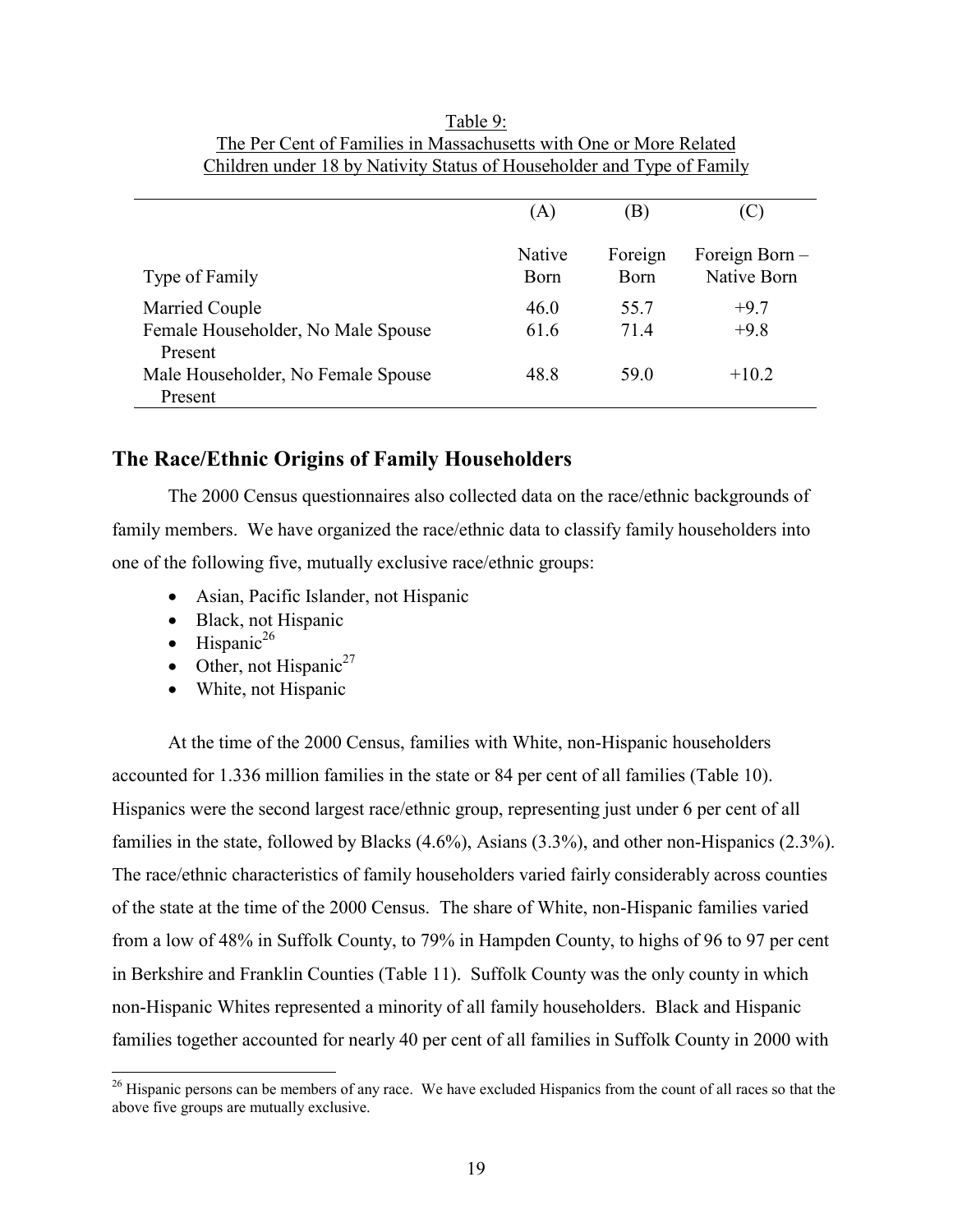Asians representing another 7 per cent. A high fraction of these families headed by Asians and Hispanics were also immigrant families. Black families were heavily concentrated in just one county (Suffolk) with nearly half of all Black families of the state residing in this county. Three out of every four Hispanic families lived in one of the following four counties: Essex, Hampden, Middlesex, and Suffolk, with one of four Hispanic families living in Suffolk County.

| Characteristics of the Family Householder, 2000 |           |          |  |  |
|-------------------------------------------------|-----------|----------|--|--|
|                                                 | (A)       |          |  |  |
| Race/Ethnic Characteristic                      | Number    | Per Cent |  |  |
| Asian, Pacific Islander, not Hispanic           | 51,991    | 3.3      |  |  |
| Black, not Hispanic                             | 72,779    | 4.6      |  |  |
| Hispanic                                        | 92,941    | 5.8      |  |  |
| Other, not Hispanic <sup>(1)</sup>              | 36,822    | 2.3      |  |  |
| White, not Hispanic                             | 1,335,654 | 84.0     |  |  |

Table 10: The Distribution of Massachusetts Families by the Race/Ethnic

Note: Other category includes American Indians, Alaskan Natives, and persons of mixed race. Source: 2000 Census of Population and Housing, 5-100 PUMS files, tabulations by author.

<sup>&</sup>lt;sup>27</sup> The "other, not Hispanic group" includes American Indians, Alaskan Natives, and persons of mixed race. The 2000 Census was the first to allow persons to identify more than one race.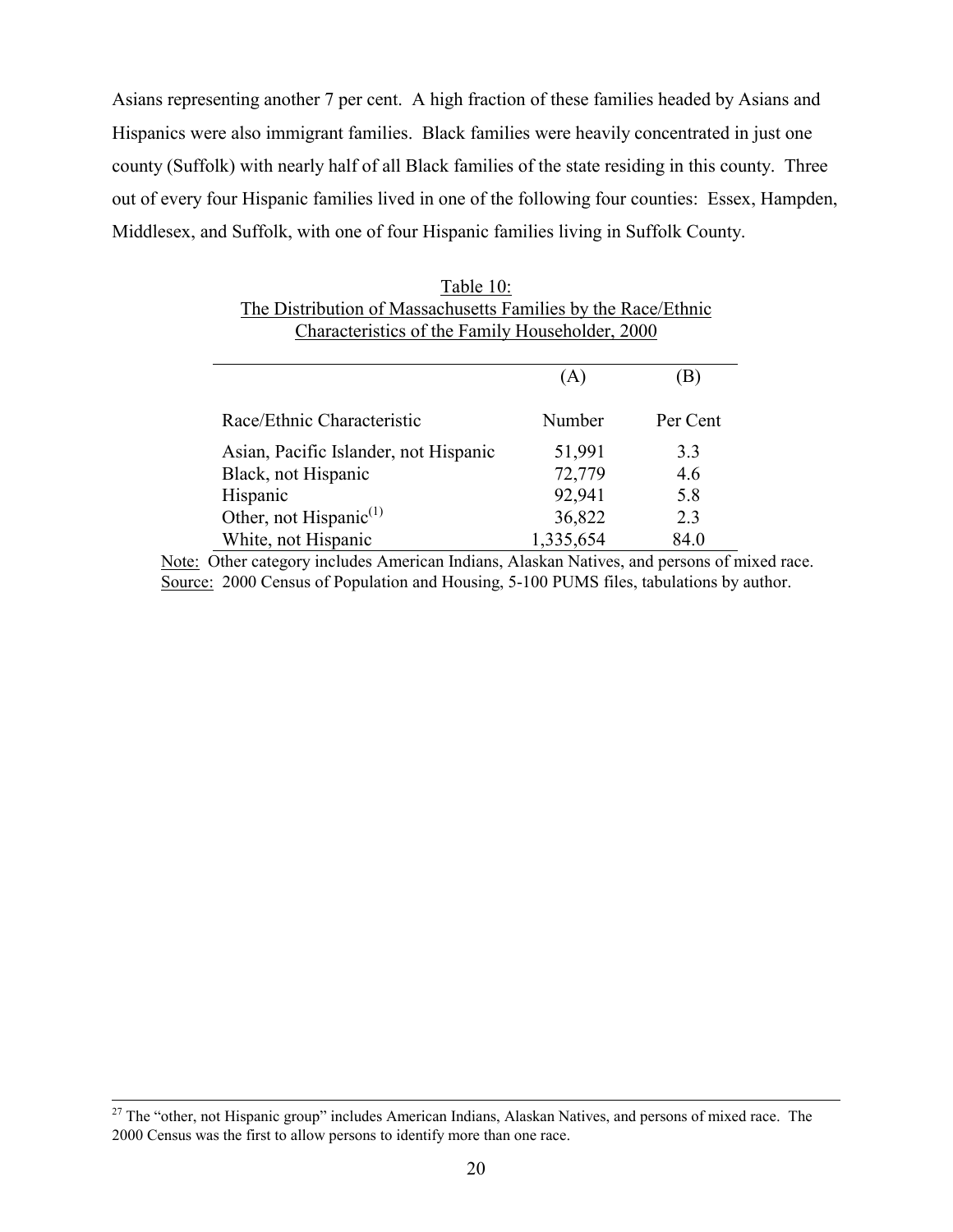| County                       | Per Cent |
|------------------------------|----------|
| Barnstable, Dukes, Nantucket | 943      |
| <b>Berkshire</b>             | 96.7     |
| <b>Bristol</b>               | 90.5     |
| Essex                        | 85.4     |
| Franklin                     | 97.2     |
| Hampden                      | 78.7     |
| Hampshire                    | 88.3     |
| Middlesex                    | 85.7     |
| <b>Norfolk</b>               | 90.4     |
| Plymouth                     | 90.3     |
| Suffolk                      | 48.0     |
| Worcester                    | 87.4     |
| All                          | 84.0     |

Table 11: The Share of Families with a White, non-Hispanic Householder in Counties of Massachusetts, 2000

#### **The Educational Attainment of the State's Family Householders**

During the past two decades, the real wages and annual earnings of Massachusetts workers have become more strongly associated with their educational attainment.<sup>28</sup> Workers with no high school diploma have lost ground, especially during the 1990s, as have year, round male workers with only a high school diploma.<sup>29</sup> Among both men and women, gains in real annual earnings of workers during the 1990s were highest among those with a Bachelor's or higher degree.

We have used the findings from the 2000 Census long form questionnaires on the educational attainment of respondents to classify all family householders into one of six educational attainment categories, ranging from those without a regular high school diploma/GED certificate to those holding a Master's or more advanced academic degree (Table 12). At the time of the 2000 Census, 232,000 of the state's family householders, or nearly 15 per

 $28$  For a review of the annual earnings experiences of the state's workers during 1989 and 1999, See: Andrew Sum, Paul Harrington, Neeta Fogg, et. al., *The State of the American Dream in Massachusetts: 2002,…*

<sup>&</sup>lt;sup>29</sup> Among husbands in non-elderly married couple families, median real annual earnings declined for each educational group except those with a Bachelor's or higher degree. In fact, those with a Bachelor's degree were only able to maintain their median real annual earnings over the decade.

See: Andrew Sum, Ishwar Khatiwada, et. al., *Family Income Developments in Massachusetts During the 1990s*….,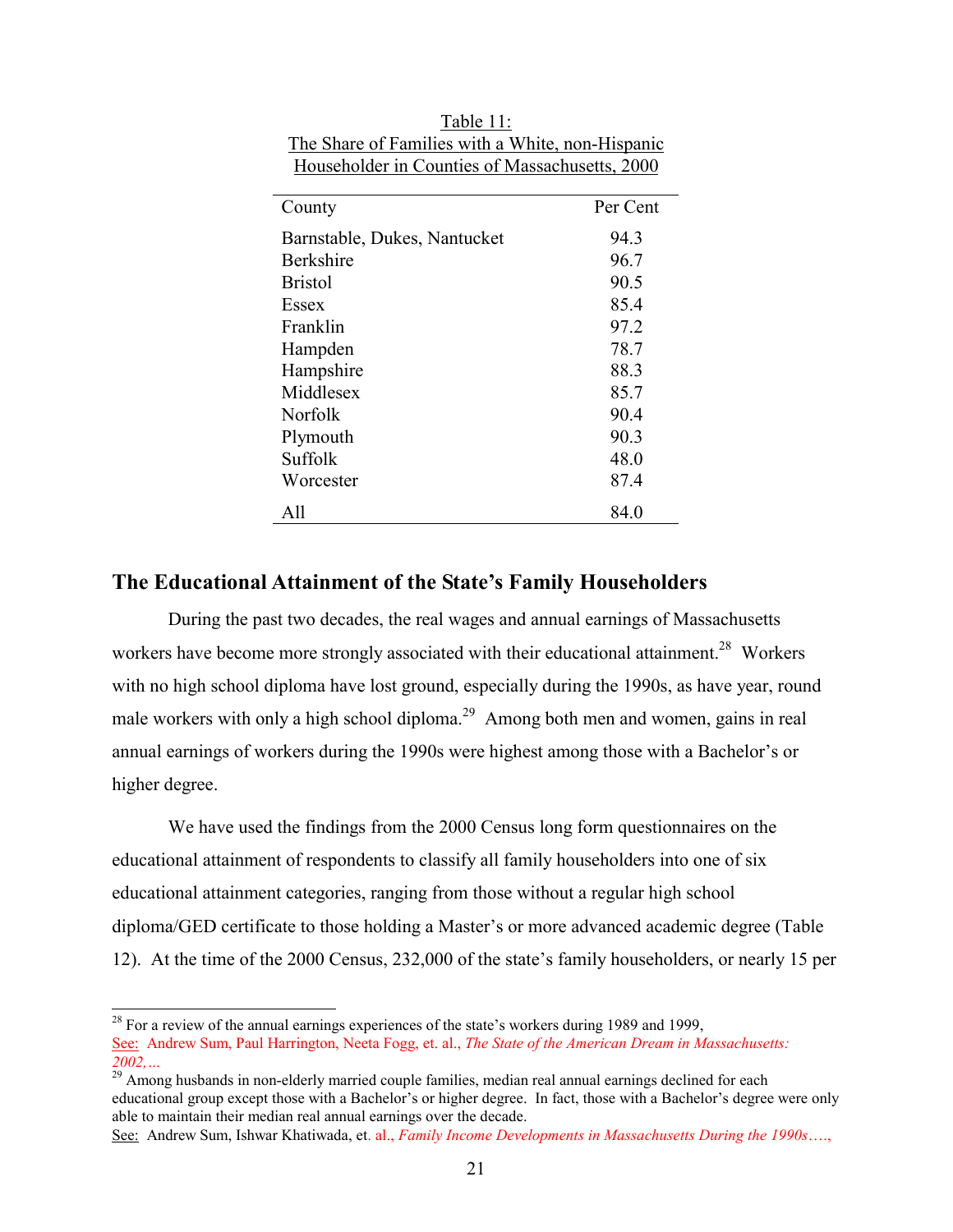cent, lacked a regular high school diploma/GED certificate (Table 12). Just under 60 per cent of the family householders had completed at least one year of post-secondary schooling, 41 per cent held an Associate's or higher degree, and slightly more than 34 per cent obtained a Bachelor's or higher degree.

| Educational Attainment of the Family Householder, 2000 |         |                            |  |  |
|--------------------------------------------------------|---------|----------------------------|--|--|
|                                                        | (A)     | $\left( \mathrm{B}\right)$ |  |  |
| <b>Educational Attainment</b>                          | Number  | Per Cent                   |  |  |
| Less than 12 Years or 12 Years No Diploma/GED          | 232,044 | 14.6                       |  |  |
| High School Diploma, GED                               | 412,191 | 26.0                       |  |  |
| 13-15 Years, No Degree                                 | 281,858 | 17.8                       |  |  |
| Associate's Degree                                     | 112,547 | 7.1                        |  |  |
| Bachelor's Degree                                      | 302,982 | 19.1                       |  |  |
| Master's or Higher Degree                              | 242,899 | 15.3                       |  |  |

| Table 12:                                              |
|--------------------------------------------------------|
| The Distribution of Massachusetts Families by the      |
| Educational Attainment of the Family Householder, 2000 |

A comparison of the educational backgrounds of family householders in Massachusetts with those of their national counterparts reveals that Massachusetts householders were better educated than their national peers on every key comparison (Table 13). Nearly 19 per cent of the nation's family householders had failed to graduate from high school or obtain a GED certificate versus fewer than 15 per cent of the state's family heads. While close to 60 per cent of the state's family householders had completed at least one year of post-secondary schooling, only 53 to 54 per cent of their U.S. peers had done so. Over one-third (34.4%) of the state's family householders held a Bachelor's or higher degree versus only 25 per cent of the nation's family householders, and the state was characterized by a considerably higher percentage of its householders with a Master's or more advanced academic degree (15 vs. 10 per cent).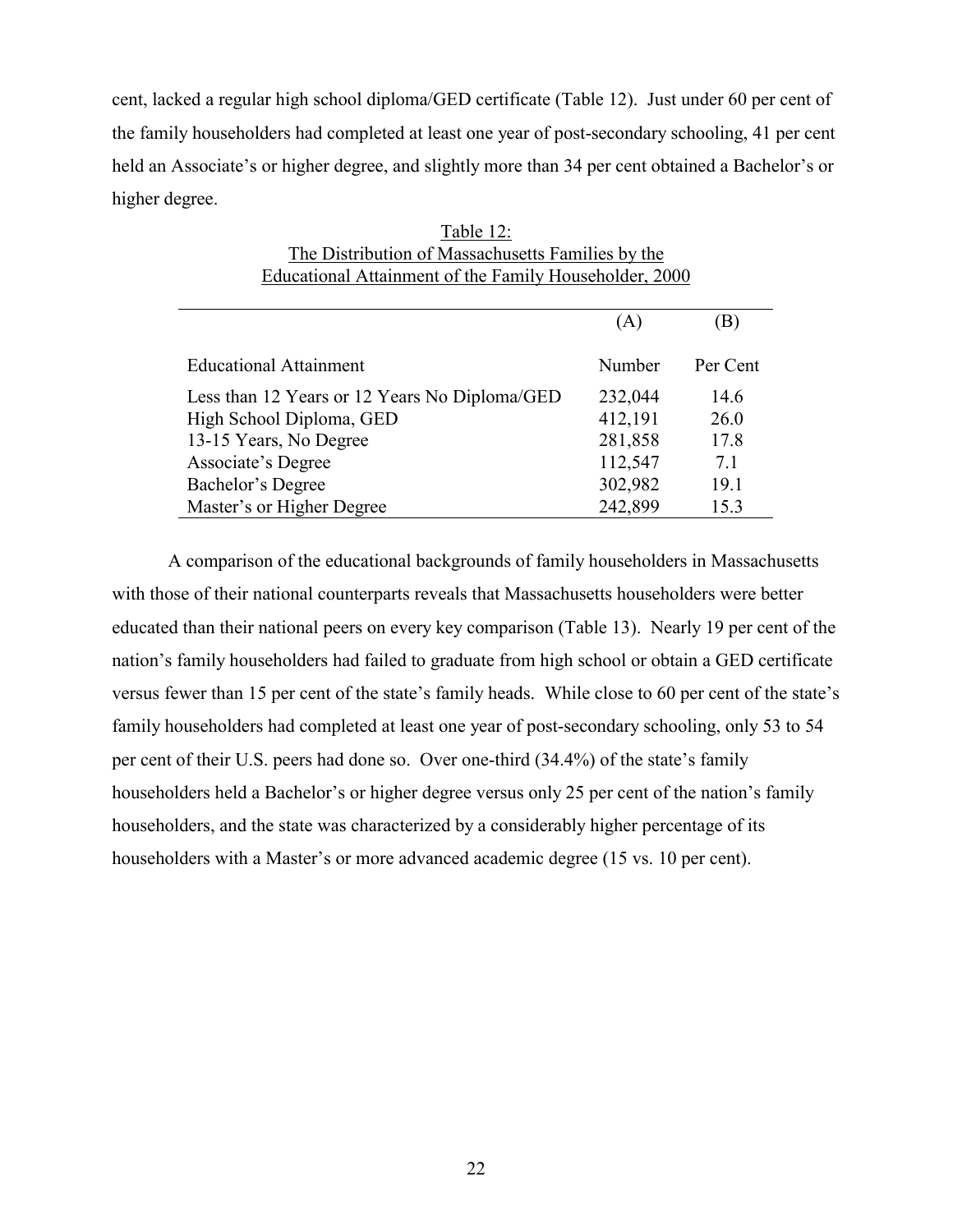| Family Householder, by Educational Attainment, 2000<br>$(in \%)$ |      |               |                      |  |
|------------------------------------------------------------------|------|---------------|----------------------|--|
|                                                                  | (A)  | B)            |                      |  |
| <b>Educational Attainment</b>                                    | U.S. | Massachusetts | Massachusetts – U.S. |  |
| Less than 12 or 12 No Diploma/GED                                | 18.8 | 14.6          | $-4.2$               |  |
| High School Diploma/GED                                          | 27.6 | 26.0          | $-1.6$               |  |
| 13-15 Years, No College Degree                                   | 21.9 | 17.8          | $-4.1$               |  |
| Associate's Degree                                               | 6.3  | 7.1           | $+0.8$               |  |
| Bachelor's Degree                                                | 15.4 | 19.1          | $+3.7$               |  |
| Master's or Higher Degree                                        | 10.0 | 15.3          | $+5.3$               |  |

| Table 13:                                                            |
|----------------------------------------------------------------------|
| Comparisons of the Percentage Distribution of U.S. and Massachusetts |
| Family Householder, by Educational Attainment, 2000                  |
| $\lim 0/\lambda$                                                     |

The educational attainment backgrounds of the state's family householder in each family type category were analyzed separately (Table 14). On average, family householders in married couple families were better educated than their counterparts in the two other family subgroups; i.e., female-headed families with no male spouse present in the home and male-headed families with no female spouse. Only 13 per cent of the householders in married couple families had failed to obtain a regular high school diploma or a GED certificate versus 21 per cent of the unmarried householders in female and male headed families.<sup>30</sup> Sixty-two per cent of the householders in married couple families had completed at least some post-secondary schooling versus only 47 per cent and 45 per cent of their unmarried female and male counterparts. The householders in married couple families were twice as likely as their unmarried peers to have obtained a Bachelor's or higher academic degree. At the time of the 2000 Census, just under 40 per cent of householders in married couple families held a Bachelor's or higher degree in comparison to only 18% of unmarried female, family householders and 22% of unmarried men. Among the householders in female-headed families, those family heads with related children present in the home were less well educated than their counterparts with no children under 18 in the home, placing them and their children at greater risk of poverty and other forms of income inadequacy, especially an inability to achieve economic self-sufficiency. As will be shown below, the vast majority of single mother families in the state were unable to achieve economic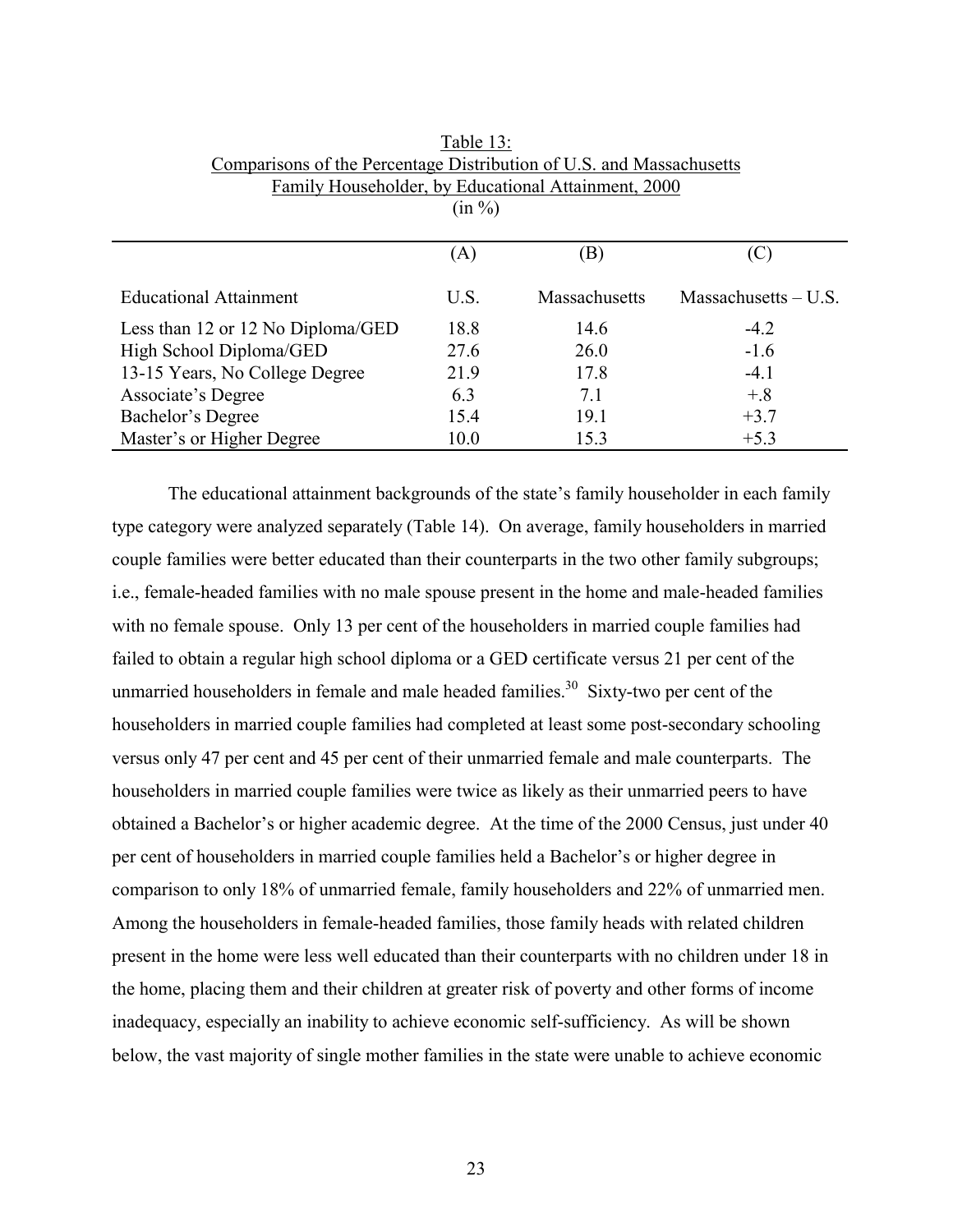self-sufficiency in 1999, and the odds against them doing so were raised considerably when they lacked any post-secondary schooling.

 $T_1$  11:14:

| 1 adie 14:                                            |        |                                                        |                          |  |  |  |
|-------------------------------------------------------|--------|--------------------------------------------------------|--------------------------|--|--|--|
| The Percentage Distribution of Family Householders by |        |                                                        |                          |  |  |  |
|                                                       |        | Educational Attainment and Family Type, Massachusetts: | <b>2000</b>              |  |  |  |
|                                                       |        |                                                        |                          |  |  |  |
| (C)<br>(B)<br>(A)                                     |        |                                                        |                          |  |  |  |
| Married<br>Female Householder,<br>Male Householder,   |        |                                                        |                          |  |  |  |
| <b>Educational Attainment</b>                         | Couple | No Male Spouse Present                                 | No Female Spouse Present |  |  |  |
| Less than 12 or 12, no Diploma                        | 12.7   | 21.0                                                   | 20.9                     |  |  |  |
| High School Diploma/GED                               | 24.1   | 31.8                                                   | 33.7                     |  |  |  |
| 13-15 Years, No Degree                                | 17.0   | 21.1                                                   | 18.0                     |  |  |  |
| Associate's Degree                                    | 7.0    | 8.2                                                    | 5.6                      |  |  |  |
| Bachelor's Degree                                     | 21.4   | 10.9                                                   | 13.2                     |  |  |  |
| Master's or Higher Degree<br>6.9<br>8.6<br>17.8       |        |                                                        |                          |  |  |  |

The percentage distributions of family householders by educational attainment in each of five major race/ethnic groups in Massachusetts in 2000 are displayed in Table 15. The educational attainments of family householders varied considerably by race/ethnic group at both the bottom and top of the distribution. The per cent of family householders lacking a high school diploma or a GED certificate ranged from a low of slightly under 12 per cent among White, non-Hispanics to 21 to 23 per cent among Blacks and Asians, respectively, to a high of just under 41 per cent among Hispanics. The state's Hispanic family householders, a high fraction of whom were foreign born, were 3.5 times more likely to have left school without obtaining a high school diploma than their White, non-Hispanic counterparts. Asian family householders (65%) were the most likely to have completed at least one year of post-secondary schooling closely followed by White, non-Hispanics (63%) while only 32% of Hispanic householders had completed some college. Asian family householders were the most likely to have obtained a Bachelor's or higher academic degree. Approximately 53% of Asian householders held a Bachelor's or higher degree versus 37% of White, non-Hispanics, 21% of Black family householders, and only 12% of Hispanic family householders. The far more limited educational attainment of the state's Hispanic family householders, particularly when combined with limited English speaking skills, places a high fraction of them at risk of income inadequacy.

<sup>&</sup>lt;sup>30</sup> In a married couple family, either the husband or the wife can be the householder of the family. In the 2000 Census in Massachusetts, the husband was classified as the householder in almost 80% of the cases but the share so classified did vary by the educational attainment of the wife and husband.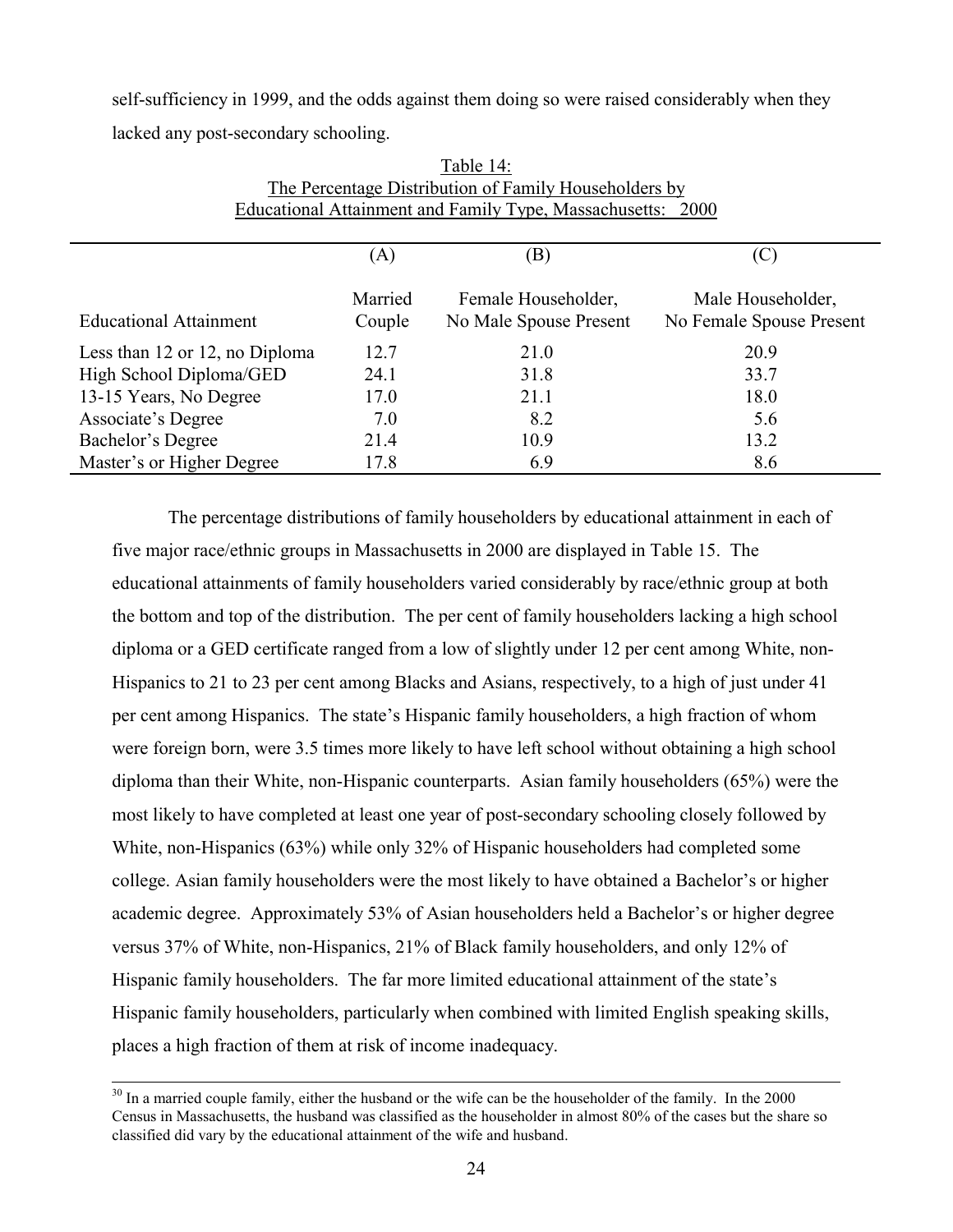|                               | (A)                            | $\left( \mathrm{B}\right)$            | (C)      | (D)                            | (E)                            |
|-------------------------------|--------------------------------|---------------------------------------|----------|--------------------------------|--------------------------------|
| <b>Educational Attainment</b> | Asian<br>Only, Not<br>Hispanic | <b>Black</b><br>Only, Not<br>Hispanic | Hispanic | Mixed<br>Race, Not<br>Hispanic | White<br>Only, Not<br>Hispanic |
| Less than 12 or 12 no Diploma | 23.0                           | 20.7                                  | 40.9     | 23.4                           | 11.7                           |
| High School Diploma, GED      | 12.2                           | 27.7                                  | 27.4     | 27.0                           | 26.2                           |
| 13-15 Years, No Degree        | 8.0                            | 22.4                                  | 15.3     | 20.0                           | 18.0                           |
| Associate's Degree            | 4.0                            | 7.8                                   | 4.4      | 6.9                            | 7.4                            |
| Bachelor's Degree             | 19.3                           | 12.9                                  | 6.7      | 13.7                           | 20.6                           |
| Master's or Higher Degree     | 33.6                           | 8.4                                   | 5.3      | 9.0                            | 15.9                           |

Table 15: The Percentage Distribution of Massachusetts Family Householders by Educational Attainment within Race/Ethnic Groups, 2000

As noted earlier, a rising fraction of the state's families are immigrant families, and all of the growth in the state's family households over the 1990s decade was generated by immigrant families. Given their growing demographic importance, the educational backgrounds of foreign born family householders were examined and compared to those of native born family householders in the state (Table 16). Foreign born family householders were considerably more likely than native born householders to lack a high school diploma/GED certificate. At the time of the 2000 Census, one-third of the state's foreign born family householders lacked a regular high school diploma/GED certificate versus only 11 per cent of native born family householders, a relative difference of three to one. Foreign born householders were less likely than their native born counterparts to have completed some post-secondary schooling (45 per cent vs. 62 per cent), and they were less likely to have obtained a Bachelor's or higher academic degree (28% vs. 36%). However, at the highest level of formal schooling, i.e., those with a Master's or higher academic degree, foreign born family householders matched the educational performance of their native born counterparts. Between 15 and 16 per cent of both groups of family householders held a Master's or higher academic degree (Table 16).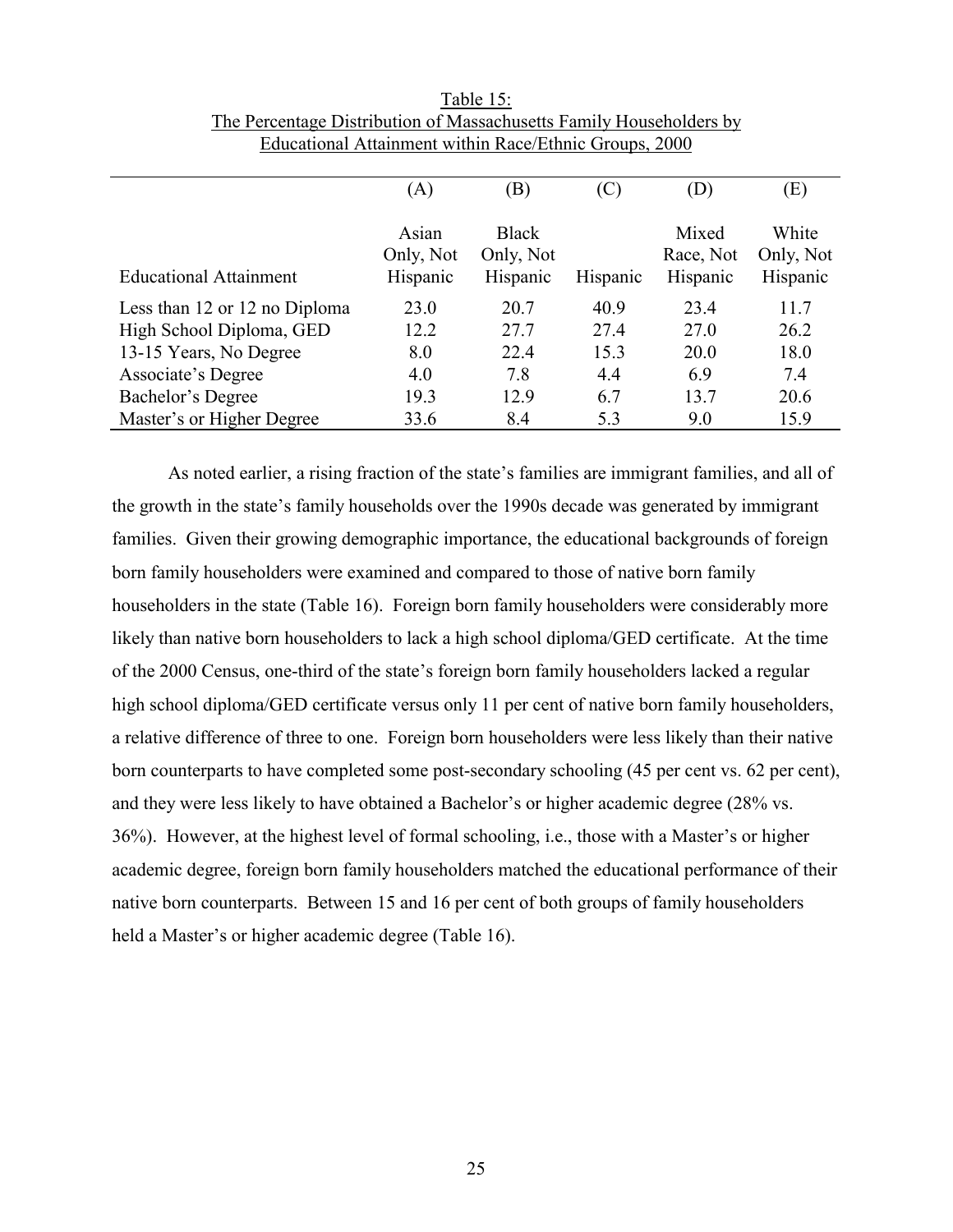|                                | (A)                   | (B)                    | $\left( \mathrm{C} \right)$   |
|--------------------------------|-----------------------|------------------------|-------------------------------|
| <b>Educational Attainment</b>  | Native<br><b>Born</b> | Foreign<br><b>Born</b> | Foreign Born -<br>Native Born |
| Less than 12 or 12, No Diploma | 10.7                  | 33.4                   | $+22.7$                       |
| High School Diploma/GED        | 26.9                  | 21.9                   | $-5.0$                        |
| 13-15 Years, No Degree         | 19.0                  | 12.2                   | $-6.8$                        |
| Associate's Degree             | 7.6                   | 4.6                    | $-3.0$                        |
| Bachelor's Degree              | 20.6                  | 12.2                   | $-8.4$                        |
| Master's or Higher Degree      | 15.2                  | 15.7                   | $+.5$                         |

| Table 16:                                                           |
|---------------------------------------------------------------------|
| The Percentage Distribution of Massachusetts Family Householders by |
| Educational Attainment within Nativity Status Groups, 2000          |

How do the educational backgrounds of the state's foreign born and native born family householders compare to those of their respective national counterparts? To answer this question, we analyzed the educational attainment of both groups of family householders in the state and the nation. Key findings are displayed in Table 17. In 2000, a higher fraction of Massachusetts family householders were foreign born in comparison to the U.S. (17.2% vs. 13.6%). Foreign born family householders in Massachusetts were modestly better educated than their U.S. counterparts. While 32.5% of the state's immigrant householders held an Associate's or higher degree, only 30.3% of their national peers did so, a difference of 2.2 percentage points in favor of Massachusetts (Table 17). The educational advantage of the state's native born family householders was considerably greater. Over 43% of all native born family householders in Massachusetts at the time of the 2000 Census held an Associate's or higher degree versus only 32 per cent of their national counterparts. These families with well educated, native born householders tend to experience the lowest rates of income inadequacy on each of our three income measures: poverty, low incomes, and economic self-sufficiency.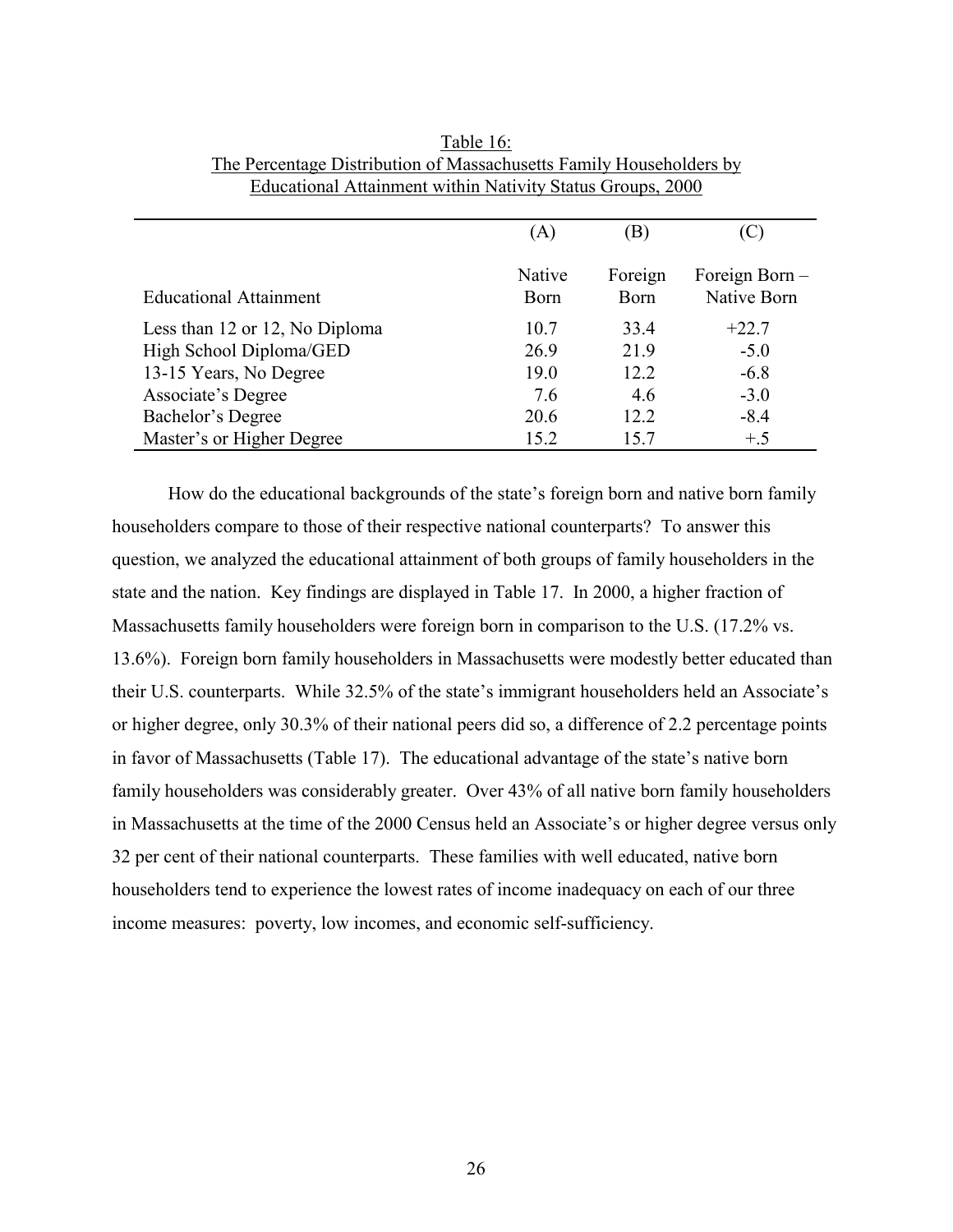|                                        | (A)  | (B)           | $\mathcal{C}$        |
|----------------------------------------|------|---------------|----------------------|
| Nativity/Educational Status            | U.S. | Massachusetts | Massachusetts – U.S. |
| Foreign Born                           | 13.6 | 17.2          | $+3.6$               |
| $\bullet$ % with Associate's or Higher | 30.3 | 32.5          | $+2.2$               |
| Degree                                 |      |               |                      |
| Native Born                            | 86.4 | 82.8          | $-3.6$               |
| $\bullet$ % with Associate's or Higher | 31.9 | 43.4          | $+11.5$              |
| Degree                                 |      |               |                      |

Table 17: Comparisons of the Percentage Distribution of U.S. and Massachusetts Family Householders by Nativity Status and Selected Educational Attainment Groups, 2000

The educational attainment of family householders in Massachusetts also varied considerably across counties and Local Workforce Investment Board (WIB) service delivery area during 2000. Across counties of the state, the per cent of family householders with a bachelor's or higher degree ranged from lows of 21% in Bristol County and 22% in Hampden County to highs of 46% to 47% in Middlesex and Norfolk Counties (Table 18). In Bristol and Suffolk Counties, close to one-fourth of the family householders lacked a high school diploma or a GED certificate while only 8% of those in Barnstable/Dukes/Nantucket and Norfolk Counties lacked a regular high school diploma/GED. Across the 16 Local Workforce Investment Board service delivery areas, the per cent of family householders with a Bachelor's or higher academic degree ranged from lows of 17% in the Greater New Bedford WIB area and 21% in the North Central WIB to highs of 40% in Metro North and just under 57% in the Metro South/West WIB service delivery area. Under 10% of family householders in the Cape Cod, Metro South/West, and South Coastal LWIB areas lacked a high school diploma/GED while nearly one-fourth of those in Boston and 31% of those in the Greater New Bedford LWIB areas did so.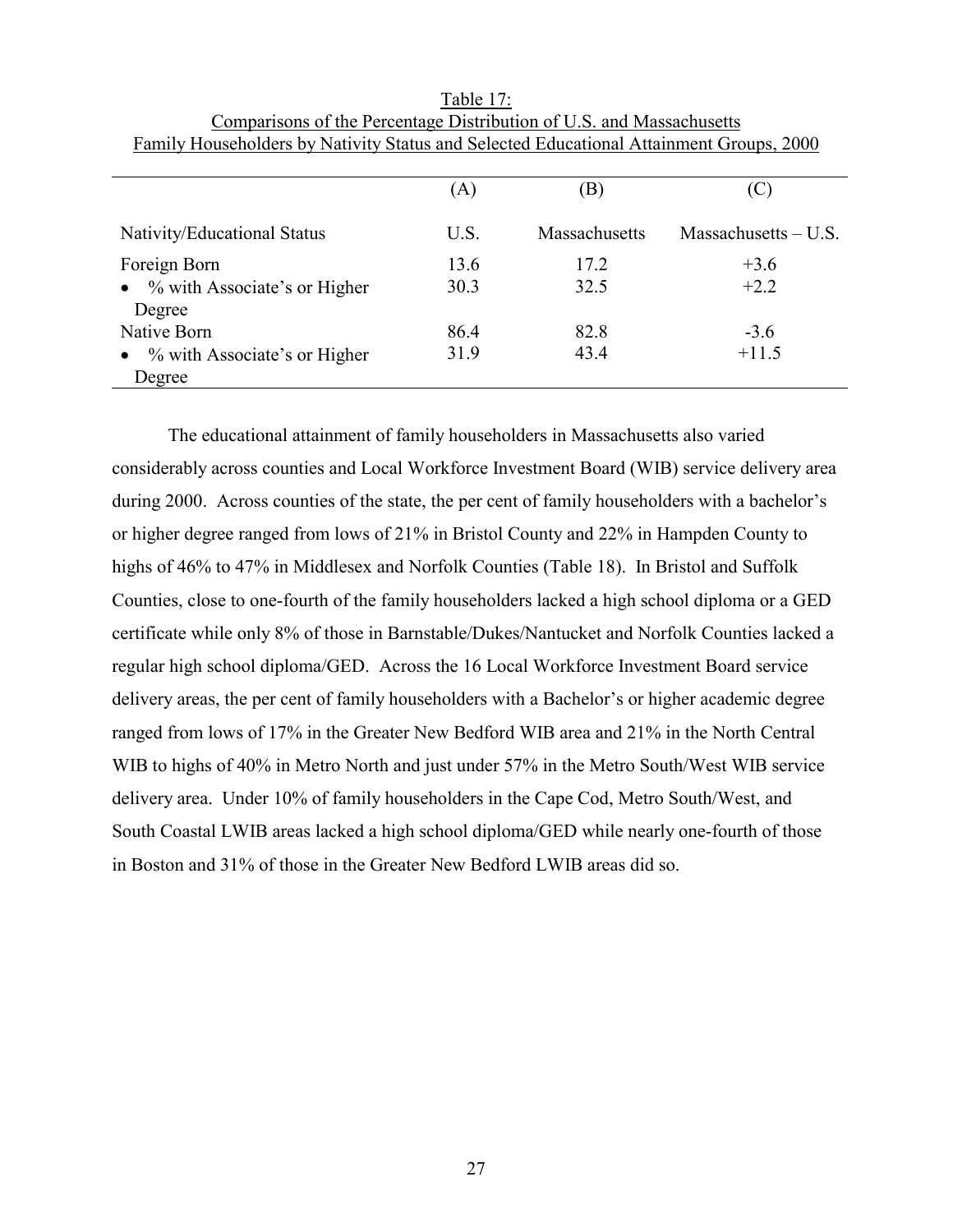Table 18: The Percentage Distribution of Massachusetts Families by the Educational Attainment of the Family Householder within Each County, 2000

|                              | (A)                               | (B)                        | (C)                                                 | (D)                                   |
|------------------------------|-----------------------------------|----------------------------|-----------------------------------------------------|---------------------------------------|
| County                       | Less than 12 or<br>12, No Diploma | High School<br>Diploma/GED | Some College,<br>Including<br>Associate's<br>Degree | Bachelor's or<br><b>Higher Degree</b> |
| Barnstable, Dukes, Nantucket | 7.4                               | 24.5                       | 31.3                                                | 36.8                                  |
| <b>Berkshire</b>             | 13.1                              | 31.7                       | 27.1                                                | 28.1                                  |
| <b>Bristol</b>               | 25.8                              | 28.4                       | 24.8                                                | 21.0                                  |
| Essex                        | 13.8                              | 26.3                       | 25.1                                                | 34.8                                  |
| Franklin                     | 12.3                              | 32.9                       | 26.6                                                | 28.2                                  |
| Hampden                      | 19.1                              | 31.0                       | 27.7                                                | 22.2                                  |
| Hampshire                    | 10.8                              | 20.1                       | 22.8                                                | 46.3                                  |
| Middlesex                    | 10.6                              | 21.1                       | 21.8                                                | 46.5                                  |
| <b>Norfolk</b>               | 8.0                               | 21.8                       | 23.8                                                | 46.4                                  |
| Plymouth                     | 10.7                              | 29.3                       | 29.6                                                | 30.4                                  |
| Suffolk                      | 24.2                              | 28.0                       | 21.9                                                | 25.9                                  |
| Worcester                    | 16.5                              | 28.8                       | 26.9                                                | 27.8                                  |

## **Poverty Trends in Massachusetts, 1979 – 2002**

Poverty rates in Massachusetts for both all persons and families have varied over the past few decades, reflecting changes in national and state economic conditions which influence the level and distribution of real incomes.<sup>31</sup> The poverty rate for all persons in the Commonwealth during 1979 was 9.6%, nearly 3 percentage points below the national poverty rate for all persons in the U.S. during that year (Chart 1). During the 1980s, strong gains in jobs, wages, per capita income, and median real family incomes in the state helped lower the person poverty rate to 8.9%, more than four full percentage points below the 13.1% poverty rate for the nation. The family poverty rate of the state also declined from 7.8% to 6.7% during the decade of the 1980s. The much more limited growth of median real family income in the decade of the 1990s and the growing inequalities in worker earnings and family incomes pushed up the person poverty rate of

 $31$  For a review of poverty developments in Massachusetts during the 1980s and 1990s,

See: (i) Randy Albelda and Marlene Kim, *A Tale of Two Decades: Changes in Work and Family in Massachusetts, 1979-1999*, University of Massachusetts, Boston, 2002; (ii) Andrew Sum, Anwiti Bahuguna, Neeta P. Fogg, et. al., *The Road Ahead: Emerging Threats to Workers, Families and the Massachusetts Economy*, Teresa and H. John Heinz III Foundation and MassINC, Boston, 1998; (iii) Andrew M. Sum, Paul Harrington, Neeta Fogg, et. al., *The State of the American Dream in Massachusetts: 2002,* Massachusetts Blue/Cross/Blue Shield and the Massachusetts Institute for A New Commonwealth, Boston, 2002.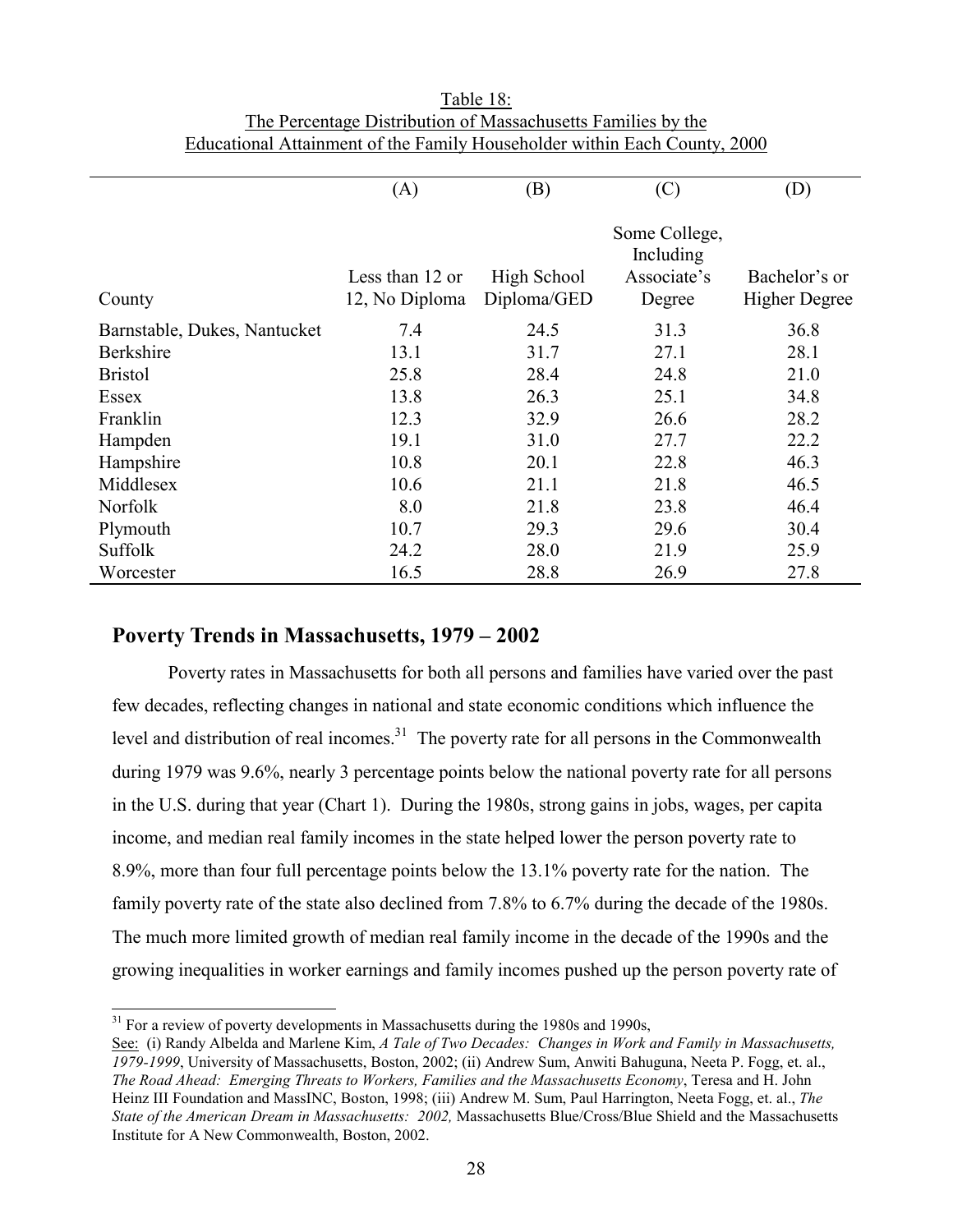the state from 8.9% in 1989 to 9.3% in 1999 and kept the family poverty rate at 6.7%, its value at the end of the 1980s. The family poverty rate did, however, fluctuate considerably over the decade of the 1990s, rising sharply during the early years of the 1990s as the state underwent a very severe economic recession characterized by steep job losses and declining real family incomes and declining from the mid-1990s through the end of the decade as the state experienced strong job growth, rising real earnings, and rising family incomes. A separate analysis of family poverty rates from 1986-88 to 1997-99 by Albelda and Kim based on March CPS income data revealed that poverty rates of families with at least one employed adult increased from 4.8% in the late 1980s to  $6.5\%$  in the late 1990s.<sup>32</sup> Part of this rise may have been attributable to the increased number of single mother families with some paid work experience during the 1990s that were unable to obtain annual earnings sufficiently high to raise their families above the official poverty line. A more detailed understanding of the sources of the rise in the poverty rate of working families in the 1990s is needed to guide future public policy formulation in the antipoverty area.

From early 2001 through 2003, Massachusetts labor markets deteriorated rapidly and continuously. Wage and salary job losses mounted to over 200,000 by the end of 2003, and the state's unemployment rate more than doubled from 2.6% in 2000 to an annual average of 5.8% in calendar year 2003. Weakened labor markets pushed up poverty problems in the state. By 2002, the latest year for which poverty data are available from the CPS survey, the person poverty rate in the state had climbed to 10.0% and the family poverty rate rose to 7.1% (Chart 1). $^{33}$  The estimated rise in the family poverty rate between 1999 and 2002 is actually quite modest, given the severity of job losses in the Commonwealth over the past few years and the more than doubling of the annual average unemployment rate of the state. The poverty measures, however, do not adjust for differences in the cost of living across states or metropolitan areas. The use of a rental cost of housing adjusted poverty line sharply raised the poverty rate of our state.

<sup>32</sup> See: Randy Albelda and Marlene Kim, *op.cit.*

<sup>&</sup>lt;sup>33</sup> In the early fall of 2004, the U.S. Census Bureau will release data from the March 2004 CPS survey which will provide estimates of family incomes and the poverty status of persons and families in the state during calendar year 2003.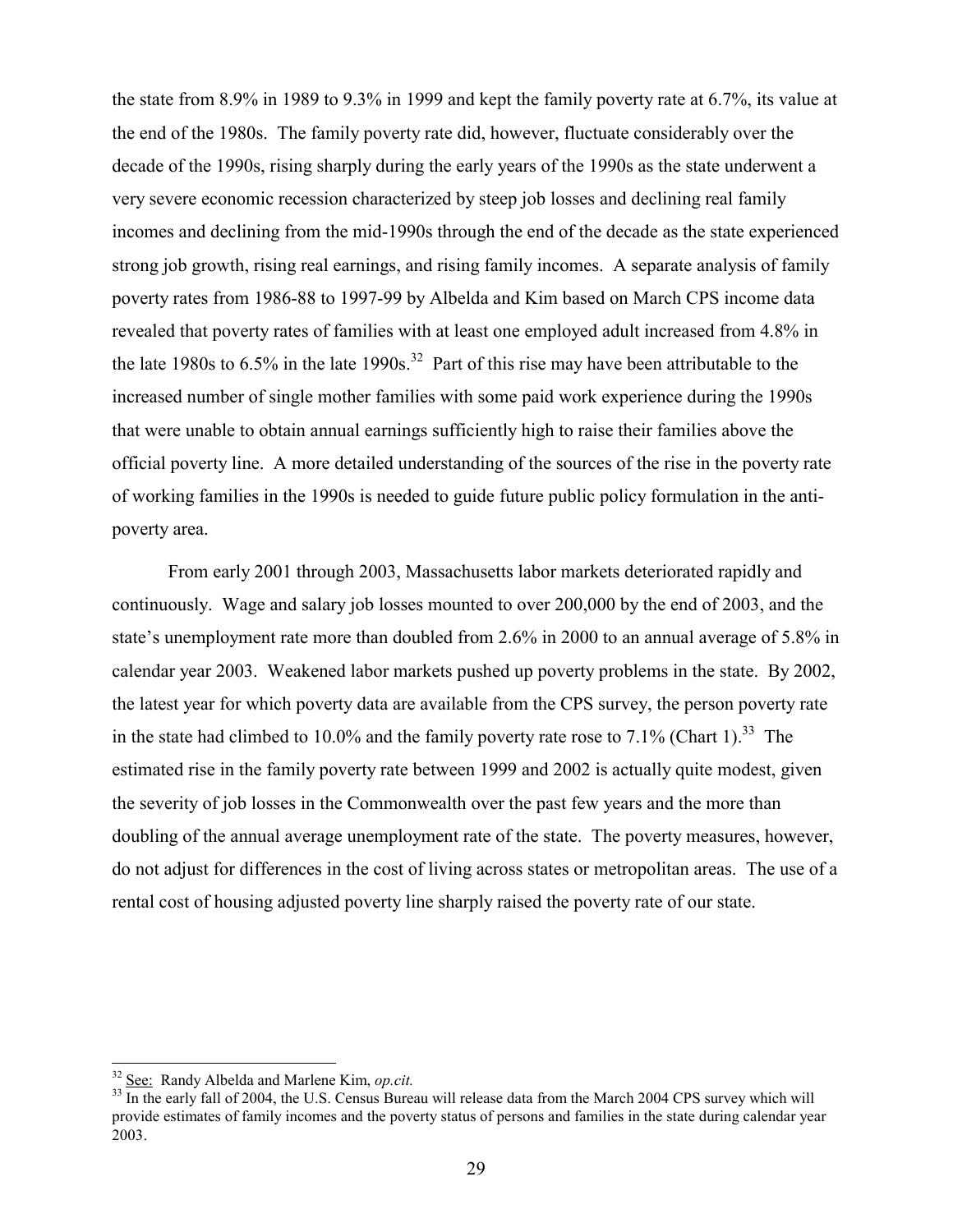

#### **Poverty Rates of Key Demographic Subgroups of Families in Massachusetts**

Knowledge of the incidence of poverty challenges among all families and demographic, socioeconomic, and geographic subgroups of families is indispensable for formulating antipoverty policies and programs within a given state. In this section, we will examine estimates of the 1999 poverty rates for a diverse array of family subgroups classified by family type, the presence of children, and the race/ethnic backgrounds, nativity status, and educational attainment of the family householder. Family poverty rates also will be presented for counties and Local Workforce Investment Board (LWIB) service delivery areas.

Nationally, family poverty rates vary considerably across family types and the presence of children in the home.<sup>34</sup> Estimates of 1999 poverty rates of Massachusetts families by family type and the presence of children under 18 are displayed in Table 19. Poverty rates of Massachusetts families varied considerably across family types, ranging from a low of 3 per cent among married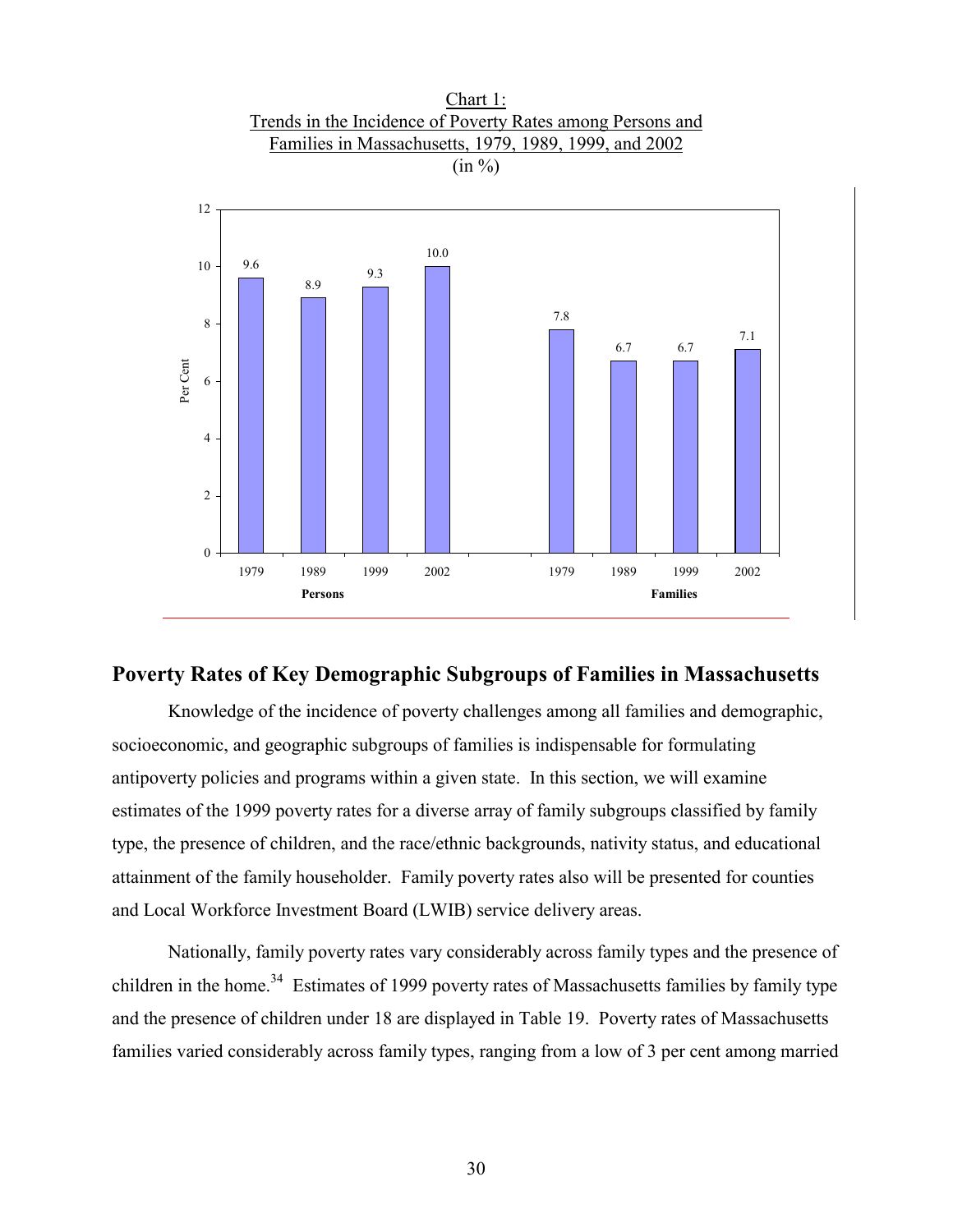couple families to a high of 22 per cent among female-headed families. As a consequence of their rising numbers and a continued high relative incidence of poverty, female headed families in Massachusetts accounted for a majority of all poor families in 1999. Nearly 6 of every 10 poor families in the state were headed by an unmarried woman in 1999. Families headed by unmarried males accounted for another 8 per cent of all poor families in the state.

| Table 19:                                                            |          |         |                        |                          |
|----------------------------------------------------------------------|----------|---------|------------------------|--------------------------|
| 1999 Poverty Rates of Families in Massachusetts by                   |          |         |                        |                          |
| Type of Family and Presence of Related Children under 18 in the Home |          |         |                        |                          |
|                                                                      |          |         | $(in \%)$              |                          |
|                                                                      |          |         |                        |                          |
|                                                                      | (A)      | (B)     | (C)                    | (D)                      |
|                                                                      |          |         |                        |                          |
| Presence of Related                                                  | All      | Married | Female Householder,    | Male Householder,        |
| Children in Home                                                     | Families | Couple  | No Male Spouse Present | No Female Spouse Present |
| All                                                                  | 6.7      | 3.0     | 22.0                   | 9.4                      |
| No Related Children<br>Under 18                                      | 3.2      | 2.5     | 6.3                    | 5.0                      |
| One or More Related<br>Children Under 18                             | 10.3     | 3.5     | 31.0                   | 14.1                     |
| One or More/None                                                     | 3.2      | 1.4     | 4.9                    | 2.8                      |

Source: 2000 Census of Population and Housing, 5-100 PUMS files, tabulations by authors.

The incidence of family poverty challenges in our state is strongly associated with the presence of children in the home. During 1999, families with one or more related children under 18 living in the home faced a poverty rate of 10.3% versus a poverty rate of only 3.2% among families in which there were no children present in the home, a relative difference of 3.2 to one. In each of the three family type groups, those families with children were more likely to be poor than their counterparts with no children under 18 in the home. The relative size of the gap between the poverty rates of these two groups of families was especially large for female-headed families. When related children were present in the home, the poverty rate for female-headed

<sup>&</sup>lt;sup>34</sup> See: (i) Robert Lerman, "The Impact of the Changing U.S. Family Structure on Child Poverty and Income Inequality," *Economica*, 63, No. 250, 1996, pp. S119-S139; (ii) Garth L. Mangum, Stephen L. Mangum, and Andrew M. Sum, *The Persistence of Poverty in the United States…*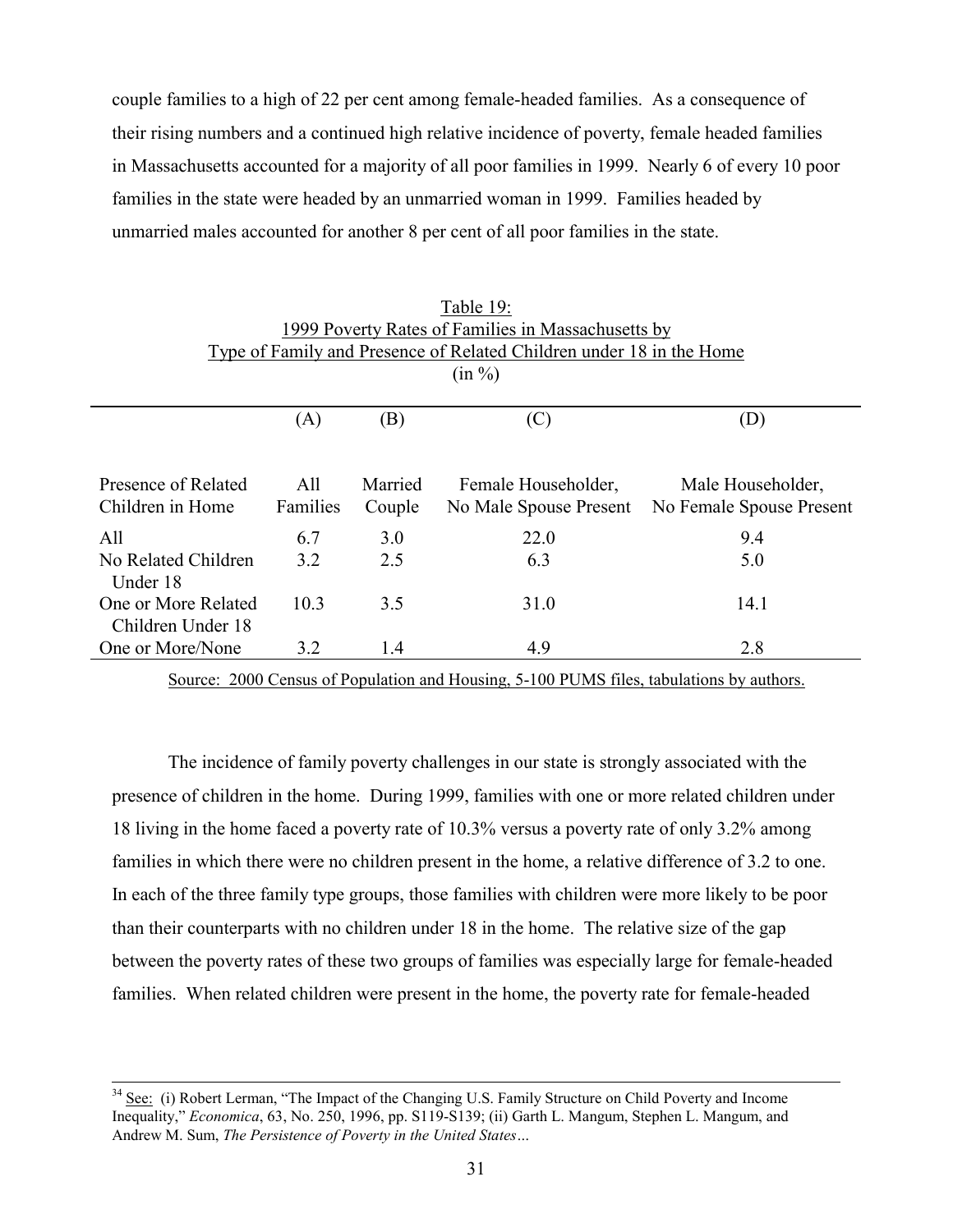families was 31% versus a rate of only 6% when there were no children under 18 in the home.<sup>35</sup> A fairly sizeable gap in poverty rates also existed between unmarried male headed families with and without children. When one or more children were living in such families, 14 per cent of these families were poor versus a poverty rate of only 5 per cent when there were no children under 18 in the home.

Families with an immigrant householder faced a poverty rate nearly three times higher than that of families with a native born householder (14.5% vs. 5.2.%) (See Table 20). Among both groups of families, poverty rates varied considerably across family types, being much higher among families headed by unmarried men and women. For example, of those families headed by a foreign born individual, poverty rates ranged from a low of 8% among married couple families to 15% for those headed by an unmarried male to a high of nearly 34% for those families headed by an unmarried woman.<sup>36</sup> The last poverty rate was four times higher than that of immigrant, married couple families and nearly seventeen times higher than that of married couple families with a native born householder, whose 1999 poverty rate was only 2.0%.

| Table 20:                                          |          |         |                                                          |                          |  |
|----------------------------------------------------|----------|---------|----------------------------------------------------------|--------------------------|--|
| 1999 Poverty Rates of Families in Massachusetts by |          |         |                                                          |                          |  |
|                                                    |          |         | Type of Family and Nativity Status of Family Householder |                          |  |
|                                                    |          |         | $(in \%)$                                                |                          |  |
|                                                    |          |         |                                                          |                          |  |
|                                                    | (A)      | (B)     | (C)                                                      | (D)                      |  |
| <b>Nativity Status</b>                             | All      | Married | Female Householder,                                      | Male Householder,        |  |
| Of Householder                                     | Families | Couple  | No Male Spouse Present                                   | No Female Spouse Present |  |
| All                                                | 6.7      | 3.0     | 22.0                                                     | 9.4                      |  |
| Native Born                                        | 5.2      | 2.0     | 18.9                                                     | 7.6                      |  |
| Foreign Born                                       | 14.5     | 8.3     | 33.7                                                     | 15.4                     |  |

Source: 2000 Census, 5-100 PUMS files, tabulations by CLMS.

l

Given the strong, positive statistical links between the annual incomes of families and the educational attainment of family heads, one would expect family poverty rates to be strongly linked to the educational attainment of the family householder. Findings in Table 21 clearly

<sup>&</sup>lt;sup>35</sup> In most cases, the children are the own child of the householder. But, in other cases, these children can be the grandchildren, nieces, or nephews of the family householder.

<sup>&</sup>lt;sup>36</sup> "Unmarried" does not imply single. A number of these women were previously married, but were separated, divorced, or widowed at the time of the 2000 Census. Single mothers do, however, run higher risks of being poor than their separated or divorced counterparts.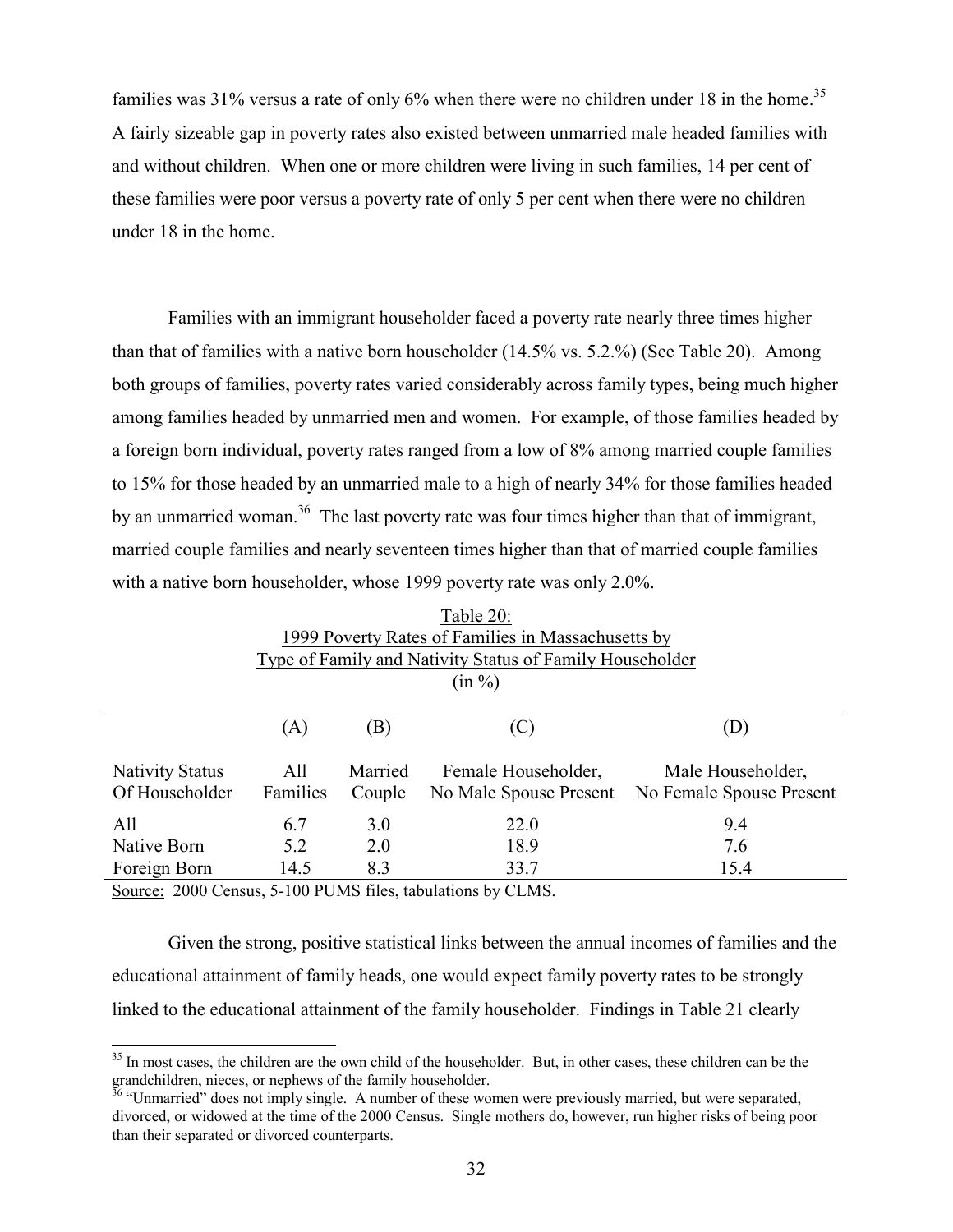reveal this to be the case in Massachusetts. The 1999 poverty rates of families fell steadily and strongly with the level of schooling of the family householder. Seventeen per cent of families headed by an individual lacking a high school diploma/GED certificate were poor versus only 8 per cent of those with a regular high school diploma, only 4.6 per cent of those holding an Associate's degree, and fewer than 2 per cent of the families headed by a person with a Bachelor's or higher degree (Table 21). These strong associations between family poverty rates and the educational attainment of the family householder prevailed among families in each family type category. Among families headed by unmarried women, poverty rates varied from a low of under 6 per cent for those families headed by a woman holding a Master's or higher degree to a high of nearly 38 per cent for those headed by a woman lacking a high school diploma/GED certificate. During 1999, poverty in Massachusetts came close to being eliminated among the state's married couple families with a householder holding a Bachelor's or advanced degree. Only slightly more than 1 per cent of such families were poor in that year.

Table 21: 1999 Poverty Rates of Families in Massachusetts by Type of Family and Educational Attainment of Family Householder

|                                        | (A)      | (B)     | (C)                    | (D)                      |
|----------------------------------------|----------|---------|------------------------|--------------------------|
| Educational                            |          |         |                        |                          |
| Attainment of                          | All      | Married | Female Householder,    | Male Householder,        |
| Family Householder                     | Families | Couple  | No Male Spouse Present | No Female Spouse Present |
| Less than $12$ or $12$ ,<br>no diploma | 17.0     | 9.1     | 37.6                   | 15.7                     |
| High School<br>Graduate/GED            | 8.4      | 3.5     | 23.5                   | 10.0                     |
| 13-15 Years, $No$<br>Degree            | 6.5      | 2.3     | 20.4                   | 8.2                      |
| Associate's Degree                     | 4.6      | 1.9     | 13.4                   | 8.2                      |
| Bachelor's Degree                      | 1.9      | 1.2     | 7.5                    | 3.5                      |
| Master's or Higher<br>Degree           | 1.7      | 1.3     | 5.8                    | 3.8                      |

The poverty rates of both families with related children in the home and families with no children under 18 also were strongly associated with the educational attainment of the family householder (Table 22). Among families with one or more related children in the home, poverty rates ranged from lows of 2 to 3 per cent among those families headed by a person with a Bachelor's or higher degree to nearly 14 per cent for those headed by a person with a high school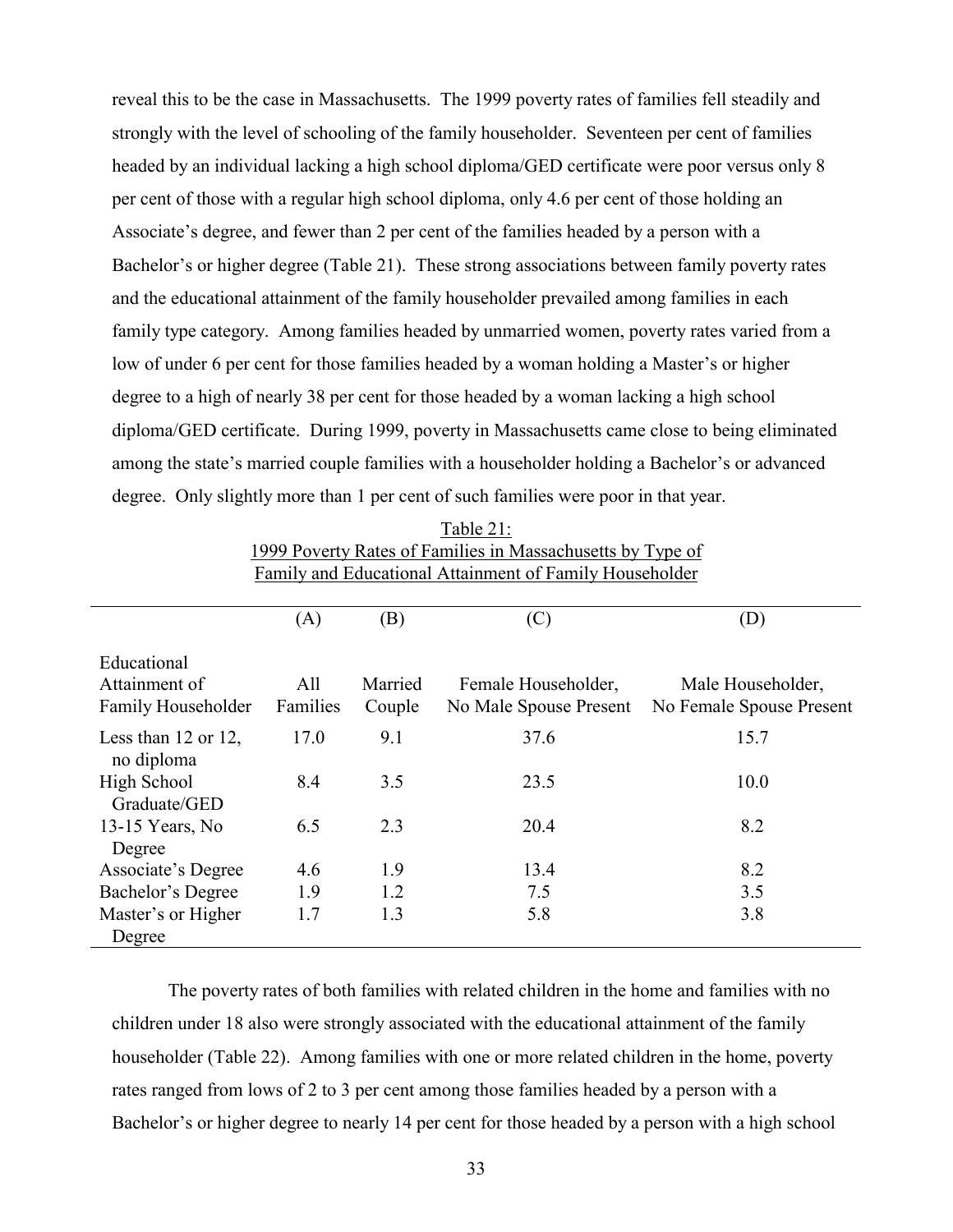diploma but no completed years of college, to a high of just under 30 per cent for those headed by a person who failed to graduate from high school or earn a GED or its equivalent. In each educational attainment category, however, families with children present in the home were two to four times more likely to be poor as families with no related children under 18. As a consequence of these patterns, children under 18 were the most poverty prone age group in the Commonwealth at the time of the 2000 Census.<sup>37</sup>

 $Table 22$ 

| $1 \text{ and } 22.$<br>1999 Poverty Rates of Massachusetts Families with and Without Related |                |                |               |  |
|-----------------------------------------------------------------------------------------------|----------------|----------------|---------------|--|
| Children under 18 by Educational Attainment of the Family Householder                         |                |                |               |  |
|                                                                                               | (in %)         |                |               |  |
|                                                                                               |                |                |               |  |
|                                                                                               | (A)            | (B)            | (C)           |  |
|                                                                                               |                |                |               |  |
|                                                                                               | One or More    | No Related     |               |  |
|                                                                                               | Children Under | Children Under |               |  |
| <b>Educational Attainment</b>                                                                 | 18 in Home     | 18 in Home     | Col. A/Col. B |  |
| Less than 12 or 12, No Diploma                                                                | 29.5           | 7.6            | 3.9           |  |
| High School Diploma/GED                                                                       | 13.6           | 3.5            | 3.9           |  |
| 13-15 Years, No Degree                                                                        | 9.8            | 2.5            | 3.9           |  |
| Associate's Degree                                                                            | 6.8            | 1.8            | 3.8           |  |
| Bachelor's Degree                                                                             | 2.7            | 1.1            | 2.5           |  |
| Master's Degree or Higher                                                                     | 2.2            | 1.2            | 1.8           |  |
| All                                                                                           | 10.3           | 3.2            | 3.2           |  |

The poverty rates of families classified by the race/ethnic origin of the family householder are displayed in Tables 23 and 24. Family poverty rates in Massachusetts during 1999 varied markedly by race/ethnic group from a low of 4 per cent for White, non-Hispanic families to 12 per cent for Asian families to a high of 28 per cent for families headed by a person of Hispanic origin (Table 23). The poverty rate of Hispanic families in 1999 was, thus, seven times higher than that of White, non-Hispanic families across the state. In each major race/ethnic group, the poverty rates of families tended to decline steadily as the educational attainment of the family head improved.<sup>38</sup> Among Hispanic families, poverty rates declined from a high of just under 38% for those families headed by a person lacking a high school diploma/GED certificate to 21%

 $37$  For a review of the changing age structure of poverty rates in the United States,

See: Garth L. Mangum, Stephen L. Mangum, and Andrew M. Sum, *The Persistence of Poverty in the United States*, especially Chapter 2.

 $38$ <sup>38</sup> The association was weakest for families headed by an individual of mixed race. There was little variation in poverty rates for families in this race group headed by a person with no high school diploma to those with 1-3 years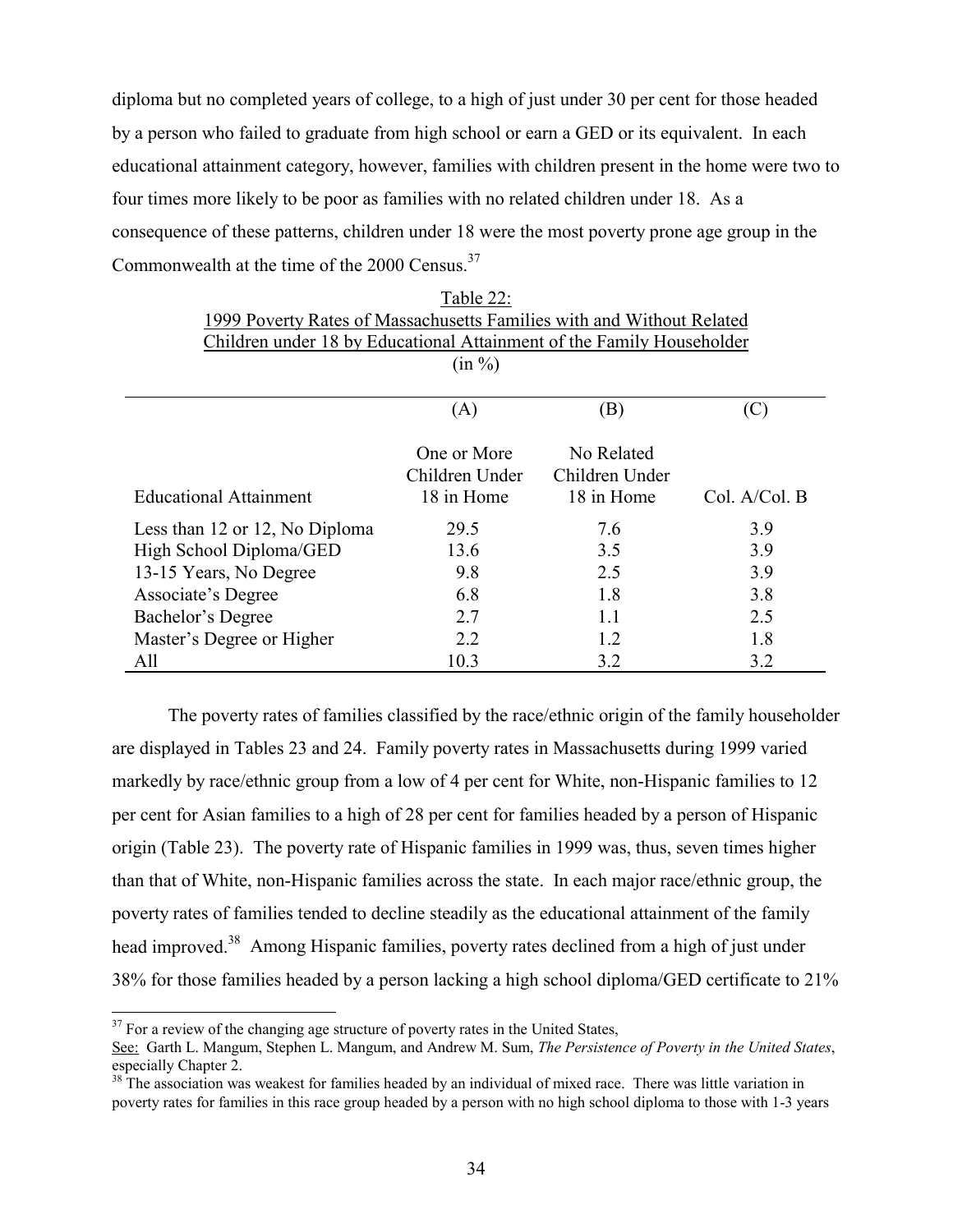for those with 1-3 years of college, and to a low of 8% for those holding a Bachelor's degree (Table 24). In each educational attainment group, however, poverty rates were lowest among White, non-Hispanics and highest for Hispanic families. Among Hispanic families, poverty rates also were significantly associated with family composition, the nativity status of the householder, the timing of the arrival of immigrant householders into the U.S., and their English-speaking proficiencies.39

| Table 23:                                                                                 |  |
|-------------------------------------------------------------------------------------------|--|
| Poverty Rates of Massachusetts Families by Race/Ethnic Origin of Family Householder, 1999 |  |
| (in %)                                                                                    |  |

| (A)                    | (B)                   | (C)      | (D)                    | (E)                   |
|------------------------|-----------------------|----------|------------------------|-----------------------|
| Asian, not<br>Hispanic | Black not<br>Hispanic | Hispanic | Other, not<br>Hispanic | White not<br>Hispanic |
| 12.0%                  | 18.5%                 | 28.1%    | $16.5\%$               | $4.1\%$               |

of college, but they did fall sharply for those with a Bachelor's or higher degree. Such families accounted for only 1 to 2 per cent of all families in the state in 2000.

 $39$  A multivariate statistical analysis of the determinants of poverty among immigrant families in Massachusetts in 1999 reveals the importance of each of these factors on the likelihood of being poor or low income,

See: Andrew Sum, Johan Uvin, Ishwar Khatiwada, *The Human Capital Skills of Immigrants and their Labor Market Success*, forthcoming, Fall 2004 from the Massachusetts Institute for a New Commonwealth.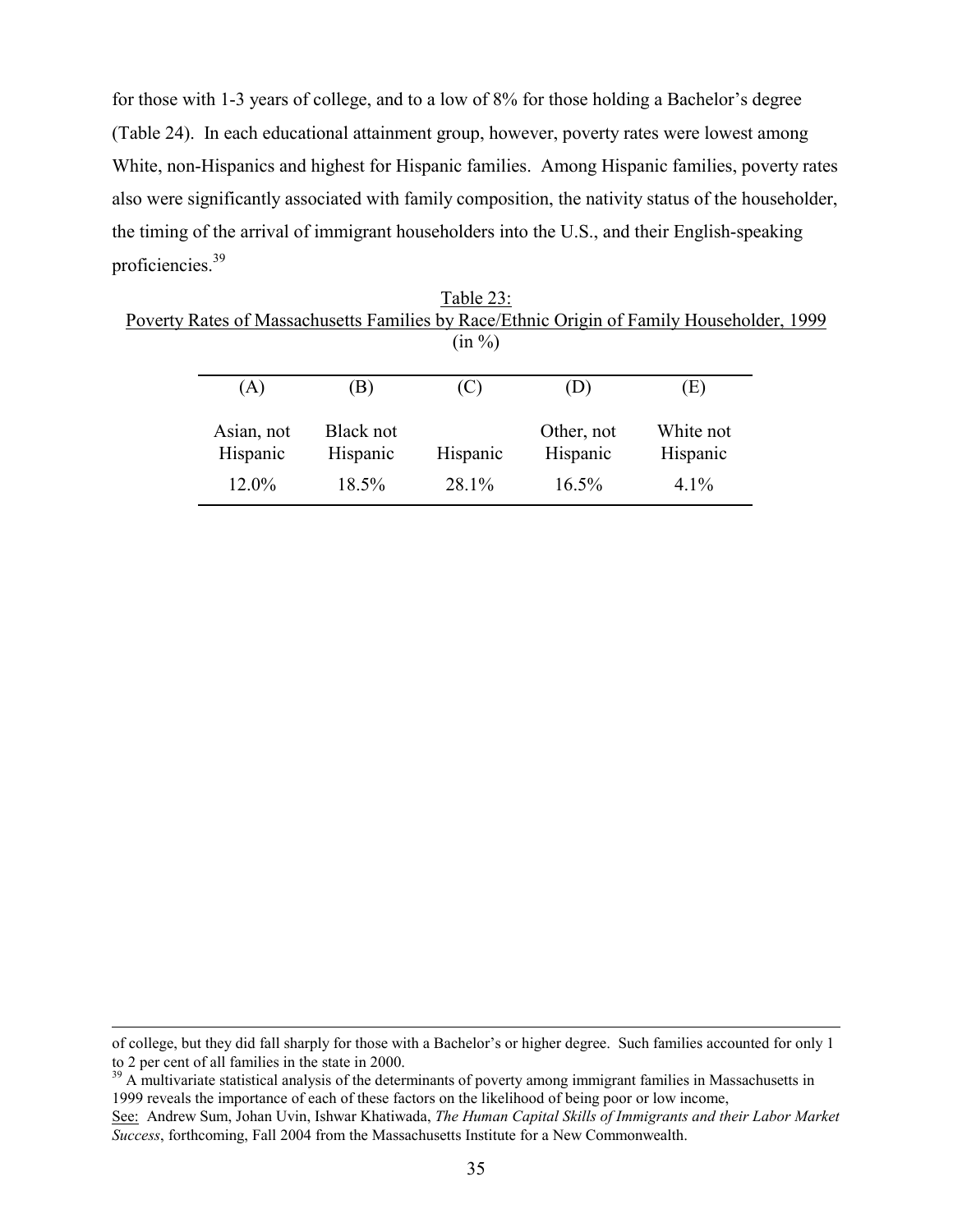|                                | (A)                    | B)                     | (C)      | D)            | (E)                    |
|--------------------------------|------------------------|------------------------|----------|---------------|------------------------|
| <b>Educational Attainment</b>  | Asian, not<br>Hispanic | Black, not<br>Hispanic | Hispanic | Mixed<br>Race | White, not<br>Hispanic |
| Less than 12 or 12, No Diploma | 27.7                   | 32.9                   | 37.6     | 17.4          | 9.4                    |
| High School Diploma/GED        | 15.7                   | 22.8                   | 28.9     | 19.3          | 5.6                    |
| 13-15 Years, No Degree         | 13.5                   | 16.9                   | 21.1     | 16.2          | 4.4                    |
| Associate's Degree             | 7.0                    | 10.6                   | 16.0     | 11.6          | 3.4                    |
| Bachelor's Degree              | 5.6                    | 4.5                    | 8.2      | 9.9           | 1.4                    |
| Master's or Higher Degree      | 4.4                    | 2.6                    | 9.8      | 8.2           | 1.2                    |

| Table 24:                                                      |
|----------------------------------------------------------------|
| Poverty Rates of Families by the Educational Attainment of the |
| Family Householder in Each Major Race/Ethnic Group, 1999       |

 $(in \%)$ 

The structure of family poverty rates for immigrant and native born families by the educational attainment of the family householder is displayed in Table 25. As noted earlier, families headed by a foreign born individual were nearly three times more likely than families with native born householders to have been poor (14.5% vs. 5.2%). For both groups of families, the incidence of poverty challenges falls steadily and strongly with the level of educational attainment of the family householder. Among immigrant families, poverty rates ranged from a high of 22 per cent for those families headed by a person who lacked a high school diploma/GED certificate to 10% for those with an Associate's degree, and to lows of 5% for those with a Bachelor's or more advanced degree. In each educational attainment category, however, immigrant families were typically two to three times more likely than native born families to be poor (Column D, Table 25).<sup>40</sup> Over time, immigrant families have come to account for a rapidly rising share of all poor families in the Commonwealth. At the time of the 2000 Census, immigrant families represented only 17 per cent of all families in the state, but they accounted for over 37 per cent of all poor families.

The preceding analyses have shown that the poverty rates of families in Massachusetts were associated with family type, the presence of children in the family, and an array of characteristics of the family householder, including their race/ethnic origin, nativity status, and educational attainment. These analyses focused on one or at most two characteristics at a time.

 $40$  The smallest relative difference prevails for those families headed by an individual who lacked a high school diploma. For such families, the immigrant/native born differential in family poverty rates was only 1.6 times.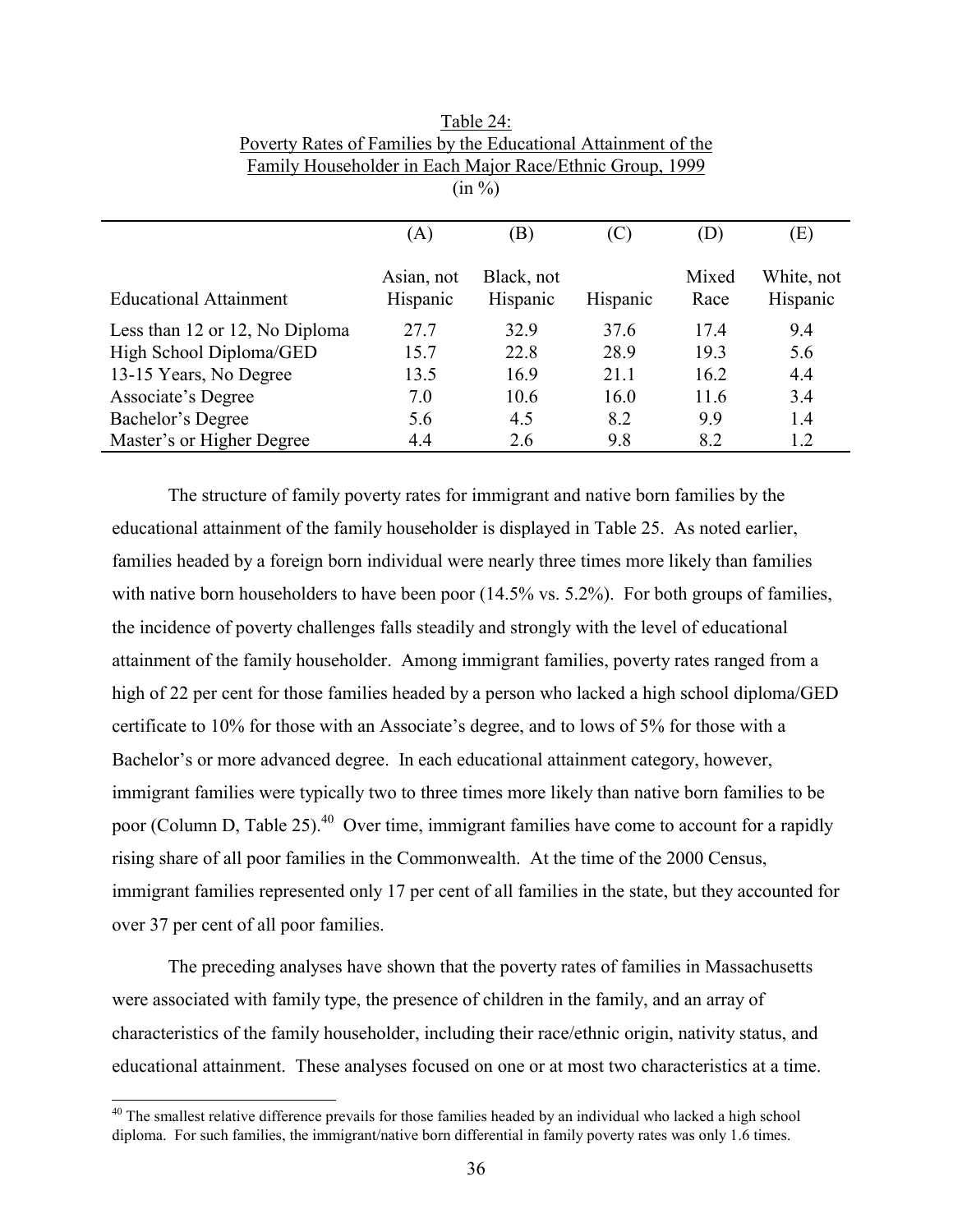To provide richer insights into the structure of family poverty rates, we have estimated family poverty rates for a selected set of families ranging from among the lowest to the highest poverty rates in the state. Estimates are displayed in Chart 2. The wide range in these poverty rates is extraordinary. Married couple families with no children under age 18 in which the householder was native born and held a Bachelor's or more advanced degree encountered poverty rates of less than one per cent. In essence, poverty has been eliminated among such families. Even among immigrant families with no children, families headed by a person with an Associate's degree faced a poverty rate of only one per cent. Even when children are present in the home of married couple, native born families, poverty rates are quite low (3%) as long as the family householder graduated from high school.





As the upper end of the distribution of poverty rates, families headed by unmarried women with children present in the home faced very high poverty rates, especially when they failed to complete any years of post-secondary schooling. Female headed families with 1 or more children in the home faced a poverty rate of 33% even when the householder was native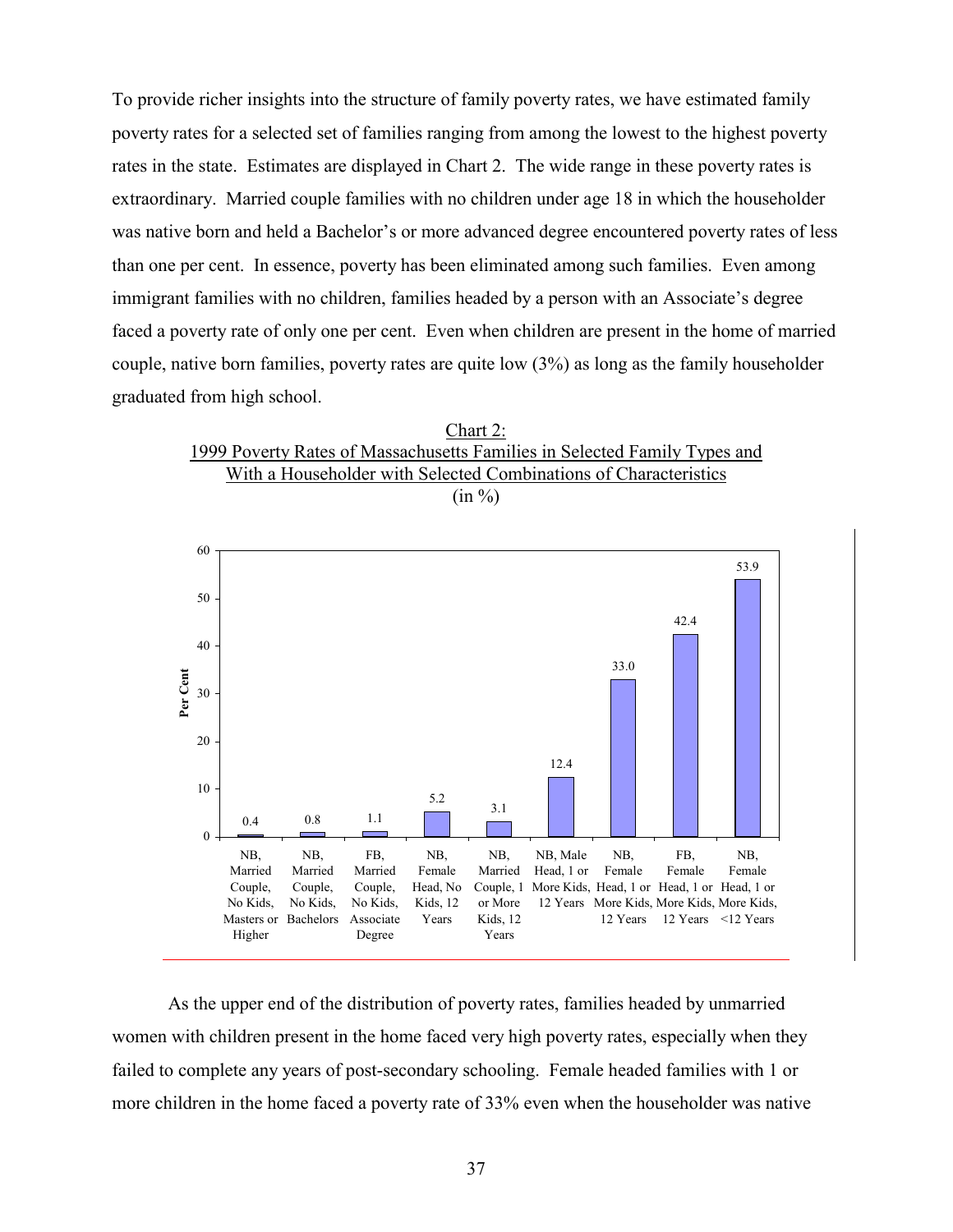born and held a high school diploma. This poverty rate would rise to 42% when the householder was foreign born and would rise further to 54% when the head of the family was native born but lacked a high school diploma. The poverty rate for this latter group of families was 135 times higher than that for married couple families with no children under age 18 who were headed by a native born person with a Master's or higher degree. These two groups of families occupy economic worlds that are light years away from each other.

### **The Geographic Structure of Family Poverty Rates in 1999**

Given the large numbers of sample cases from the 2000 Census PUMS files, it is possible to produce statistically reliable estimates of family poverty rates for a variety of sub-state areas. In this section, we present and assess findings on estimated family poverty rates for counties and LWIB service delivery areas across the state. $41$ 

Family poverty rates for counties across the state in 1999 are displayed in Chart 3. There is a very high degree of variation in these poverty rates across counties of the state, ranging from lows of 3% in Norfolk and Nantucket counties to highs of 11.4% in Hampden County and nearly 15% in Suffolk County. Over the past decade, there has been a growing divergence in family poverty rates across counties of the state, with Bristol, Hampden, and Suffolk Counties moving further above the state average while Barnstable, Franklin/Hampshire and Plymouth counties moved further below the state average. This stands in contrast to the state's experience during the 1980s when family poverty rates declined in all counties of the state, with the exception of Hampden County.

<sup>&</sup>lt;sup>41</sup> The March CPS surveys provide poverty data for the state as a whole and for a few metropolitan areas, but there are no geographic identifiers for counties or most large cities. The CPS sample is meant to be statistically representative of the state as whole rather than for any sub-state area.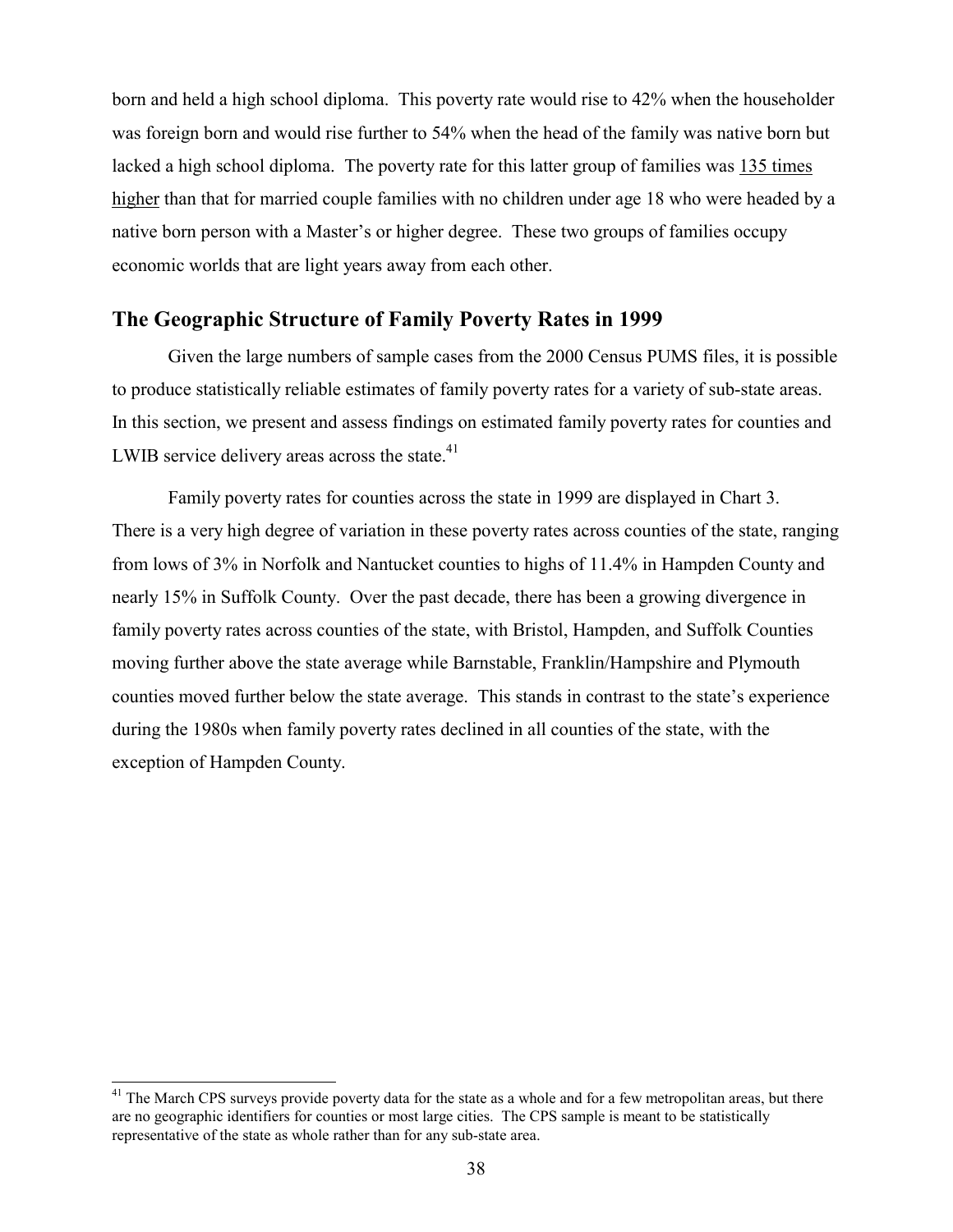

Chart 3: 1999 Poverty Rates of Families in Massachusetts by County

The poverty rates of families by family type in each county of Massachusetts during 1999 are displayed in Table 25. In each county of the state, family poverty rates were lowest among married couple families and highest among families headed by unmarried women. With the exception of Suffolk County, poverty rates of married couple families were quite low, ranging from 1.4% in Norfolk County to 4.1% in Hampden County. In contrast, the poverty rates of families headed by unmarried women were in the double digits in every county except Norfolk County and were 20 per cent or higher in 7 of the 12 counties. In every county, except Suffolk County, the poverty rates of female headed families exceeded those of married couple families by multiples of six to ten times. $42$ 

<sup>&</sup>lt;sup>42</sup> In Suffolk County, the multiple was slightly under four to one, but 30 per cent of female headed families were poor in Suffolk County during 1999.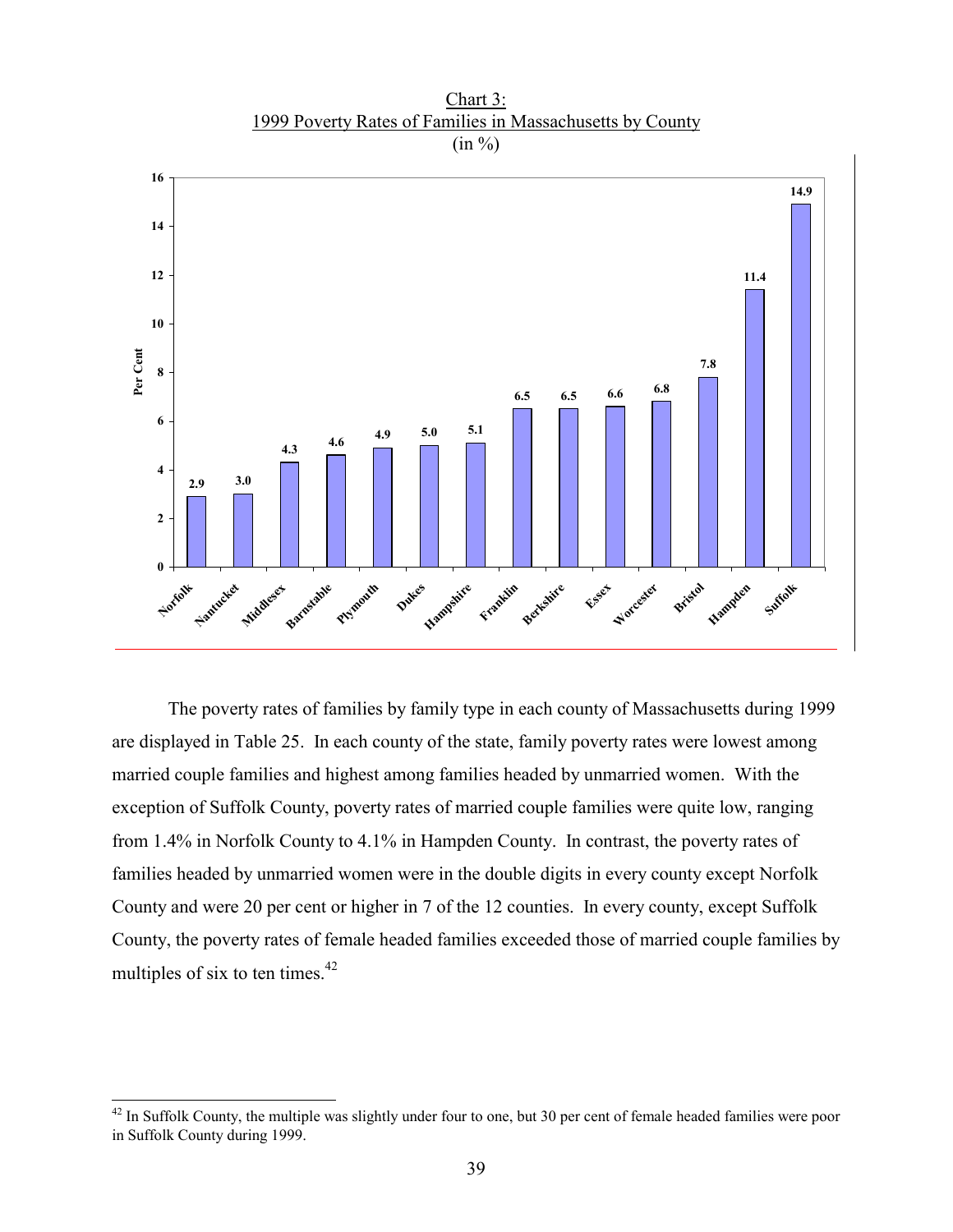|                              | (A)               | (B)            | (C)              | (D)                              |
|------------------------------|-------------------|----------------|------------------|----------------------------------|
| County                       | Married<br>Couple | Male<br>Headed | Female<br>Headed | Female Headed/<br>Married Couple |
| Barnstable, Dukes, Nantucket | 2.3               | 8.1            | 17.3             | 7.5                              |
| <b>Berkshire</b>             | 2.6               | 6.2            | 26.6             | 10.2                             |
| <b>Bristol</b>               | 3.6               | 12.2           | 25.3             | 7.0                              |
| Essex                        | 2.9               | 11.6           | 22.2             | 7.7                              |
| Franklin                     | 2.4               | 11.3           | 23.0             | 9.6                              |
| Hampden                      | 4.1               | 11.8           | 32.4             | 7.9                              |
| Hampshire                    | 2.2               | 6.3            | 14.0             | 6.4                              |
| Middlesex                    | 2.1               | 6.1            | 15.1             | 7.2                              |
| Norfolk                      | 1.4               | 4.1            | 8.3              | 5.9                              |
| Plymouth                     | 2.0               | 9.6            | 18.8             | 9.4                              |
| Suffolk                      | 7.9               | 13.0           | 29.6             | 3.8                              |
| Worcester                    | 3.2               | 8.8            | 22.9             | 7.2                              |

Table 25: Poverty Rates of Families by Type of Family in Massachusetts Counties, 1999  $(in \%)$ 

In each county of the state, family poverty rates were strongly associated with the educational attainment of the family householder, declining steadily and strongly with the amount of formal schooling completed by the householder. The degree of variability across counties in poverty rates of families was still fairly high for families with a householder that completed 12 or fewer years of schooling. For example, among families with a head who failed to graduate from high school, poverty rates varied from a low of 8.5 per cent in Norfolk County to highs of 22 to 26 per cent in Hampden and Suffolk Counties where a high fraction of such less educated families were headed by immigrants. In each county except Franklin County, the poverty rates of families with a householder lacking a high school diploma were seven to twelve times higher than the poverty rates of families headed by an individual with a Bachelor's or higher academic degree. $43$ 

Family poverty rates also were estimated for the 16 local service delivery areas administering employment and training programs under the Workforce Investment Act (WIA). The cities and towns comprising each of these 16 areas were matched as closely as possible with the PUMA areas identified on the 2000 Census public use files. The poverty rates of families in

<sup>&</sup>lt;sup>43</sup> In every county with the exception of Suffolk County, the poverty rates of families headed by an individual with a Bachelor's or higher degree were in the one to two per cent range.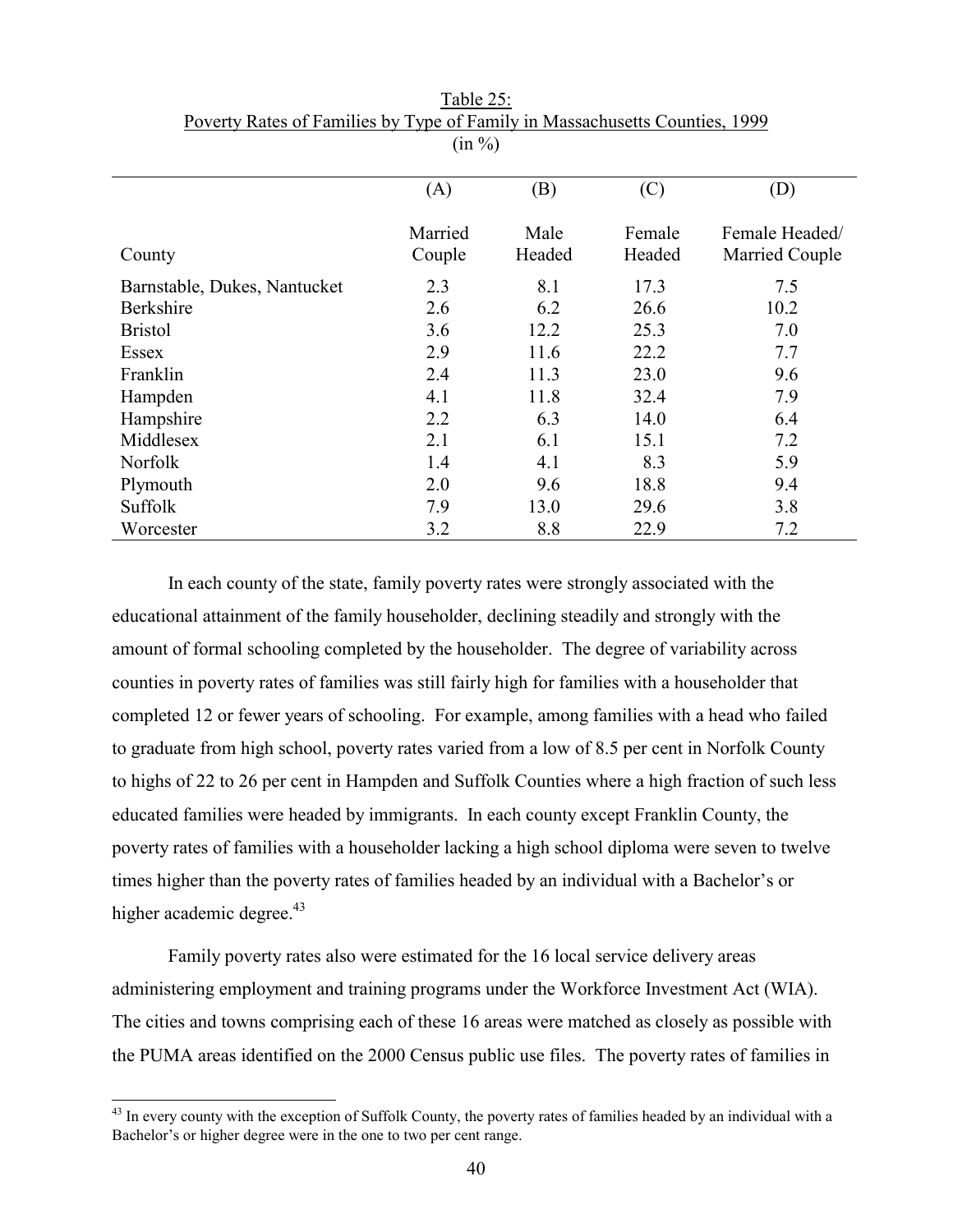these 16 LWIB areas varied over a fairly wide interval, ranging from lows of 2.5% in the Metro South/West LWIB and 3.7% in the South Coastal LWIB to highs of 11% in the Greater New Bedford and Hampden areas and just under 16% in the Boston LWIB service delivery area, which consists of the city of Boston.

Similar to findings for the state as a whole and for each of the counties, poverty rates of families in the 16 LWIB areas varied quite widely by family type and the educational attainment of the family householder (Tables 26 and 27). In each of the 16 LWIB areas, poverty rates were lowest among married couple families followed by families with unmarried male householders and highest among families headed by unmarried women. Poverty rates for female headed families were in the double digit range in each of the 16 LWIB areas and were 20% or higher in 10 of the 16 areas. The poverty rates of female headed families were 6 to 10 times higher than those of married couple families in 14 of the 16 LWIB areas across the state.

The poverty rates of families in each of the 16 LWIB areas also were strongly correlated with the educational attainment of the householders in these families. In 15 of the 16 LWIB areas, the poverty rates of families declined steadily and strongly with the educational attainment of the family householder (Table 27). As was the case for counties, however, there was a high degree of variation across LWIBs in the family poverty rates of families headed by a person who had no formal schooling beyond high school. For example, among families with a householder who had graduated from high school but did not complete any post-secondary schooling, poverty rates ranged from lows of 4 to 5 per cent in the Franklin/Hampshire, Metro South/West, and South Coastal areas to highs of 13 per cent in the Hampden and Boston LWIB areas. In 15 of the 16 LWIB areas, the poverty rates of families headed by an individual with a Bachelor's or higher degree were in the 1 to 2 per cent range. In every LWIB area, family poverty challenges were overwhelmingly concentrated among families with a householder who had no formal schooling beyond high school.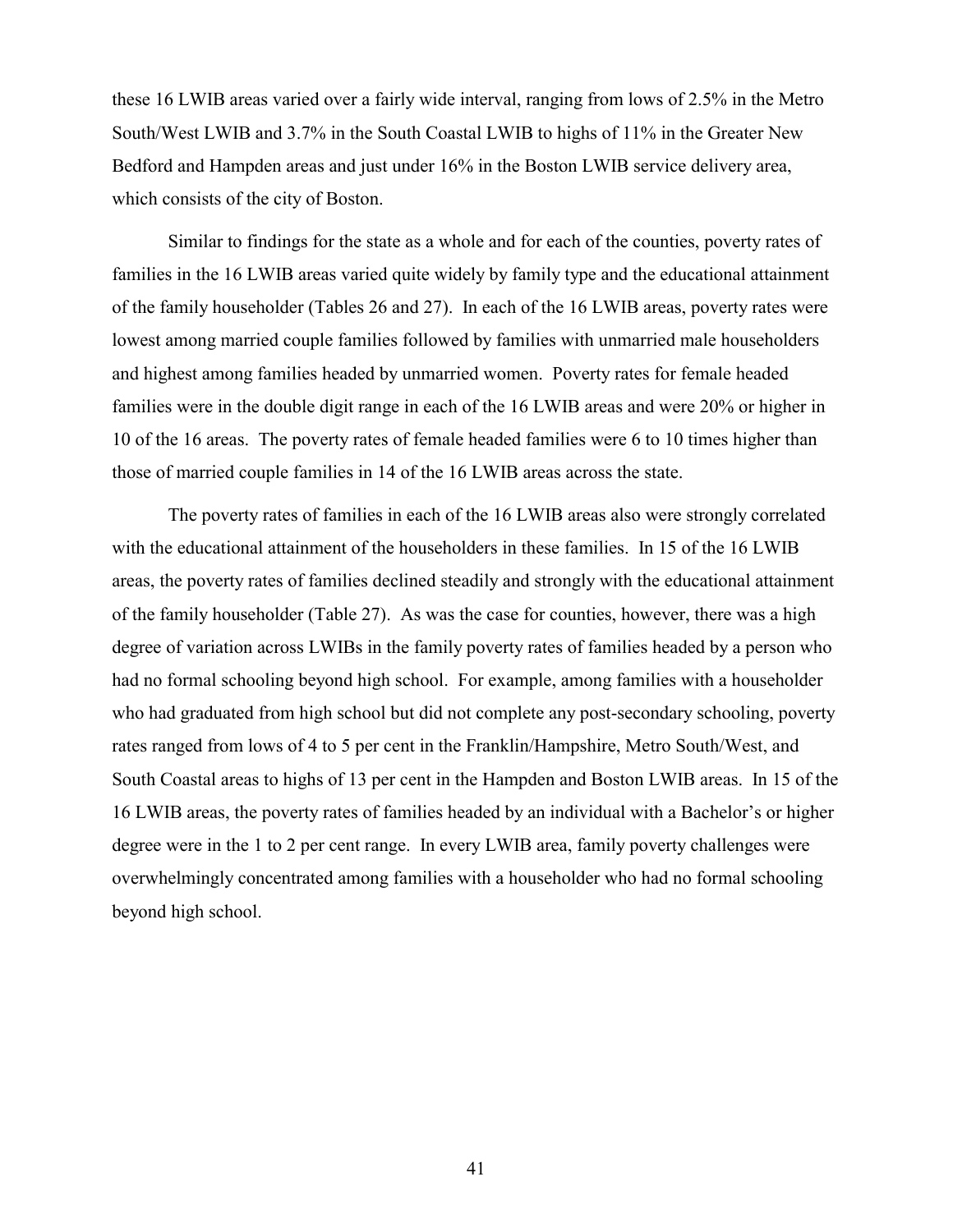### Table 26: Per Cent of Families with Incomes below the Poverty Line in Local Workforce Investment Board Service Delivery Areas, 1999

|                                          | (A)     | (B)    | (C)    | (D)   |
|------------------------------------------|---------|--------|--------|-------|
|                                          | Married | Male   | Female |       |
| <b>Local Workforce Investment Boards</b> | Couple  | Headed | Headed | Total |
| <b>Berkshire</b>                         | 2.6     | 6.2    | 26.6   | 7.2   |
| <b>Boston</b>                            | 8.0     | 13.0   | 30.0   | 15.8  |
| <b>Bristol</b>                           | 2.9     | 9.7    | 21.7   | 6.6   |
| <b>Brockton</b>                          | 2.3     | 15.0   | 19.7   | 6.2   |
| Cape Cod                                 | 2.3     | 8.1    | 17.3   | 4.7   |
| Central Mass.                            | 3.3     | 8.6    | 22.6   | 7.0   |
| Franklin/Hampshire                       | 2.3     | 9.5    | 19.4   | 5.2   |
| <b>Greater Lowell</b>                    | 2.3     | 8.9    | 22.2   | 6.1   |
| <b>Greater New Bedford</b>               | 5.1     | 17.5   | 31.6   | 11.0  |
| Hampden                                  | 4.1     | 11.8   | 32.4   | 11.0  |
| Lower Merrimack                          | 3.2     | 17.6   | 28.8   | 9.2   |
| Metro North                              | 3.2     | 6.9    | 15.6   | 5.5   |
| Metro South/West                         | 1.3     | 5.2    | 10.9   | 2.5   |
| North Central                            | 2.7     | 9.5    | 23.8   | 7.0   |
| South Coastal                            | 1.9     | 3.7    | 13.6   | 3.7   |
| <b>Southern Essex</b>                    | 2.7     | 7.6    | 17.7   | 5.5   |
| Total                                    | 2.9     | 9.4    | 22.0   | 6.7   |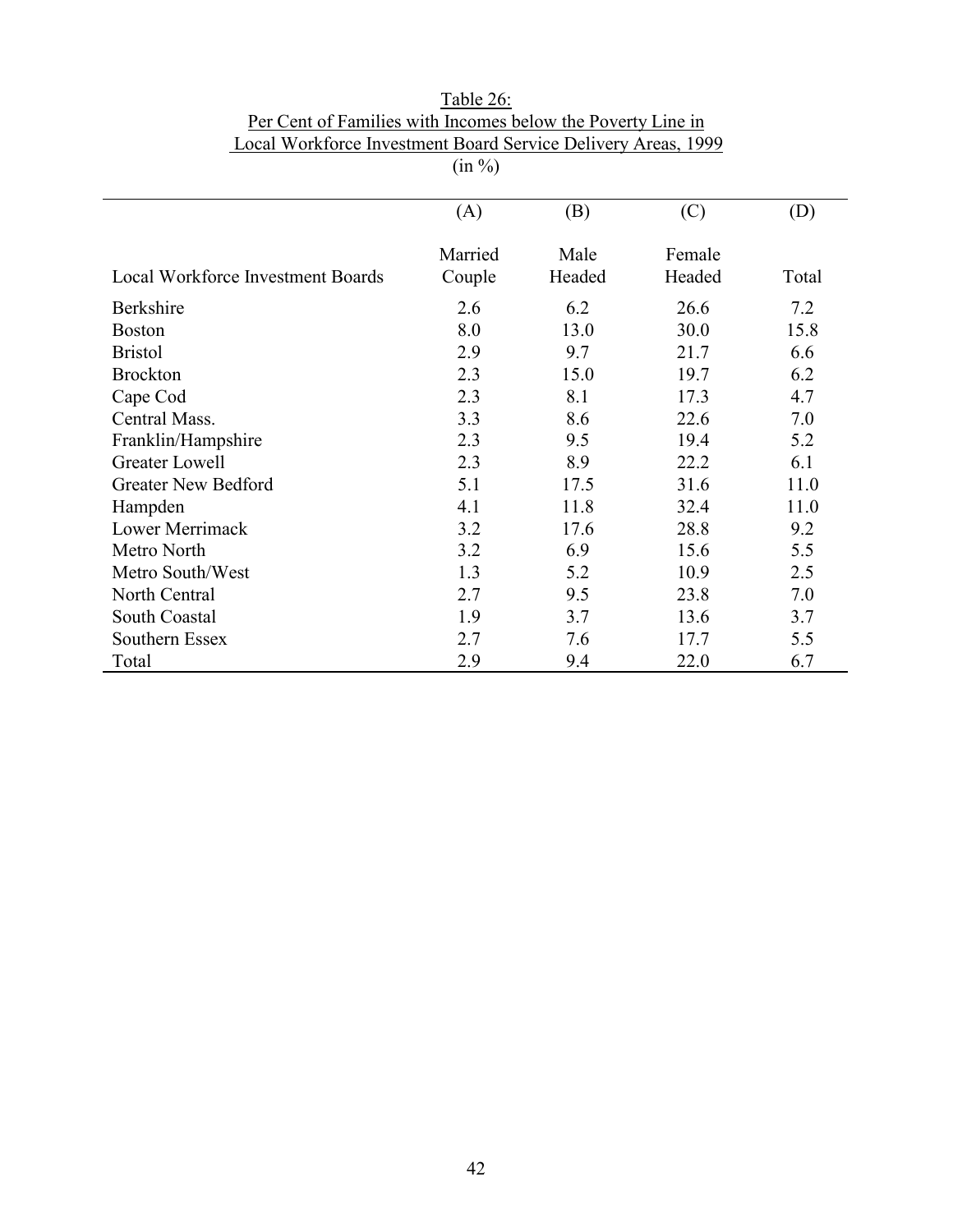|                            | (A)                                 | (B)                         | (C)                                                    | (D)                               |
|----------------------------|-------------------------------------|-----------------------------|--------------------------------------------------------|-----------------------------------|
|                            |                                     |                             |                                                        |                                   |
| County                     | Less than<br>High School<br>Diploma | High School<br>Graduate/GED | Some College<br>Including<br><b>Associate's Degree</b> | Bachelor's<br>Degree or<br>Higher |
| <b>Berkshire</b>           | 17.7                                | 8.2                         | 6.0                                                    | 2.2                               |
| <b>Boston</b>              | 27.9                                | 18.5                        | 13.9                                                   | 4.5                               |
| <b>Bristol</b>             | 12.4                                | 6.8                         | 5.8                                                    | 1.3                               |
| <b>Brockton</b>            | 16.7                                | 6.8                         | 4.2                                                    | 1.8                               |
| Cape Cod                   | 12.0                                | 6.9                         | 4.8                                                    | 1.6                               |
| Central Mass.              | 16.8                                | 7.8                         | 5.4                                                    | 2.4                               |
| Franklin/Hampshire         | 11.1                                | 5.3                         | 7.0                                                    | 1.8                               |
| Greater Lowell             | 15.9                                | 8.1                         | 4.1                                                    | 1.0                               |
| <b>Greater New Bedford</b> | 16.9                                | 11.5                        | 9.3                                                    | 2.1                               |
| Hampden                    | 22.3                                | 12.9                        | 8.4                                                    | 1.9                               |
| Lower Merrimack            | 23.9                                | 10.5                        | 7.5                                                    | 2.0                               |
| Metro North                | 13.6                                | 6.7                         | 5.2                                                    | 2.2                               |
| Metro South/West           | 8.6                                 | 4.2                         | 3.2                                                    | 1.1                               |
| North Central              | 13.6                                | 7.5                         | 6.1                                                    | 1.7                               |
| South Coastal              | 9.0                                 | 5.1                         | 3.8                                                    | 1.1                               |
| Southern Essex             | 14.5                                | 6.9                         | 4.8                                                    | 2.0                               |
| Total                      | 16.9                                | 8.3                         | 5.9                                                    | 1.8                               |

Table 27: Poverty Rates of Families by Educational Attainment of the Family Householder in Massachusetts Local Workforce Investment Board Service Delivery Areas, 1999  $(in \%)$ 

# **The Incidence of Low Income Challenges among Massachusetts Families, 1999**

Our second set of income inadequacy measures for families is based on the "low income" standards utilized in recent years by a number of poverty and welfare reform researchers across the country, especially at the Urban Institute in Washington, D.C. As noted earlier, the definition of a "low income" family is a family that has an annual, money income less than two times the poverty line for a family of its given size and age composition. The poverty lines are those used by the federal government in identifying the annual number of poor families in the United States.

Estimates of the per cent of families that were low income in Massachusetts during 1999 are displayed in Table 28 for all families and for an array of demographic and socioeconomic subgroups of families. At the time of the 2000 Census, 17 per cent of all families in the state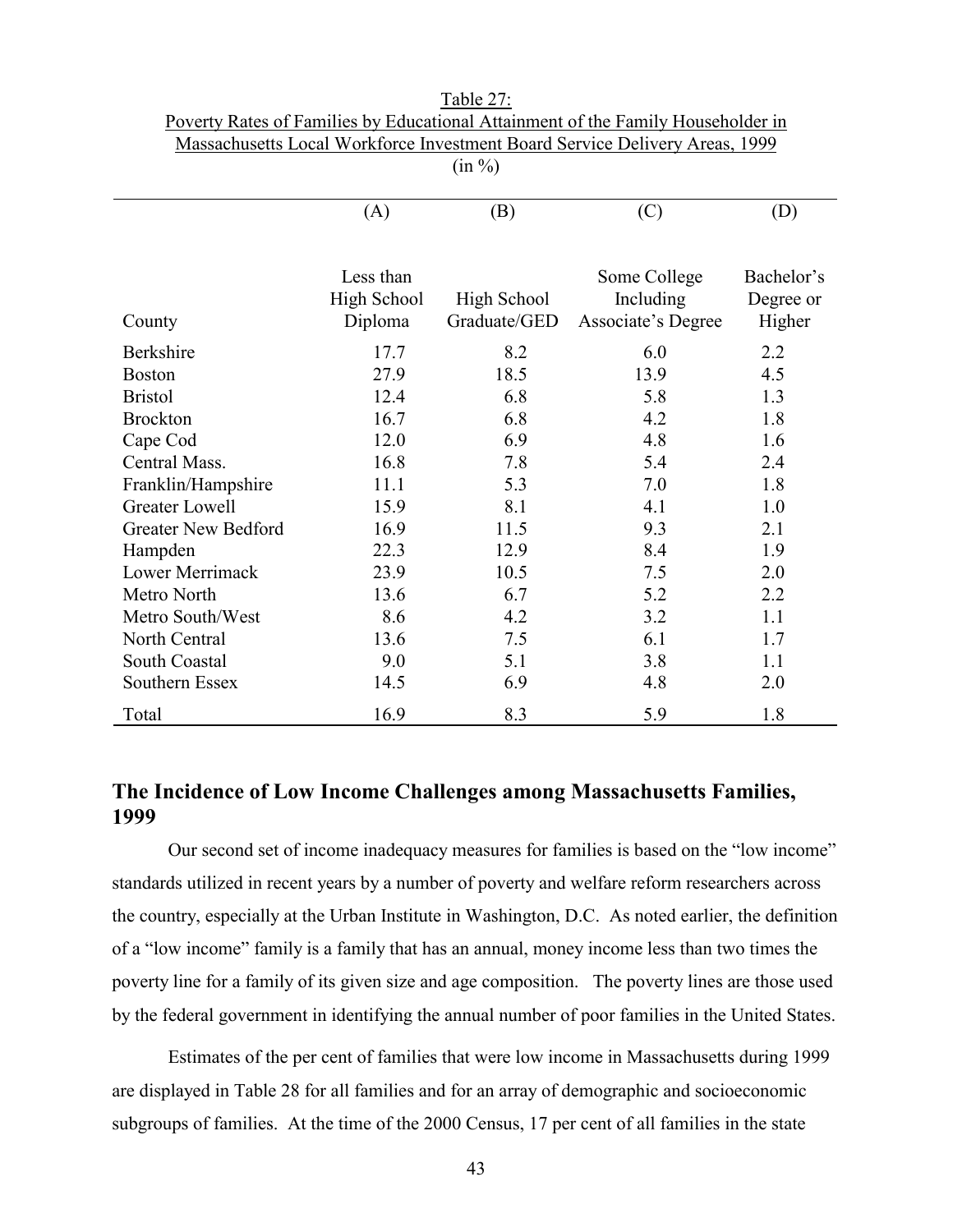would have been classified as low income (Table 28). This estimated incidence of low income challenges among families in the state was basically identical to the per cent of families with low income challenges in the state at the time of the 1990 Census (Chart 4).<sup>44</sup> The state, thus, made no progress over the entire decade in reducing the incidence of low income problems among families.<sup>45</sup> Following 2000, the deterioration in state labor markets has pushed an increased number of families below the low income thresholds. By 2002, the per cent of the state's families with money incomes below the low income threshold had risen to 19% (Chart 4).

| Table 28:                                                                      |  |
|--------------------------------------------------------------------------------|--|
| Per Cent of Massachusetts Families with Incomes Less Than Two                  |  |
| Times the Poverty Line by Type of Family and Householder Characteristics, 1999 |  |

| Group of Families or Characteristic of Householder | Per Cent Low Income |
|----------------------------------------------------|---------------------|
| All Families                                       | 17.0                |
| Married Couple                                     | 10.5                |
| Female Householder, No Male Spouse                 | 42.7                |
| Male Householder, No Female Spouse                 | 24.3                |
| Asian                                              | 26.9                |
| <b>Black</b>                                       | 38.2                |
| Hispanic                                           | 53.1                |
| White, Not Hispanic                                | 12.4                |
| <b>Native Born</b>                                 | 13.9                |
| Foreign Born                                       | 32.7                |
| Less than 12 Years or 12 Years, No Diploma         | 37.8                |
| High School Diploma/ GED                           | 22.0                |
| $13 - 15$ Years, No Degree                         | 16.8                |
| Associate's Degree                                 | 13.4                |
| Bachelor's Degree                                  | 6.2                 |
| Master's or Higher Degree                          | 4.9                 |

<sup>&</sup>lt;sup>44</sup> For an earlier comparison of poverty and low income problems in Massachusetts during 1989 and 1999, See: Andrew Sum, Mykhaylo Trubs'kyy, Kamen Madjarov with Meredith Franks; *Poverty and Other Income Inadequacy Problems Among Massachusetts Families in 2000: Implications for Workforce Development Policy*, Center for Labor Market Studies, Prepared for the Commonwealth Corporation, Boston, July, 2003.

<sup>&</sup>lt;sup>45</sup> As was true of poverty problems, the fraction of the state's families with low income problems increased during the recessionary environment of the early 1990s then declined as the economy improved from 1993 through the end of the decade. The gains in the latter part of the decade only offset the losses during the early years of the decade.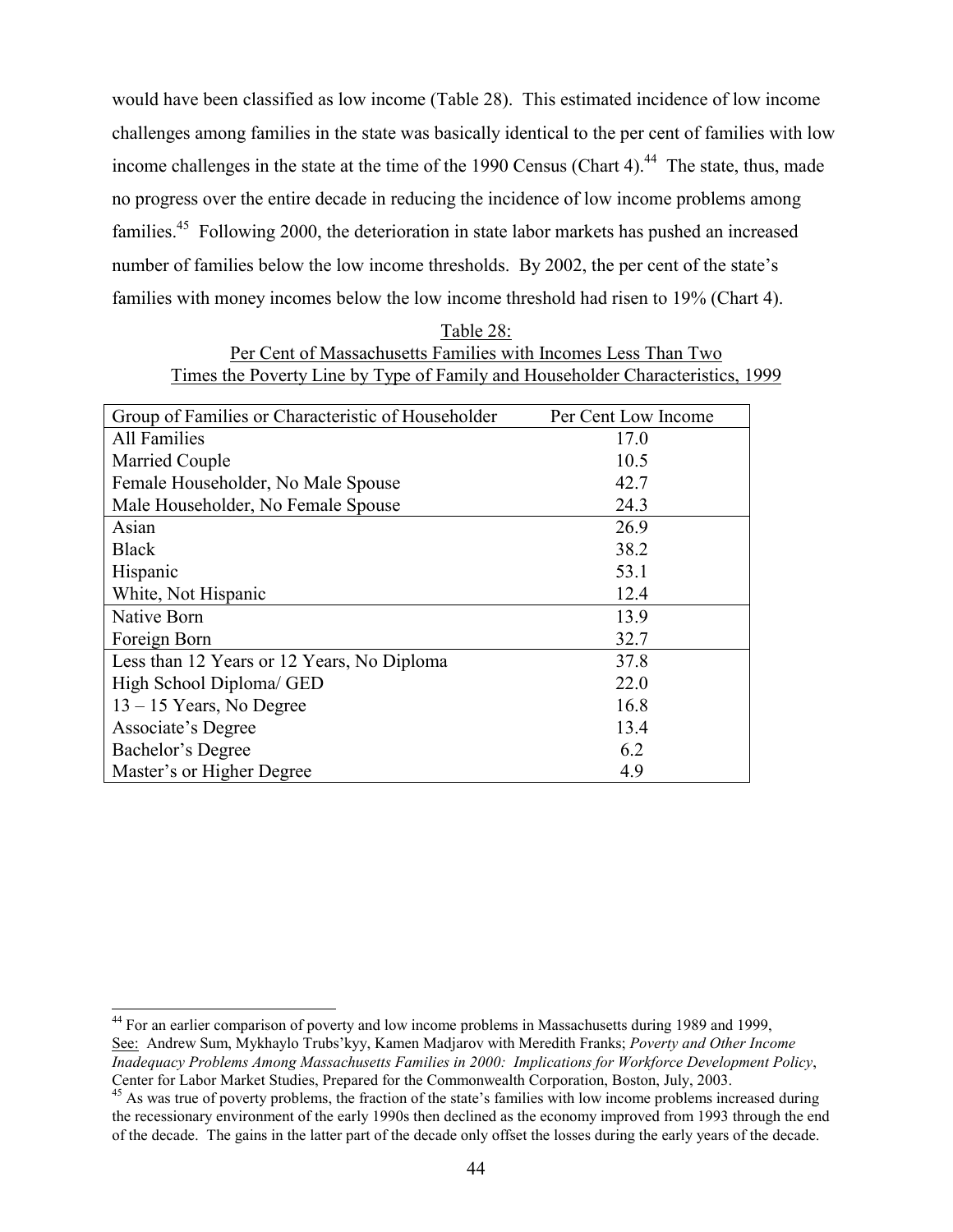Chart 4: Trends in the Incidence of Low Income Challenges Among Massachusetts Families, Selected Years, 1989 to 2002



A comparison of the findings for Massachusetts with those for the nation and the other 49 states revealed that our state fared better than most other states on this income inadequacy measure. Nationally, 26% of all families would have been classified as low income during 2003, and the 19% incidence of low income challenges in the state ranked  $5<sup>th</sup>$  lowest during that year, with the state tied for Connecticut. As was the case for the poverty income thresholds, however, the low income thresholds are not adjusted for differences in the state cost of living, especially housing. The state's favorable rating on this measure would clearly diminish if cost-of-living adjustments were taken into account.<sup>46</sup> The problem in making such adjustments, however, is that there are no uniform cost-of-living indices for states.

The per cent of Massachusetts families with low incomes in 1999 varied quite markedly by family type (Table 29 and Chart 5). Only 1 of 10 married couple families in the state were categorized as low income in 1999 versus 1 of every 4 families headed by an unmarried male and 43 of every 100 families headed by an unmarried woman. As was true for the structure of family

<sup>&</sup>lt;sup>46</sup> For example, adjustments of the nation's and state's CPS-based family poverty rates in 1999 for taxes, EITC tax credits, and rental costs reduce Massachusetts' poverty ranking from the middle of the pack to 8<sup>th</sup> highest in the nation. See: Andrew Sum, Paul Harrington, Neeta Fogg, et. al., *The State of the American Dream in Massachusetts 2002*, Chapter 7.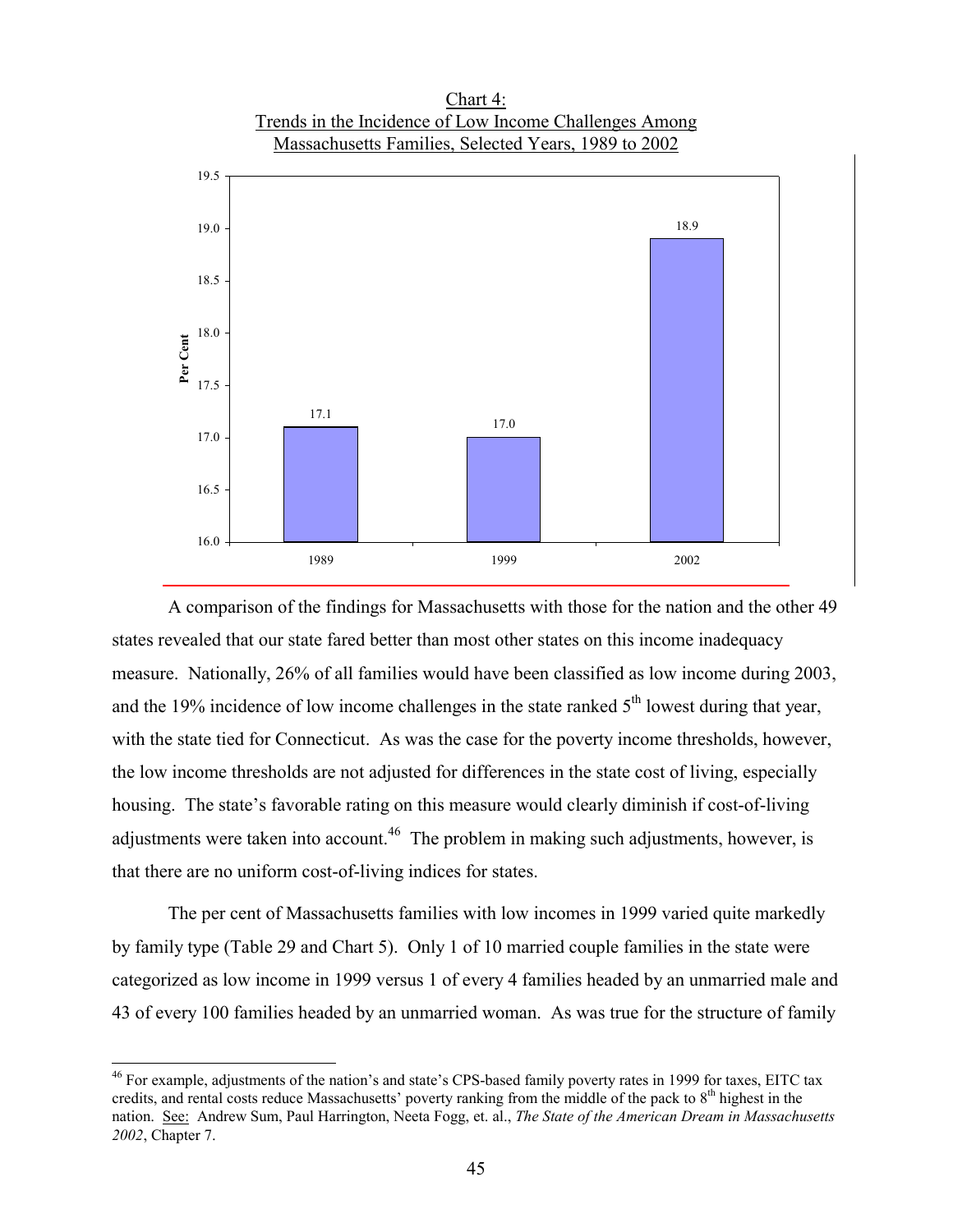poverty rates, the incidence of low income challenges among Massachusetts families varied markedly by the presence of children in the home. Over 23% of families with one or more children under 18 in the home were low income versus only 11% of the families with no child under 18 (Table 29). Families with children were, thus, 2.2 times more likely to be low income than their counterparts with no related children in the home. In each family type category, those families with a related child under 18 in the home were more likely to be low income, with the relative gaps larger among those families headed by an unmarried individual. Among married couple families, the incidence of low income problems among families with children was only 1.3 times as high as that of their counterparts with no children. In contrast, the incidence of low income challenges among female headed families with children was more than three times as high as that of their peers with no children under 18 in the home (57% vs. 18%). Just under 57 per cent of female headed families with children and 35 per cent of male headed families with children were low income in 1999.



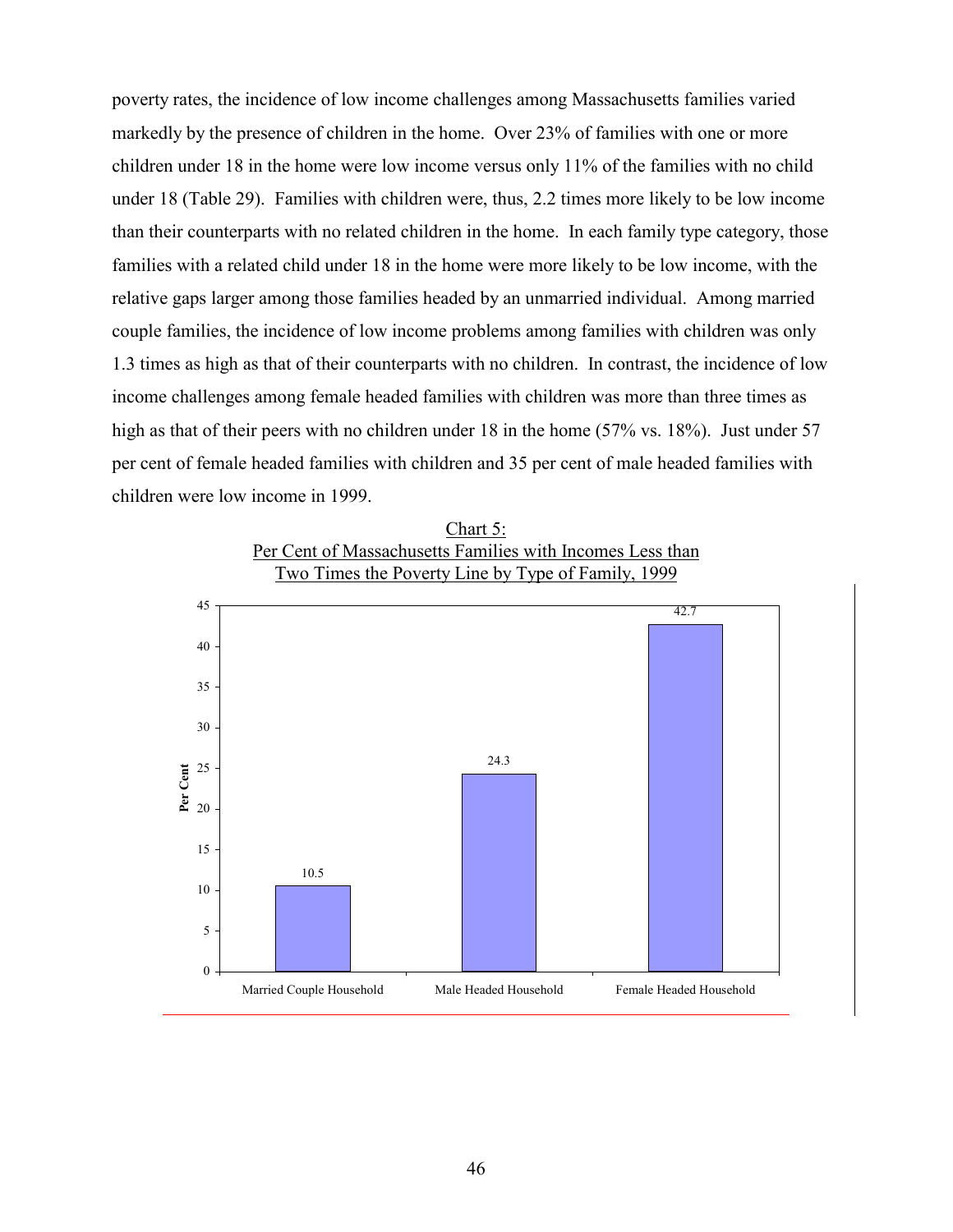|                                        | (A)               | B)                             | (C)                            | [D              |
|----------------------------------------|-------------------|--------------------------------|--------------------------------|-----------------|
| Presence of<br><b>Related Children</b> | Married<br>Couple | Female Head,<br>No Male Spouse | Male Head,<br>No Female Spouse | All<br>Families |
| None                                   | 9.3               | 18.1                           | 14.4                           | 10.8            |
| 1 or More                              | 12.0              | 56.8                           | 34.9                           | 23.4            |
| 1 or More/None                         | $13*$             | $3.1*$                         | $2.4*$                         | $2.2*$          |

Table 29: Per Cent of Massachusetts Families with Incomes below Two Times the Poverty Line by Type of Family and Presence of Related Children in the Home

The incidence of low income challenges among Massachusetts families was strongly associated with the educational attainment of the family householder (Table 28 and Chart 6). Nearly 38 per cent of the families with a householder lacking a high school diploma were low income in 1999. The incidence of such low income challenges declined steadily and sharply with additional years of formal schooling of the householder, falling to 22 per cent for families headed by high school graduates, to 13 per cent for Associate degree holders, and to a low of 5 per cent for householders with a Master's or higher degree. Families headed by a person lacking a high school diploma were nearly eight times more likely to be low income than those families headed by an individual with a Master's or higher degree.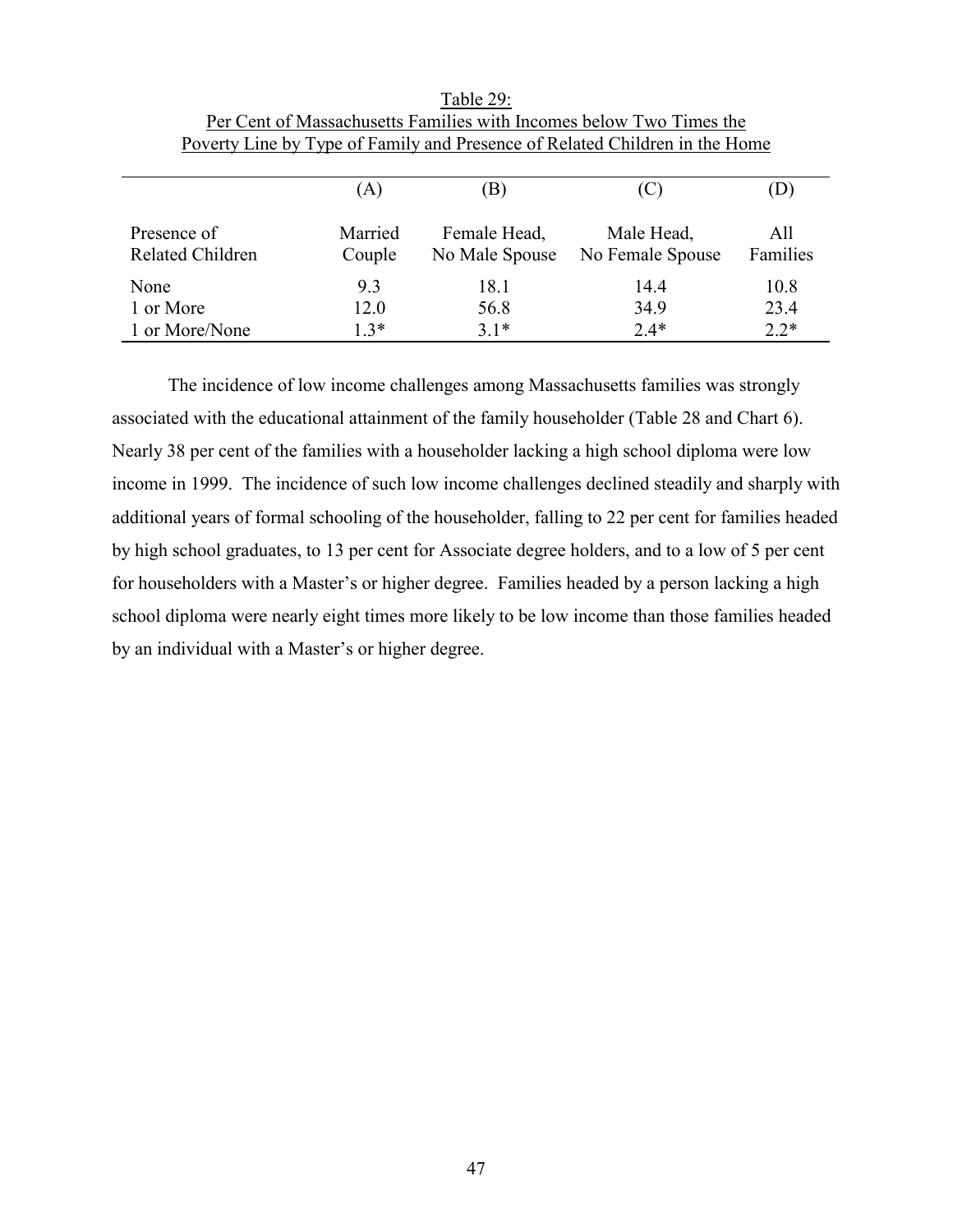Chart 6: Per Cent of Massachusetts Families with Incomes Less Than Two Times the Poverty Line by Educational Attainment of the Family Householder, 1999



The strong relationships between the educational attainment of the family householder and the low income status of families prevailed among both families with children and families without children during 1999 (Table 30). Among families with one or more related children in the home, the incidence of low income challenges ranged from a high of 54% among those families with a householder lacking a high school diploma, down to 32% for those headed by a high school graduate, down further to 19% for those with an Associate's degree, and to a low of 6% for those families headed by an individual with a Master's or more advanced degree. The relative size of the difference between the incidence of low income challenges among families with children with the least and best educated householders was more than 9 to 1. In each educational attainment subgroup, however, families with children in the home were more likely to be low income than their peers without children. In 5 of the 6 cases, the relative differences were two to three times (Table 30).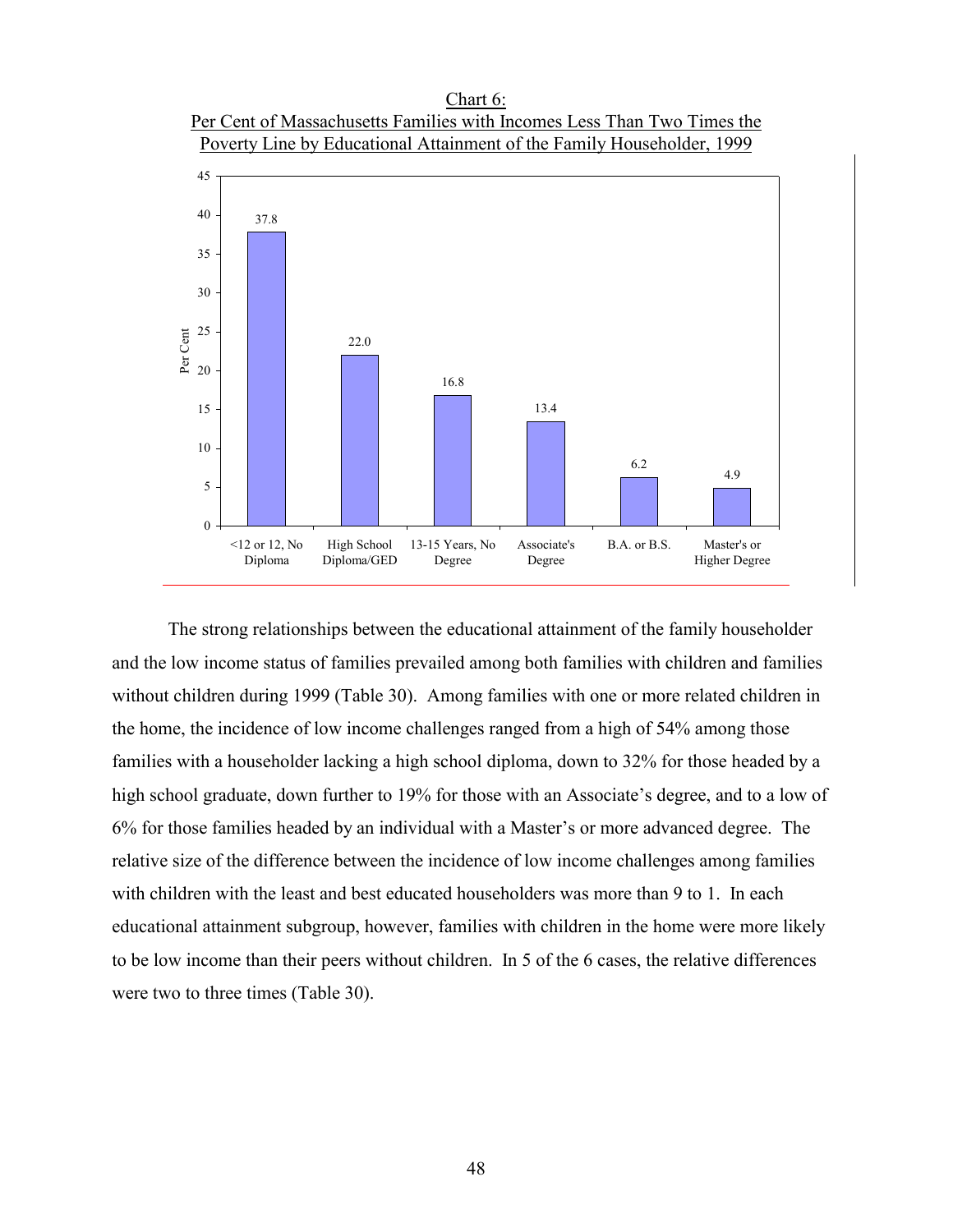|                                | (A)                         | B)                                           |               |
|--------------------------------|-----------------------------|----------------------------------------------|---------------|
| <b>Educational Attainment</b>  | No Related<br>Kids Under 18 | 1 or More<br><b>Related Kids</b><br>Under 18 | Col. B/Col. A |
| Less than 12 or 12, no diploma | 25.5                        | 54.3                                         | 2.1           |
| High School Diploma/GED        | 12.8                        | 31.9                                         | 2.5           |
| 13-15 Years, No Degree         | 7.5                         | 24.4                                         | 3.3           |
| Associate's Degree             | 5.9                         | 19.2                                         | 3.3           |
| Bachelor's Degree              | 42                          | 7.8                                          | 19            |
| Master's or Higher Degree      | 4.0                         | 5.9                                          | 1.5           |
| All                            | 10.8                        | 23.4                                         | 2.2           |
|                                |                             |                                              |               |

Table 30: Per Cent of Massachusetts Families with Incomes below Two Times the Poverty Line by Presence of Children in Home and Educational Attainment of the Family Householder

Estimates of the percentage share of families experiencing a low income problem by the race/ethnic origin of the family householder are presented in Tables 28 and 31. Similar to our earlier findings on the structure of family poverty rates, the incidence of low income challenges among families during 1999 varied considerably across race/ethnic groups. The per cent of state families with an income below twice the poverty line ranged from a low of 12% for White, non-Hispanic, to 27% among Asian families, and to a high of 53% among Hispanic families. Families headed by individuals from race/ethnic minority groups were two to four times more likely to experience a low income challenge than their White, non-Hispanic peers.

Among families in each major race/ethnic group, the likelihood that a family was low income during 1999 was strongly associated with the educational attainment of the family householder (Table 31). In each of the five race/ethnic groups, the share of families with an income less than two times the poverty line fell consistently with the educational attainment of the family householder. For example, among Black non-Hispanic families, 55% of those with a householder lacking a high school diploma were low income. The share of low income Black families declined to 48% if the family head was a high school graduate, to 31% if he/she had an Associate's degree and to below 10% if the family head held a Master's or higher academic degree. Within each of the six educational attainment subgroups, the incidence of low income challenges was lowest among White, non-Hispanic families. For example, among families headed by a high school graduate with no years of post-secondary schooling, the incidence of low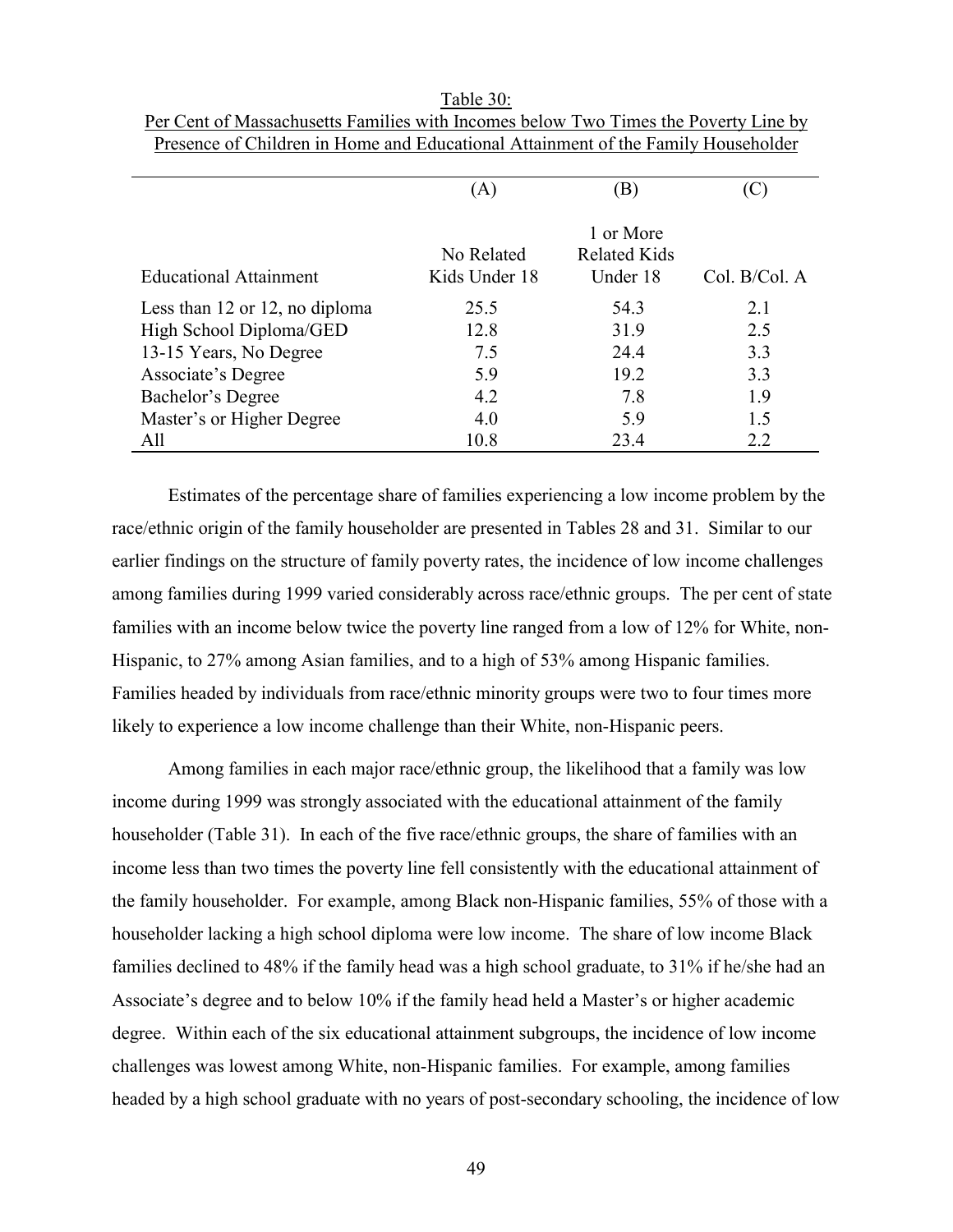income challenges ranged from a low of 17% among White, non-Hispanics to a high of nearly 56% among families with a Hispanic householder.

| Per Cent of Massachusetts Families with Incomes below Two Times the           |       |            |          |       |            |
|-------------------------------------------------------------------------------|-------|------------|----------|-------|------------|
| Poverty Level by Educational Attainment and Race/Ethnic Origin of Householder |       |            |          |       |            |
|                                                                               |       |            |          |       |            |
|                                                                               | (A)   | (B)        | (C)      | (D)   | (E)        |
|                                                                               |       | Black, not |          | Mixed | White, not |
| <b>Educational Attainment</b>                                                 | Asian | Hispanic   | Hispanic | Race  | Hispanic   |
| Less than 12 or 12, No Diploma                                                | 54.2  | 54.8       | 65.9     | 43.3  | 27.5       |
| High School Diploma/GED                                                       | 40.3  | 48.0       | 55.8     | 40.3  | 17.1       |
| 13-15 Years, No Degree                                                        | 29.3  | 38.1       | 45.8     | 35.8  | 12.8       |
| Associate's Degree                                                            | 25.9  | 31.4       | 38.4     | 27.3  | 10.5       |
| Bachelor's Degree                                                             | 13.2  | 14.4       | 16.5     | 23.2  | 5.1        |
| Master's or Higher Degree                                                     | 10.4  | 9.7        | 22.9     | 19.6  | 3.7        |
| Total                                                                         | 26.8  | 38.3       | 53.3     | 35.0  | 12.5       |

| Table $31$ :                                                                  |
|-------------------------------------------------------------------------------|
| Per Cent of Massachusetts Families with Incomes below Two Times the           |
| Poverty Level by Educational Attainment and Race/Ethnic Origin of Householder |
|                                                                               |

Given the younger ages, more limited schooling, and English language problems of many immigrant family householders, one would expect that immigrant families would encounter low income challenges with a higher frequency than families with a native born householder. Findings in Table 28 and in Table 32 bear out this expectation. Overall, nearly one-third of the state's families with an immigrant householder were low income during 1999 versus only 14 per cent of families with a householder that was native born, a relative difference of nearly 2.4 times. Still, it should be noted that as we move from poverty to low income challenges among families the gap between native born and foreign born families gets smaller. Immigrant families accounted for 37% of all poor families in the state during 1999, but only 33% of low income families, and as will be shown below, their share of all families with an income inadequacy challenge will decline even further as we move to the Family Economic Self-Sufficiency standards.

The incidence of low income challenges among both immigrant and native born families declines steadily and strongly as the educational attainment of the householder improves (Table 32). Among immigrant families, just under 46 of every 100 families headed by a person lacking a high school diploma/GED were low income versus 38 of every 100 with a high school diploma, 28 of every 100 with an Associate's degree, and only 12 of every 100 with a Master's or higher degree. In every educational attainment subgroup, immigrant families were more likely to be low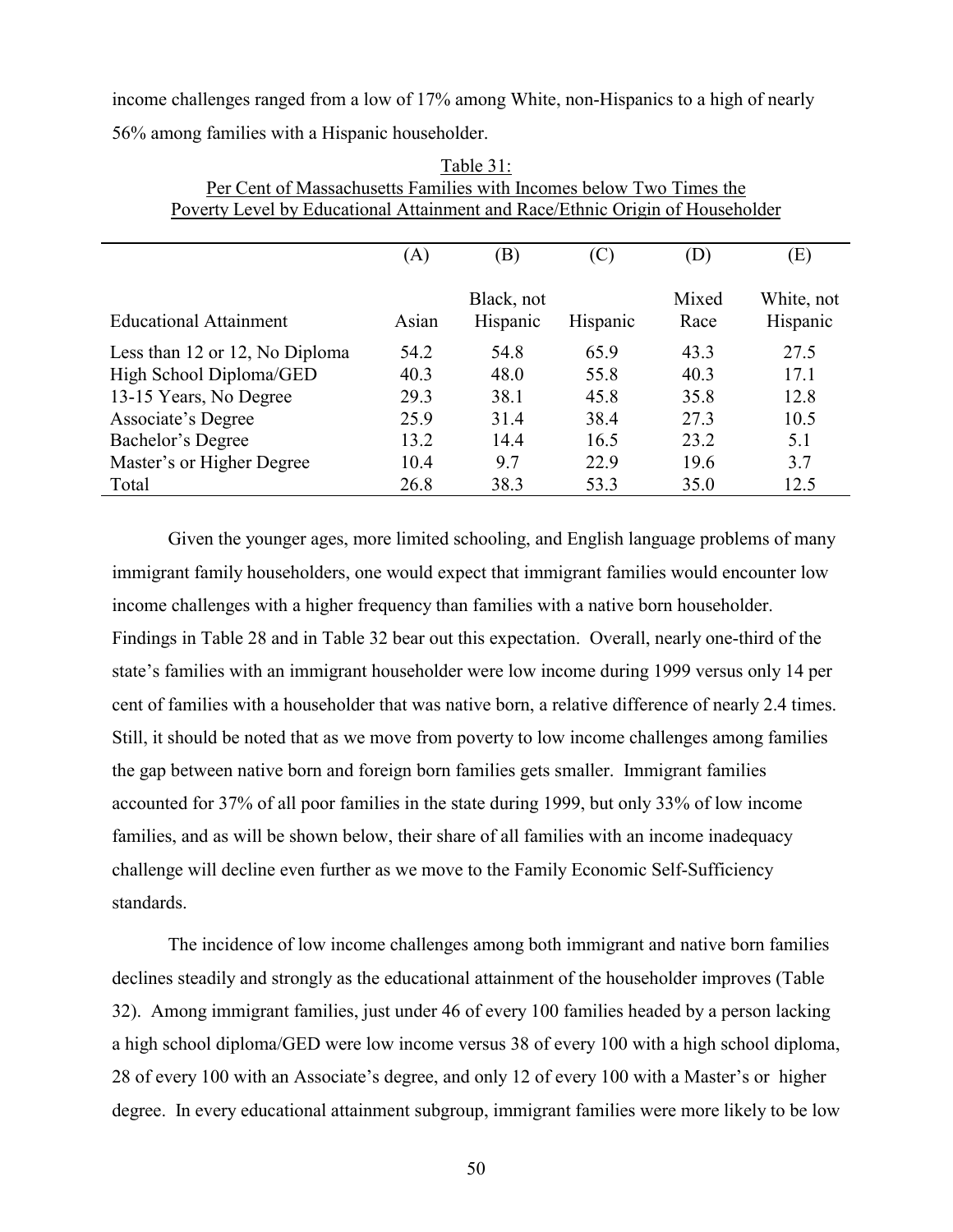income than native born families. The relative size of these differences did, however, vary by educational attainment subgroup, ranging from multiples of 1.4 for those families lacking a high school diploma to highs of 2.9 and 3.8 for those families with a Bachelor's or Master's or higher degree, respectively. Increased English-speaking proficiencies and longer stays in the U.S. of immigrant householders do significantly reduce the likelihood that they will be low income families.

|                                | (A)         | B)      | (C)            |
|--------------------------------|-------------|---------|----------------|
|                                | Native      | Foreign |                |
| <b>Educational Attainment</b>  | <b>Born</b> | Born    | Foreign/Native |
| Less than 12 or 12, No Diploma | 32.7        | 45.9    | 1.4            |
| High School Diploma/GED        | 19.4        | 37.8    | 1.9            |
| 13-15 Years, No Degree         | 14.6        | 33.2    | 2.3            |
| Associate's Degree             | 11.6        | 27.8    | 2.4            |
| Bachelor's Degree              | 5.1         | 15.0    | 2.9            |
| Master's or Higher Degree      | 3.3         | 12.5    | 3.8            |
| Total                          | 13.9        | 32.7    | 2.4            |

| Table 32:                                                                      |  |
|--------------------------------------------------------------------------------|--|
| Per Cent of Massachusetts Families with Incomes below Two Times the            |  |
| Poverty Level by Educational Attainment and Nativity Status of the Householder |  |

# **Geographic Variations in the Incidence of Low Income Challenges among Families in Massachusetts**

The availability of the PUMA geographic identifiers on the Census 2000 PUMS files enabled us to estimate the incidence of low income problems among families in counties and Local WIB service delivery areas across the state. Findings on the incidence of low income challenges among families in Massachusetts by family type across counties of the state are displayed in Table 33. Variations in the incidence of low income challenges of families across counties were quite substantial in 1999, ranging from lows of 8.5% in Norfolk County and 11.6% in Middlesex County to highs of 24% in Hampden County and 32% in Suffolk County. The relative size of the gap in the incidence of low income challenges between Suffolk County and Norfolk County was nearly four to one, a very substantial degree of geographic variation. Suffolk County, which is dominated by the city of Boston but includes the cities of Chelsea, Revere, and Winthrop, has become characterized by an extraordinarily high degree of family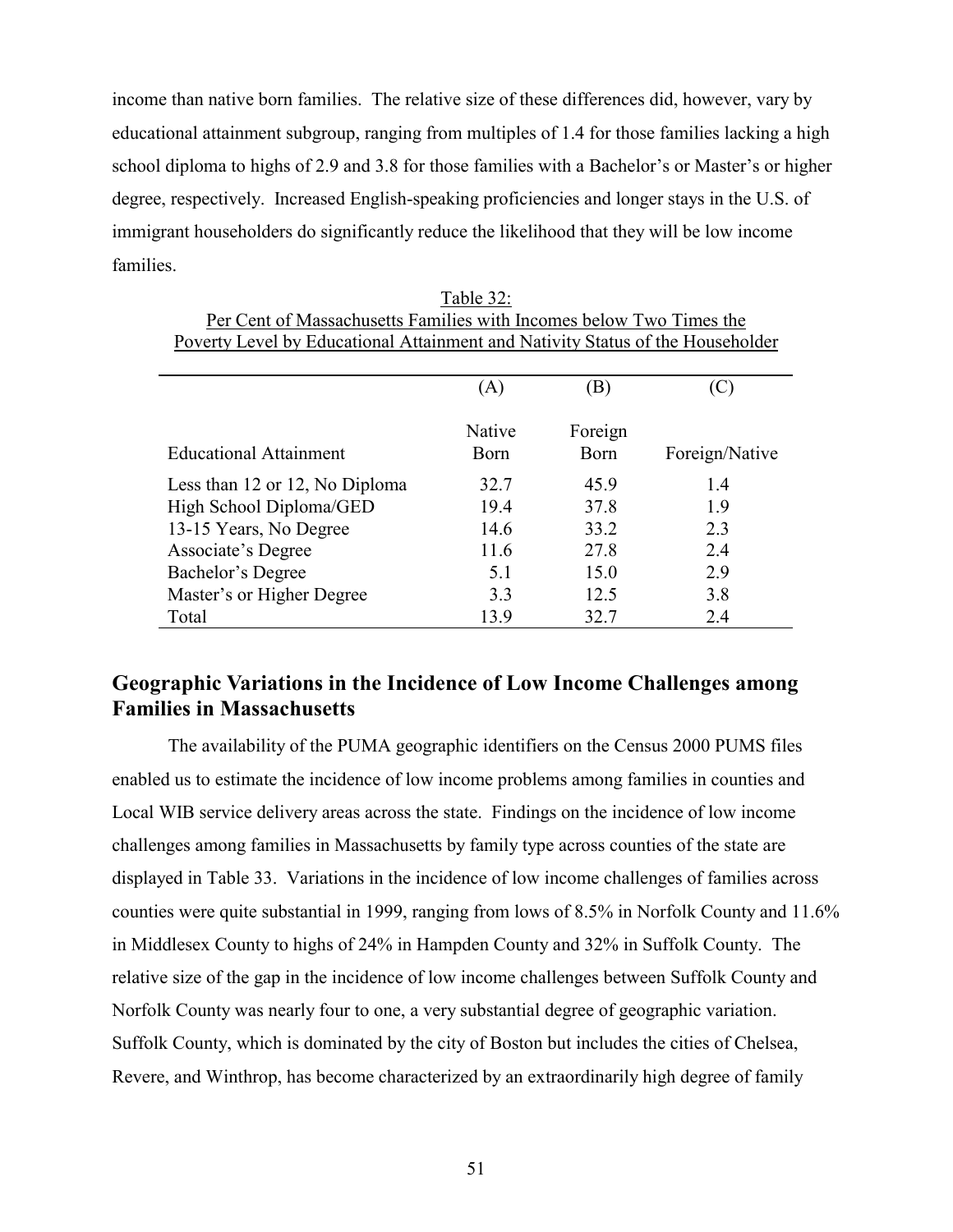income inequality in recent years. It has become home for some of the poorest and richest families in the state.

The incidence of low income problems among families in each county of the state in 1999 varied quite widely by type of family and the educational attainment of the family householder (Tables 33 and 34). In each county, married couple families were characterized by the lowest incidence of low income challenges while unmarried female headed families faced the most severe degree of low income challenges, with 40% or more of these families having incomes below 200% of the poverty line in 8 of the 12 counties.

|                                                                |         |          | Per Cent of Families with Incomes Below 200% of the |       |  |  |
|----------------------------------------------------------------|---------|----------|-----------------------------------------------------|-------|--|--|
| Poverty Line by Type of Family in Massachusetts Counties, 1999 |         |          |                                                     |       |  |  |
|                                                                |         |          |                                                     |       |  |  |
|                                                                | (A)     | (B)      | (C)                                                 | (D)   |  |  |
|                                                                |         |          |                                                     |       |  |  |
|                                                                | Married | Male     | Female Headed,<br>No Male                           |       |  |  |
| County                                                         | Couple  | Headed   | <b>Spouse Present</b>                               | Total |  |  |
|                                                                |         |          |                                                     |       |  |  |
| Barnstable, Dukes, Nantucket                                   | 10.2%   | 20.8%    | 39.7%                                               | 14.7% |  |  |
| Berkshire                                                      | 12.7%   | 32.5%    | 50.4%                                               | 20.6% |  |  |
| <b>Bristol</b>                                                 | 14.1%   | 35.5%    | 50.2%                                               | 21.9% |  |  |
| <b>Essex</b>                                                   | 9.8%    | 27.3%    | 43.1%                                               | 16.8% |  |  |
| Franklin                                                       | 12.6%   | 29.3%    | 50.0%                                               | 18.9% |  |  |
| Hampden                                                        | 13.5%   | 24.5%    | 56.7%                                               | 24.0% |  |  |
| Hampshire                                                      | 8.1%    | 14.1%    | 35.9%                                               | 12.7% |  |  |
| Middlesex                                                      | 7.6%    | $17.4\%$ | 31.4%                                               | 11.6% |  |  |
| Norfolk                                                        | $6.2\%$ | 13.2%    | 21.8%                                               | 8.5%  |  |  |
| Plymouth                                                       | $8.5\%$ | 21.7%    | 38.4%                                               | 13.8% |  |  |
| Suffolk                                                        | 21.4%   | 31.1%    | 52.6%                                               | 32.1% |  |  |
| Worcester                                                      | 11.5%   | 26.2%    | 44.9%                                               | 18.2% |  |  |
| Total                                                          | 10.5%   | 24.3%    | 42.7%                                               | 17.0% |  |  |

Table 33:

Estimates of the incidence of low income challenges among families by the educational attainment of the family householder by county are displayed in Table 34. As was true for the state as a whole, the per cent of families with an income below 200 per cent of the poverty line declined consistently as the educational attainment of the family householder improved. Families headed by an individual lacking a high school diploma/GED were typically four to eight times more likely to be low income than families headed by a person with a bachelor's or higher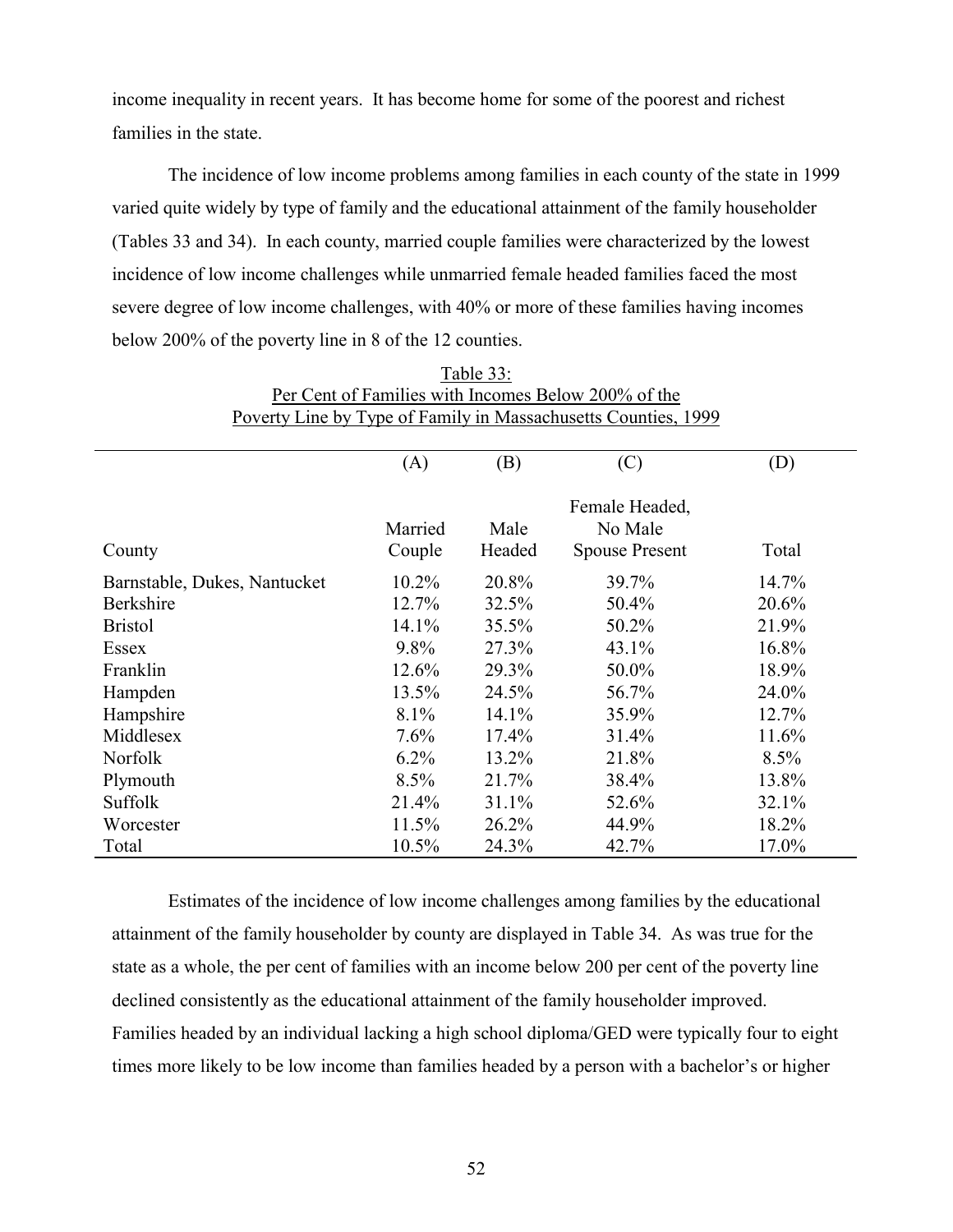degree.<sup>47</sup> In each of the twelve counties, at least 25 per cent of the families headed by a high school dropout were low income, in 10 of these counties 30 per cent of such families were low income, and in four of the twelve counties at least 40 per cent of the families headed by high school dropouts were classified as low income. Over time, families headed by individuals lacking any post-secondary schooling are finding it increasingly difficult to obtain an income high enough to enable them to avoid low income challenges.

|                              | (A)         | (B)          | (C)                | (D)                  |
|------------------------------|-------------|--------------|--------------------|----------------------|
|                              | Less than   |              | Some College,      |                      |
|                              | High School | High School  | Including          | Bachelor's or        |
| County                       | Diploma     | Graduate/GED | Associate's Degree | <b>Higher Degree</b> |
| Barnstable, Dukes, Nantucket | 30.9%       | 20.5%        | 15.8%              | $6.8\%$              |
| <b>Berkshire</b>             | 40.8%       | 25.8%        | 19.3%              | 6.4%                 |
| <b>Bristol</b>               | 34.6%       | 24.4%        | 19.1%              | 6.1%                 |
| Essex                        | 42.3%       | 20.1%        | 15.6%              | $5.0\%$              |
| Franklin                     | 29.1%       | 20.8%        | 20.9%              | 10.3%                |
| Hampden                      | 43.6%       | 26.7%        | 21.0%              | $7.2\%$              |
| Hampshire                    | 29.6%       | 13.2%        | 15.1%              | 7.2%                 |
| Middlesex                    | 29.5%       | 17.1%        | 12.2%              | 4.6%                 |
| <b>Norfolk</b>               | 25.1%       | 12.4%        | 9.6%               | $3.2\%$              |
| Plymouth                     | 32.1%       | 19.2%        | 10.9%              | 4.8%                 |
| Suffolk                      | 51.3%       | 37.9%        | 27.3%              | 12.1%                |
| Worcester                    | 38.2%       | 21.9%        | 15.2%              | 5.6%                 |
| Total                        | 37.6%       | 21.9%        | 15.7%              | 5.6%                 |

| Table 34:                                                                    |
|------------------------------------------------------------------------------|
| Per Cent of Families with Incomes Below 200% of the Poverty Line by          |
| Educational Attainment of Family Householder in Massachusetts Counties, 1999 |

Estimates of the per cent of families with low incomes during 1999 in each of the sixteen LWIB service delivery areas are displayed in Table 35. The incidence of low income problems among families varied quite widely across these 16 service delivery areas, ranging from lows of 8% in the Metro South/West Service Delivery Area and 11% in the South Coastal area to highs of 27% in the Greater New Bedford Area and nearly 33% in the city of Boston. The pattern of low income challenges by family type in each of the LWIB areas closely approximated that for the state as whole. In each of these LWIB areas, low income challenges were lowest among married couple families followed by unmarried male householder families and highest among

l

 $47$  The sole exception to this pattern was Franklin County where the relative difference in the incidence of low income problems between families headed by high school dropouts and four year college graduates was slightly less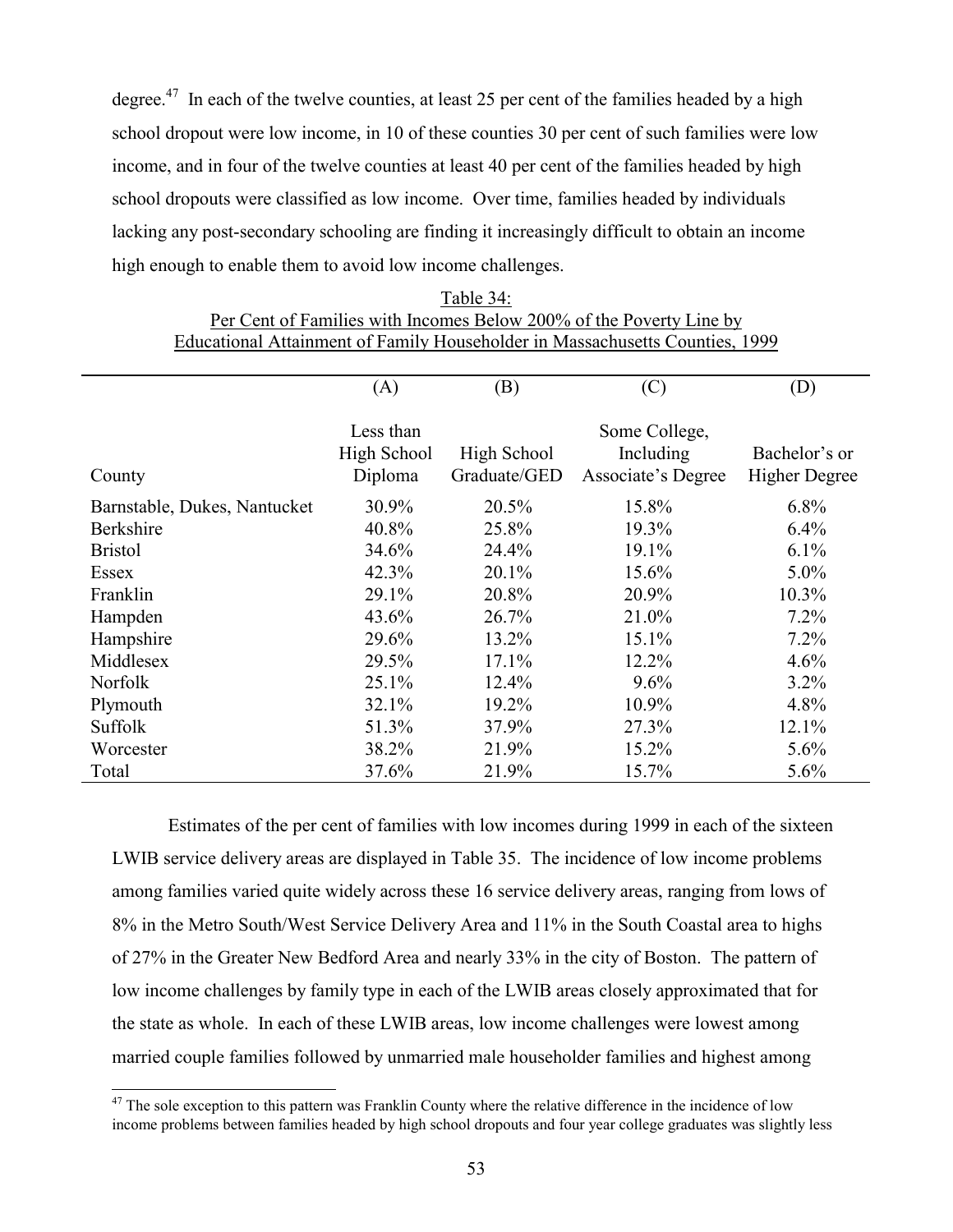families headed by unmarried women. In 12 of the LWIB's, 40 per cent or more of the families headed by women were low income, and in six of the 12 LWIB areas 50 per cent or more of such families were low income. In each LWIB, the incidence of low income challenges was strongly linked to the educational attainment of the family householder.

|                                          | (A)     | (B)      | (C)    | (D)   |
|------------------------------------------|---------|----------|--------|-------|
|                                          | Married | Male     | Female |       |
| <b>Local Workforce Investment Boards</b> | Couple  | Headed   | Headed | Total |
| <b>Berkshire</b>                         | 12.7%   | 32.5%    | 50.4%  | 20.6% |
| <b>Boston</b>                            | 21.2%   | 29.9%    | 53.5%  | 32.7% |
| <b>Bristol</b>                           | 12.6%   | 32.0%    | 45.8%  | 19.4% |
| <b>Brockton</b>                          | 10.6%   | 30.6%    | 39.9%  | 17.1% |
| Cape Cod                                 | 10.2%   | 20.8%    | 39.7%  | 14.7% |
| Central Mass.                            | 11.0%   | 24.9%    | 43.6%  | 17.4% |
| Franklin/Hampshire                       | 10.9%   | 23.7%    | 44.3%  | 16.5% |
| <b>Greater Lowell</b>                    | 8.7%    | 28.0%    | 43.1%  | 15.6% |
| <b>Greater New Bedford</b>               | 17.3%   | 42.9%    | 57.9%  | 26.7% |
| Hampden                                  | 13.5%   | 24.5%    | 56.7%  | 24.0% |
| Lower Merrimack                          | 11.2%   | 38.8%    | 51.7%  | 21.0% |
| Metro North                              | 10.1%   | 19.4%    | 31.8%  | 14.4% |
| Metro South/West                         | 5.4%    | 13.0%    | 24.0%  | 7.8%  |
| North Central                            | 13.4%   | $30.1\%$ | 49.2%  | 21.1% |
| South Coastal                            | 7.6%    | 12.7%    | 31.1%  | 11.3% |
| Southern Essex                           | $9.0\%$ | 19.7%    | 37.3%  | 14.4% |
| Total                                    | 10.5%   | 24.3%    | 42.7%  | 17.0% |

Table 35: Per Cent of Families with Incomes Below 200 Per Cent of the Poverty Line in Local Workforce Investment Board Service Delivery Areas, 1999

# **Estimates of the Incidence of Economic Self-Sufficiency Challenges among Massachusetts Families, 1999**

Our third set of income inadequacy measures is based on the Family Economic Self-Sufficiency standards of the Women's Educational and Industrial Union and Wider Opportunities for Women. Unlike the federal poverty income thresholds and the low income thresholds discussed above, the FESS standards do vary across counties and other sub-state areas primarily based on differences in the costs of rental housing and child care, which are both treated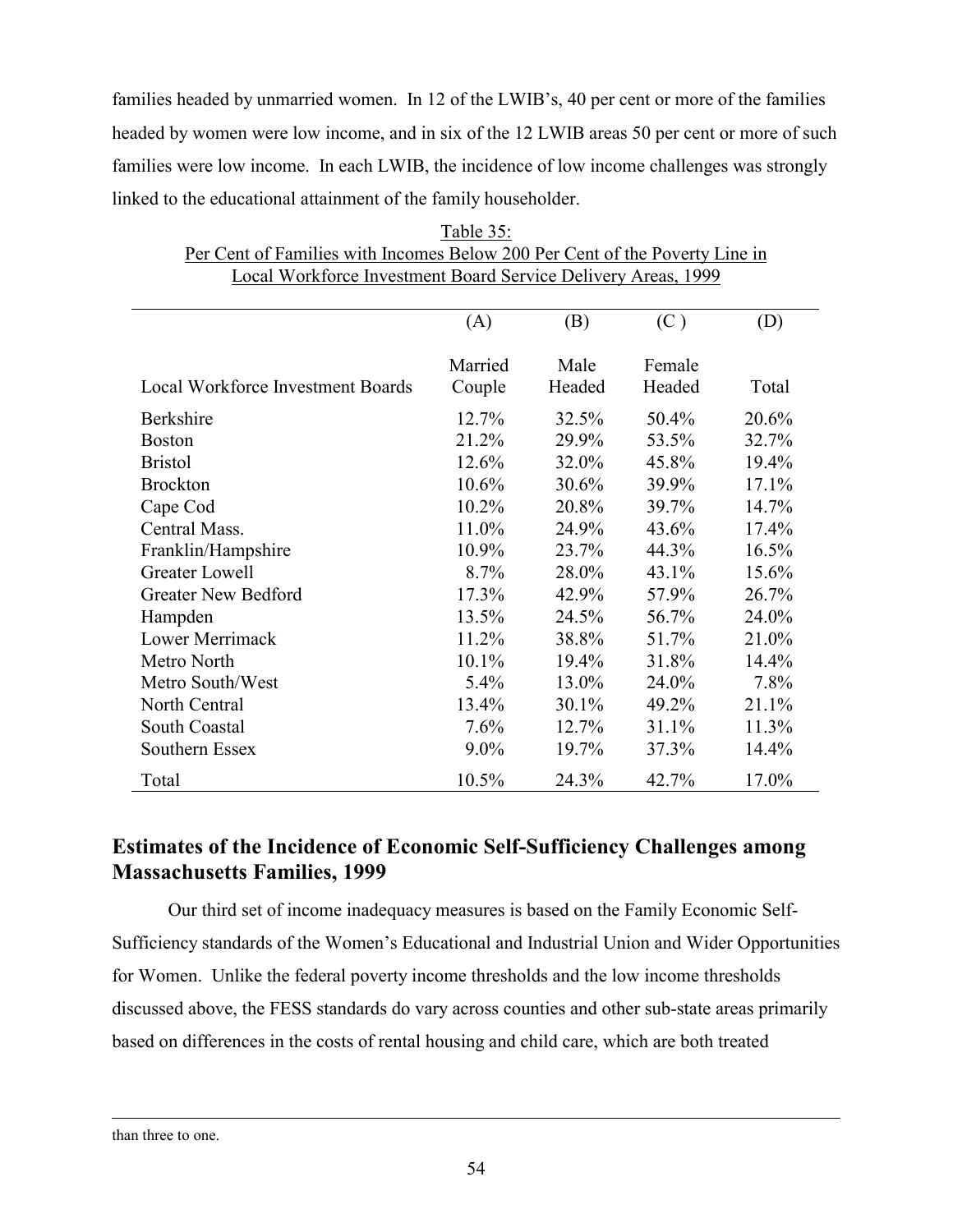explicitly in the FESS standards.<sup>48</sup> The family standards also take into consideration the impacts of payroll taxes, state and federal income taxes, Earned Income Tax Credits, and Child Care Tax Credits in determining the gross amount of income needed per month or per year by a family of a given size and age composition to purchase the consumption items that comprise the family budget.

As noted earlier, the imputed Family Economic Self-Sufficiency standards for families in Massachusetts in 1999 were well in excess of the official poverty income thresholds of the federal government, typically exceeding them by multiples of 2.7 to 3.4 and higher.<sup>49</sup> The relative sizes of these differences do vary across the state's counties. To illustrate the absolute and relative sizes of the differences between the FESS and poverty income thresholds for selected subgroups of families in the city of Boston and in Berkshire County, we have displayed the values of the poverty income thresholds and FESS standards for five types of households during 1999 (Table 36). As can be seen, in each of these five cases in Boston and four of the five cases in Berkshire County, the FESS standard exceeded the poverty line by a multiple of at least two to one, and in the four "family" cases in Boston the FESS standard exceeded the federal government's poverty income thresholds by multiples of 2.7 to  $3.4^{50}$ . The relative size of the differences between these two standards are greatest when preschool children are present in the home since market-purchased child care costs loom large in the FESS standards for such families, but are ignored by the poverty income thresholds. For example, the FESS standard for a city of Boston family containing one adult, plus one preschooler (ages 3-5), and one schoolaged child (6-12) was equal to \$45,865 versus a poverty line of only \$13,423, a relative difference of 3.41 times.<sup>51</sup> In Berkshire County, with its lower cost of housing and child care, the FESS budget standard for the same family was \$31,677, versus a poverty line of \$13,423, a relative difference of 2.36 times.

#### Table 36:

<sup>&</sup>lt;sup>48</sup> The 1997 Self-Sufficiency Income Standards for Massachusetts families are described in the following publication: Jean Bacon, Laura Henze Russell and Diana Pearce, *The Self-Sufficiency Standard: Where Massachusetts Families Stand…*

 $49$  We refer to these budgets as "imputed" budgets since they were based on weighted averages of the 1997 and 2003 Self-Sufficiency Budgets for families in Massachusetts where the 1999 estimate was based on 1/3 of the difference between the 1997 and 2003 budgets.

<sup>&</sup>lt;sup>50</sup> The "family cases" refer to those cases where the budget standard is being developed for a family household rather than a single individual.

<sup>&</sup>lt;sup>51</sup> If the two children were an infant and preschooler, the FESS standard would have been \$51,344 or 3.82 times as high as the poverty threshold for such a family.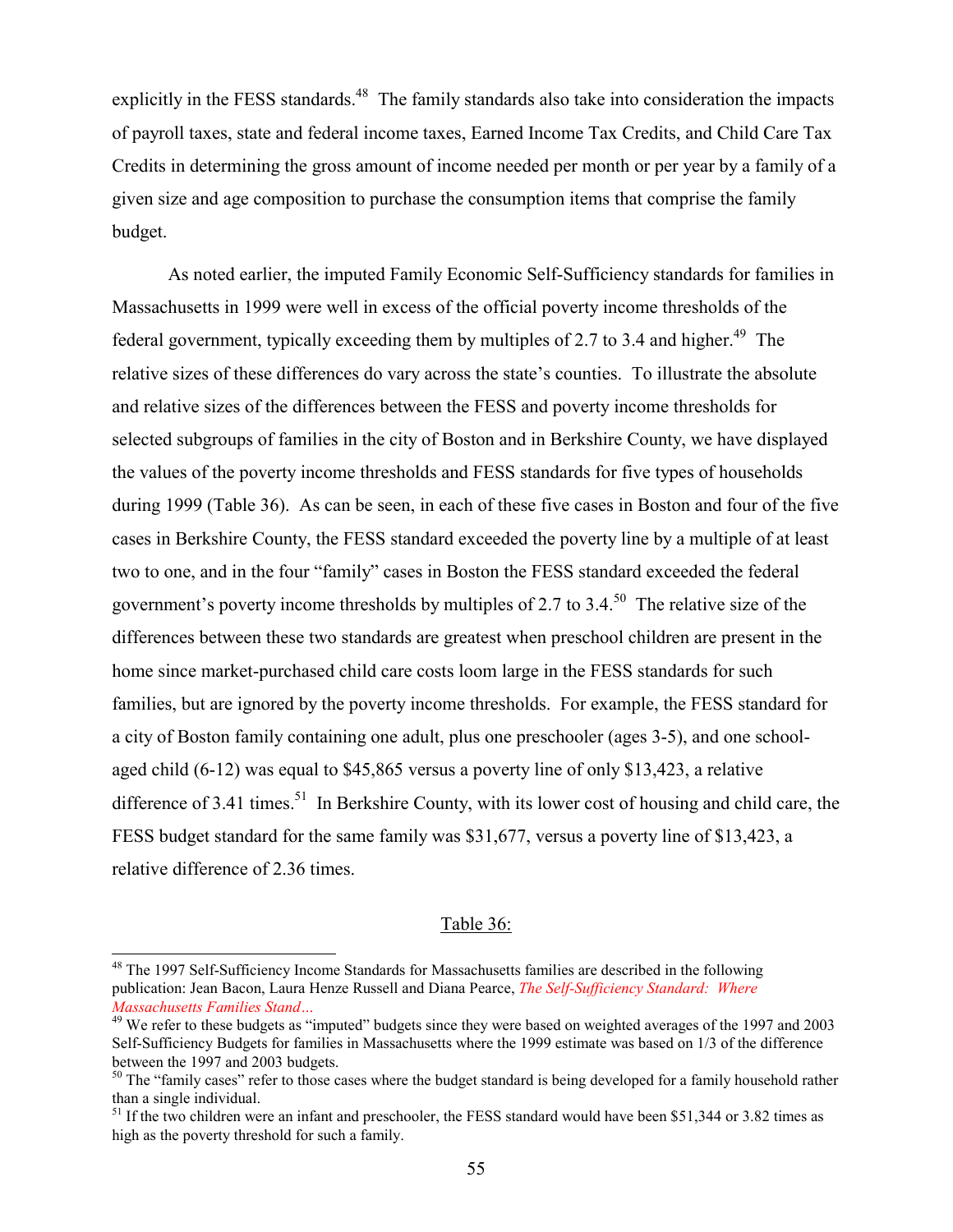|                                                                                        | (A)                     | (B)             | (C)                                      |
|----------------------------------------------------------------------------------------|-------------------------|-----------------|------------------------------------------|
| Family Type                                                                            | <b>FESS</b><br>Standard | Poverty<br>Line | <b>FESS</b><br>Standard/<br>Poverty Line |
| <b>Boston</b>                                                                          |                         |                 |                                          |
| One person (under $65$ ) <sup>1</sup>                                                  | 17,713                  | 8,667           | 2.04                                     |
| Two adults, no children                                                                | 29,790                  | 11,156          | 2.67                                     |
| One adult plus one preschooler $(3-6)$                                                 | 36,202                  | 11,483          | 3.15                                     |
| One adult plus one preschooler plus one school age<br>child $(6-12 \text{ years old})$ | 45,865                  | 13,423          | 3.41                                     |
| Two adults plus one preschooler plus one school<br>aged child                          | 46,580                  | 16,895          | 2.76                                     |
| <b>Berkshire</b>                                                                       |                         |                 |                                          |
| One person (under 65)                                                                  | 13,651                  | 8,667           |                                          |
| Two adults, no children                                                                | 22,958                  | 11,156          |                                          |
| One adult plus one preschooler (3-6)                                                   | 26,830                  | 11,483          |                                          |
| One adult plus one preschooler plus one school age<br>child $(6-12 \text{ years old})$ | 31,677                  | 13,423          |                                          |
| Two adults plus one preschooler plus one school<br>aged child                          | 36,763                  | 16,895          |                                          |

Comparisons of the 1999 FESS Standards for Selected Groups of Families in the City of Boston with the Official Poverty Income Thresholds of the Federal Government

Note: <sup>1</sup>In the federal poverty income thresholds, there are separate poverty income thresholds for single individuals under age 65 and over 65. The poverty line for a person under 65 is about \$700 higher.

Given the large differences between the FESS standards and the official poverty income thresholds in the city of Boston, Middlesex and Norfolk Counties and other areas across the state, one might question whether the standards exaggerate what might be needed for families to "get by" in Boston and elsewhere in the state. Findings of a number of previous studies designed to obtain the public's views on how much income is needed by families to "avoid poverty" or "to get by with the basics" indicate that the public would generally support the FESS standards. Nationally, a number of household surveys over the past 15 years have solicited the public's views on how much income would be needed by a given family to either avoid poverty or to achieve a minimum standard of living.<sup>52</sup> Responses to such questions yielded average responses that ran from 130 to 200 per cent of the federal government's poverty lines, with higher values in

<sup>&</sup>lt;sup>52</sup> For a review of findings of these national surveys, See: Garth L. Mangum, Stephen L. Mangum, and Andrew M. Sum, *The Persistence of Poverty in the United States*, especially pp. 91-92.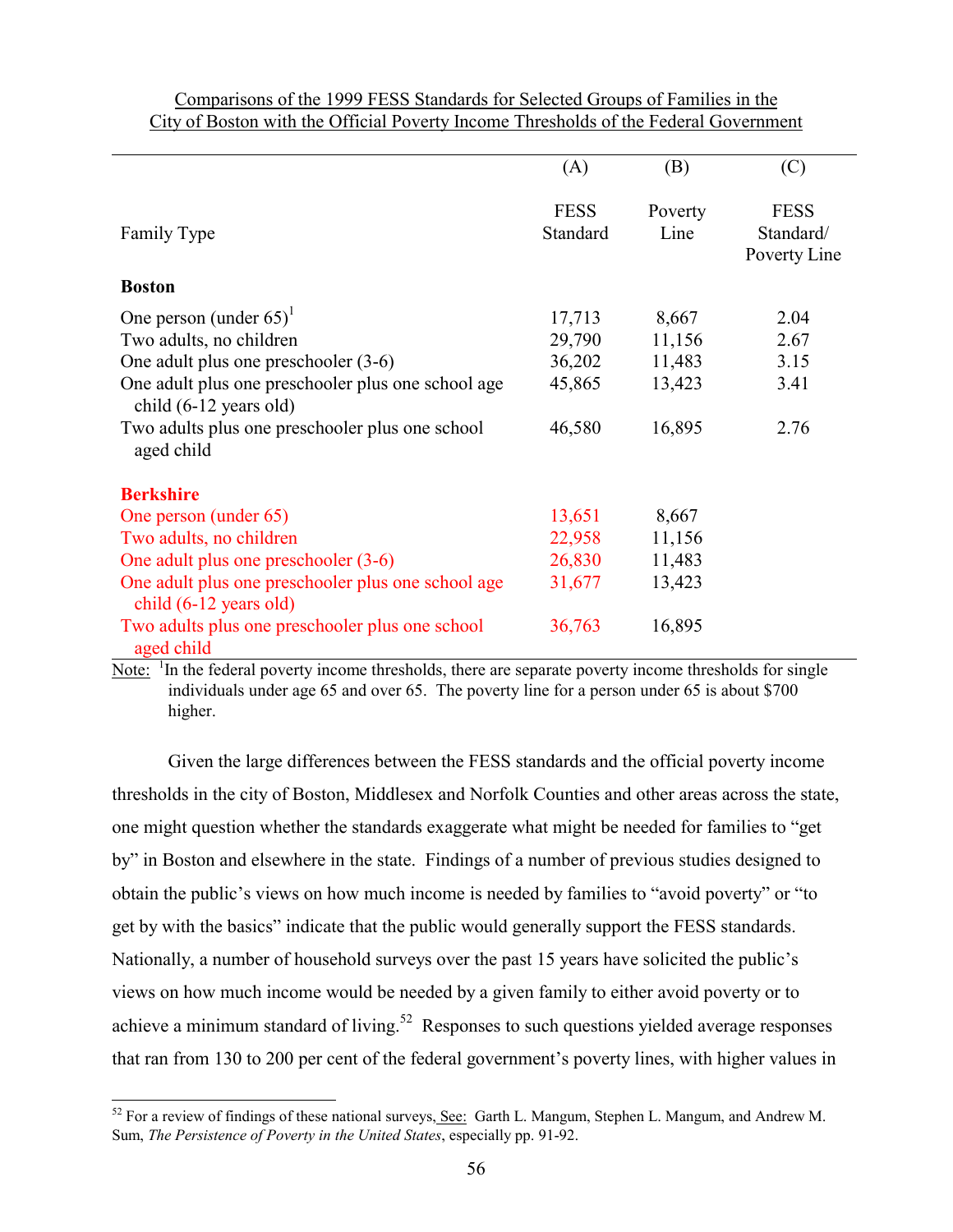large metropolitan areas of the Northeast and West. In the Boston Low Income Neighborhood Survey in 1987-88, households were asked to identify the amount of annual income that a household of their size in the city of Boston would "need at a minimum to avoid being poor."<sup>53</sup> The median estimates of the amounts of income needed in each family size to avoid poverty substantially exceeded the federal government's poverty lines. On average, the median response to this question was 2.9 times as high as the existing poverty income thresholds of the federal government. As the authors noted in their final report to the Massachusetts Executive Office of Economic Affairs, "the federal government's income guidelines for determining the poverty status of city of Boston families seem to be a world apart from the perceptions of the adult residents of these low income neighborhoods".<sup>54</sup>

Findings of a more recent state household survey of 604 registered voters on economic issues, welfare reform, and the income needs of families in Massachusetts shed additional insight on the public's subjective assessments of family income requirements.<sup>55</sup> The telephone survey administered by the Opinion Dynamics Corporation for the United Way of Massachusetts and the Women's Educational and Industrial Union included the following question:

"In general, how much income per year do you think a family of four needs to make ends meet in Massachusetts – not to be rich – but just to get by adequately?"

The responses to this question ranged from a low of less than \$10,000 to highs of \$80,000 or more.<sup>56</sup> Of those responding to this question, the median income required by families fell in the \$45,000 to \$50,000 category, with an interpolated median value of \$46,250. This income level was equal to 2.6 times the poverty line for a four person family in the U.S. during calendar year 2000. The Massachusetts public's perceptions of the amount of income needed by a four person family in Massachusetts "to get by adequately" comes quite close to most of the FESS standards for 3 person and 4 person families in the state. Findings of the 2001 household survey

l

<sup>53</sup> See: Andrew Sum, Neeta Fogg, Julio Goicoechea, et. al., *White Poverty in Boston,* The Boston Persistent Poverty Project, The Boston Foundation, Boston, 1993. A similar question asked of respondents in a set of higher income suburban communities in Boston yielded even higher multiples of the existing poverty line.

<sup>54</sup> See: Andrew Sum, Tom Maher, Ted Murphy, et. al. *Income and Employment Problems in Low Income Neighborhoods: The Persistence of Family Poverty Amidst Increasing Affluence in Boston and Massachusetts*, Report Prepared for the Executive Office of Economic Affairs, Massachusetts, 1999.

<sup>55</sup> Opinion Dynamics Corporation, *A Survey of Voter Attitudes: Welfare, Self-Sufficiency, and Making Ends Meet*, A Joint Project of the United Way of Massachusetts Bay and the Women's Educational and Industrial Union, Boston, April 2001.

<sup>&</sup>lt;sup>56</sup> Only 1% of the respondents cited \$10,000 or less while 71% cited \$80,000 or more.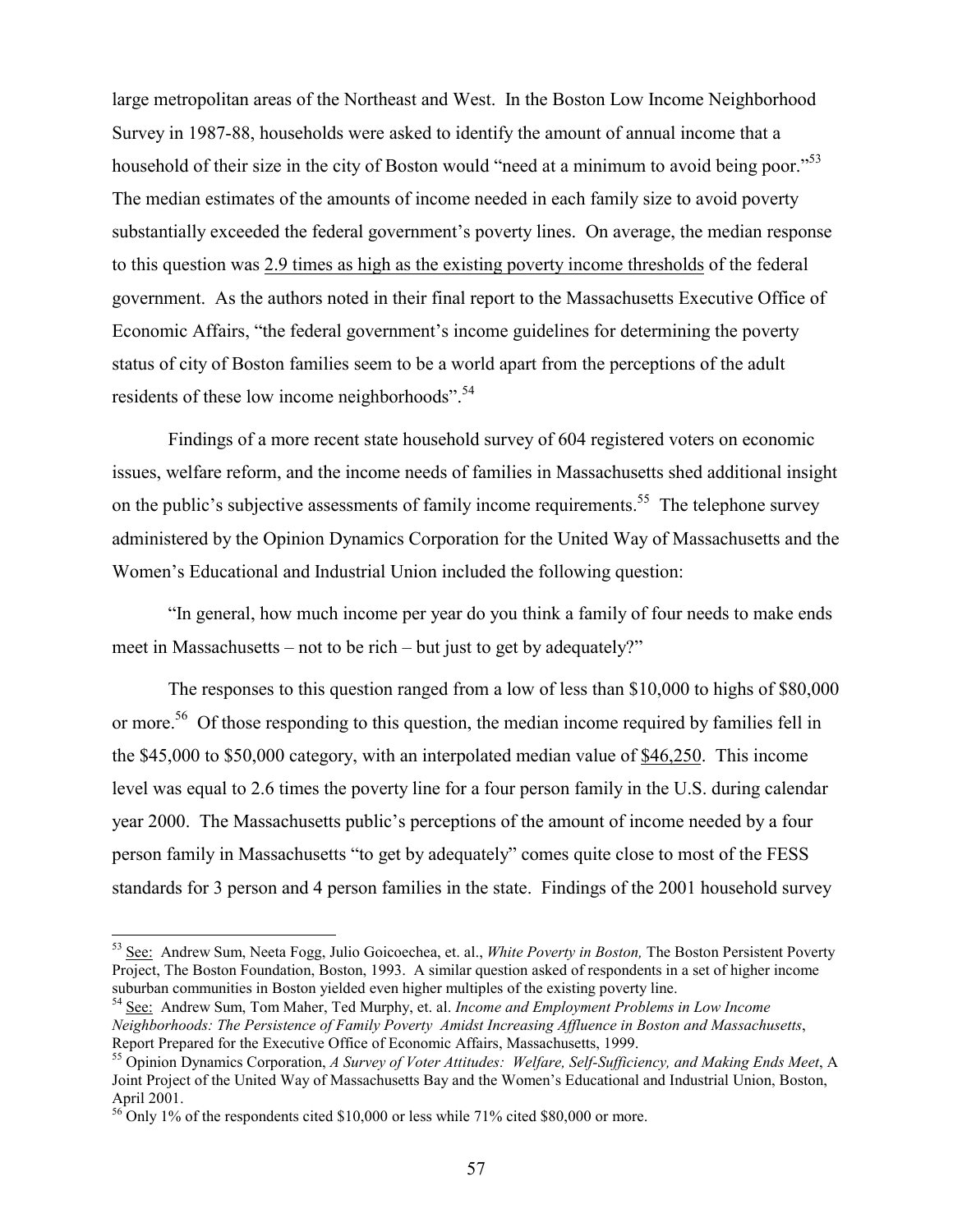also revealed that a clear majority of respondents (64%) agreed that the Self-Sufficiency Standards should be adopted by the state as a replacement for the federal government's poverty guidelines for a four person family.

In recent years, there have been several other attempts to develop family budgets for use in measuring economic hardship among families across the nation. One of these methodologies developed by researchers at the Economic Policy Institute in Washington, D.C. involves calculations of basic family budgets.<sup>57</sup> According to the authors of this study, "Basic family budgets measure the income a family requires to afford basic needs for a safe and decent standard of living. The family budget methodology tabulates the cost of every major budget item a family needs, including housing, child care, health care, food, transportation and taxes, based on the composition of the family and where the family lives."58

The study calculated the values of these basic budgets for selected family types for more than 400 areas around the country, including 12 areas in Massachusetts. The values of these basic budgets for three types of families in the Boston metropolitan area are displayed in Table 37 together with the Boston PMSA's rank among all areas in the country and the size of that basic budget relative to the federal government's poverty line for a family of that size and age composition. For each of these three family types, the values of the basic budgets were substantially in excess of the poverty lines for these same families with the multiples ranging from 2.95 to 3.33. The Boston metropolitan area's basic budgets ranked  $2<sup>nd</sup>$  to  $4<sup>th</sup>$  highest in the country among more than 420 areas. Findings for the Lowell and Pittsfield metropolitan area yielded basic budgets that were typically 2.6 to 3.0 times the size of the federal government's poverty lines for families of these given sizes and age composition. The values of the Basic Family Budgets are quite close to the Family Economic Self-Sufficiency standards for these same Massachusetts families.

| Table 37:<br>Values of EPI Basic Family Budgets for Three |         |                   |               |  |
|-----------------------------------------------------------|---------|-------------------|---------------|--|
| Types of Families in the Boston Metropolitan Area, 1999   |         |                   |               |  |
| (A)                                                       | (B)     | (C)               | (D)           |  |
| <b>EPI</b> Basic                                          | Poverty | EPI Basic Budget/ | Boston's Rank |  |

<sup>57</sup> See: Heather Boushey, Chauna Brocht, et. al., *Hardship in America: The Real Story of Working Families*, Economic Policy Institute, Washington, D.C., 2001.

<sup>58</sup> *Ibid*, p. 7.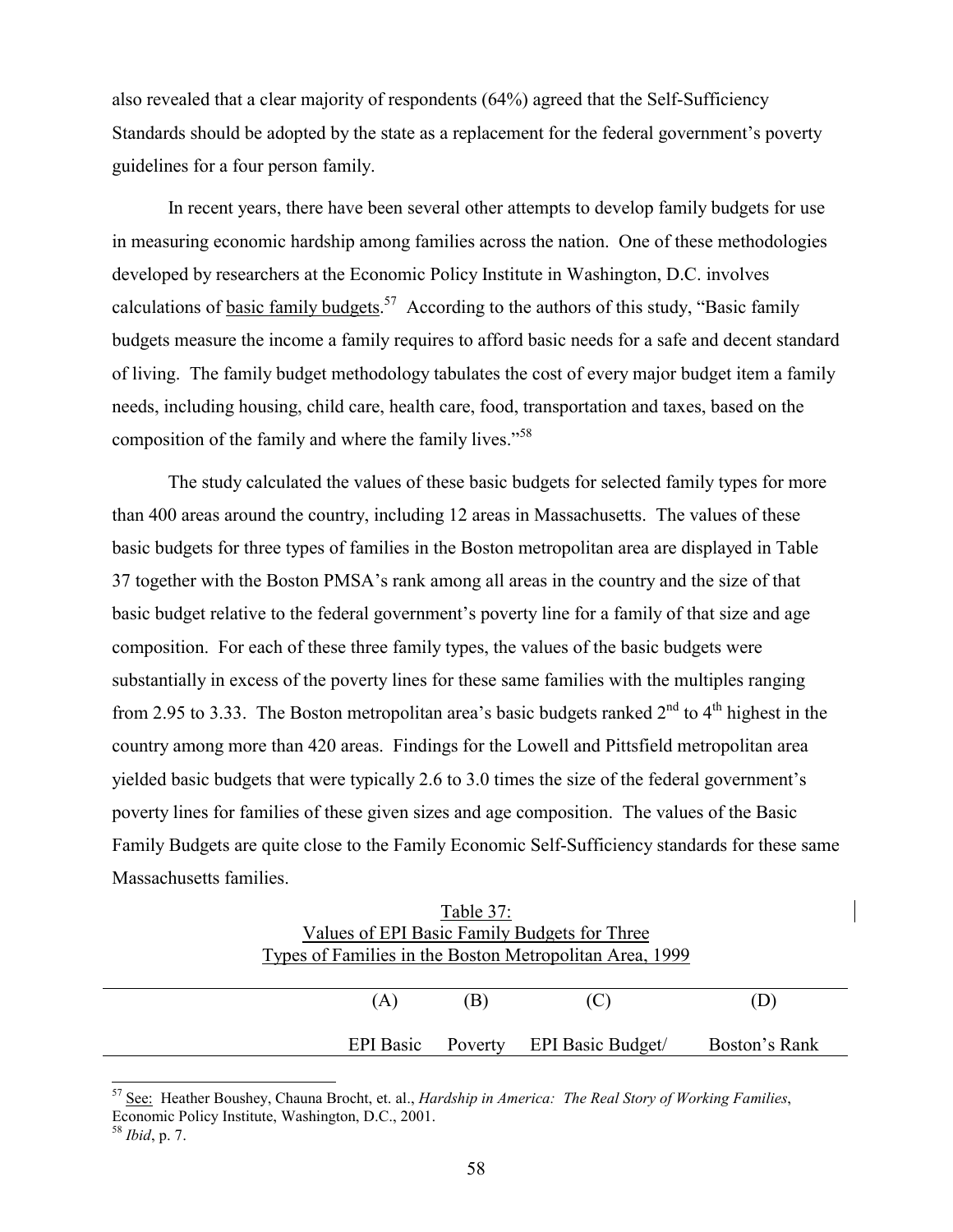| Family Type               | <b>Budget</b> | Line     | Poverty Line | Among 420+ Areas |
|---------------------------|---------------|----------|--------------|------------------|
| One Parent, One Child     | \$38,290      | \$11,483 | 3.33         | $4th$ highest    |
| One Parent, Two Children  | \$44,490      | \$13,423 | 3.31         | $4th$ highest    |
| Two Parents, Two Children | \$49,795      | \$16,895 | 2.95         | $2nd$ highest    |

# **Methodologies for Estimating the Incidence of Family Economic Self-Sufficiency Challenges among Massachusetts Families and Unrelated Individuals**

The task of estimating the number and share of Massachusetts families with annual incomes below the Family Economic Self-Sufficiency standards is a far more complex one than estimating the number of poor or low income families. This added complexity is due to several factors. First, the poverty income thresholds of the federal government do not vary by geographic area across the country. Every family of a given size and age composition in the U.S. is assigned the same poverty threshold regardless of where they live. In contrast, the Family Economic Self-Sufficiency standards for families in Massachusetts vary across counties and cities in the state to reflect local differences in housing and child care costs. A separate set of family budgets must be established for each county.<sup>59</sup>

Second, the U.S. Census Bureau has calculated a set of poverty income thresholds for all family size and age composition combinations and for unrelated individuals. The Census 2000 PUMS files contain the results of U.S. Census Bureau calculations as to whether a given family's income is below the poverty income threshold for a family of their size and age composition. Children under 18 in a family are treated the same regardless of their age. FESS standards have been calculated for only a subset of families in each county although the subset of families does cover a majority of all families in the state. To determine the Family Economic Self-Sufficiency status of the remaining families (there are more than 120 family combinations excluding the distinction of classifying those children under 6 into infant and preschool categories), we utilized a methodology for generating equivalence scales that was developed by the National Academy of Science's Panel on Poverty and Family Assistance.<sup>60</sup> An equivalence scale allows one to determine how to adjust the required incomes for families of varying sizes and age compositions. We have used to the Self-Sufficiency Incomes for the base group families developed by WEIU and applied the results from the equivalence scales to derive FESS standards for all other family

<sup>&</sup>lt;sup>59</sup> In the case of Dukes and Nantucket counties, they share the same budgets as families in Barnstable County.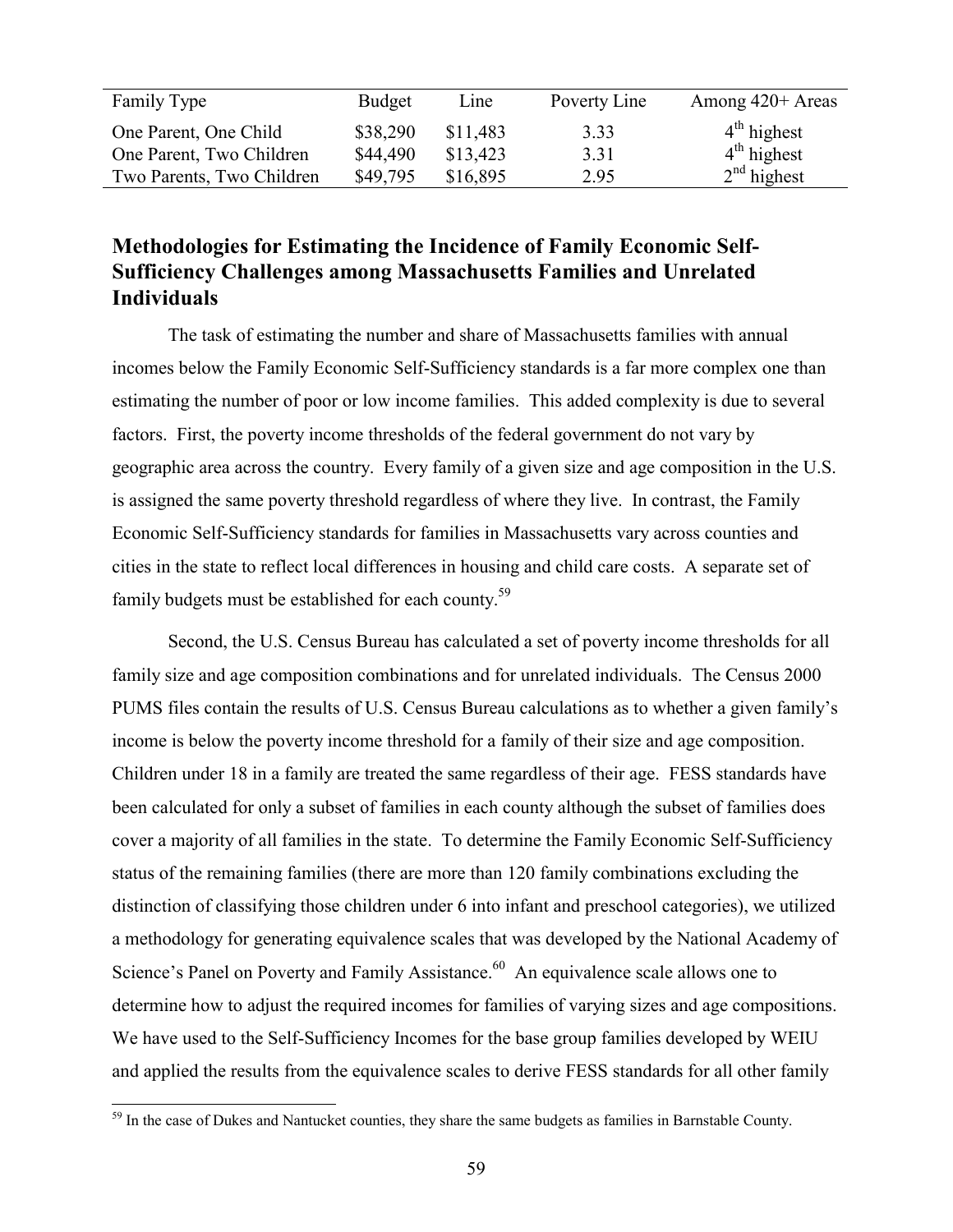types. A detailed description of our methodology is presented in Appendix B of this paper, together with the estimates of the 1999 FESS standards for 42 different types of families in each county of the state. To simplify the numbers of calculations required, we treated every child under 6 as a preschool child rather than an infant in determining the family's income requirements. Since infants' child care costs are typically quite higher than those of preschool children, our estimating methodology yields slightly conservative estimates of the number of families unable to achieve Economic Self-Sufficiency. To increase the public's and policymakers' acceptance of our findings, we believed it to be better to err on the conservative side than to exaggerate the problem. In addition to estimating the number and percent of families with a FESS deficit, we also generated estimates of the incidence of FESS inadequacy challenges among all unrelated individuals in the state; i.e., persons living on their own or with others to whom they are not related. We also produced estimates for an array of demographic and socioeconomic subgroups of unrelated individuals. A separate section will be devoted to a discussion of the findings on the incidence of FESS deficits among unrelated adults in the state.

## **Estimates of the Number and Per Cent of Families with an Income below the Self-Sufficiency Standard: 1999**

Our estimates of the number and per cent of Massachusetts families with a 1999 income below the FESS standards are displayed in Table 38 and Chart 7. Findings are presented for families in four family types and for the state as a whole. Statewide, there were estimated to be 417,323 families with a 1999 income below the FESS standards, representing nearly 27 per cent of all families in the state. The incidence of such income inadequacy challenges did vary quite widely across different types. As expected, given our earlier findings on the structure of poverty and low income problems among the state's families, the incidence of FESS deficit challenges was lowest among those families in which no children under 18 were present in the home and was highest among single parent families with one or more children under 18. Among families only containing adults, slightly over 19 per cent had an income below the self-sufficiency standard for families of their given size.<sup>61</sup> Among families with 2 adults and 1 or more related children under age 18, the incidence of FESS deficit challenges increased to 24% and rose to just

 <sup>60</sup> See: Constance F. Citro and Robert T. Michael (Editors), *Measuring Poverty: A New Approach….*

 $61$  For those families with no children under 18, separate FESS standards are calculated for families with 2 adults through 7 adults. Families with 8 or more adults (less than 1 per cent of all families in this category) were assigned the same FESS standard as a family with 7 adults.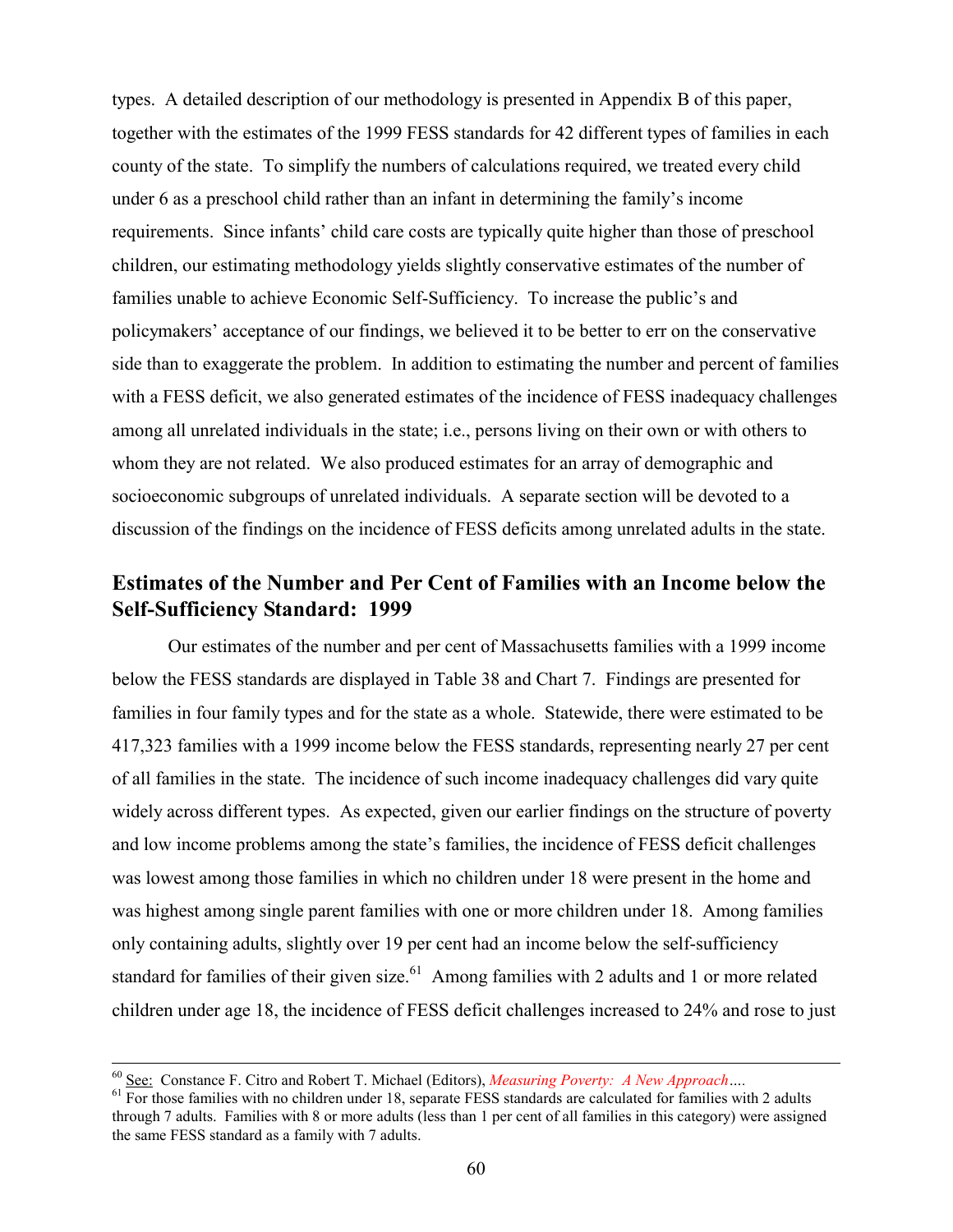under 30% when three or more adults were present in the home.<sup>62</sup> The incidence of FESS deficits was most severe among single parent families, a group including both single mothers and single fathers. Nearly two-thirds of such families had 1999 incomes below the FESS standard, and the mean size of their deficits was quite substantial, exceeding \$21,400.<sup>63</sup>

| 100100000                                                                        |     |     |
|----------------------------------------------------------------------------------|-----|-----|
| Estimates of the Number and Per Cent of Massachusetts                            |     |     |
| Families with an Income below the Self-Sufficiency Standard by Family Type, 1999 |     |     |
|                                                                                  | (A) | (B) |
|                                                                                  |     |     |

Table 38:

| Family Type                                | Number of<br>Families With<br>a FESS Deficit | Per Cent of<br>All Families<br>in Group |
|--------------------------------------------|----------------------------------------------|-----------------------------------------|
| 2 or More Adults, No Children Under 18     | 149,314                                      | 19.4                                    |
| 1 Adult, 1 or More Children Under 18       | 109,767                                      | 66.4                                    |
| 2 Adults with 1 or More Children Under 18  | 121,455                                      | 24.4                                    |
| 3 or More Adults With One or More Children | 36,787                                       | 29.3                                    |
| Under 18                                   |                                              |                                         |
| Total, All Families                        | 417,323                                      | 26.8                                    |

l

 $62$  In most cases, families with 2 adults were married couple families; however, in other cases the family could have been a single parent family with a child 18 or older or another adult relative in the home.

<sup>&</sup>lt;sup>63</sup> The FESS deficit for a given family is the difference between the FESS budget for that family and its annual pretax income in 1999, excluding Earned Income Tax Credits and Child Care Tax Credits. The mean FESS deficit for single parent families in Massachusetts during 1999 was \$21,433.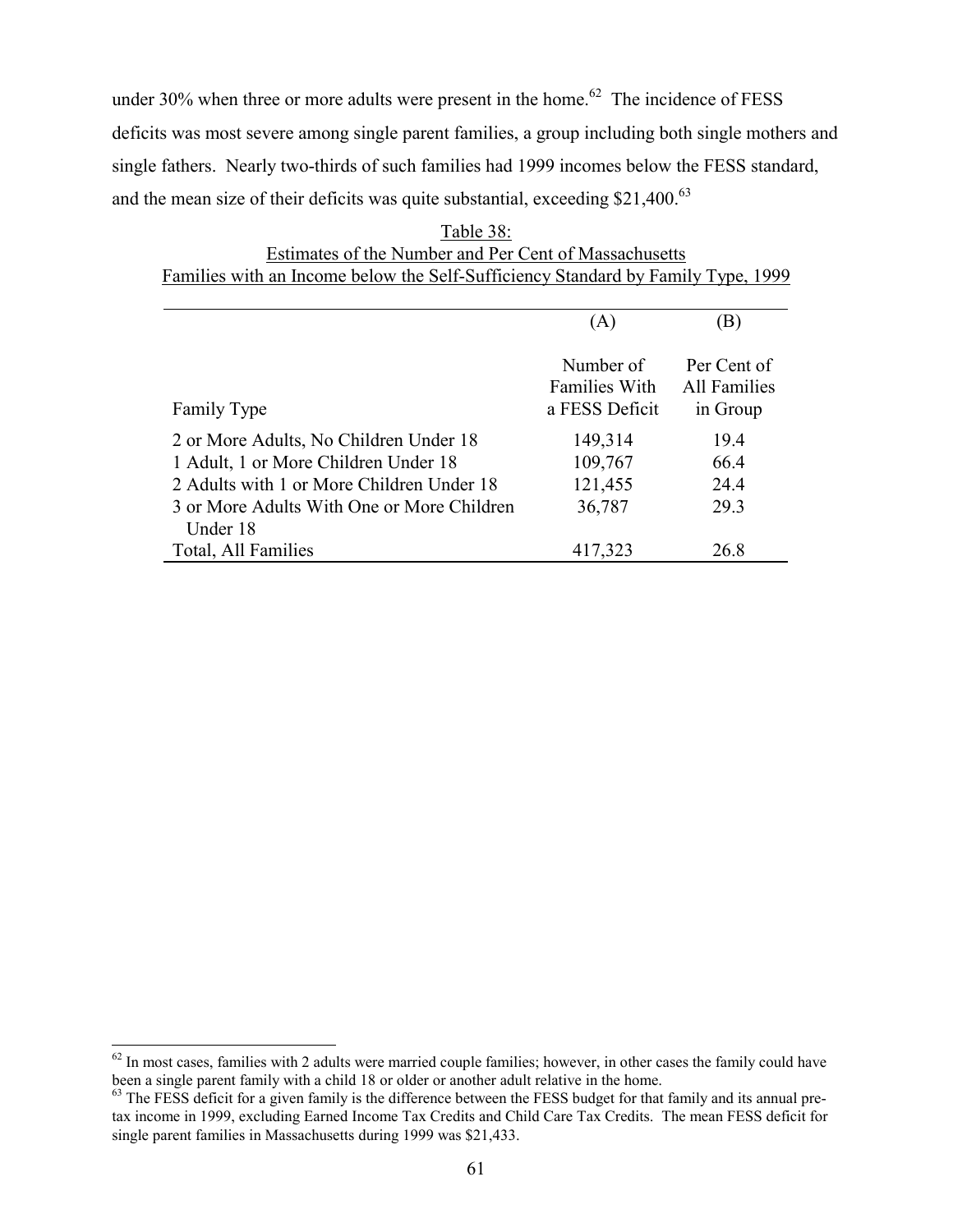

Chart 7: Per Cent of Families in Massachusetts with a Family Income Below the

Comparisons of the incidence of FESS deficit challenges among Massachusetts families in 1999 with the poverty rates and incidence of low income problems among families are presented in Chart 8. Fewer than 7 per cent of the state's families were poor in 1999 versus 17 per cent with a low income challenge and just under 27 per cent with an income below the economic self-sufficiency standards. Thus, there were four times as many families experiencing a FESS deficit as there were poor families in the state during 1999. In every county of the state, the number of families with a FESS deficit was substantially higher than the number of poor families, with the size of these multiples ranging from lows of 2.4 and 2.8 in Hampden and Franklin counties to highs of six to seven times in Hampshire, Norfolk, and Plymouth Counties. For example, during 1999, Norfolk County had a family poverty rate of only 2.9%, the lowest poverty rate in the state. Yet, during that same year, 20 per cent of all families in Norfolk County were estimated to have incomes below the FESS standard thresholds for that county. Clearly, families in Norfolk County were far more successful in obtaining incomes above the poverty line than they were in achieving economic self-sufficiency during 1999 even though they had the second lowest incidence of FESS deficit challenges during that year.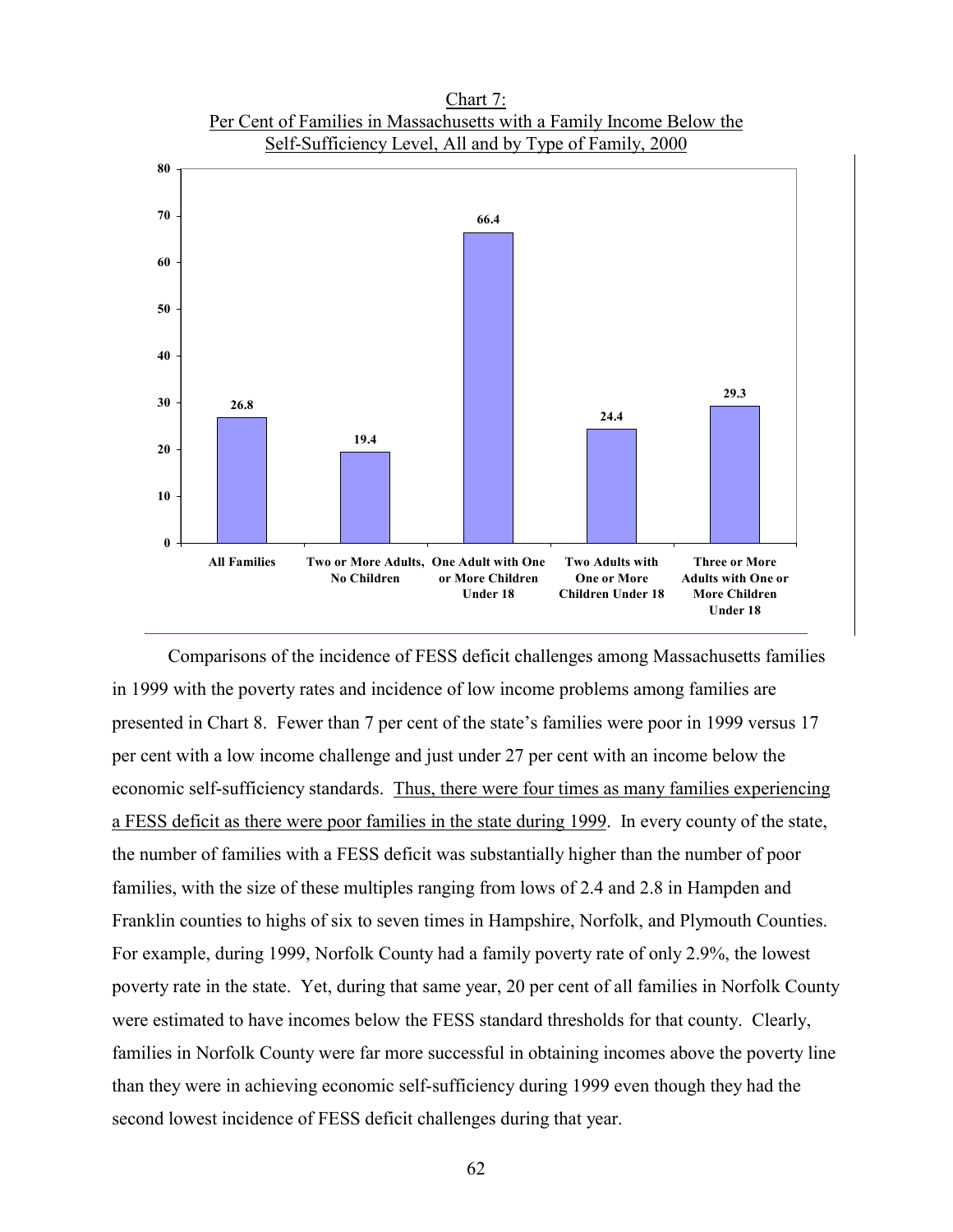Chart 8: Comparisons of the Per Cent of Massachusetts Families with Incomes Below the Poverty Line, the Low Income Threshold, and the Family Economic Self-Sufficiency Standards,



Estimates of the fraction of families in each county of the state with incomes below the self-sufficiency standard in 1999 are displayed in Chart 9. Variations in the incidence of family FESS deficit challenges are quite substantial, ranging from lows of 18% in Franklin County and 20% in Norfolk County to highs of 36% in Plymouth County and 47% in Suffolk County.<sup>64</sup> Eleven of the state's 12 counties had an incidence of FESS standard deficit challenges of 20 per cent or higher, 5 of the 12 counties had an incidence of 25 per cent or higher, and in three of the counties (Hampshire, Plymouth, and Suffolk) over one-third of the families had incomes below the Self-Sufficiency standards. Suffolk County had the highest incidence of FESS deficit challenges for each of the four family type subgroups and Plymouth ranked second or third highest on each of these measures. Franklin and Norfolk Counties tended to rank near the bottom of the distribution of FESS deficit challenges for most family types.

> Chart 9: Percent of Families in Massachusetts with a Family Income Below the Self-Sufficiency Level, by County, 2000

<sup>&</sup>lt;sup>64</sup> Some counties, such as Bristol County, do somewhat better than expected on this measure, given their relatively high rates of family poverty and low income problems. The Self-Sufficiency Income budgets for Bristol County are typically 20 to 30 per cent less than those for the city of Boston due to lower housing and child care costs.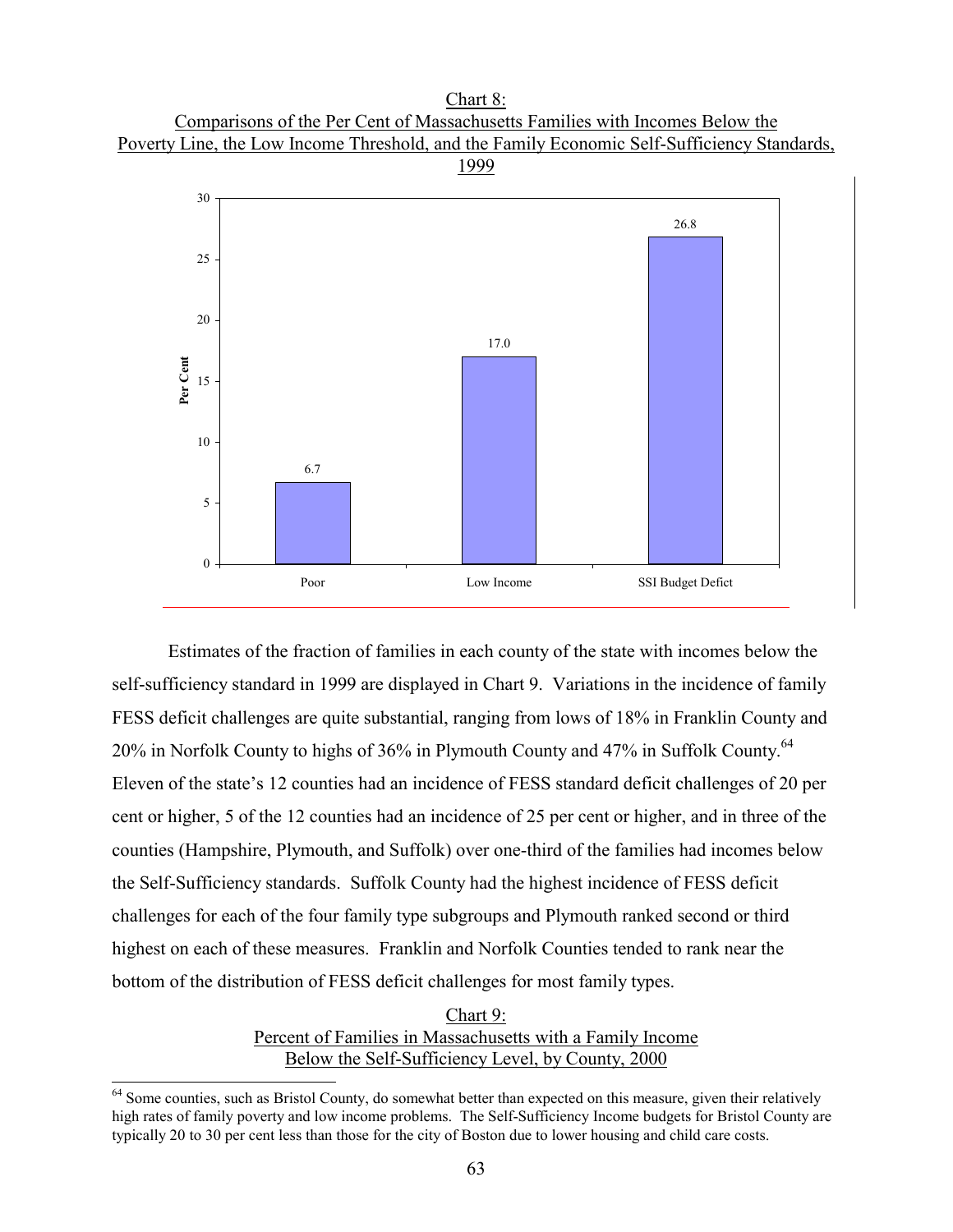

For each of our major family type groups, there was a fairly high degree of dispersion in the incidence of FESS deficit challenges across counties. Even among families where no children were present in the home, the incidence of FESS deficit challenges ranged from a low of 12% in Franklin County to highs of 29% in Plymouth and 32% in Suffolk Counties, a relative difference of 2.7 times from top to bottom (Chart 10). This group of families was the most successful in avoiding FESS deficit challenges in each county of the state. In 10 of the 12 counties, fewer than 20 per cent of "adult only" families were unable to achieve economic selfsufficiency.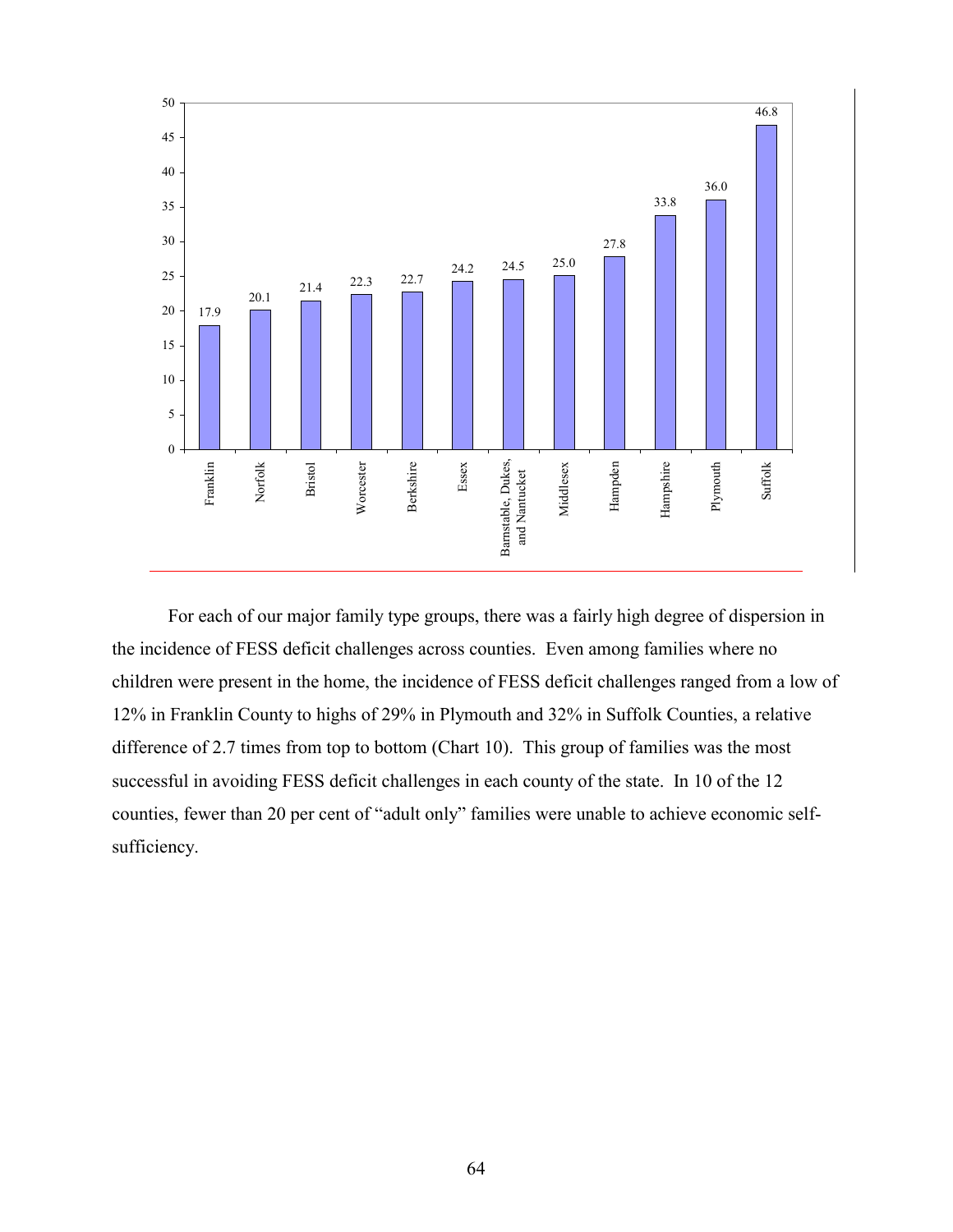

Chart  $10$ : Percent of Families in Massachusetts with No Children Under 18 with a Family Income below the Self-Sufficiency Level, by County, 2000

As noted earlier, single parent families were characterized by the highest incidence of FESS deficit challenges, with two-thirds of all such families in the state encountering such a problem in 1999. When the analysis is confined to single mother families, the incidence of such challenges statewide rises to 70 per cent. Single parent families in each county of the state faced a high risk of being unable to obtain an income above the Self-Sufficiency Standard in 1999 (Chart 11). In eleven of the 12 counties, a majority of single parent families had a FESS deficit during 1999, and in 8 of the 12 counties 60% or more of the single parent families were unable to achieve economic self-sufficiency.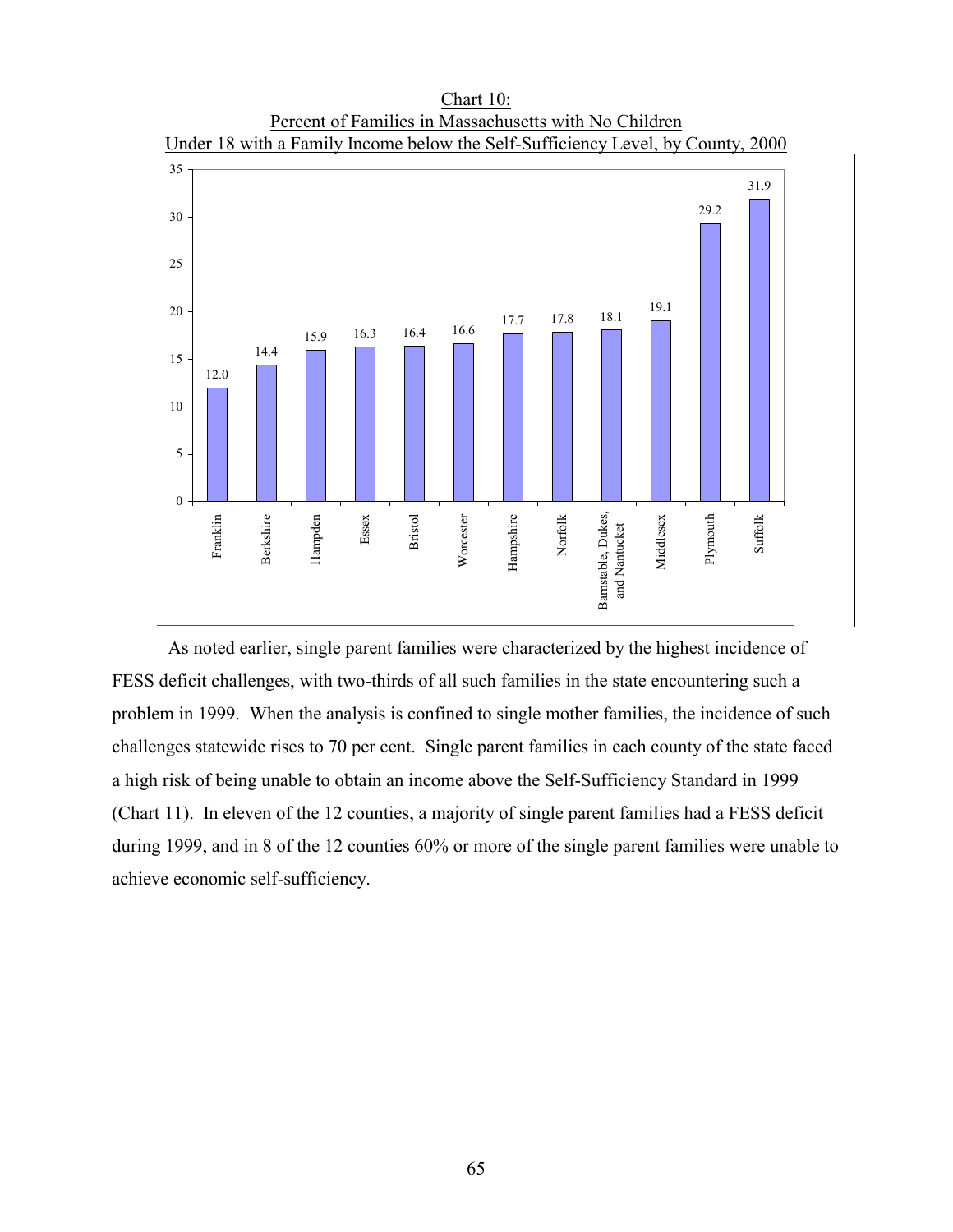

Chart  $11$ : Percent of Families in Massachusetts with One Adult and One or More Children under 18 with a Family Income below the Self-Sufficiency Level, 2000

Two parent families with children were considerably more successful than single parent families in achieving economic self-sufficiency during 1999, but even here variation in the incidence of such challenges was quite substantial across counties. The share of two adult families with children that could not achieve economic self-sufficiency ranged from lows of 16% in Norfolk County and 18% in Bristol and Franklin Counties to a high of 50% in Suffolk County (Chart 12). The pattern of results by family type clearly suggests that a high fraction of children in Massachusetts were living in families with income levels below the Self-Sufficiency standard in 1999. Our estimates indicates that 34% of all children under 18 were residing in families with incomes below the Self-Sufficiency Standard in 1999, with the share rising to 86% for children in single parent families. The per cent of children living in families with FESS deficits varied considerably across counties of the state, ranging from lows of 22% in Norfolk County and 23% in Franklin County to a high of 60 percent in Suffolk County.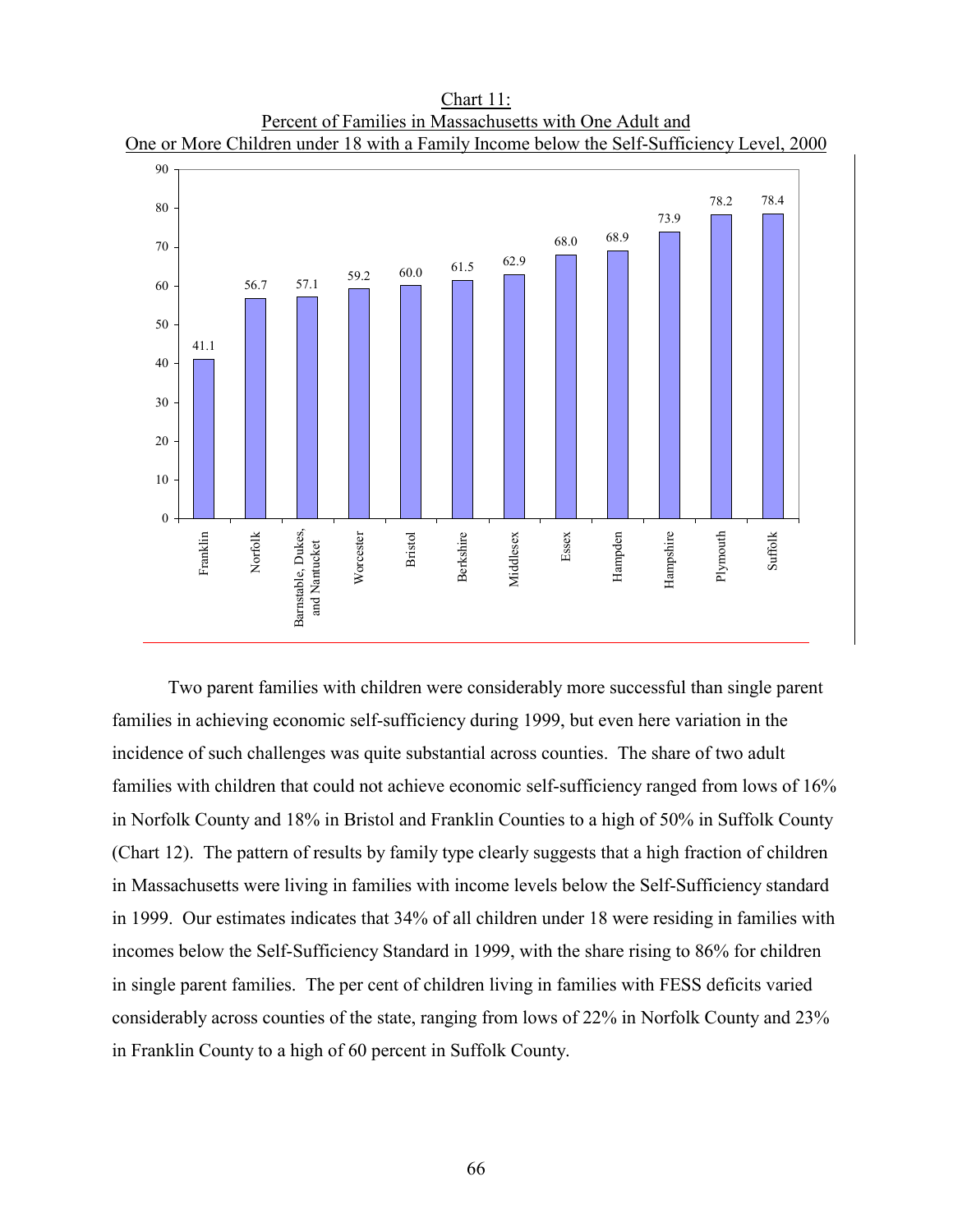

Chart 12: Percent of Families in Massachusetts with Two Adults and One or More Children Under 18 with a Family Income below the Self-Sufficiency Level, by County, 2000

## **Family Economic Self-Sufficiency Deficits and the Educational Attainment and Native or Immigrant Status of the Family Householder**

Our preceding analyses of poverty and low income challenges among Massachusetts families revealed the key role played by the educational attainment of the family householder in determining the ability of the family to avoid the most severe income inadequacy challenges. To determine the strength of the association between the educational attainment of the family householder and the ability of families to achieve economic self-sufficiency, we produced estimates of the share of Massachusetts families with FESS standard deficits in 1999 by the educational attainment of the family householder. Findings for five educational subgroups of family heads are displayed in Chart 13. The incidence of FESS deficits among these five groups ranged from a high of nearly 54 per cent among those families headed by an individual lacking a high school diploma to slightly more than one-third among high school graduates to lows of 11 per cent among Bachelor degree holders and 8 per cent among families with a householder holding a Master's or higher degree. Those families with a head who failed to graduate from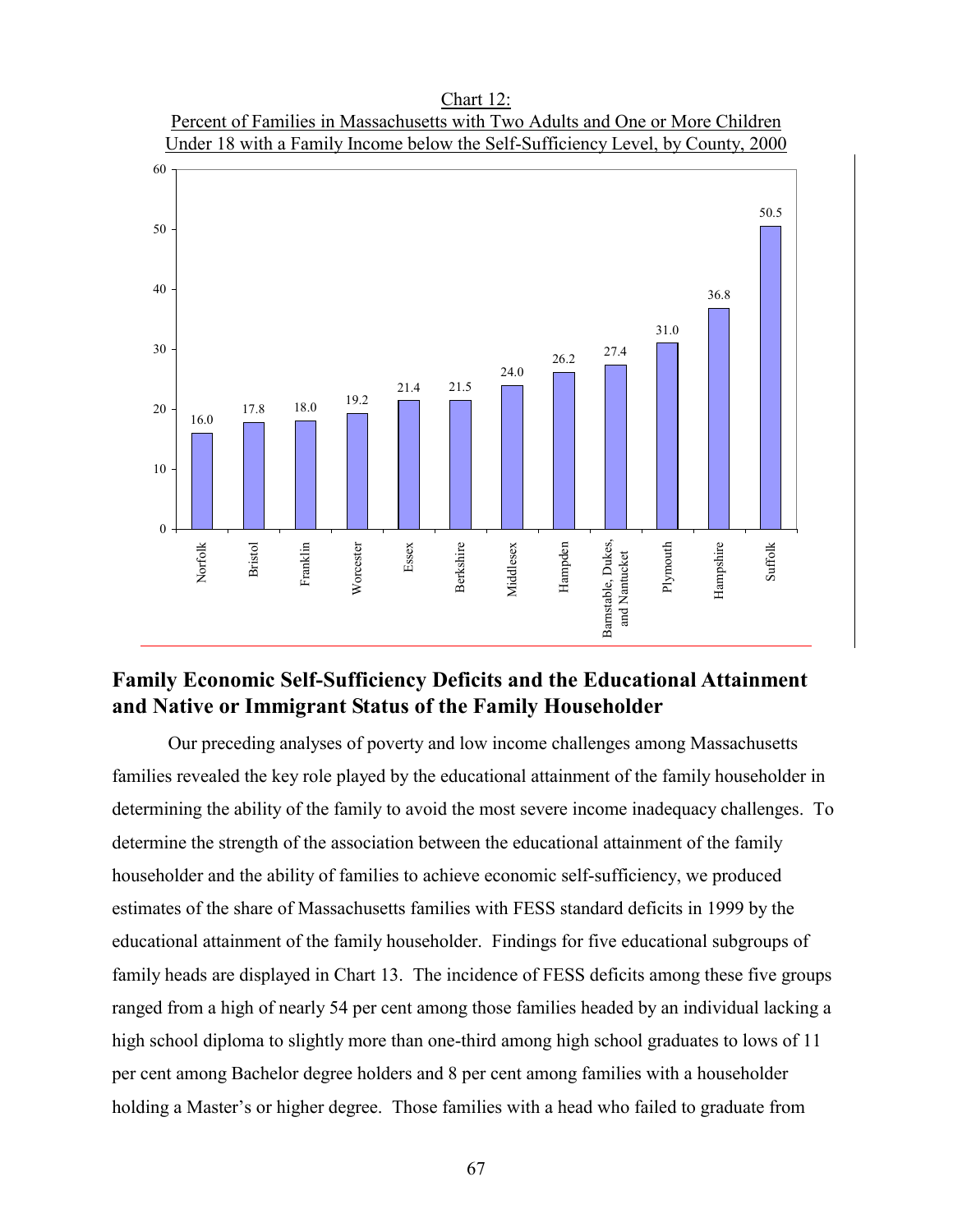high school were five to six times more likely than their peers with a Bachelor's or higher degree to have failed to achieve economic self-sufficiency in our state in 1999. Even at the near peak of the labor market boom of the 1990s, Massachusetts families with a householder lacking any postsecondary schooling ran a high risk of having a FESS deficit.<sup>65</sup>



Immigrant families were earlier found to face poverty and low income challenges at a rate more than twice as high as that of families with a native born householder. To identify these two groups' success in achieving economic self-sufficiency, we estimated the per cent of native born and foreign born families with a FESS deficit both overall and by family type (Table 39). During 1999, families headed by an immigrant adult were nearly twice as likely as families with a native born householder to have failed to achieve economic self-sufficiency. Slightly over 43 per cent of immigrant families fell into this problem group versus only 23 per cent of the native born. In each of the four family type subgroups, immigrant families were more likely than native born families to have faced a FESS deficit, but the relative size of the gap was smallest among

l

 $65$  The labor market boom peaked in calendar year 2000 when the state's unemployment rate reached an historical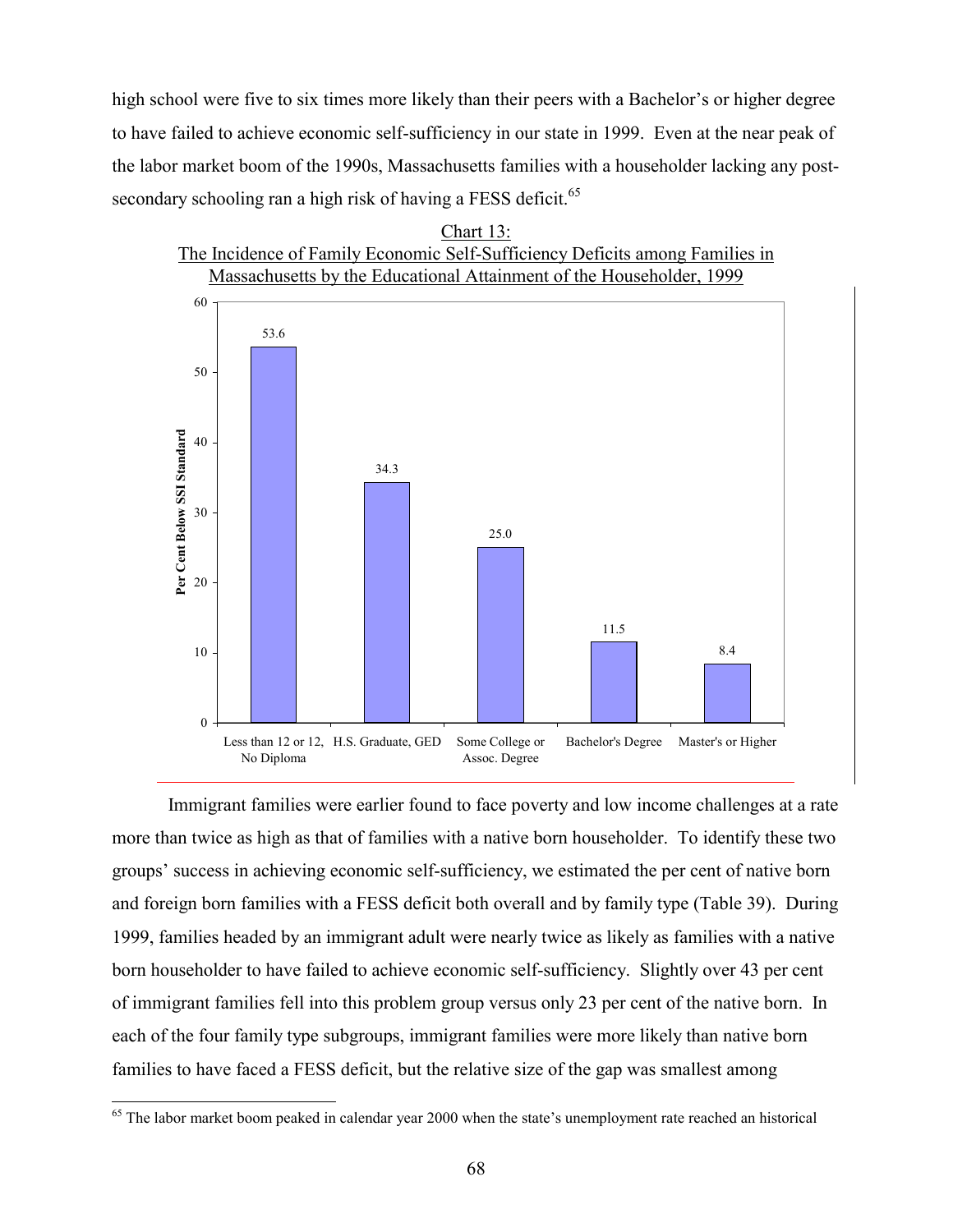families headed by a single parent with one or more children present in the home. Both immigrant and native born single parent families faced an extraordinarily high incidence of economic self-sufficiency challenges, with 82 of every 100 immigrant single parents having a FESS deficit in 1999.

| Table 39:<br>Estimates of the Incidence of FESS Deficits among Families With a<br>Foreign Born and Native Born Householder by Family Type: 1999<br>(in %) |         |        |               |  |
|-----------------------------------------------------------------------------------------------------------------------------------------------------------|---------|--------|---------------|--|
|                                                                                                                                                           |         |        |               |  |
|                                                                                                                                                           | (A)     | (B)    | (C)           |  |
|                                                                                                                                                           | Foreign | Native | Foreign Born/ |  |
| <b>Family Type</b>                                                                                                                                        | Born    | Born   | Native Born   |  |
| 2 or More Adults, No Children                                                                                                                             | 33.7    | 17.1   | 2.0           |  |
| 1 Adult, 1 or More Children Under 18                                                                                                                      | 81.6    | 62.3   | 1.3           |  |
| 2 Adults, 1 or More Children Under 18                                                                                                                     | 38.4    | 20.0   | 1.9           |  |
| 3 or More Adults, 1 or More Children Under 18                                                                                                             | 50.0    | 20.4   | 2.5           |  |
| Total, All Families                                                                                                                                       | 43.1    | 22.9   | 1.9           |  |

# **The Incidence of Family Economic Self-Sufficiency Deficit Challenges among Different Types of Families in Massachusetts**

As the preceding analyses have revealed, across the state, families with different sizes and characteristics have experienced substantially different degrees of success in achieving a level of income that meets or exceeds the Family Economic Self-Sufficiency standard for their family type. The average share of families experiencing a Family Economic Self-Sufficiency deficit for the entire state hides the experiences of some groups that find it very difficult to earn an income that will make their family economically self-sufficient. Families with more than one adult present in the home are much more successful in achieving economic self-sufficiency than families with only one adult present. Families in which the head of household has a high school or a college degree fare much better than families headed by a person who did not finish high school.

To illustrate the influence of multiple characteristics of families on their chances of achieving economic self-sufficiency, we looked at the incidence Family Economic Self-

low of 2.6%. Total wage and salary employment peaked in early 2001 and has declined sharply since then.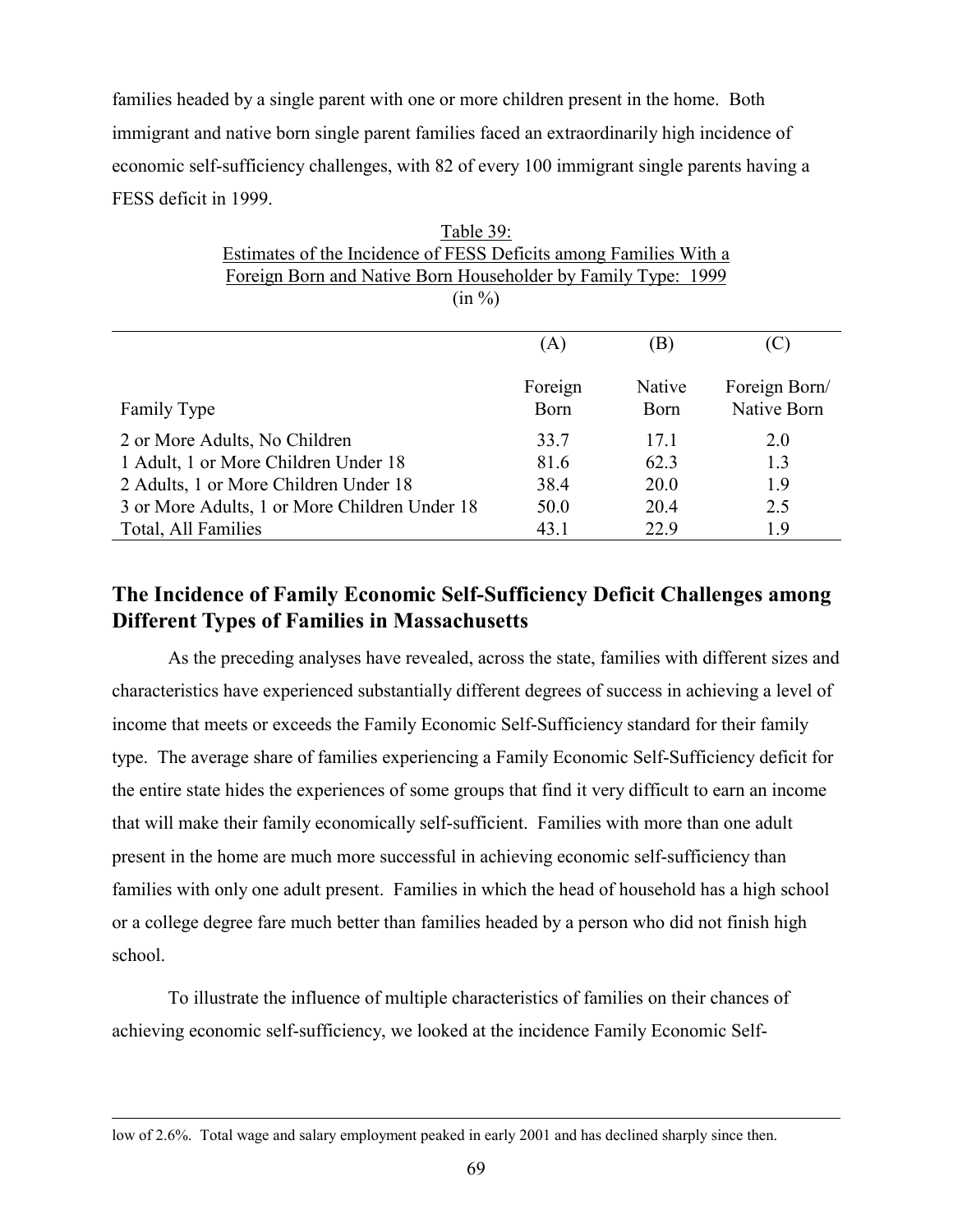Sufficiency deficits for seven different types of families in Massachusetts. These seven types of families had the following characteristics:

| Family 1 2 Adults, No Children; Householder has a Masters degree or higher                      |
|-------------------------------------------------------------------------------------------------|
| Family 2 2 Adults, No Children; Householder has some college or an Associates degree            |
| Family 3 2 Adults, 2 Children; Householder has some college or an Associates degree             |
| Family 4 2 Adults, 2 Children; Householder is a high school graduate but did not attend college |
| Family 5 2 Adults, 2 Children; Householder did not graduate from high school                    |
| Family 6 1 Adult, 2 Children; Householder is a high school graduate but did not attend college  |
| Family 7 1 Adult, 2 Children; Householder did not graduate from high school                     |

The results of our analysis are displayed in Chart 14. Families with no children under age 18 that had two adults present and had a householder that had at least a Master's degree were very successful in achieving economic self-sufficiency. Only 7.1 percent of the families in this group fell below the Family Economic Self-Sufficiency standard. Two adult childless families in which the householder completed some college had similar experiences, with just over 15 percent of the families in this group falling short of the economic self-sufficiency standard. Two adult families with the same level of education of the householder (some college) that had two children present in the house did not fare as well. About 23 percent of the families in this group were unable to achieve economic self-sufficiency. The percent of families unable to achieve economic self-sufficiency increased by about ten percentage points for two adult/two children families headed by an individual who finished high school but did not attend college, with 34 percent of the families in this group falling short of attaining a self-sufficient income. Families with the same composition (two adults and two children) who were headed by an individual who did not have a high school diploma found it considerably more difficult to achieve economic selfsufficiency, with the portion of families in this group falling below self-sufficiency jumping to over 60 percent. However, families with a householder that had the same level of formal education (no high school diploma) but only had one adult present found it even more difficult to achieve economic self-sufficiency, with almost 92 percent of the families in this category falling below the income level needed to achieve economic self-sufficiency. Families with this same composition (one adult and two children) headed by an individual who did obtain a high school diploma did not fare much better, with over 80 percent of the families in this category earning an income below the level that would provide them economic self-sufficiency.

#### Chart 14:

70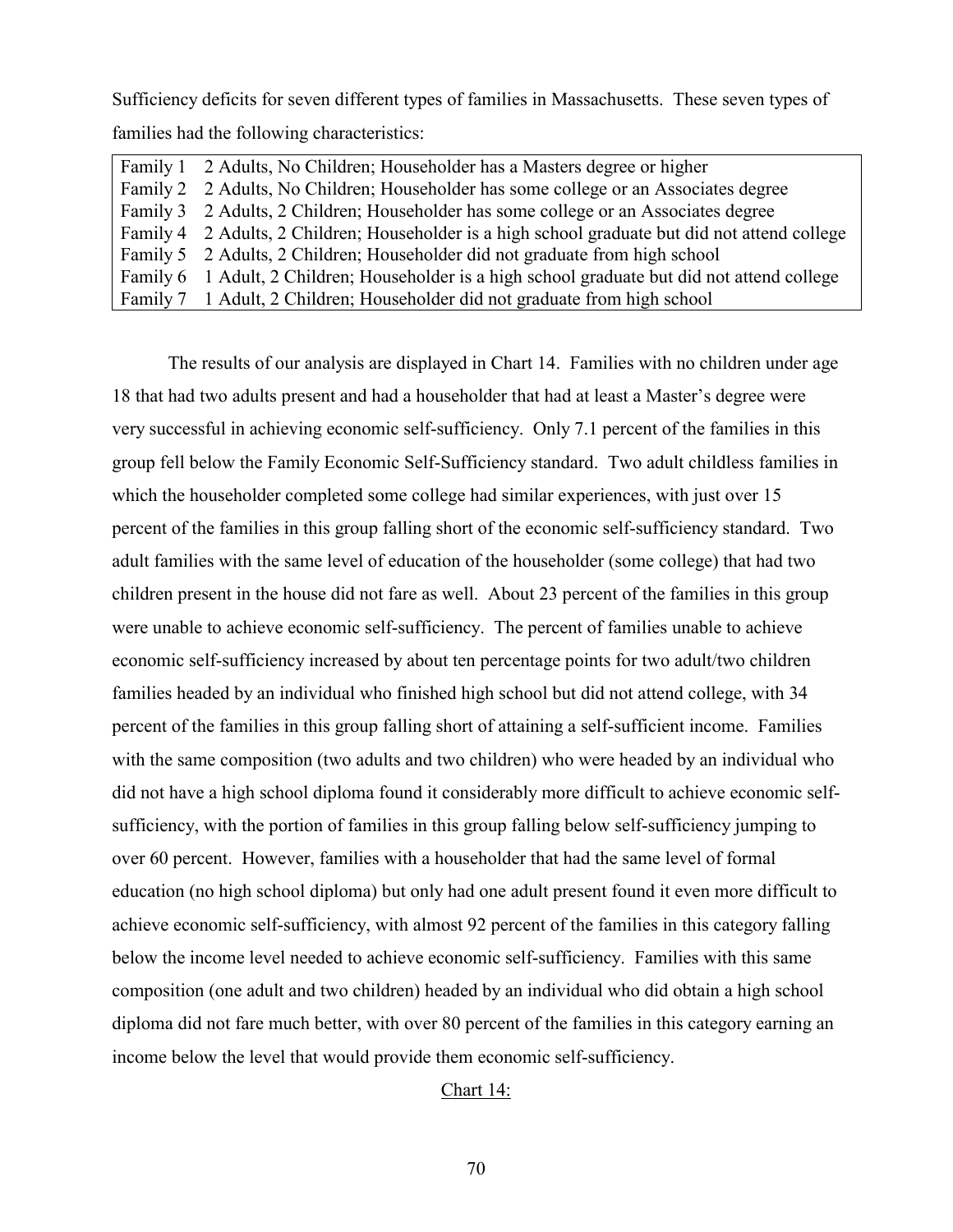### The Incidence of Family Economic Self-Sufficiency Deficits Among Seven Different Types of Families in Massachusetts, 1999 100.0 91.7 90.0 80.6 80.0 Percent below SSI Standard **Percent below SSI Standard** 70.0 60.6 60.0 50.0 40.0

33.6

2 Adults, 2

Graduate

Children; HS Children; No Children; HS Children; No

1 Adult, 2 Graduate

1 Adult, 2 HS Diploma

2 Adults, 2 HS Diploma

7.1

2 Adults, No Children; Masters or Higher

0.0 10.0 20.0 30.0

15.3

2 Adults, No Children;

Some College Some College

22.5

2 Adults, 2 Children;

These examples illustrate the severe difficulties experienced by single parent families and families headed by persons lacking a high school diploma in achieving an income that will make them self-sufficient. It should be noted, that while these numbers pertain to the state of Massachusetts as a whole, this pattern typically prevails for individual counties. In each county, families with more than one adult and no children present fared substantially better than those households that had only one adult with children present in the home. Furthermore, families in each county that have a householder with some post-secondary schooling were frequently much more successful in achieving economic self-sufficiency than families headed by an individual who does not have a high school diploma.

# **The Incidence of Family Economic Self-Sufficiency Deficit Challenges among Unrelated Persons in Massachusetts in 1999**

All of our preceding analyses of Family Economic Self-Sufficiency challenges in Massachusetts have been focused on family households. This section of the paper is devoted to an analysis of the degree to which unrelated individuals in Massachusetts were able to achieve economic self-sufficiency in 1999. The U.S. Census Bureau defines unrelated individuals as a person living on his/her own or "a person sharing a housing unit, who is not related to the householder by birth, marriage or adoption, including foster children". The Census 2000 PUMS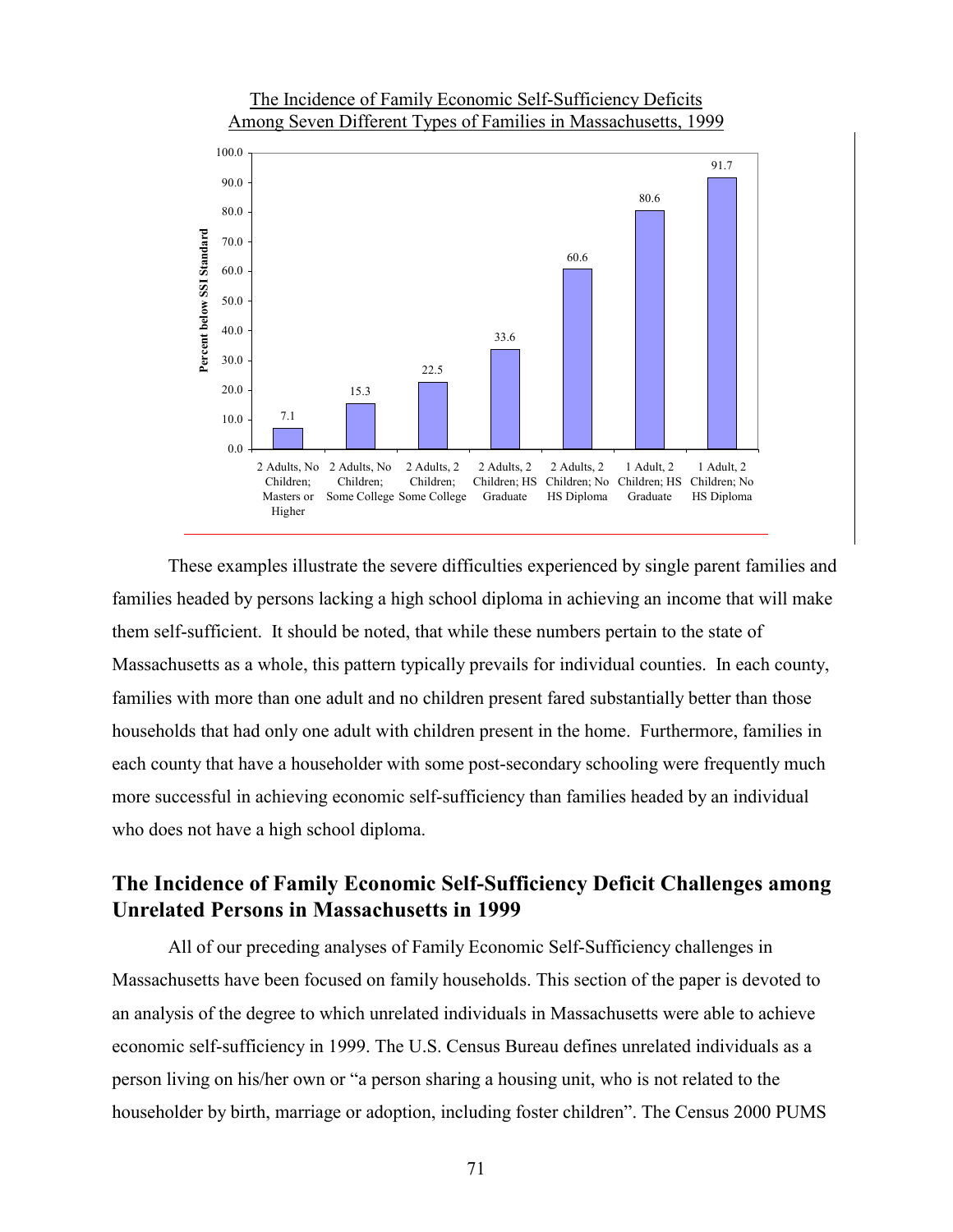data file allows us to identify all unrelated individuals in Massachusetts. In 2000, there were 1.185 million unrelated individuals in Massachusetts, comprising nearly 19 percent of the total population of the state. The economic self-sufficiency analysis in this section is based upon the 1.170 million unrelated individuals in Massachusetts who were 18 years of age and older at the time of the 2000 Census. We also have excluded those persons who were enrolled in college at the time of the Census.<sup>66</sup>

How did unrelated individuals fare in achieving self-sufficiency incomes in the state of Massachusetts and individual counties during 1999? In our analysis, we compare the FESS standard for an unrelated individual with that person's total personal income in 1999. The estimated incidence of FESS challenges for unrelated individuals in Massachusetts by county in 1999 are displayed in Table 40. The Family Economic Self-Sufficiency standard for an unrelated individual in 1999 as estimated by the Women's Educational and Industrial Union varied across counties, ranging from lows of \$13,651 in Berkshire County and \$14,495 in Franklin County to highs of  $$19,444$  in Middlesex, Norfolk, and Plymouth counties.<sup>67</sup>

<sup>&</sup>lt;sup>66</sup> In our analysis, we have excluded all those unrelated adults who were enrolled in educational institutions at the time of the 2000 Census. Including all of college enrolled adults can exaggerate the number of adults with an income deficit of concern to policymakers, particularly full-time college students 18 to 24 years of age. Our numbers are, thus, conservative estimates of the number of unrelated individuals with a FESS income deficit.

<sup>&</sup>lt;sup>67</sup> The 1999 estimates were imputed by CLMS staff using the FESS standards for 1997 and 2003.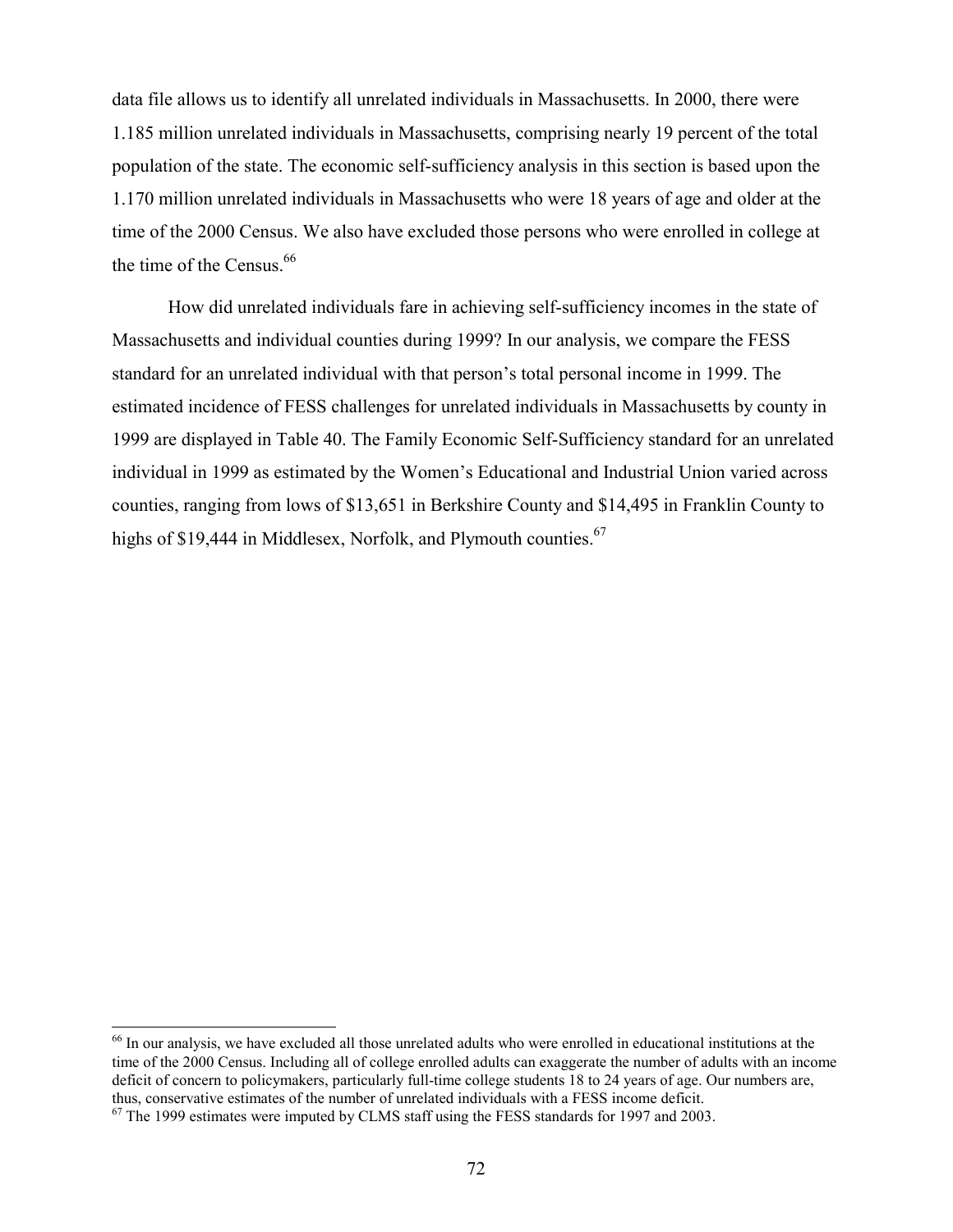| County                        | Self-Sufficiency Standard |
|-------------------------------|---------------------------|
| Barnstable, Dukes, Nantucket  | \$16,637                  |
| Berkshire                     | \$13,651                  |
| <b>Bristol</b>                | \$14,900                  |
| Essex                         | \$15,977                  |
| Franklin                      | \$14,495                  |
| Hampden                       | \$14,840                  |
| Hampshire                     | \$14,959                  |
| Middlesex                     | \$19,444                  |
| Norfolk and Plymouth Counties | \$19,441                  |
| Suffolk                       | \$18,677                  |
| Worcester                     | \$15,736                  |

Table 40: Family Economic Self-Sufficiency Standards for Unrelated Individuals in Massachusetts by County, 1999

Source: Women's Educational and Industrial Union (WEIU), imputed by CLMS.

In 1999, thirty five percent of all unrelated individuals 18 and older in Massachusetts had a personal income below the Family Economic Self-Sufficiency standard (Chart 15).<sup>68</sup> The share of unrelated individuals not enrolled in college with a personal income below the self-sufficiency standard varied fairly considerably across counties, ranging from lows of 28 percent in Franklin County and 32 percent in Barnstable, Dukes, and Nantucket counties to highs of 38 percent in Hampden County, 40 percent in Hampshire County and nearly 49 percent in Plymouth County. (Chart 15).

<sup>&</sup>lt;sup>68</sup> If unrelated individuals enrolled in college were included in the analysis, then the incidence of FESS challenges would have risen to 37.3 percent.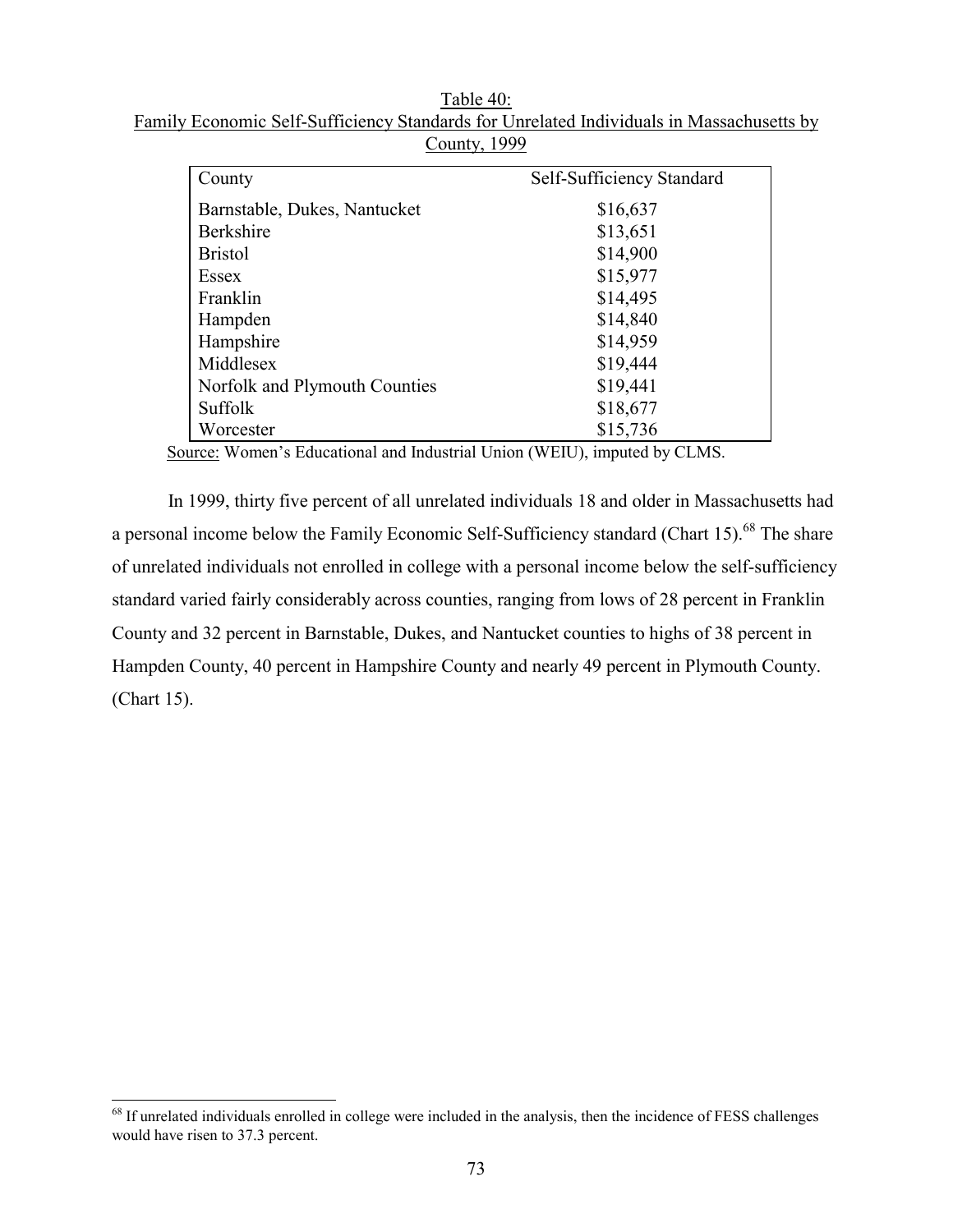

Chart 15: Percent of Unrelated Adults 18 and Older in Massachusetts with a Personal Annual Income below the Self-Sufficiency Level by County, 2000

With the demographic characteristics data on the PUMS files, we were able to generate estimates of the incidence of Family Economic Self-Sufficiency deficits for an array of age, gender, race-ethnic, nativity, and educational attainment subgroups of unrelated individuals in Massachusetts. Chart 16 displays the findings by age group. The Family Economic Self-Sufficiency deficits among unrelated adults in Massachusetts varied quite widely by age group. As expected, given the limited work experience and hence earnings of most young adults, the incidence of income inadequacy challenges was very high among  $18-24$  year olds  $(42.4\%)$ .<sup>69</sup> The incidence of Self-sufficiency challenges for all unrelated persons fell to only 19% among 25-34 years old, but then rose after that, increasing to 22% for 35-44 years old, to 26% for 45-54 years old, and 36% for those 55-64 years old. (Chart 16). Among older persons 65 and older, the incidence of FESS income deficits rose sharply to 57%. It should be noted that the personal income measure includes nearly all sources of money income, including all forms of government cash transfers including Social Security retirement income and private pensions. In the absence

 $69$  For 18-24 years old, if we had included those youth enrolled in college, the incidence of FESS challenges for this particular age group would have risen to 58.4 percent instead of 42.4 percent.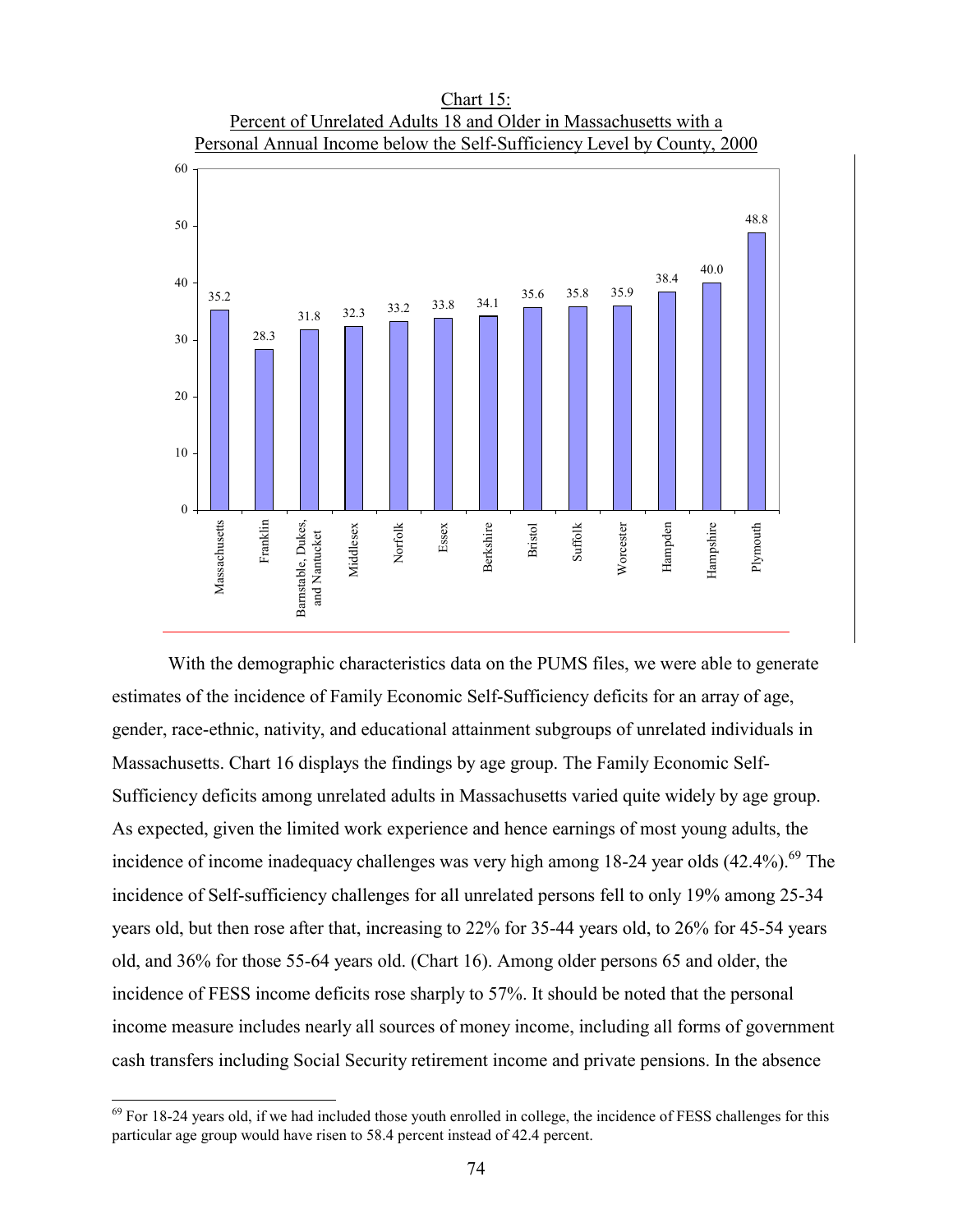of these cash transfers and private pensions, the incidence of income deficits among older adults would be even higher in Massachusetts. Limited income from work and property and their pension incomes keep many of these older individuals out of poverty, but does not allow them to achieve economic self-sufficiency.



The percent of unrelated individuals in Massachusetts with a personal income below the self-sufficiency level in 1999 also varied quite substantially by gender and race-ethnic group. (Chart 17). In Massachusetts, the incidence of Self-sufficiency challenges in 1999 was sharply higher among unrelated females than among their male peers (40 percent for women versus only 28 percent for men). The incidence of Self-sufficiency challenges among unrelated individuals also varied substantially across race-ethnic groups, ranging from lows of 33% for Whites and 35% for Asians to highs of 57% for those in "other" races and 59% among Hispanics.70 Many of these Hispanic unrelated individuals were immigrants with limited formal schooling. Very high fractions of Hispanic immigrants with limited formal schooling experienced FESS deficits.

 $70$  The "other races" included American Indians, Alaskan Natives, and Hawaiian Islander.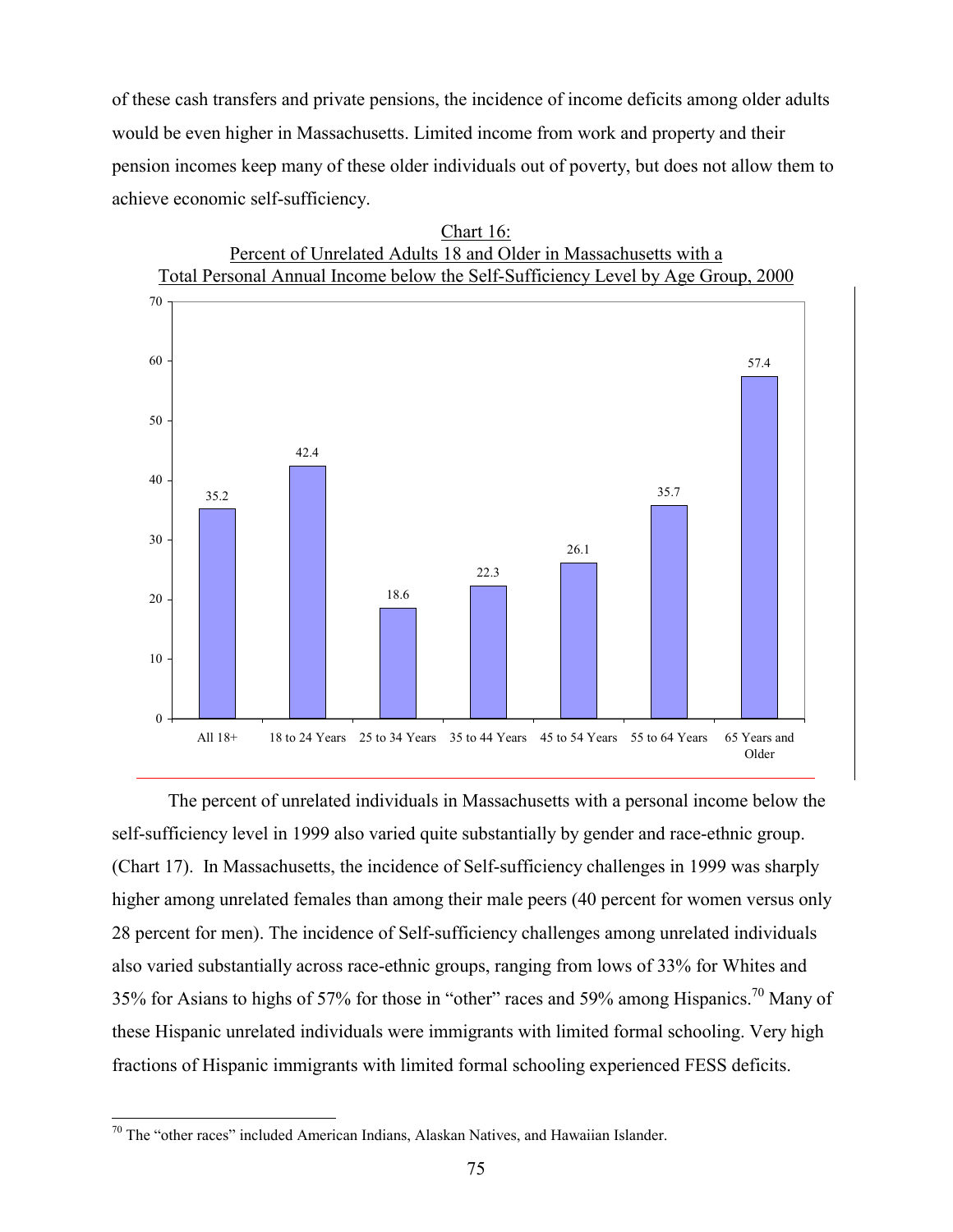Chart 17: Percent of Unrelated Adults in Massachusetts with a Total Personal Annual Income below the Self-Sufficiency Level, Total and by Gender and Race/Ethnic Group, 2000



National, state and local research studies have consistently found that an individual person's earnings are positively and strongly associated with their years of formal schooling, i.e., the higher the educational attainment level, the higher the level of annual earnings. We have estimated the incidence of Family Economic Self-Sufficiency deficits for all unrelated adults in Massachusetts by their educational attainment levels. As expected, the findings reveal that the higher the years of formal schooling completed by an individual, the lower the incidence of FESS deficiency challenges (Chart 18). In 1999, nearly seventy percent of unrelated adults without a high school diploma or GED had a personal annual income below the self-sufficiency standard. The incidence of such FESS deficit challenges for all unrelated persons in Massachusetts declined steadily and strongly with their formal years of schooling. The incidence of FESS deficit challenges for those unrelated adults with a high school diploma or a GED was 40% versus only 23% for those with an Associate's degree, 16% for those with a Bachelor's degree, and a low of 13% for those with a Master's or higher degree. Those unrelated individuals who failed to graduate from high school or obtain a high school equivalency degree were 5.4 times more likely to experience a FESS deficit than their peers with a Masters or higher degree.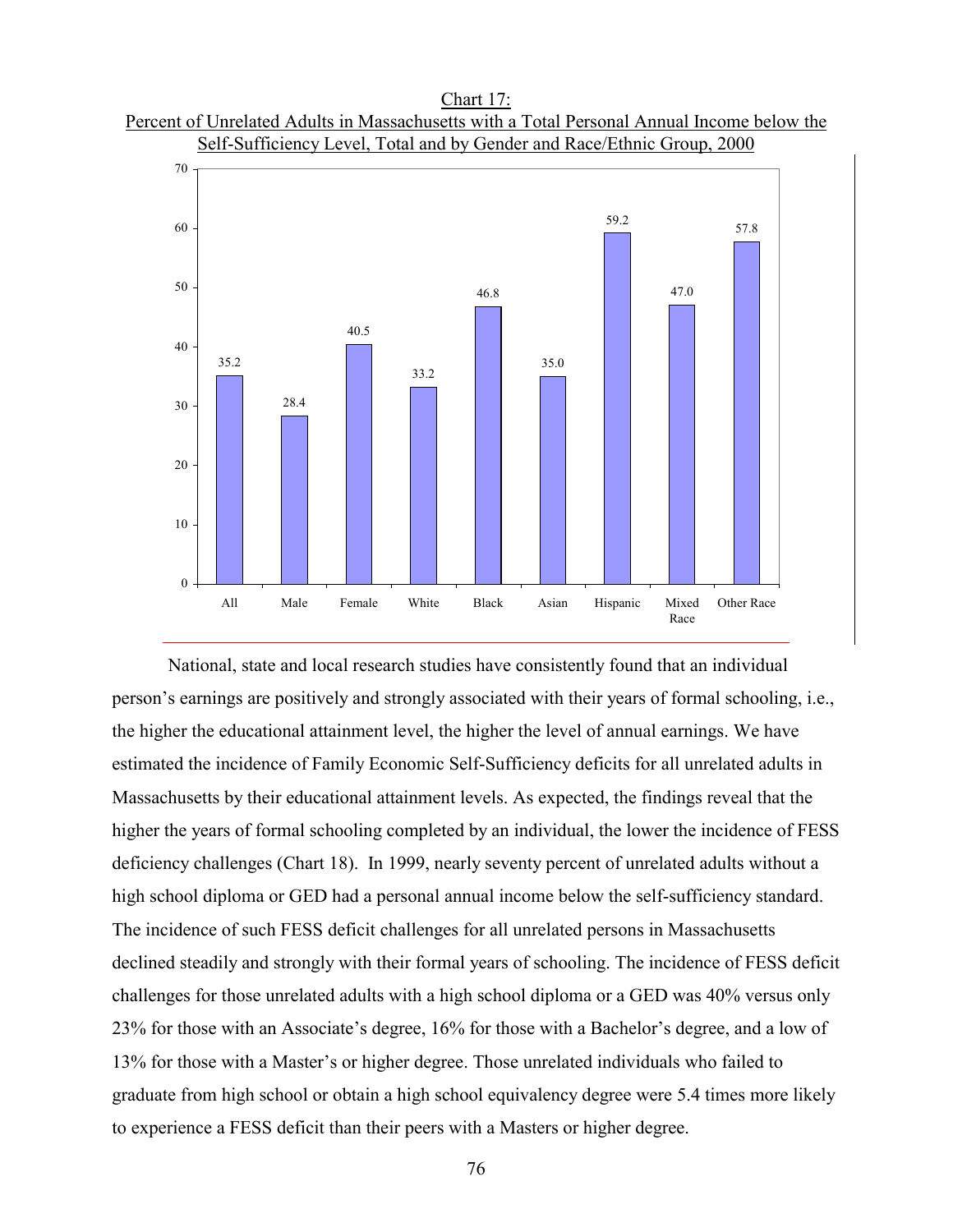Chart 18: Percent of Unrelated Adults 18 and Older in Massachusetts with a Total Personal Annual Income below the Self-Sufficiency Level by Educational Attainment, 2000



Given the strong growth in the state's immigrant population in recent years, we considered it important to identify how well foreign born, unrelated individuals fared in avoiding FESS deficits. Findings in Table 41 reveal that foreign-born unrelated persons in Massachusetts in 1999 experienced a higher incidence of economic self-sufficiency challenges than their nativeborn counterparts (50% versus 33%). The pattern of a higher incidence of such problems among the foreign born was similar across all Massachusetts counties. Foreign-born persons across Massachusetts counties were 5 percentage points to 29 percentage points more likely than their native-born counterparts to be unable to achieve economic self-sufficiency during calendar year 1999 (Table 41). In 8 of the 12 counties, a majority of foreign born unrelated individuals experienced a FESS deficit during calendar year 1999. In contrast, in only one county (Plymouth) were more than 40 percent of the native born unrelated individuals unable to achieve economic self-sufficiency.

Table 41: Percent of all Unrelated Adults 18 and Older in Massachusetts with a Personal Annual Income Below the Self-Sufficiency Level by Nativity Status and by County, 2000 (Numbers in Percent)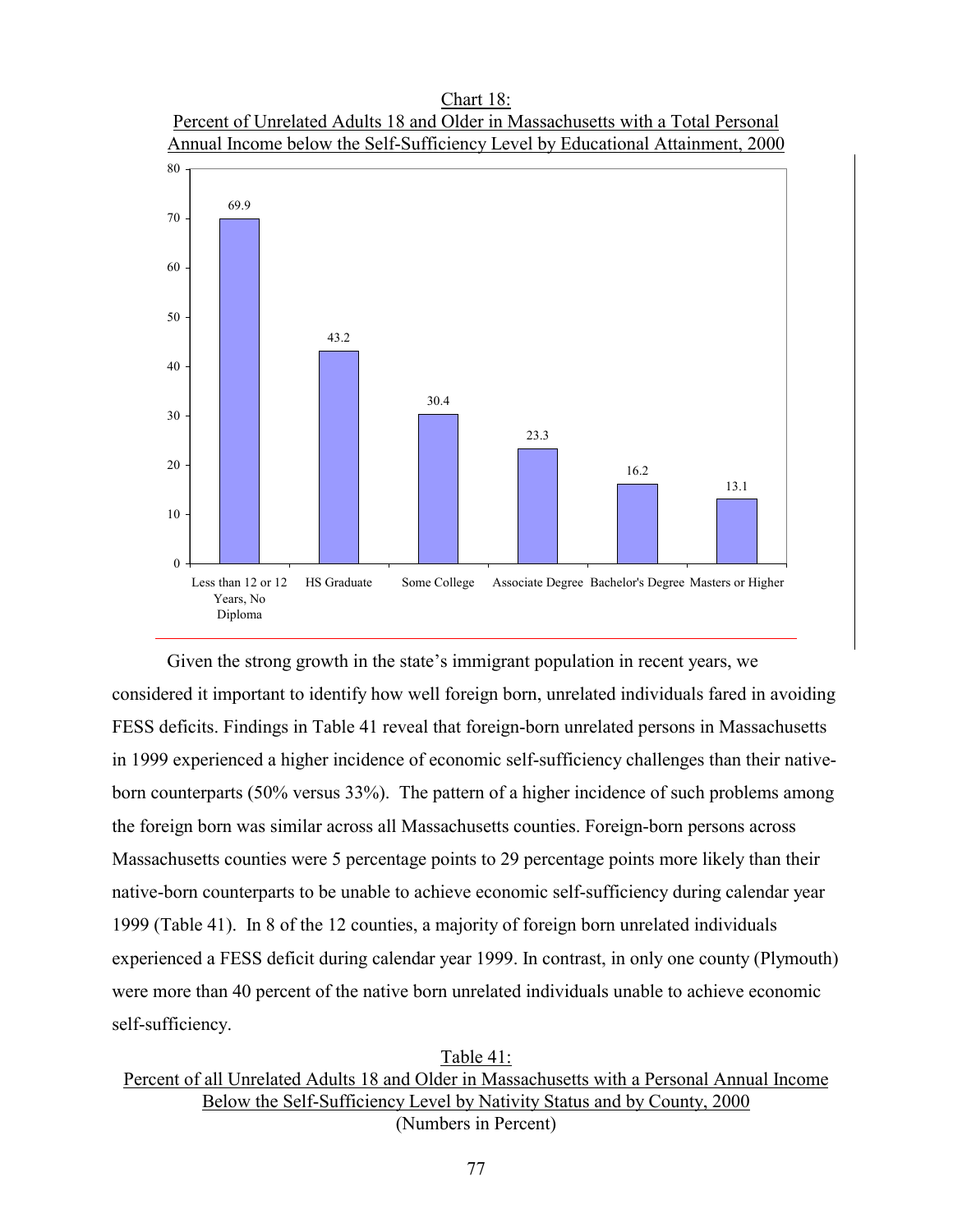| County                           | Foreign-Born | Native-Born | Difference |
|----------------------------------|--------------|-------------|------------|
| Barnstable, Dukes, and Nantucket | 36.9         | 31.4        | $+5.5$     |
| <b>Berkshire</b>                 | 55.5         | 33.2        | $+22.3$    |
| <b>Bristol</b>                   | 48.1         | 34.5        | $+13.6$    |
| Essex                            | 52.1         | 31.6        | $+20.5$    |
| Franklin                         | 39.2         | 27.4        | $+11.8$    |
| Hampden                          | 63.1         | 34.9        | $+28.2$    |
| Hampshire                        | 65.2         | 35.8        | $+29.4$    |
| Middlesex                        | 44.1         | 30.4        | $+13.7$    |
| <b>Norfolk</b>                   | 43.8         | 32.2        | $+11.6$    |
| Plymouth                         | 69.0         | 46.2        | $+22.7$    |
| Suffolk                          | 50.4         | 32.0        | $+18.4$    |
| Worcester                        | 48.9         | 34.8        | $+14.1$    |
| Massachusetts, Total             | 50.0         | 33.1        | $+16.9$    |

Source: PUMS 5% Sample, Census 2000, tabulations by Center for Labor Market Studies.

## **Measuring the Mean and Aggregate Size of Poverty and Family Economic Self-Sufficiency Deficits**

The preceding sections of this report have presented comprehensive estimates of both the numbers and demographic/socioeconomic characteristics of families in Massachusetts that were poor, low income, or unable to achieve economic self-sufficiency in 1999. Besides knowing that a particular family was poor or unable to achieve economic self-sufficiency, it would be highly desirable to know how far away they were from achieving an annual income above the federal government's poverty line or the Family Economic Self-Sufficiency threshold. The success of alternative workforce development or income support strategies in reducing the incidence of each type of income inadequacy challenge will be dependent on the size of these existing deficits and the effectiveness of the proposed interventions in raising the incomes of families. One cannot expect to eliminate a large FESS income deficit with a relatively low cost workforce investment or a marginal change in Earned Income Tax Credits or Child Tax Credits or Child Care Tax Credits.

For several decades now, the U.S. Census Bureau has provided annual estimates of the distribution and mean size of the poverty income deficits faced by poor families in the United States.<sup>71</sup> The poverty income deficit is a measure of the absolute size of the difference between

<sup>71</sup> See: Joseph Dalaker and Bernadette D. Proctor, *Poverty in the United States: 1999*, Current Population Reports, Consumer Income, P-60, 210, U.S. Government Printing Office, Washington, D.C., 2000.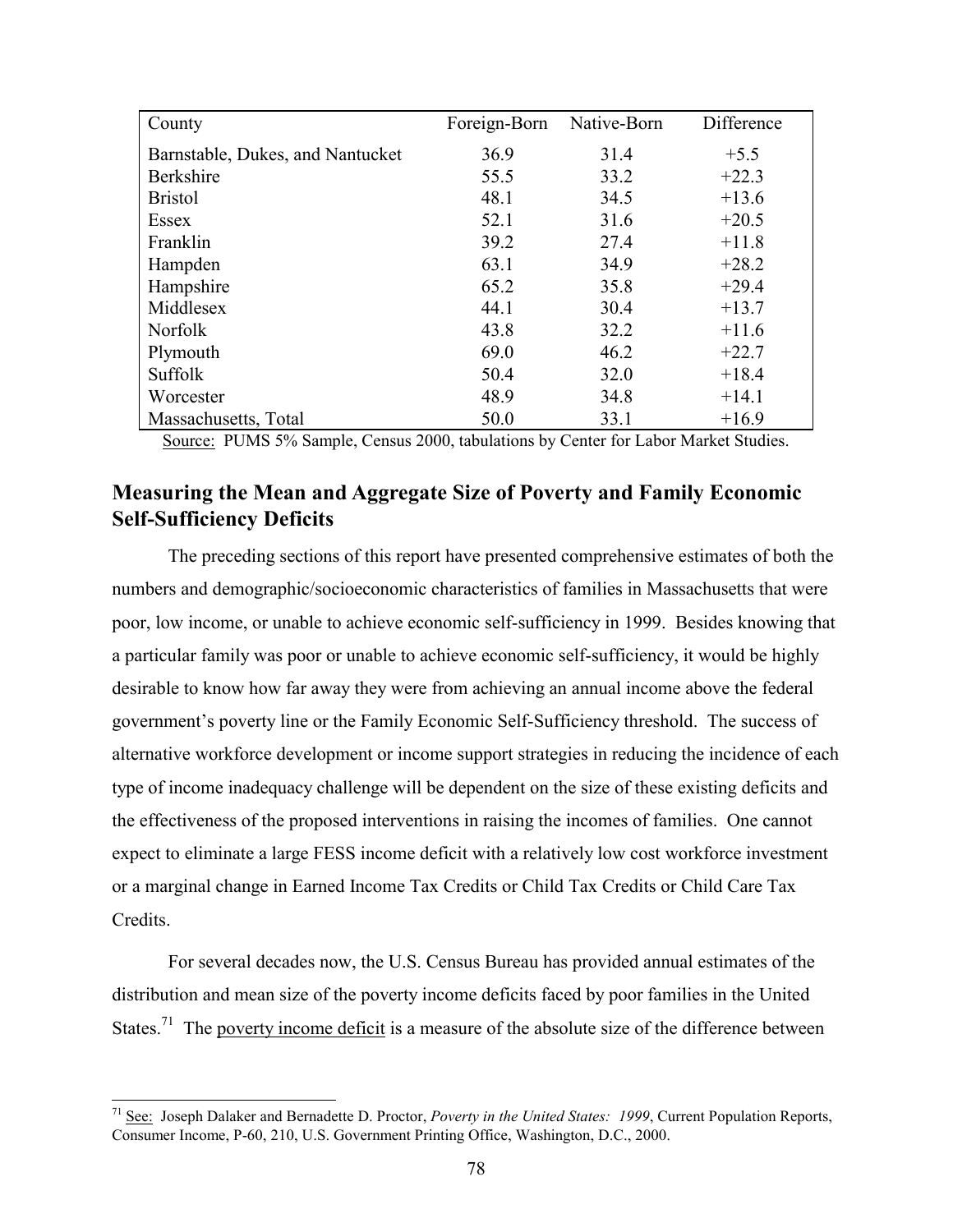the poverty income threshold for a given poor family and its annual pre-tax money income.<sup>72</sup> For example, suppose that the poverty income threshold for a four person family was \$18,000 and its reported pre-tax, money income was \$12,500. The poverty income deficit for this family would have been \$5,500.

Given the distribution of these poverty income deficits and the number of poor families, one can calculate both the mean value of these poverty income deficits and the aggregate value of the poverty income deficits for the entire nation or for a particular state. Findings of the March 2000 CPS work experience and income survey for the U.S. revealed that the mean poverty income deficit for poor families throughout the nation was  $$6,687<sup>73</sup>$  The distribution of these poverty deficits was characterized by a substantial degree of variability. Approximately 10% of poor families had a poverty income deficit of less than \$1,000 while nearly half had a poverty income deficit greater than \$6,000. The aggregate value of the poverty income deficits for all poor families was \$44.6 billion dollars in 1999. This is the total amount of income that would have had to be received by poor families to bring each of them up to the poverty line during that year.

Using the Census 2000 PUMS files for Massachusetts, we have estimated the mean and aggregate size of the poverty income deficits for all poor families in Massachusetts during 1999. Estimates of the mean size of these poverty income deficits by family size are displayed in Table 42. The mean poverty income deficit for all poor families was \$7,071. The mean sizes of these deficits varied by family size, becoming increasingly larger as family size increased. The mean values of these deficits ranged from \$5,443 for 2 person families to a high of \$17,768 for poor families containing nine or more persons.<sup>74</sup> The aggregate size of these family poverty income deficits was \$761 million.

Table 42: Mean Poverty Income Deficits and Total Poverty Deficits of Families in Massachusetts by Size of Family, 1999

 $72$  Given the use of money income measures that exclude the value of key in-kind benefits such as food stamps, rental subsidies, Medicaid benefits, and federal and state Earned Income Tax Credits, the sizes of the poverty income deficits are somewhat exaggerated. There are alternative poverty income measures and deficits that can be produced by varying the definition of money income to incorporate such in-kind benefits and tax credits.

<sup>73</sup> See: Joseph Dalaker and Bernadette Proctor, *op. cit*., "Table E", p. xvi.

 $74$  More than 80 per cent of poor families in Massachusetts during 1999 contained two to four persons. Only one per cent of the state's poor families contained 8 or 9 persons.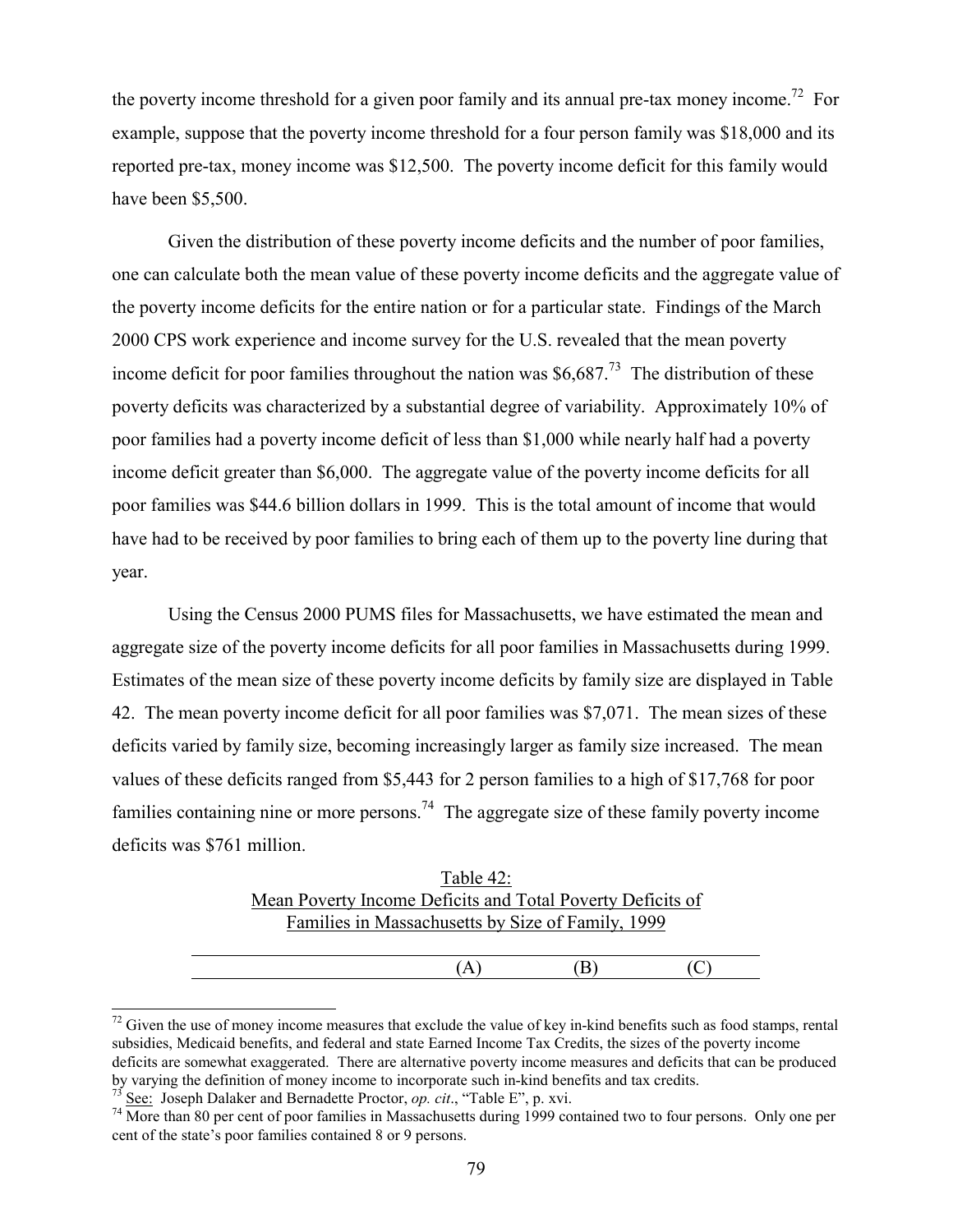| <b>Family Size</b>      | Mean Income<br>Deficit | Number of<br>Families | <b>Total Deficit</b><br>(in Millions<br>of Dollars) |
|-------------------------|------------------------|-----------------------|-----------------------------------------------------|
| 2 Person Family         | \$5,443                | 39,854                | \$215                                               |
| 3 Person Family         | 6,814                  | 27,700                | 189                                                 |
| 4 Person Family         | 7,796                  | 20,813                | 162                                                 |
| 5 Person Family         | 9,279                  | 12,268                | 114                                                 |
| 6 Person Family         | 10,753                 | 4,183                 | 45                                                  |
| 7 Person Family         | 12,013                 | 1,628                 | 20                                                  |
| 8 Person Family         | 12,925                 | 668                   | 9                                                   |
| 9 or More Person Family | 17,768                 | 500                   | 9                                                   |
| All Families            | 7,071                  | 107,614               | 761                                                 |

Source: Census 2000, 5% PUMS files, tabulations by authors.

Knowledge of the distribution, mean size, and aggregate size of the Family Economic Self-Sufficiency deficits of Massachusetts families is also desirable, both to aid economic policy making and to track progress over-time in bringing families closer to the FESS standard. To our knowledge, no state has made an effort to estimate the magnitude of these FESS deficits. Estimates of the mean values and aggregate values of these FESS deficits for all families and for selected family types are displayed in Table 43 and Chart 19. The mean value of these income deficits was quite substantial at \$16,967. The mean size of these FESS deficits ranged from a low of \$12,100 for those families containing only adult members to a high of more than \$21,400 for single parent families with at least one child under 18. The aggregate FESS income deficit was \$7.08 billion, nearly ten times as large as the aggregate poverty income deficits of all poor families in the state during that year. The much larger value of the aggregate FESS income deficits is attributable to the facts that (a) there were four times as many families with a FESS deficit as there were poor families during 1999 and (b) the mean FESS deficit of \$16,967 was 2.4 times as high as the mean poverty income deficit of \$7,071.

| Table 43:<br>The Mean Values and Total Size of the Self-Sufficiency Income |            |                |                    |  |  |  |
|----------------------------------------------------------------------------|------------|----------------|--------------------|--|--|--|
| Deficits of Massachusetts Families by Family Type in 1999                  |            |                |                    |  |  |  |
|                                                                            | (A)        | (B)            | (C)                |  |  |  |
|                                                                            |            |                | <b>Total Value</b> |  |  |  |
|                                                                            | Mean       | Number of      | of Deficits        |  |  |  |
|                                                                            | <b>SSI</b> | Families       | (in Millions)      |  |  |  |
| Family Type                                                                | Deficit    | With a Deficit | Of Dollars)        |  |  |  |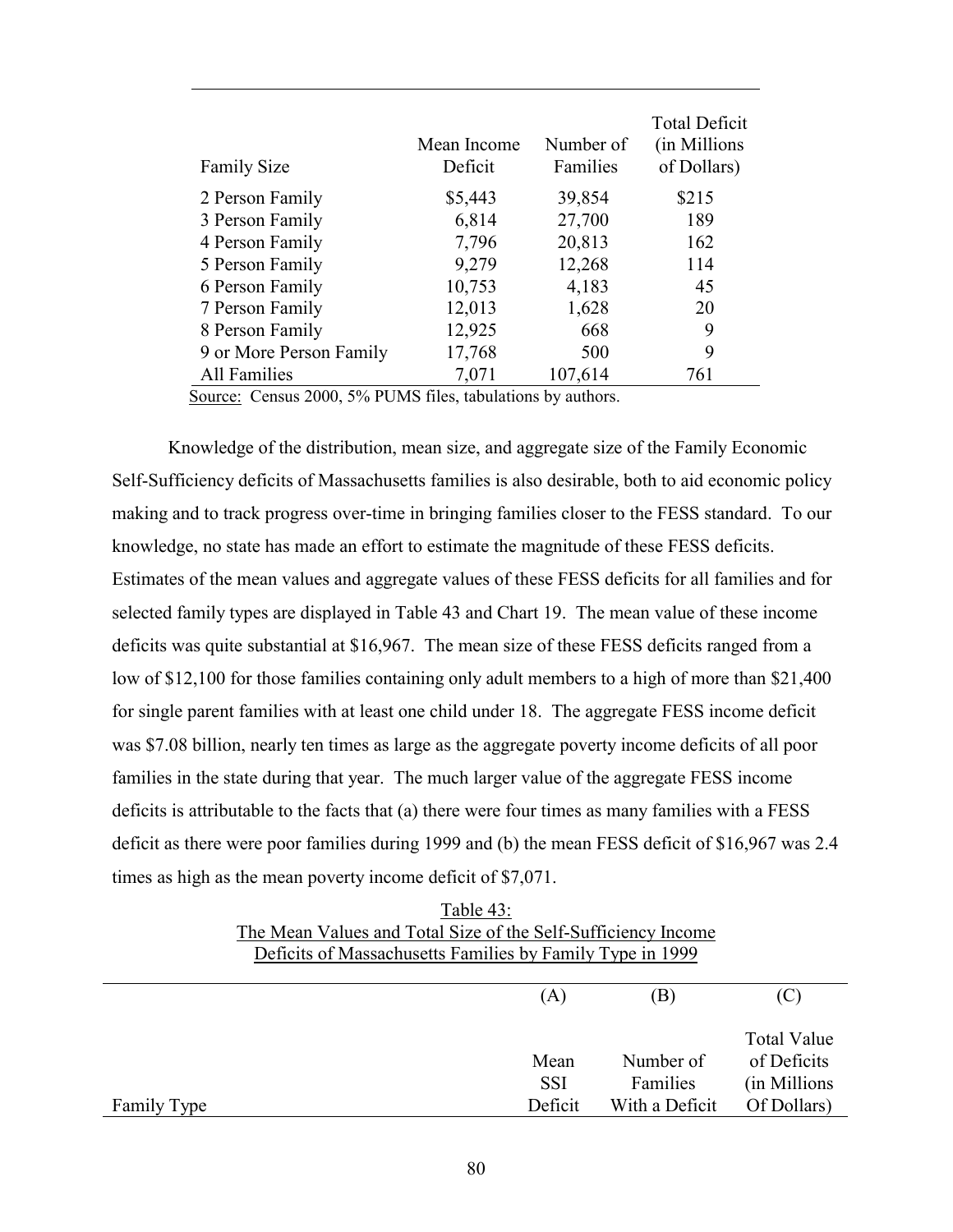| Adults Only, No Children                        | \$12,099 | 149,314 | \$1,807 |
|-------------------------------------------------|----------|---------|---------|
| <b>Single Parent Families</b>                   | \$21,433 | 109,767 | \$2,352 |
| Two Adult Families, With One or More Children   | \$17,831 | 121,455 | \$2,166 |
| Three or More Adults, With One or More Children | \$20,555 | 36,787  | \$756   |
| All Families                                    | \$16,967 | 417,323 | \$7,080 |





The mean values of the FESS deficits for families were quite high in all counties of the state, but they did differ across counties (Chart 2). The mean values of these deficits ranged from a low of slightly under \$11,600 for Franklin County to highs of \$18,000 in Plymouth County and \$21,800 in Suffolk County. Not only did families in Plymouth and Suffolk Counties have the highest incidence of FESS challenges in 1999, but the families experiencing these deficits had the two highest mean deficits. Thus, reducing the problems of family income inadequacy in Plymouth and Suffolk Counties will be a far more formidable task than in other counties of the state where fewer families experience such challenges and incur lower average income deficits when they do so.

> Chart 20: Mean FESS Deficits for Families Below the Self-Sufficiency Standard in Massachusetts by County, 1999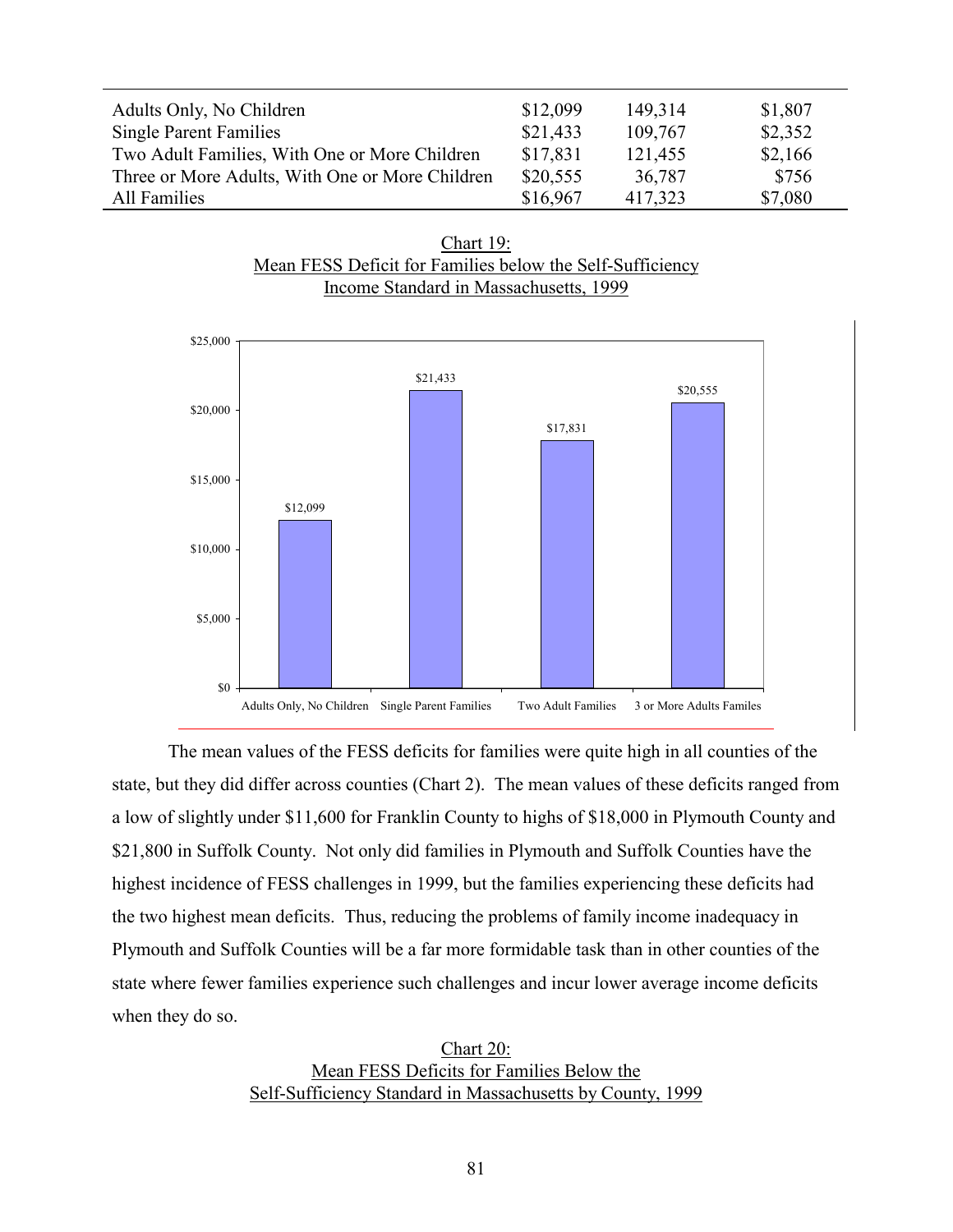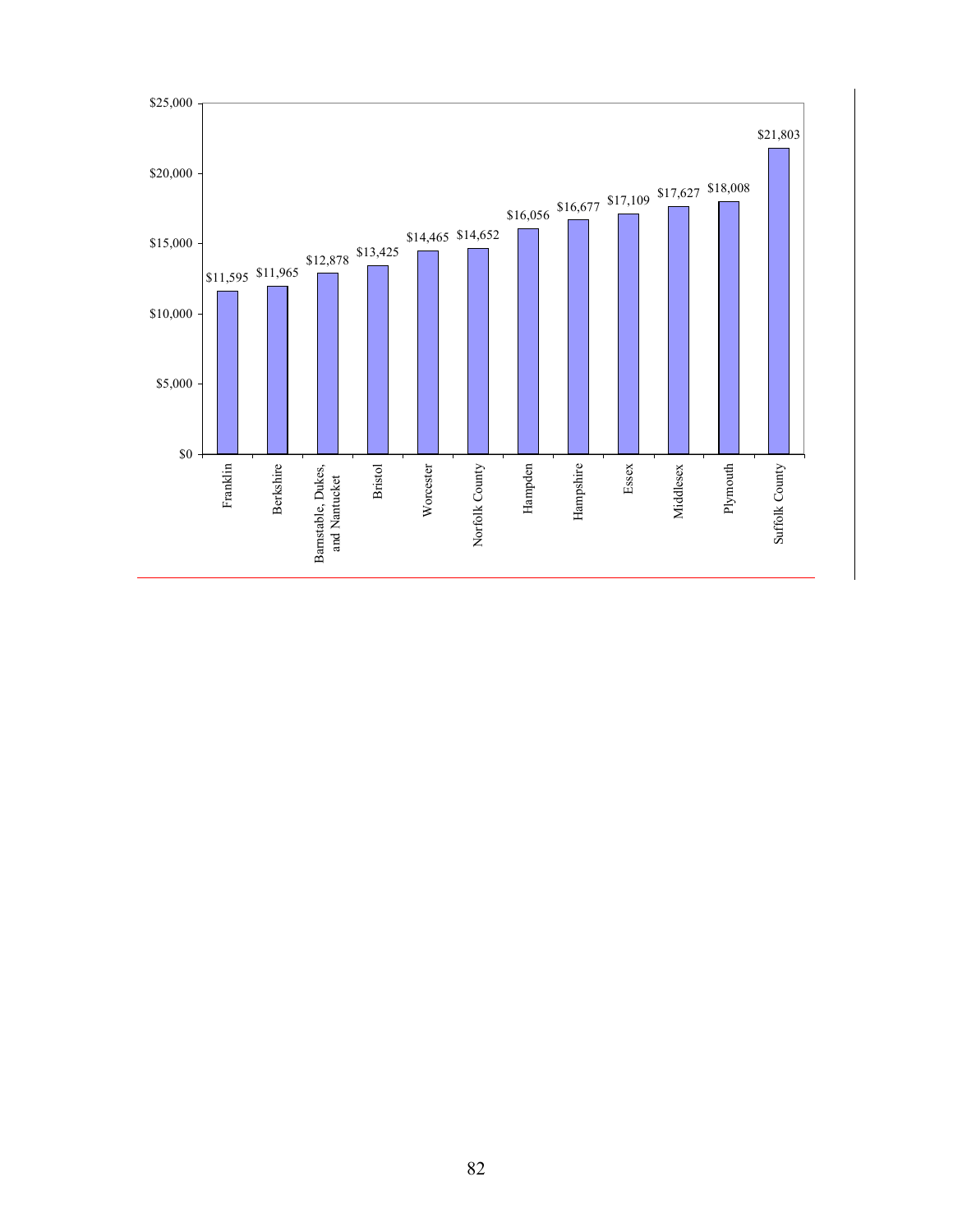#### **Summary of Key Findings and Future Research Issues**

This research monograph was designed to provide an analysis of key demographic/ socioeconomic traits of Massachusetts families and the incidence of three types of income inadequacy challenges among Massachusetts families during 1999 and other selected time periods. The three alternative measures of income inadequacy were the official poverty income thresholds of the federal government, family measures of "low incomes" based on two times the poverty income thresholds, and the Family Economic Self-Sufficiency Standards of the Women's Educational and Industrial Union and Wider Opportunities for Women. Given these three measures of income inadequacy, we estimated the number and per cent of Massachusetts families that were poor, low income, and unable to achieve Economy Self-Sufficiency in 1999. These estimates were generated for a diverse array of demographic and socioeconomic subgroup of families across the state and in individual counties. Whenever possible, we compared the findings for 1999 with those of earlier years (1979, 1989) and in more recent years (2002). A summary of our main findings is presented below together with a brief set of issues for future research consideration.

(i) At the time of the 2000 Census, there were approximately 1.584 million family households residing in the state, an increase of about 12 per cent since 1980. Slightly over threefourths (76.4%) of these families were married couple families, 18 per cent were headed by unmarried women, and the remaining 5.4 per cent were headed by unmarried men. The family composition of the state in 2000 was essentially identical to that of the nation. Over the past two decades, however, a declining fraction of the state's families have been married couples. In 1980, their share of all families was just under 81%, but had declined to 76% in 2000. The change in the marital composition of the state's families has had a number of adverse consequences for the state's ability to reduce poverty, low income, and economic self-sufficiency challenges, given the higher rates of income inadequacy challenges among unmarried families, especially when children are present in the home.

(ii) The educational attainment of the state's family householders has improved over time and exceeds the average educational attainment of family householders across the nation. At the time of the 2000 Census, 85 per cent of the state's family householders held a high school diploma or its equivalent, nearly 60 per cent had completed at least one year of post-secondary

83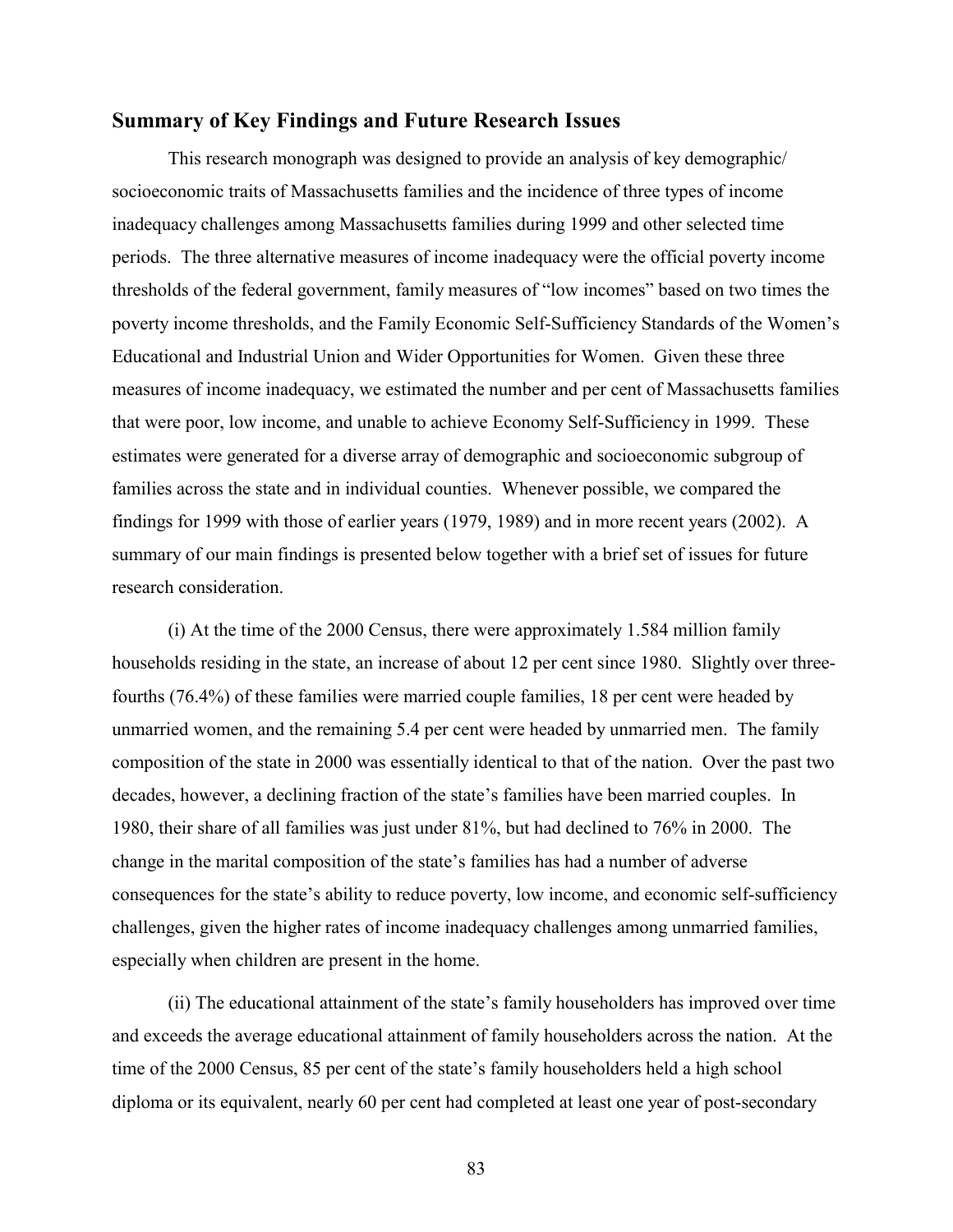schooling, and 34 per cent had obtained a Bachelor's or higher degree. In 1980, only 38 per cent of the state's family heads had completed one or more years of college and only slightly more than 20 per cent had completed four or more years of college.<sup>75</sup> In 2000, Massachusetts family heads were more likely than their U.S. counterparts to have graduated from high school (85.4 vs. 81.2 per cent), completed at least one year of college (59.3 vs. 53.6 per cent), and obtained a Bachelor's or higher degree (34.4 vs. 25.4 per cent). The improved educational attainment of family householders, ceteris paribus, should have strengthened the state's ability to combat income inadequacy challenges, given the strong links between the educational attainment of the family householder and their likelihood of being poor, low income, or unable to achieve economic self-sufficiency.

(iii) Only a slight majority (50.5 per cent) of the state's family households in 2000 had one or more related children under 18 in the home. This share has been quite stable over the past two decades. Unfortunately, a rising share of the state's families with related children in the home were headed by an unmarried woman or man. In 2000, 28 per cent of families with a child under 18 were single parent families, up from 20 per cent in 1980. The higher share of families with children headed by an unmarried adult has negative consequences for poverty, low income, and economic self-sufficiency challenges, given the much higher incidence of income inadequacy challenges among such families.

(iv) At the time of the 2000 Census, there were 272,000 family households in Massachusetts that were headed by a foreign born individual. These immigrant families accounted for 17.2 per cent of all families in the state, up from only 11.6 per cent in 1980. Given the above average share of immigrant families who lacked a high school diploma, the limited English-speaking proficiencies of many immigrant adults, and their fewer years of U.S. work experience, immigrant families are at a considerably higher risk of being poor, low income, or unable to achieve economic self-sufficiency.

(v) At the time of the 2000 Census, 6.7% of the state's families were categorized as being poor on the basis of the federal government's poverty income thresholds. The Massachusetts family poverty rate in 1999 was identical to the 6.7% family poverty rate of 1989. While the state's poverty rate was several percentage points below that of the nation, no progress was

 $\overline{\phantom{a}}$ 

<sup>&</sup>lt;sup>75</sup> The 1980 Census only collected data on years of schooling completed. It did not ask respondents to report whether they actually had received various types of high school diplomas or college degrees.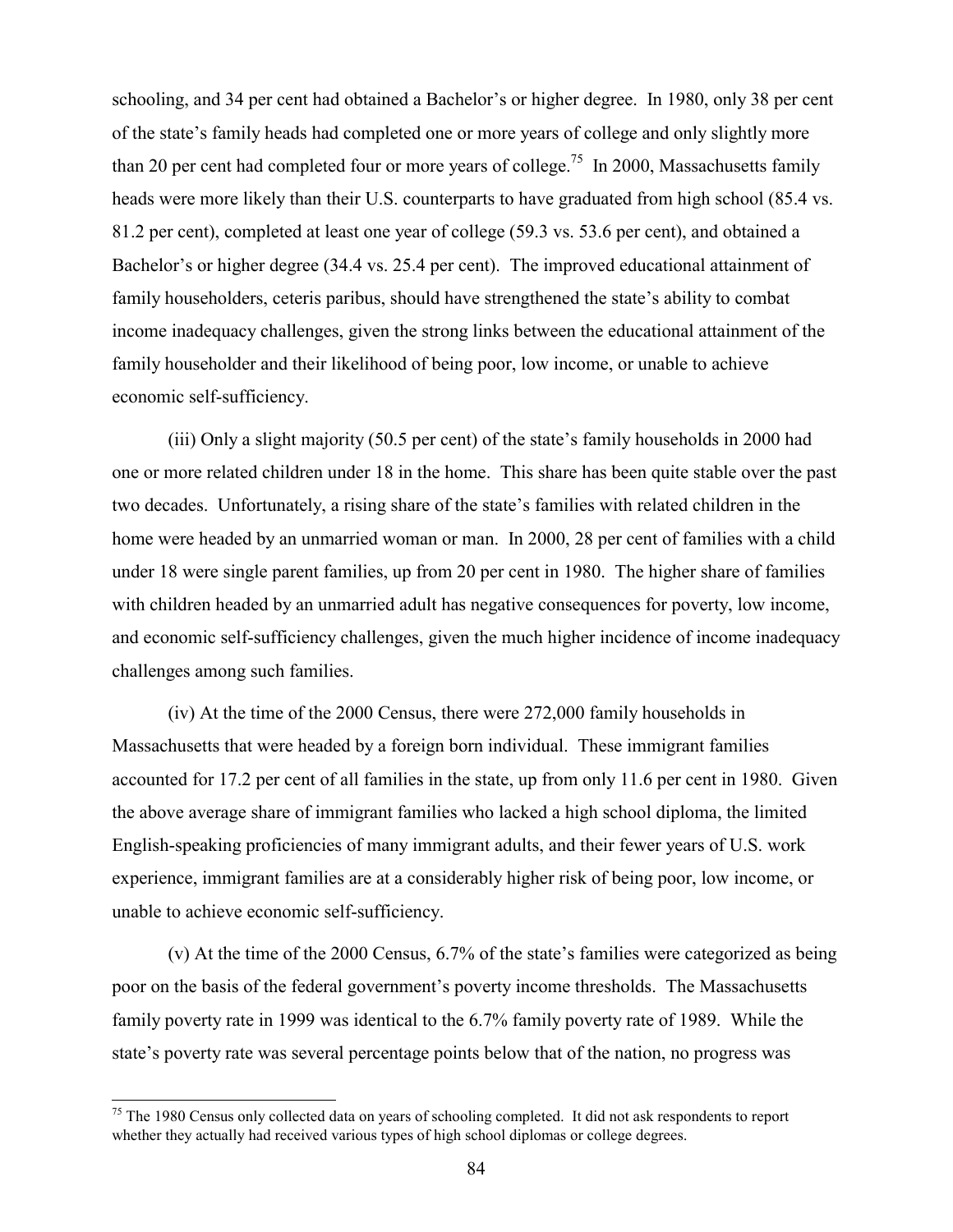achieved in reducing either the family or person poverty rate over the decade of the  $1990s$ .<sup>76</sup> The slow growth of median real family income over the decade combined with rising family income inequality brought progress in reducing poverty to a halt. During the past few years, there has been a modest rise in the poverty rate of both families and persons in Massachusetts as the state's labor markets weakened considerably.

(vi) Family poverty rates in Massachusetts at the time of the 2000 Census varied quite considerably by family type, the presence of children in the home, and the educational attainment of the family householder. Family poverty rates in Massachusetts ranged from a low of 3 per cent among married couple families to a high of 22 per cent among families that were headed by unmarried women. Families with one or more related children in the home were 3.2 times more likely to be poor than families with no related children under age 18 in the home (10.3% vs.) 3.2%). Poverty rates of families also were strongly associated with the educational attainment of the family householder, ranging from a low of less than 2 per cent for families headed by a person with a Bachelor's or higher degree to 8.4% for families headed by a high school graduate with no post-secondary schooling and to a high of 17% for families with a head who did not obtain a regular high school diploma or a GED certificate. Strong links between poverty rates and the educational attainment of the family householder prevailed across all family types, among families with and without children, and within each race/ethnic and nativity status group (i.e., immigrant and native born families).

(vii) Family poverty rates in Massachusetts in 1999 varied quite widely across counties and Local Workforce Investment Board service delivery areas. Poverty rates of families ranged from lows of 3% in Norfolk and Nantucket Counties to highs of 8% in Hampden and 15% in Suffolk County. Over the decade, there was growing divergence in family poverty rates across counties as a number of counties with above average poverty rates at the beginning of the decade (Bristol, Hampden, and Suffolk) moved somewhat further away from the state average while counties with below average poverty rates in 1989 (Barnstable, Franklin, Hampshire) moved further below the state average by the end of the decade.

(viii) At the time of the 2000 Census, nearly 271,000 families in Massachusetts were estimated to be "low income", i.e., with money incomes less than two times the poverty line for families of their given size and age composition. They represented 17.1 per cent of all families

 $76$  The poverty rate for all persons in Massachusetts during 1999 was a higher 9.3 percent, up from 8.9% in 1989.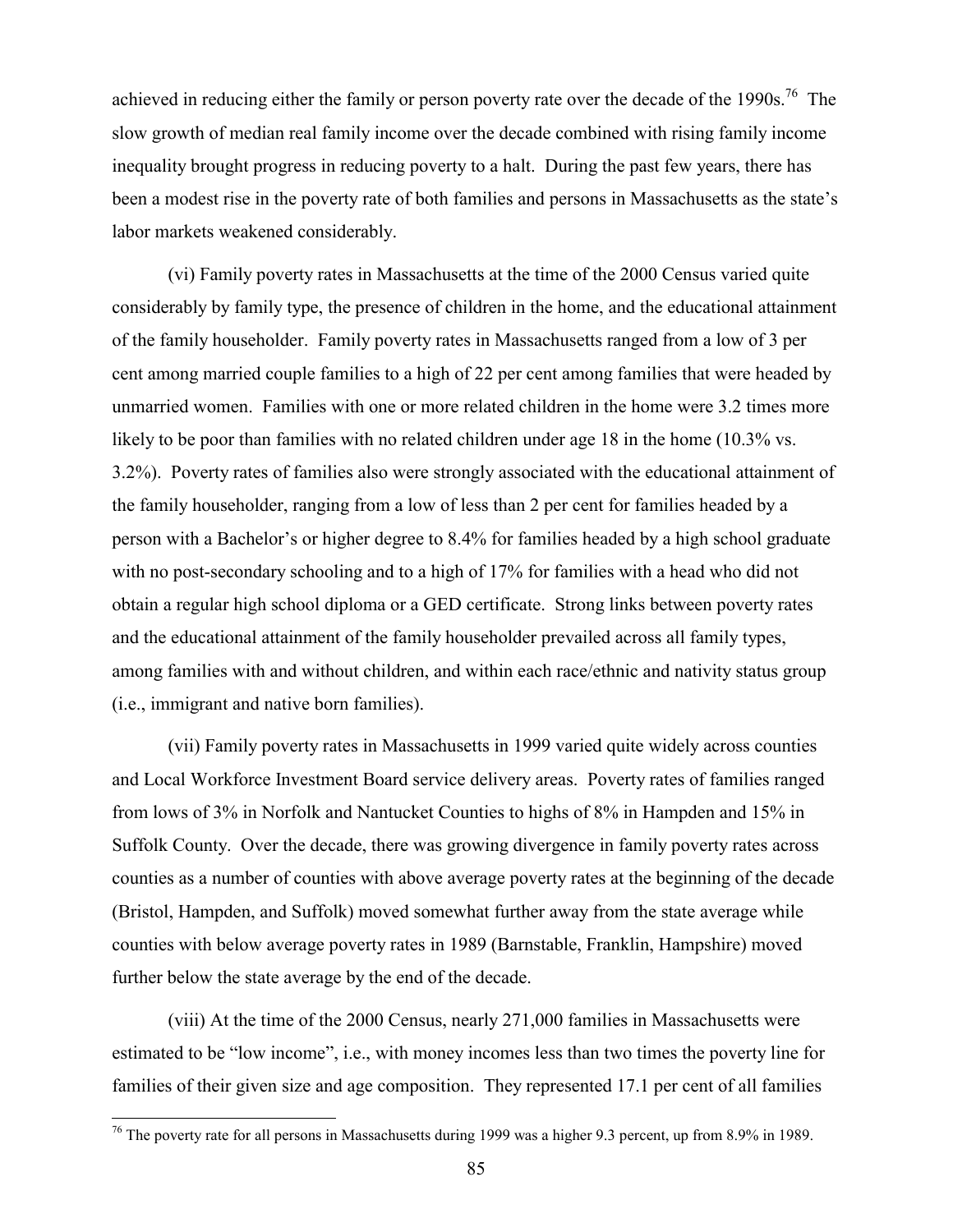in the state, an incidence two and one-half times as high as the share of poor families. The share of families with a low income in 1999 was statistically identical to the share of state families that were low income in 1989 (17.0%). Thus, no progress was made in reducing the incidence of low income challenges in Massachusetts during the decade of the 1990s. A rise in the incidence of such challenges in the recessionary early years of the 1990s was offset by a decline from middecade onward. During the recessionary years of 2001-2002, the per cent of state families with low incomes is estimated to have risen to just under 19 per cent.

(ix) Similar to the findings on the structure of family poverty rates, the per cent of families with annual incomes below two times the poverty line in 1999 differed considerably across family types, the presence of children in the home, and the educational attainment, race/ethnic origin, and nativity status of the family householder. The incidence of low income challenges ranged from a low of 10% for married couple families to a high of 43 per cent for families headed by unmarried women. Families with children present in the home were more than twice as likely to be low income as families without any children under 18 in the home (23.4% vs. 10.8%). Only 5 to 6 per cent of the state's families with a householder possessing a Bachelor's or higher degree were low income versus 22 per cent of those headed by a high school graduate and 38 per cent of those headed by an individual lacking a high school diploma or its equivalent. Families headed by a foreign born person were 2.4 times more likely to be low income than their native born counterparts.

(x) The share of families experiencing a low income challenge in Massachusetts in 1999 differed quite substantially across counties and local WIB areas. In all but one county of the state (Norfolk), the incidence of low income challenges was in the double-digits. The per cent of families with low income challenges varied from lows of 8.5% in Norfolk County and 11.6% in Middlesex County to highs of 24% in Hampden County and 32% in Suffolk County. The Boston LWIB was characterized by the highest incidence of low income challenges (33%) while only 8% of families in the Metro South/West LWIB encountered such an income inadequacy problem in 1999.

(xi) Our third set of measures of family income inadequacy is based on the Family Economic Self Sufficiency Standards of the Women's Educational and Industrial Union and Wider Opportunities for Women. We substantially expanded upon the subset of families for which income standards were available to include nearly 50 family types in each county of the

86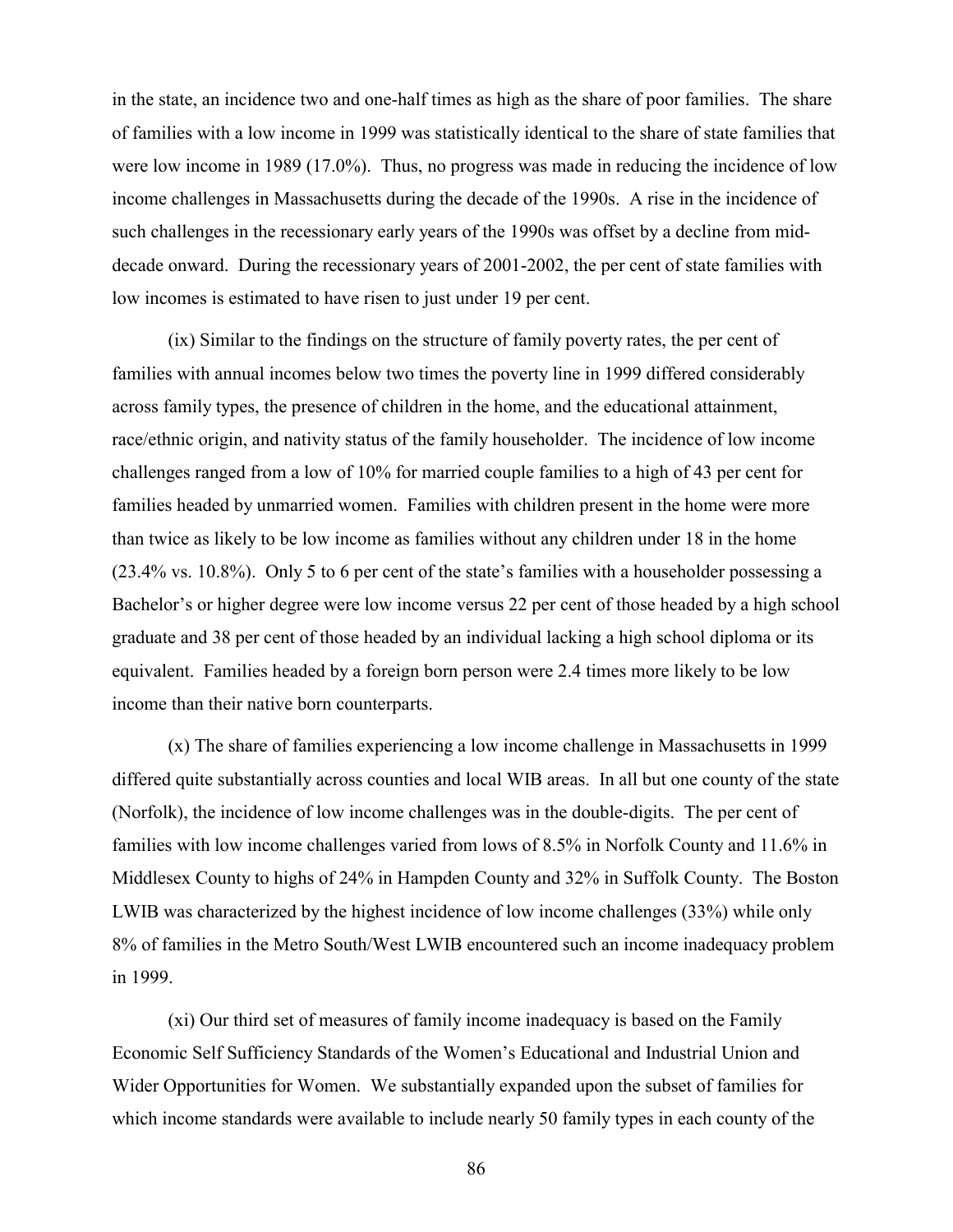state in 1999. Our estimates indicate that there were slightly over 417,000 families in Massachusetts in 1999 with an annual income below the Self-Sufficiency standard, representing nearly 27 per cent of all family households residing in the state at the time of the 2000 Census. The number of families with a FESS deficit was four times greater than the number of poor families in the state.

(xii) The incidence of FESS deficit challenges varied widely across family types, the educational attainment and nativity status of the family householder, and counties of the state. Just under 20 per cent of families with only adults (18+) present in the household had a FESS deficit versus one-fourth of the families with two adults and at least one child present in the home, and two-thirds of single parent families with a child under 18. The incidence of FESS deficit challenges varied considerably across families based on the educational attainment of the householder. A majority (54%) of the families headed by an individual lacking a high school diploma were unable to achieve an annual income above the FESS standard versus one-third of the families headed by high school graduates, 11% of those with a head who held a Bachelor's degree, and only 8% of those with a Master's or higher degree. Immigrant families were twice as likely as families with a native born householder to have a FESS deficit (34% vs. 17%). The incidence of FESS deficit challenges among families ranged from lows of 18 to 20 per cent in Franklin and Norfolk Counties to highs of 36 per cent in Plymouth County and 47 per cent in Suffolk County. For each family type category, the incidence of FESS deficit challenges was highest in Suffolk County.

(xiii) Nearly 35 per cent of the state's adults who were living on their own or with others to whom they were not related had a FESS income deficit during 1999. The incidence of these income deficits ranged from a low of 18 per cent among 25-34 year olds to highs of 42 per cent among 18-24 year olds and 57 per cent among the state's elderly (65 and older). Women were more likely than men to experience a FESS deficit (40% vs. 28%). Across race/ethnic groups, the share of unrelated individuals with a FESS deficit varied from lows of 33 to 35 per cent among Whites and Asians, respectively, to a high of just under 60% among Hispanics. Those adult persons lacking a high school diploma (70%) faced an extraordinarily high rate of FESS deficits, an incidence 4 to 5 times higher than that of single adults with a Bachelor's or higher academic degree.

87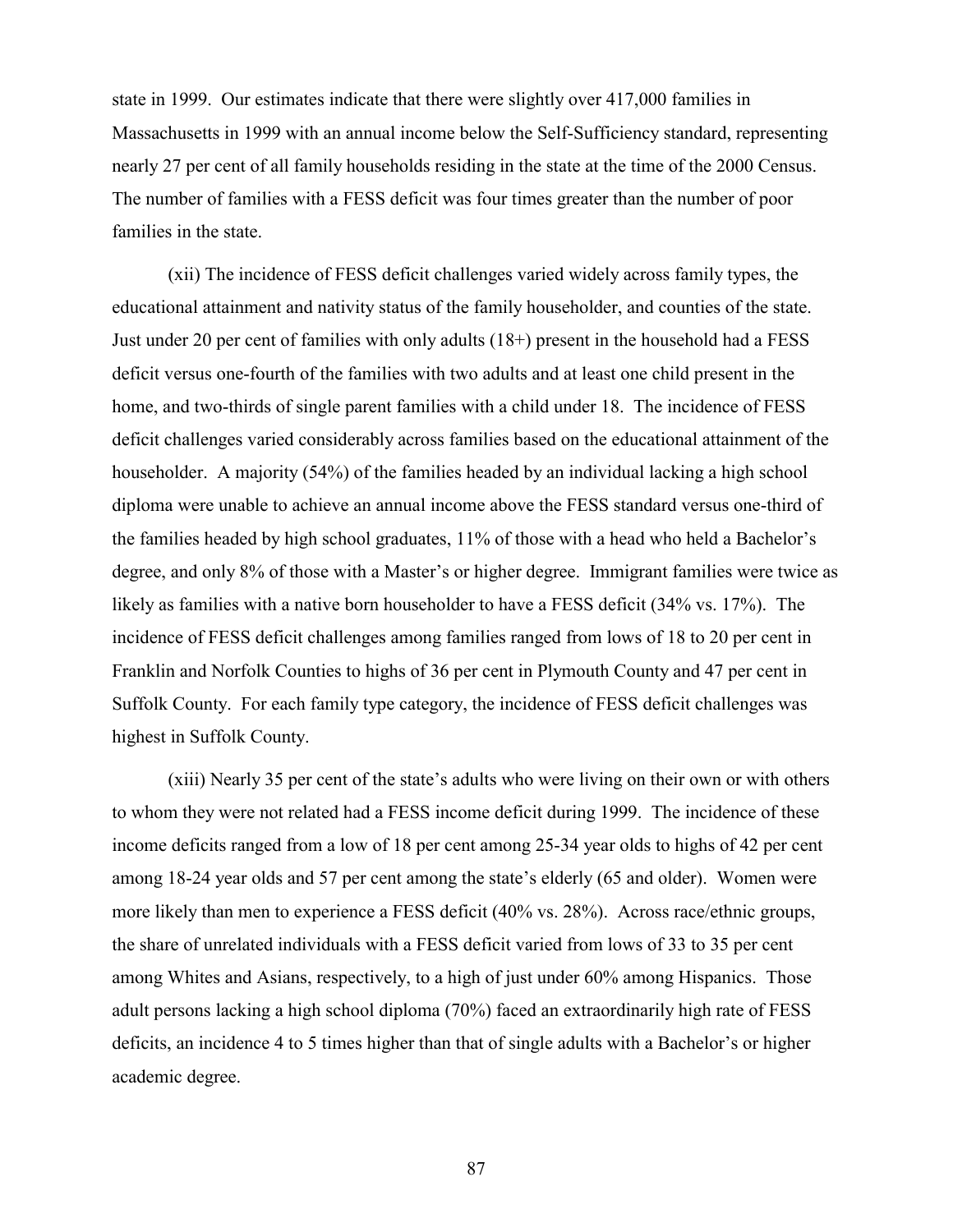(xiv) Calculations of the values of the FESS income deficits of families in 1999 yielded a mean value of nearly \$17,000, which was 2.4 times as high as the mean poverty income deficit of poor families in the state. The mean values of these FESS deficits were lowest for families containing only adult members (\$12,100) and highest for single parent families (\$21,400). The aggregate value of these family FESS deficits was equal to \$7.08 billion, nearly 10 times as high as the aggregate value of the poverty income deficits of families across the entire state.

Further research for this initiative will aim to further improve our insights into the types of labor market experiences (including industries and occupations of year-round, full-time jobs) of family householders and spouses that allow them to achieve economic self-sufficiency. Such applied labor market research is desirable for future workforce development policymaking and planning. A forthcoming research paper by the authors will examine the annual earnings of fulltime, year-round adult workers in Massachusetts during the 1990s and identify the types of jobs held by workers with no formal schooling beyond an Associate's degree that allowed them to achieve an earnings level that would raise hypothetical families above the low income thresholds and selected FESS standards.

There are other research activities that could expand upon our understanding of the size and incidence of income inadequacy problems among the state's families and the paths by which families succeed in achieving economic self-sufficiency. First, early this fall, the U.S. Census Bureau will issue its report on family income and poverty developments in the U.S. and Massachusetts during calendar year 2003. Findings from that data base will allow us to estimate the incidence of poverty and low income challenges among Massachusetts families and unrelated individuals during that year, but the small sample size and lack of county geographic identifiers will prohibit estimation of FESS deficit challenges among the state's families during that year.<sup>77</sup> Second, the U.S. Census Bureau has recently released public use files from the 2002 American Community Surveys, a large scale national household survey that uses a questionnaire nearly identical to the 2000 Census long form questionnaire. Geographic identifiers on this public use data file are not known at this time. The 2003 ACS interviews should be released later this fall,

 $77$  The CPS public use files for Massachusetts include identifiers for a few large metropolitan areas (Boston, Springfield, Worcester) but not for counties or any cities other than Boston and Springfield. These city samples are typically quite small and are not necessarily statistically representative of the city.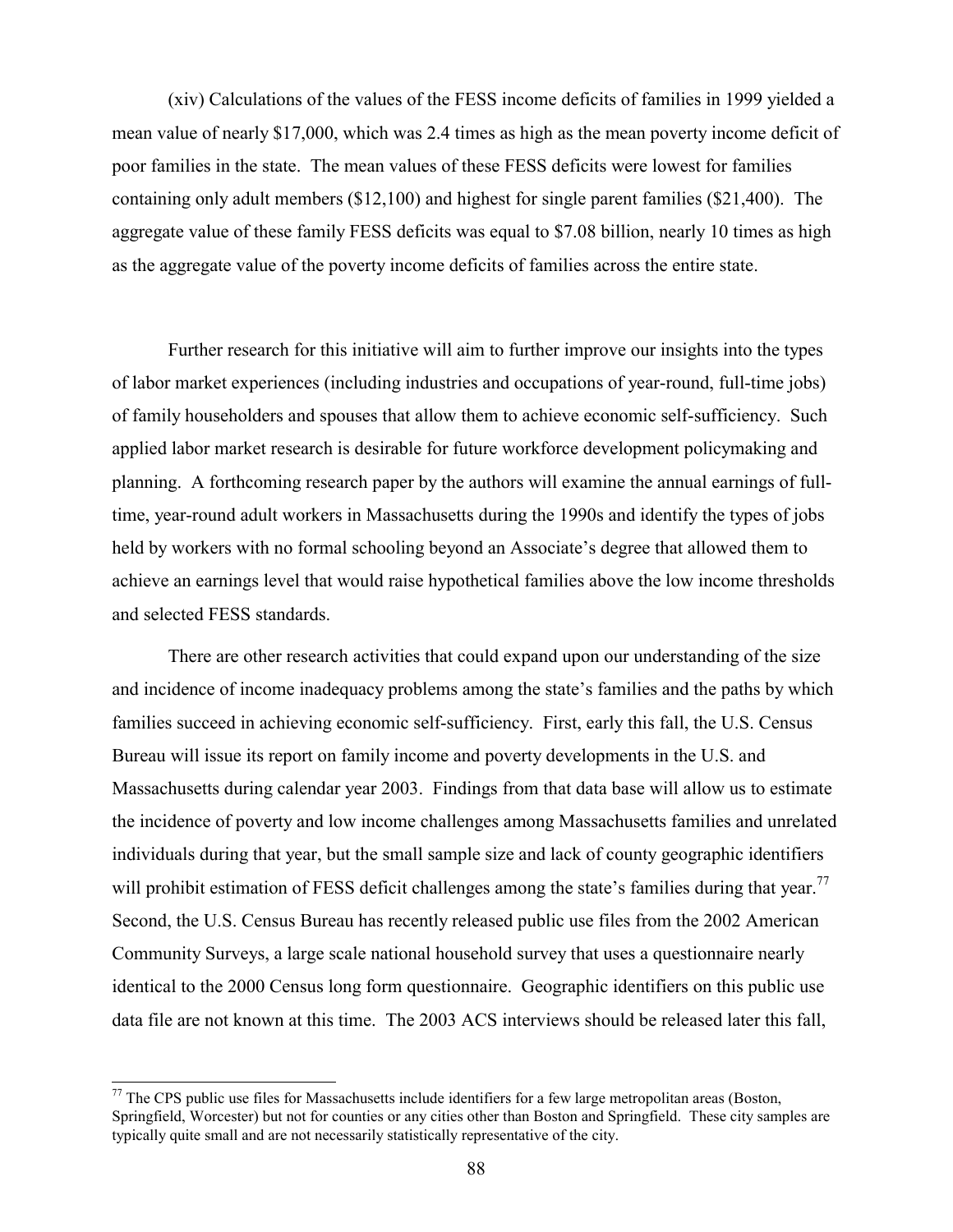with opportunities to update the estimates of the number of Massachusetts families with a FES income deficit.

.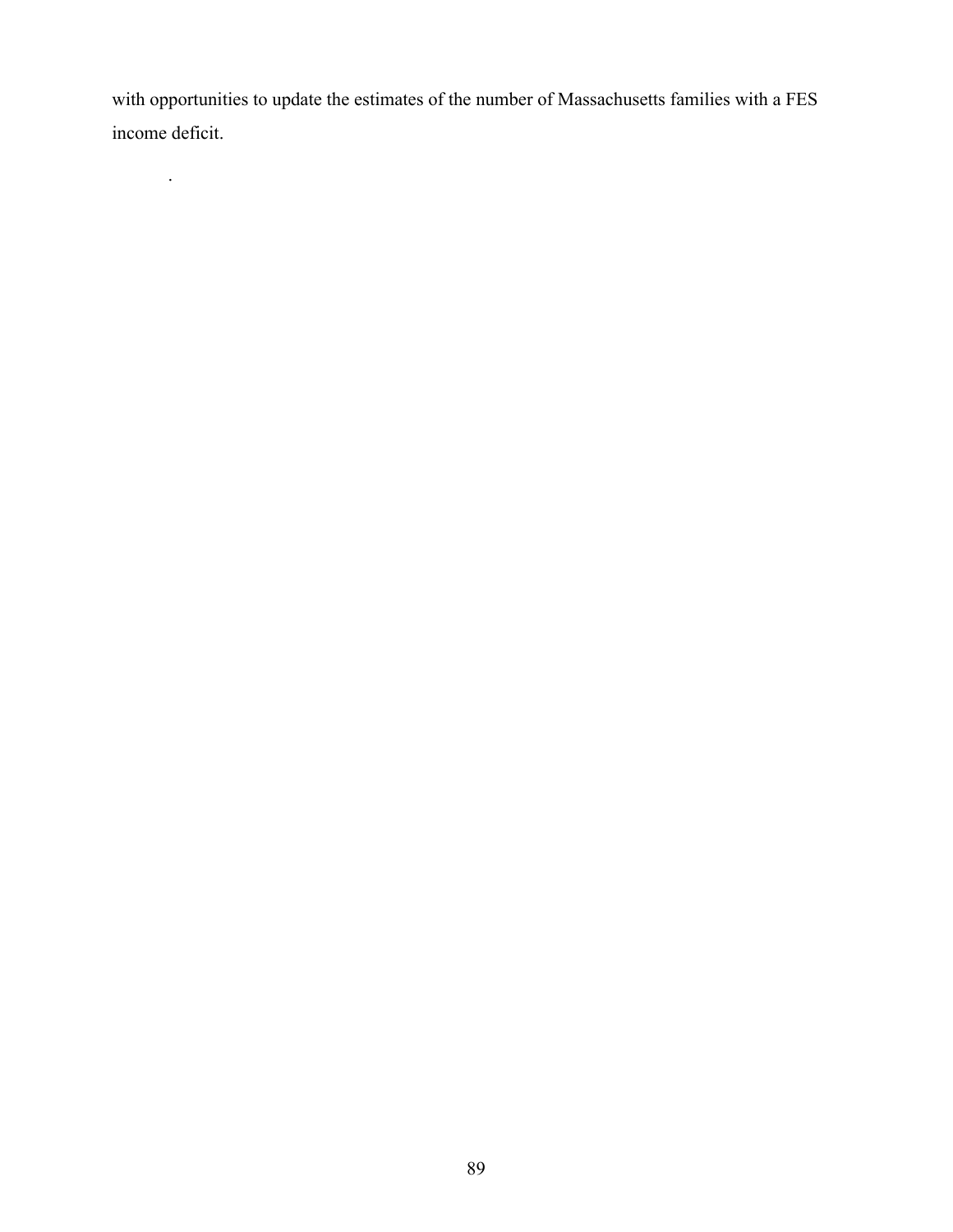## **Appendix A: Comparisons of the U.S. Census Bureau Estimates of the Number of Family Households in Massachusetts Counties in 2000 with the Number of Families in each County Based on the PUMA Assignment Model**

As noted in the text, the use of the PUMS micro-record data from the 2000 Census to analyze data for geographic areas required us to aggregate Public Use Micro-data Areas (PUMAs) to form counties since the PUMS data files do not provide county identifiers for individuals. PUMA areas contain resident populations of 100,000 or more. These PUMA areas can consist of parts of large cities (Boston, Springfield), or combinations of cities and towns and rural areas, and they often cross county boundaries. A PUMA area may cover parts of two or more counties; thus, decisions must be made as to which county the PUMA should be assigned. The assignment process used by the authors to assign PUMAS to specific counties in Massachusetts is summarized in a table at the end of this appendix.

The total number of families assigned to counties by our assignment process was 1.557 million or nearly 99 per cent of all family households in the state at the time of the 2000 Census. In Table A-1 below, we compare the estimated number of families allocated to each county through the PUMA assignment process with the estimated number of families in each county from published Census Bureau estimates. A substantial majority of the matches are quite close. The two island counties (Dukes and Nantucket) had to be combined with Barnstable County, thus giving us twelve counties in the state for the matching process. For five of these twelve counties, the number of families assigned to counties by our allocation process fell within +3% and 10 of the 12 were within +9%. Only one county (Hampshire) had an allocated number of families that fell as much as 19% away from the Census Bureau estimate of the number of families in the county. In absolute terms, the gap between these two estimates was fairly small, only 6,370 families. The gap is due to the fact that part of Hampshire County was assigned to a PUMA that overlapped with Hampden County and was allocated to Hampden County. The bulk of the geographic matches appear to be quite close to the U.S. Census Bureau estimates of the number of family households in each county of the state.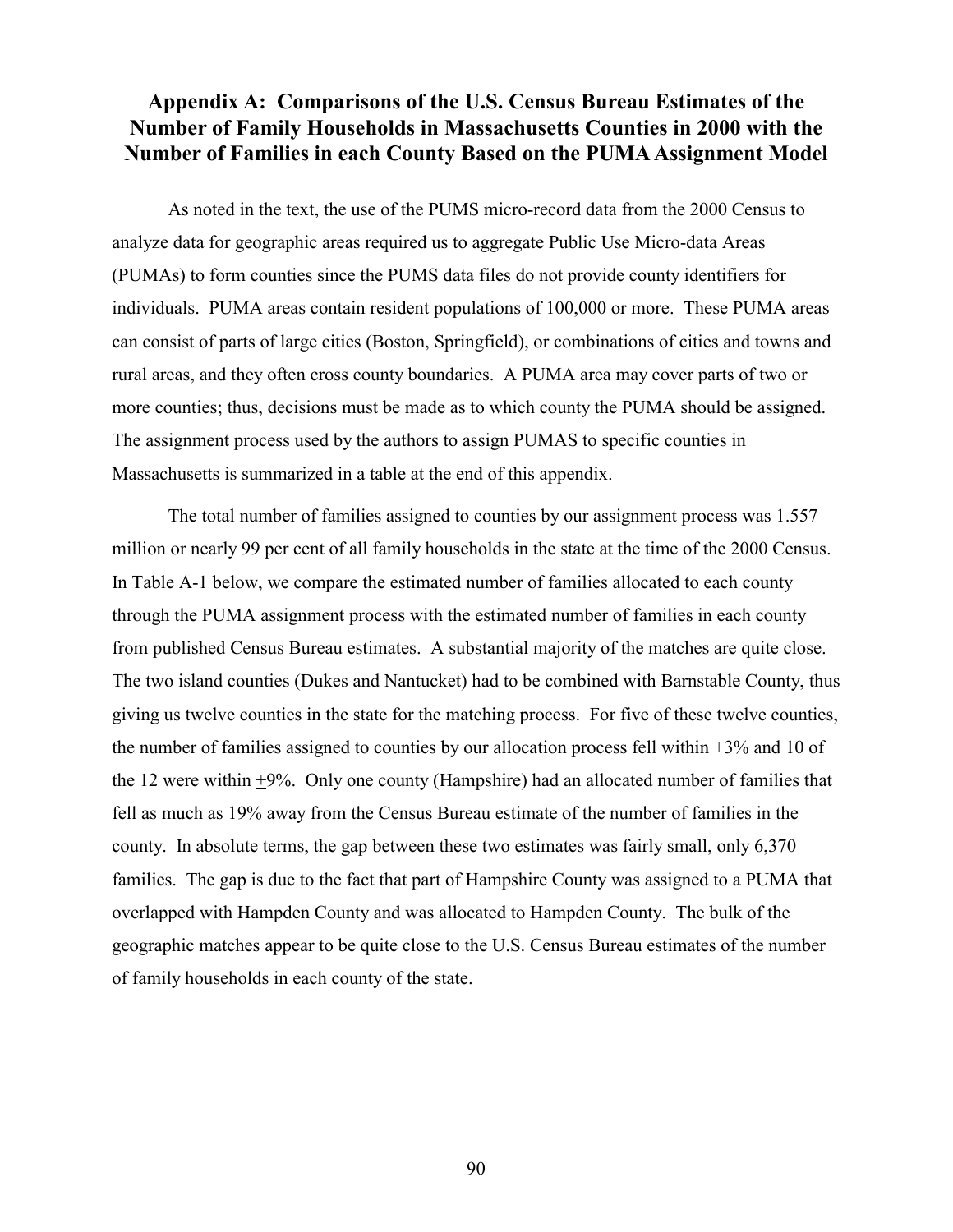|                                  | (A)                       | (B)           | (C)                     |
|----------------------------------|---------------------------|---------------|-------------------------|
| County                           | <b>Official Estimates</b> | PUMA Assigned | PUMA/Official<br>(in %) |
| Barnstable, Dukes, and Nantucket | 66,938                    | 67,299        | 101                     |
| Berkshire                        | 35,110                    | 30,922        | 88                      |
| <b>Bristol</b>                   | 140,610                   | 127,935       | 91                      |
| Essex                            | 185,094                   | 185,808       | 100                     |
| Franklin                         | 18,415                    | 20,089        | 109                     |
| Hampden                          | 115,773                   | 124,153       | 107                     |
| Hampshire                        | 33,819                    | 27,449        | 81                      |
| Middlesex                        | 361,076                   | 372,101       | 103                     |
| <b>Norfolk</b>                   | 165,858                   | 155,858       | 94                      |
| Plymouth                         | 122,421                   | 113,679       | 93                      |
| Suffolk                          | 139,159                   | 141,739       | 102                     |
| Worcester                        | 192,423                   | 189,621       | 99                      |
| Total                            | 1,576,696                 | 1,556,653     | 99                      |

#### Table A-1: Comparisons of Official U.S. Census Bureau Estimates with PUMA Assigned Families in Massachusetts Counties, 2000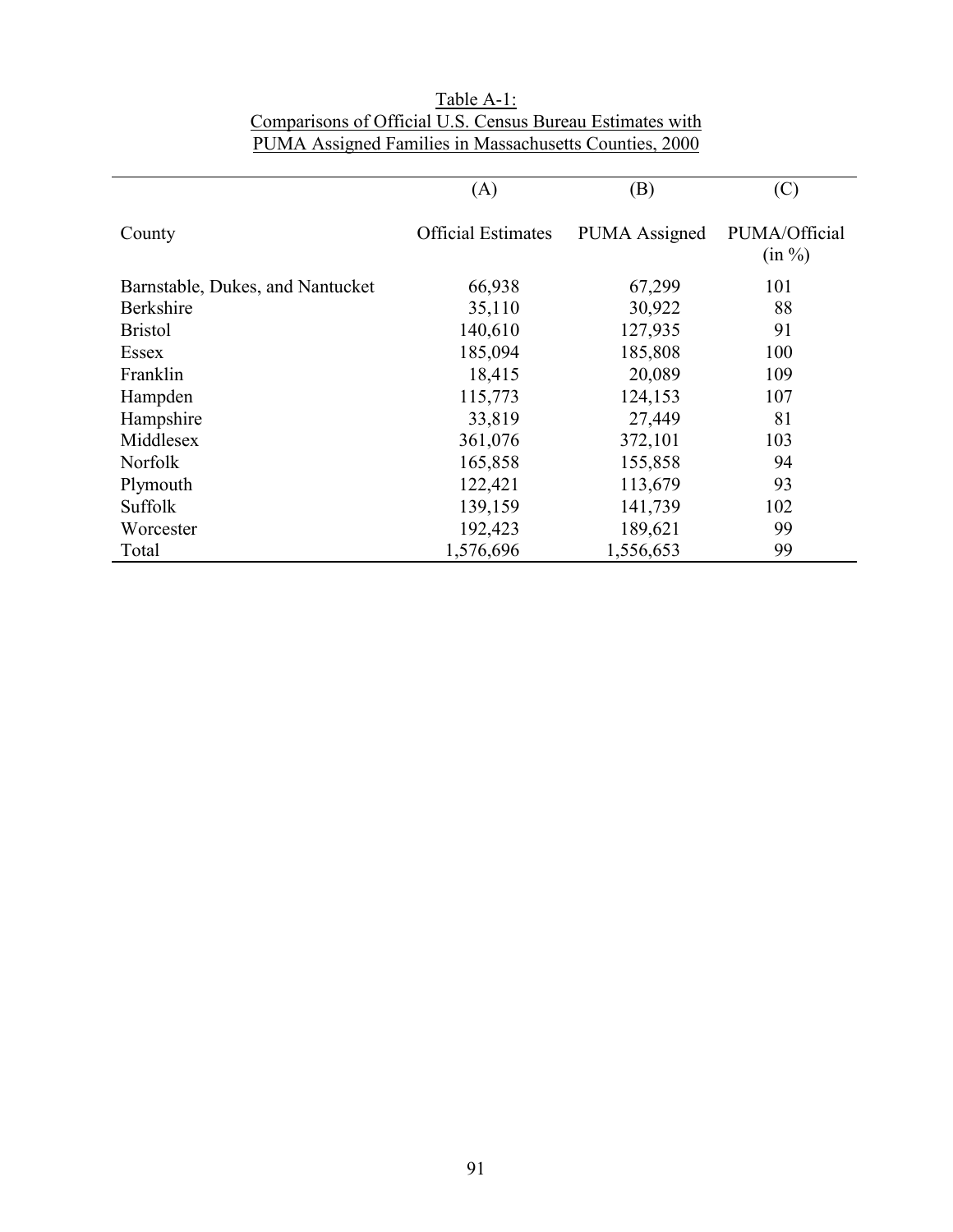### **Appendix B: Methodologies for Calculating the Values of Family Economic Self-Sufficiency Standards for Family Subgroups**

The task of identifying the numbers and demographic/socioeconomic characteristics of Massachusetts families who were unable to achieve an annual income in excess of the Family Economic Self-Sufficiency standard is substantially more complex than that of simply identifying the number of poor and low income families in the state. The added complexity is due to several factors. First, the federal government's poverty lines and the low income thresholds do not vary across states or sub-state areas. Under these thresholds, central city, suburban and rural families are subject to the same standard though they may live in very different regions and face different living expenses, especially shelter. In contrast to these poverty thresholds, the FESS standards do vary across counties of the state, sometimes substantially. Thus, there are 12 different sets of FESS standards for the state of Massachusetts in 1999.

Second, the federal government calculates separate poverty income thresholds for families of each size and age composition, varying the poverty lines with the number of children under 18 in the family. In contrast, the FESS standards vary by the number of family members, the number of infants, other preschool children, and children over the age of six, including those up to age 12 and teens separately. However, the FESS standards are only calculated for a sub-set of all family types in each county. There are many other family types (three or more adults, no children; one or more adults, three or more children) for whom separate family FESS standards must be calculated if we are to produce comprehensive estimates of the number and per cent of families with income below the FESS standard in the state and each county.<sup>78</sup> Given our desire to estimate the incidence of FESS challenges for sub-groups of families in the state and in individual counties, we have developed a methodology for estimating a FESS standard for nearly 50 types of families in each county of the state. This appendix provides a description of the specific elements of our estimating methodology with several practical examples of how the methodology is applied to estimate FESS standards for specific types of families in a given county.

 $\overline{\phantom{a}}$ 

 $78$  The WEIU previously has attempted to deal with this problem in an indirect manner by estimating a composite FESS standard for each county based on the weighted average family budgets for three types of families. This approach, however, cannot be used to identify the specific number of families with FESS deficits in any given family subgroup, a limitation for policymaking purposes.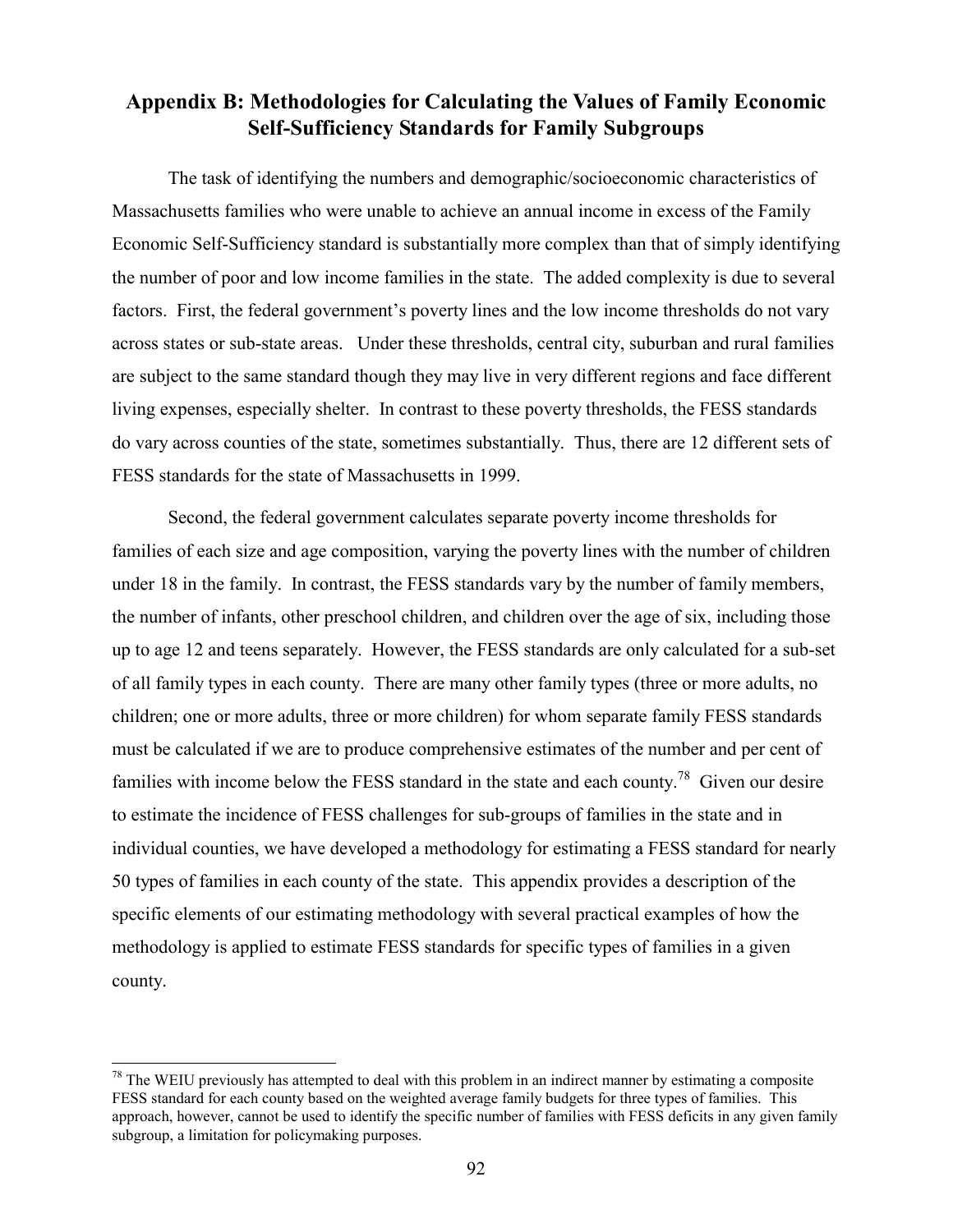Family Economic Self-Sufficiency Standards for five base group families were designed by the Women's Educational and Industrial Union (WEIU). These base group standards were used to calculate FESS standards for 42 additional types of families with varying characteristics. These five different base group families include families with the following characteristics:

• One adult only

 $\overline{\phantom{a}}$ 

- One adult and one child under six (of pre-school age)
- One adult and one child over six
- One adult and two children, one over six and one under six (of pre-school age)
- Two adults and two children, one over six and one under six (of pre-school age)

To calculate the FESS standards for each of these 42 additional types of families, the FESS standard of the base group family with the closest characteristics is multiplied by an equivalency scale to determine the FESS standard for such a family. The equivalence scale formula that we use was recommended by the National Research Council's Panel on Poverty and Family Assistance in their final report to the U.S. Congress in 1995 titled Measuring Poverty: A New Approach.<sup>79</sup> Their formula takes into account the number of adults (18+) and children in the family and incorporates a weight of 0.7 for children and an economy of scale adjustment factor of 0.75. The formula is  $(A + 0.7K)^{0.75}$  where A is the number of adults (18+) and K is the number of children and 0.75 is the economy of scale adjustment factor.

Our income adjustment factors incorporate information on the family characteristics of both the base group family and the family for whom we are calculating a standard. The formula for the ratio of the equivalency scales of the two families is as follows:

$$
\frac{\big(A + (0.7 \times K)\big)^{0.75}}{\big(A_B + (0.7 \times K_B\big)^{0.75}}
$$

 $79$  For more detailed technical discussions of the construction and interpretation of equivalence scales, see: (i) Constance F. Citro and Robert T. Michael, Measuring Poverty: A New Approach, National Academy Press, Washington D.C., 1995; (ii) Michael O'Higgins, Gunther Schmaus, and Geoffrey Stephenson, "Income Distribution and Redistribution: A Micro-data Analysis for Seven Countries," in Poverty, Inequality and Income Distribution in Comparative Perspective, (Editors: Timothy Smeeding, Michael O'Higgins, et al), Urban Institute, Washington D.C., 1990, pp. 20-56; (iii) Timothy M. Smeeding, "Cross-National Comparisons of Inequality and Poverty Position," in Economic Inequality and Poverty, (Editor: Lars Osberg), M.E. Sharpe, Armonk, New York, 1991.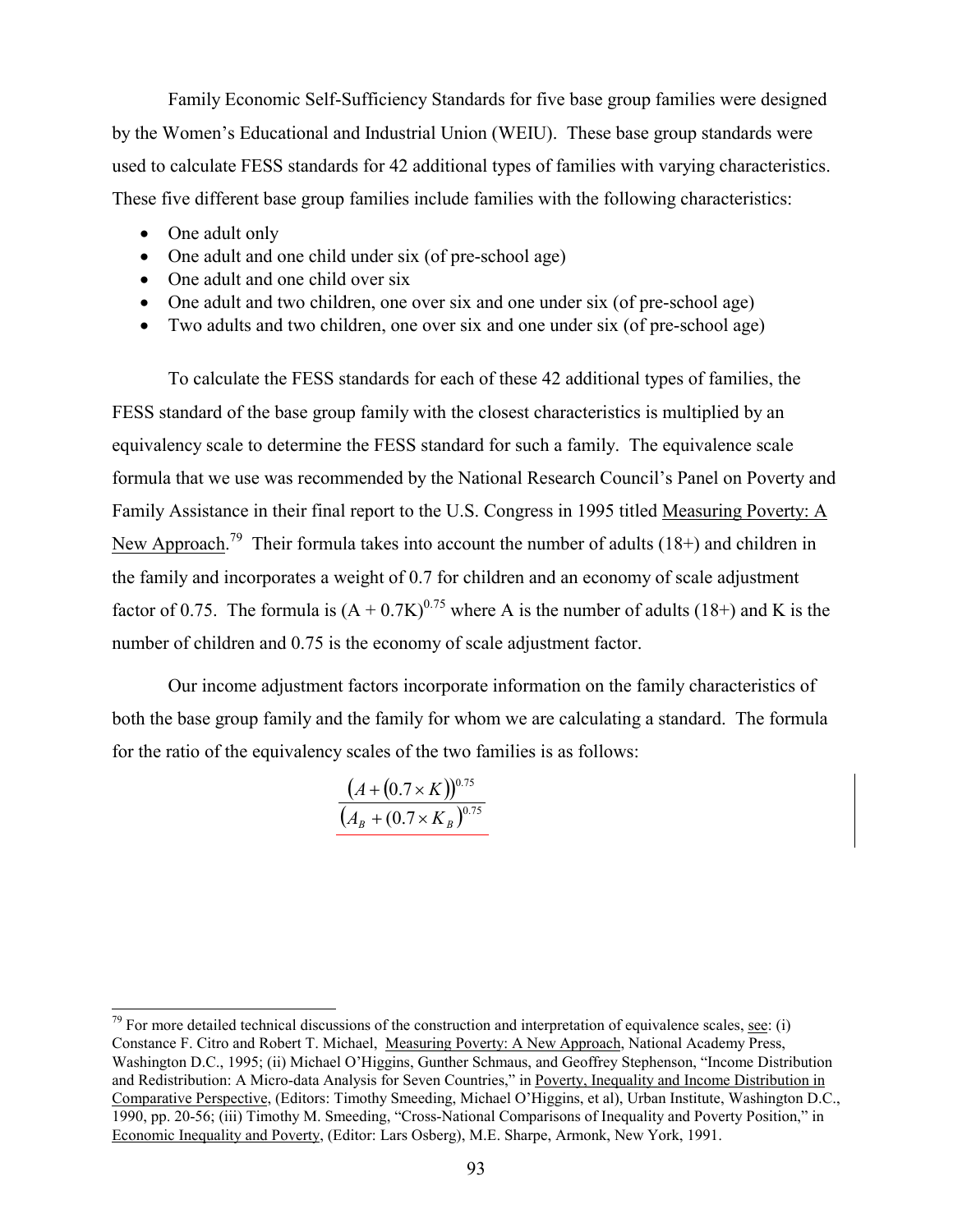Where:

- A: Number of adults in the family for whom we are calculating a standard
- K: Number of children in the family for whom we are calculating a standard
- $A_B$ : Number of adults in the base group family
- $K_B$ : Number of children in the base group family

The equivalency scale uses the assumption that a child's consumption requirements are only 70 per cent of the consumption of an adult. Therefore, the number of children in both the numerator and the denominator are multiplied by 0.70. This equivalency scale also recognizes that families' consumption behavior operates on an economy of scale. Thus, as the number of family members increases, the income needed to sustain that family's consumption standard increases at a decreasing rate. Therefore, the numerator and denominator are both brought to the power of 0.75 to reflect the economies of scale in consumption adjustment factor of that family.

Let us start with a relatively simple example, using families in which only adults 18 and older are present in the household. During 1999, a single adult living in Norfolk/Plymouth County was estimated to need \$19,441 to achieve economic self-sufficiency. We need to determine the FESS standards for other families in which more than one adult is present in the family. For families containing two and three adults with no children under 18, we can estimate the Family Economic Self-Sufficiency standard by applying our equivalence scale formula for the above two families, using a household with only one adult as the base group.

| Family Size | Equivalence Scale   | Family Economic  |
|-------------|---------------------|------------------|
|             | Value               | Self-Sufficiency |
|             |                     | Standard         |
|             | $(2)^{0.75}$ =1.682 | \$32,7003,541    |
| 3           | $(3)^{0.75}$ =2.280 | \$44,3165,469    |

For the family with two adults, the equivalence scale has a value of 1.682, implying that it needs 68 per cent more income than a one person household to achieve the same level of per capita consumption. Multiplying the self-sufficiency level income of \$19,441 for a one person household in Norfolk/Plymouth County by 1.682 yields the Family Economic Self-Sufficiency standard of \$32,7003,541 for a two person adult family. For a family containing three adults, the equivalence scale has a value of 2.280, and the Family Economic Self-Sufficiency standard for such a family is slightly overunder \$44,3005,500.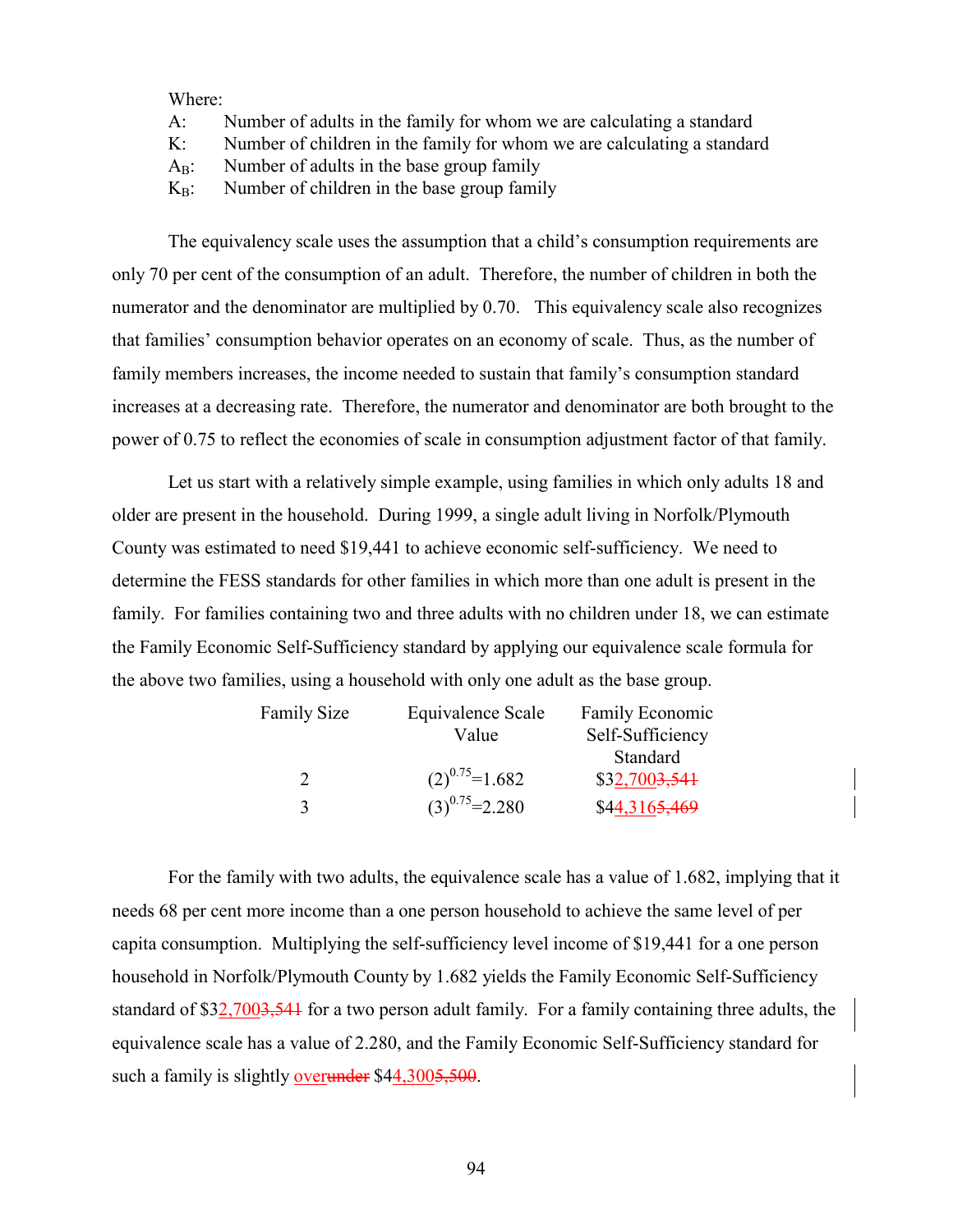Now, to illustrate a more complex example, we will calculate the Family Economic Self-Sufficiency standard of a family with children. In this example, the ratio of the equivalency scales for the two families (our subject family and the base group family) is multiplied by the base group family's standard for that county. To determine the ratio of the equivalency scales, we refer to the previously detailed formula:

$$
\frac{\left(A + (0.7 \times K)\right)^{0.75}}{\left(A_B + (0.7 \times K_B\right)^{0.75}}
$$

For example, to calculate the self-sufficiency standard for a family with one adult and three children under the age of 6 in Boston, we use a base group family with one adult and one child and the variables in the above formula take the following values:

A:  
\n
$$
\begin{array}{ccc}\n1 & 1 \\
K: & 3 \\
A_B: & 1 \\
K_B: & 1\n\end{array}
$$

Now, we will take the ratio of the equivalency scales of this family and the base group family and then multiply it by the standard of the base group family (\$36,202).

$$
\frac{(1 + (0.7 \times 3))^{0.75}}{(1 + (0.7 \times 1))^{0.75}} \times $36,202 = 1.569 \times $36,202 = $56,801
$$

The calculations lead to the conclusion that a family with one adult and three children under the age of 6 in Boston needs a family income of \$56,8013,599 in order to achieve economic self-sufficiency. This same methodology is used to calculate FESS standards for 42 different kinds of families in Boston and eleven Massachusetts counties.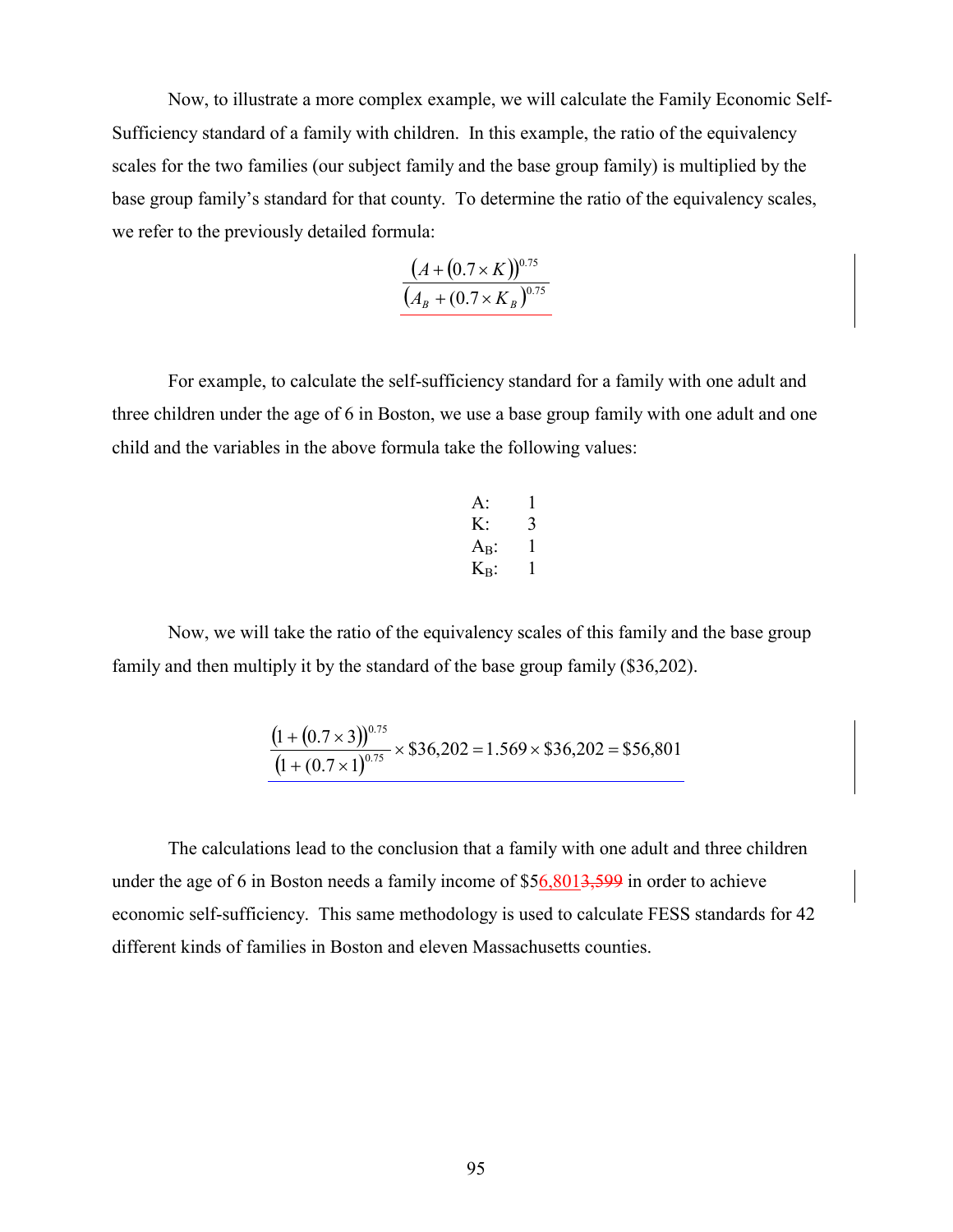Table B-1: Family Economic Self-Sufficiency Standards for Families in Massachusetts Counties by Family Type and Number of Adults and Children in the Family

| Adults, No Children                        | <b>Boston</b>       | Essex  | Middlesex | Norfolk | Plymouth | <b>Bristol</b> |
|--------------------------------------------|---------------------|--------|-----------|---------|----------|----------------|
| 1 Adult                                    | 17,713              | 15,977 | 19,444    | 19,441  | 19,441   | 14,900         |
| 2 Adults                                   | 29,790              | 26,870 | 32,701    | 32,696  | 32,696   | 25,059         |
| 3 Adults                                   | 40,377              | 36,420 | 44,323    | 44,316  | 44,316   | 33,965         |
| 4 Adults                                   | 50,100              | 45,190 | 54,996    | 54,987  | 54,987   | 42,144         |
| 5 Adult                                    | 59,227              | 53,422 | 65,015    | 65,005  | 65,005   | 49,821         |
| 6 Adult                                    | 67,906              | 61,250 | 74,542    | 74,530  | 74,530   | 57,122         |
| 7 Adults                                   | 76,237              | 68,765 | 83,687    | 83,674  | 83,674   | 64,130         |
| Single Parent Families (1 Adult Present)   |                     |        |           |         |          |                |
| 1 Kid Under 6                              | 36,202              | 32,508 | 39,389    | 36,079  | 36,079   | 28,209         |
| 1 Kid Over 6                               | 27,376              | 23,079 | 26,742    | 25,675  | 25,675   | 21,542         |
| 2 Kids Under 6                             | 46,875              | 42,092 | 51,002    | 46,716  | 46,716   | 36,526         |
| 2 Kids Over 6                              | 35,447              | 29,883 | 34,626    | 33,245  | 33,245   | 27,893         |
| 2 Kids: 1 Under 1 Over 6                   | 45,865              | 39,611 | 46,687    | 42,313  | 42,313   | 34,851         |
| 3 Kids Under 6                             | $\overline{56,795}$ | 51,000 | 61,795    | 56,602  | 56,602   | 44,255         |
| 3 Kids Over 6                              | 42,949              | 36,207 | 41,954    | 40,280  | 40,280   | 33,796         |
| 3 Kids: 1 Under, 2 Over 6                  | 55,571              | 47,993 | 56,567    | 51,267  | 51,267   | 42,226         |
| 3 Kids: 2 Under, 1 Over 6                  | 55,571              | 47,993 | 56,567    | 51,267  | 51,267   | 42,226         |
| 4 Or More Kids                             | 64,753              | 55,924 | 65,914    | 59,739  | 59,739   | 49,204         |
| Married Couple Families (2 Adults Present) |                     |        |           |         |          |                |
| 1 Kid Under 6                              | 39,182              | 37,634 | 43,416    | 39,934  | 39,934   | 33,647         |
| 1 Kid Over 6                               | 39,182              | 37,634 | 43,416    | 39,934  | 39,934   | 33,647         |
| 2 Kids Under 6                             | 46,577              | 44,737 | 51,610    | 47,471  | 47,471   | 39,998         |
| 2 Kids Over 6                              | 46,577              | 44,737 | 51,610    | 47,471  | 47,471   | 39,998         |
| 2 Kids: 1 Under 1 Over 6                   | 46,577              | 44,737 | 51,610    | 47,471  | 47,471   | 39,998         |
| 3 Kids Under 6                             | 53,599              | 51,481 | 59,390    | 54,627  | 54,627   | 46,027         |
| 3 Kids Over 6                              | 53,599              | 51,481 | 59,390    | 54,627  | 54,627   | 46,027         |
| 3 Kids: 1 Under, 2 Over 6                  | 53,599              | 51,481 | 59,390    | 54,627  | 54,627   | 46,027         |
| 3 Kids: 2 Under, 1 Over 6                  | 53,599              | 51,481 | 59,390    | 54,627  | 54,627   | 46,027         |
| 4 Or More Kids                             | 60,325              | 57,942 | 66,843    | 61,483  | 61,483   | 51,803         |
| Families with 3 Adults                     |                     |        |           |         |          |                |
| 1 Kid Under 6                              | 49,627              | 47,666 | 54,989    | 50,579  | 50,579   | 42,616         |
| 1 Kid Over 6                               | 49,627              | 47,666 | 54,989    | 50,579  | 50,579   | 42,616         |
| 2 Kids Under 6                             | 56,514              | 54,281 | 62,620    | 57,598  | 57,598   | 48,531         |
| 2 Kids Over 6                              | 56,514              | 54,281 | 62,620    | 57,598  | 57,598   | 48,531         |
| 2 Kids: 1 Under 1 Over 6                   | 56,514              | 54,281 | 62,620    | 57,598  | 57,598   | 48,531         |
| 3 Kids Under 6                             | 63,131              | 60,637 | 69,952    | 64,343  | 64,343   | 54,213         |
| 3 Kids Over 6                              | 63,131              | 60,637 | 69,952    | 64,343  | 64,343   | 54,213         |
| 3 Kids: 1 Under, 2 Over 6                  | 63,131              | 60,637 | 69,952    | 64,343  | 64,343   | 54,213         |
| 3 Kids: 2 Under, 1 Over 6                  | 63,131              | 60,637 | 69,952    | 64,343  | 64,343   | 54,213         |
| 4 Or More Kids                             | 69,524              | 66,778 | 77,036    | 70,859  | 70,859   | 59,703         |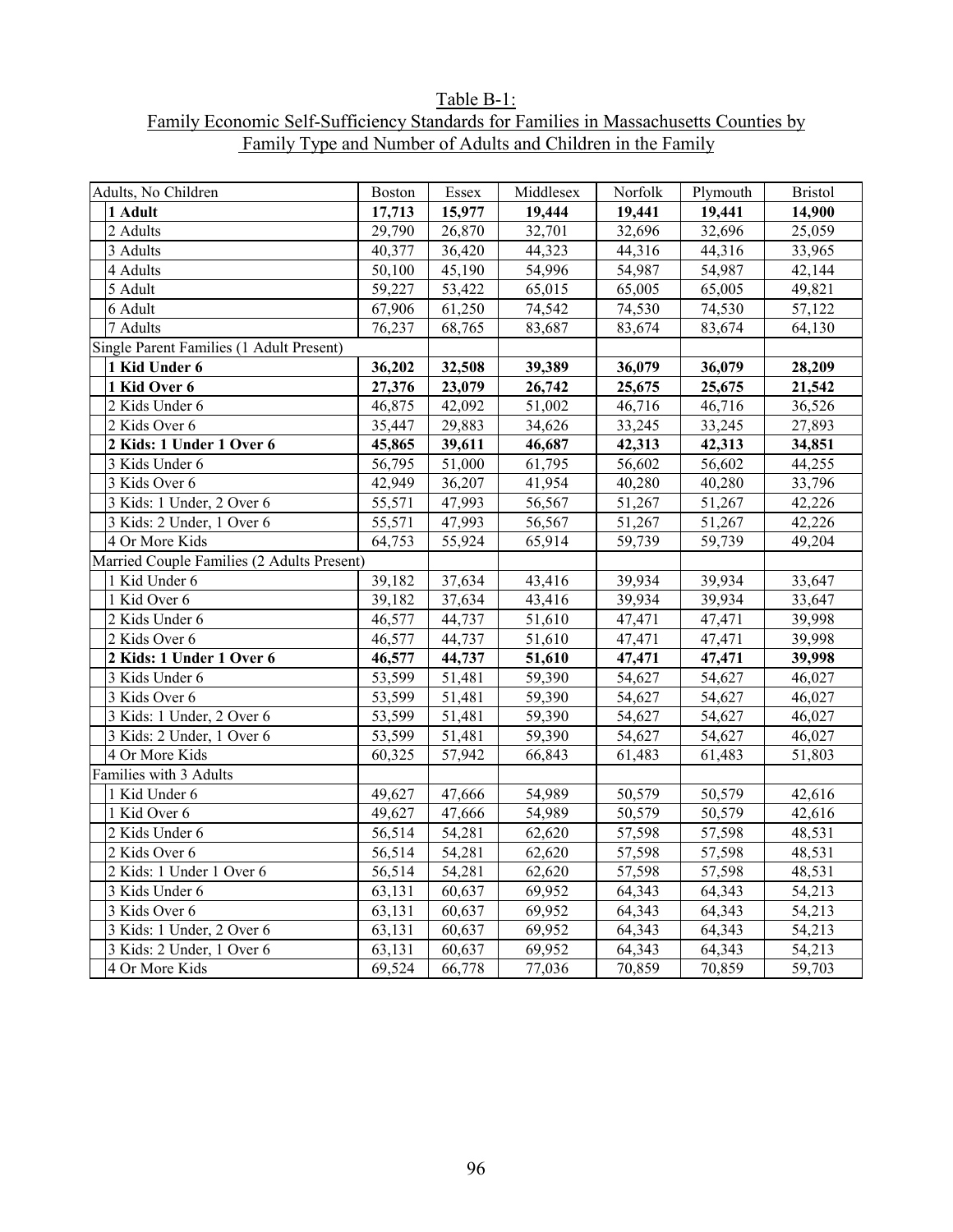#### Table B-1 (Continued): Family Economic Self-Sufficiency Standards for Families in Massachusetts Counties by Family Type and Number of Adults and Children in the Family

| Families with 4 or More Adults | <b>Boston</b> | Essex  | Middlesex | Norfolk | Plymouth | <b>Bristol</b> |
|--------------------------------|---------------|--------|-----------|---------|----------|----------------|
| 1 Kid Under 6                  | 59,380        | 57,034 | 65,796    | 60,519  | 60,519   | 50,992         |
| 1 Kid Over 6                   | 59,380        | 57,034 | 65,796    | 60,519  | 60,519   | 50,992         |
| 2 Kids Under 6                 | 65,896        | 63,293 | 73,016    | 67,161  | 67,161   | 56,588         |
| 2 Kids Over 6                  | 65,896        | 63,293 | 73,016    | 67,161  | 67,161   | 56,588         |
| $2$ Kids: 1 Under 1 Over 6     | 65,896        | 63,293 | 73,016    | 67,161  | 67,161   | 56,588         |
| 3 Kids Under 6                 | 72,204        | 69,352 | 80,006    | 73,590  | 73,590   | 62,004         |
| 3 Kids Over 6                  | 72,204        | 69,352 | 80,006    | 73,590  | 73,590   | 62,004         |
| 3 Kids: 1 Under, 2 Over 6      | 72,204        | 69,352 | 80,006    | 73,590  | 73,590   | 62,004         |
| 3 Kids: 2 Under, 1 Over 6      | 72,204        | 69,352 | 80,006    | 73,590  | 73,590   | 62,004         |
| 4 Or More Kids                 | 78,333        | 75,239 | 86,797    | 79,837  | 79,837   | 67,268         |
| In bold is a base group        |               |        |           |         |          |                |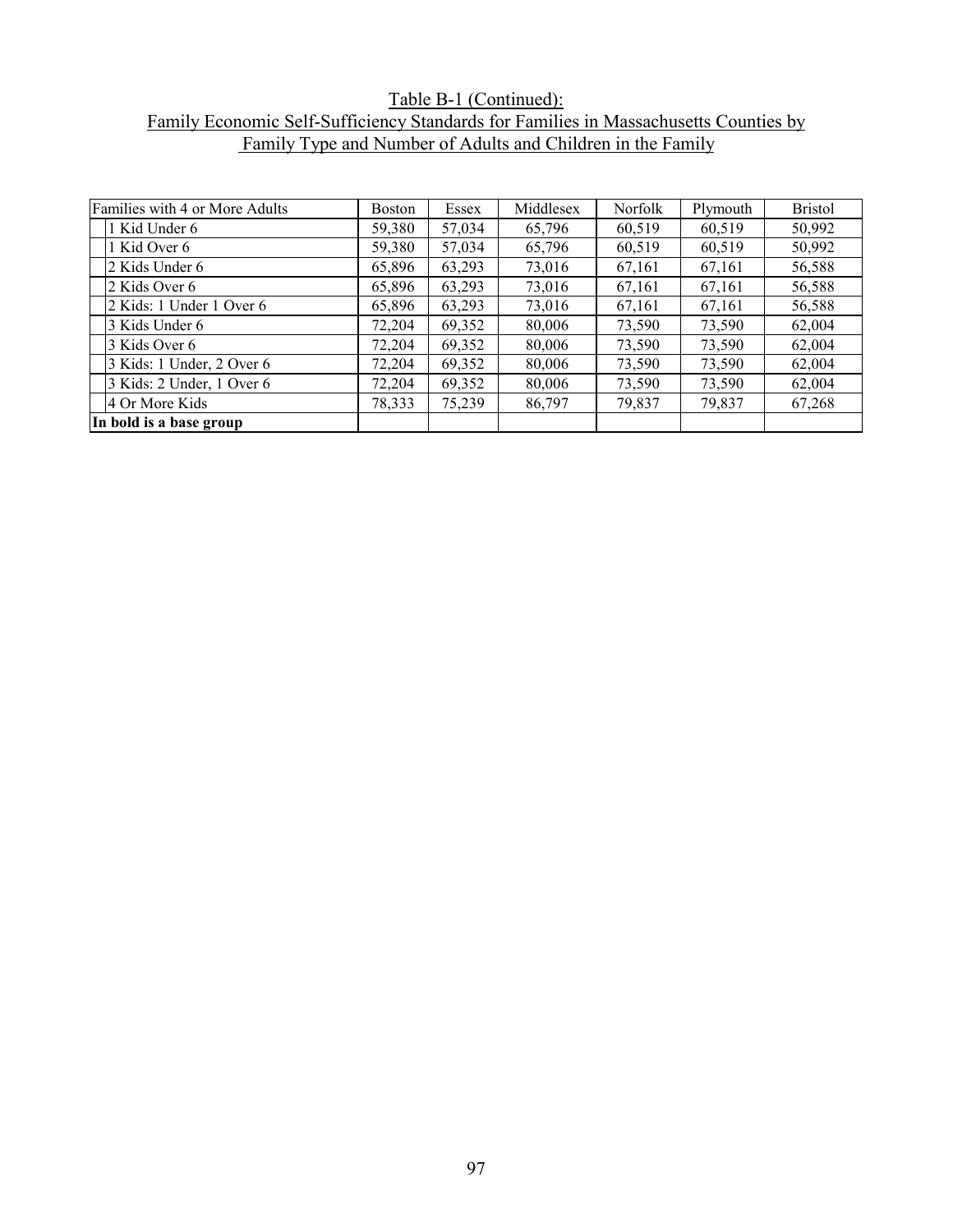#### Table B-1 (Continued): Family Economic Self-Sufficiency Standards for Families in Massachusetts Counties by Family Type and Number of Adults and Children in the Family

| Adults, No Children                        | BaDuNan* | Worcester   Hampden |        | Hampshire | Franklin | Berkshire | Suffolk |
|--------------------------------------------|----------|---------------------|--------|-----------|----------|-----------|---------|
| 1 Adult                                    | 16,637   | 15,736              | 14,840 | 14,959    | 14,495   | 13,651    | 18,577  |
| 2 Adults                                   | 27,980   | 26,465              | 24,958 | 25,158    | 24,378   | 22,958    | 31,243  |
| 3 Adults                                   | 37,924   | 35,870              | 33,828 | 34,099    | 33,041   | 31,118    | 42,346  |
| 4 Adults                                   | 47,057   | 44,508              | 41,974 | 42,310    | 40,998   | 38,611    | 52,544  |
| 5 Adult                                    | 55,629   | 52,616              | 49,621 | 50,018    | 48,467   | 45,645    | 62,116  |
| 6 Adult                                    | 63,781   | 60,326              | 56,891 | 57,348    | 55,569   | 52,333    | 71,218  |
| 7 Adults                                   | 71,606   | 67,728              | 63,871 | 64,384    | 62,386   | 58,754    | 79,955  |
| Single Parent Families (1 Adult Present)   |          |                     |        |           |          |           |         |
| 1 Kid Under 6                              | 33,606   | 30,707              | 29,209 | 29,401    | 29,355   | 26,830    | 37,151  |
| 1 Kid Over 6                               | 21,647   | 21,313              | 20,014 | 20,133    | 20,013   | 18,497    | 25,723  |
| 2 Kid Under 6                              | 43,514   | 39,760              | 37,821 | 38,069    | 38,010   | 34,740    | 48,104  |
| 2 Kid Over 6                               | 28,029   | 27,597              | 25,915 | 26,069    | 25,913   | 23,950    | 33,307  |
| 2 Kids: 1 Under 1 Over 6                   | 38,616   | 36,285              | 34,384 | 34,575    | 34,873   | 31,677    | 44,196  |
| 3 Kids Under 6                             | 52,722   | 48,174              | 45,824 | 46,125    | 46,053   | 42,092    | 58,284  |
| 3 Kids Over 6                              | 33,961   | 33,437              | 31,399 | 31,585    | 31,397   | 29,019    | 40,355  |
| 3 Kids: 1 Under, 2 Over 6                  | 46,788   | 43,964              | 41,660 | 41,892    | 42,253   | 38,380    | 53,549  |
| 3 Kids: 2 Under, 1 Over 6                  | 46,788   | 43,964              | 41,660 | 41,892    | 42,253   | 38,380    | 53,549  |
| 4 Or More Kids                             | 54,519   | 51,228              | 48,544 | 48,814    | 49,235   | 44,722    | 62,397  |
| Married Couple Families (2 Adults Present) |          |                     |        |           |          |           |         |
| 1 Kid Under 6                              | 36,761   | 34,821              | 33,208 | 33,359    | 33,598   | 30,926    | 40,819  |
| 1 Kid Over 6                               | 36,761   | 34,821              | 33,208 | 33,359    | 33,598   | 30,926    | 40,819  |
| 2 Kid Under 6                              | 43,699   | 41,393              | 39,476 | 39,655    | 39,940   | 36,763    | 48,523  |
| 2 Kid Over 6                               | 43,699   | 41,393              | 39,476 | 39,655    | 39,940   | 36,763    | 48,523  |
| 2 Kids: 1 Under 1 Over 6                   | 43,699   | 41,393              | 39,476 | 39,655    | 39,940   | 36,763    | 48,523  |
| 3 Kids Under 6                             | 50,287   | 47,632              | 45,426 | 45,632    | 45,960   | 42,305    | 55,838  |
| 3 Kids Over 6                              | 50,287   | 47,632              | 45,426 | 45,632    | 45,960   | 42,305    | 55,838  |
| 3 Kids: 1 Under, 2 Over 6                  | 50,287   | 47,632              | 45,426 | 45,632    | 45,960   | 42,305    | 55,838  |
| 3 Kids: 2 Under, 1 Over 6                  | 50,287   | 47,632              | 45,426 | 45,632    | 45,960   | 42,305    | 55,838  |
| 4 Or More Kids                             | 56,598   | 53,610              | 51,127 | 51,359    | 51,728   | 47,614    | 62,845  |
| Families with 3 Adults                     |          |                     |        |           |          |           |         |
| 1 Kid Under 6                              | 46,561   | 44,103              | 42,060 | 42,251    | 42,555   | 39,170    | 51,700  |
| 1 Kid Over 6                               | 46,561   | 44,103              | 42,060 | 42,251    | 42,555   | 39,170    | 51,700  |
| 2 Kid Under 6                              | 53,022   | 50,223              | 47,897 | 48,114    | 48,460   | 44,606    | 58,875  |
| 2 Kid Over 6                               | 53,022   | 50,223              | 47,897 | 48,114    | 48,460   | 44,606    | 58,875  |
| 2 Kids: 1 Under 1 Over 6                   | 53,022   | 50,223              | 47,897 | 48,114    | 48,460   | 44,606    | 58,875  |
| 3 Kids Under 6                             | 59,230   | 56,104              | 53,506 | 53,748    | 54,134   | 49,829    | 65,768  |
| 3 Kids Over 6                              | 59,230   | 56,104              | 53,506 | 53,748    | 54,134   | 49,829    | 65,768  |
| 3 Kids: 1 Under, 2 Over 6                  | 59,230   | 56,104              | 53,506 | 53,748    | 54,134   | 49,829    | 65,768  |
| 3 Kids: 2 Under, 1 Over 6                  | 59,230   | 56,104              | 53,506 | 53,748    | 54,134   | 49,829    | 65,768  |
| 4 Or More Kids                             | 65,229   | 61,785              | 58,924 | 59,191    | 59,617   | 54,875    | 72,429  |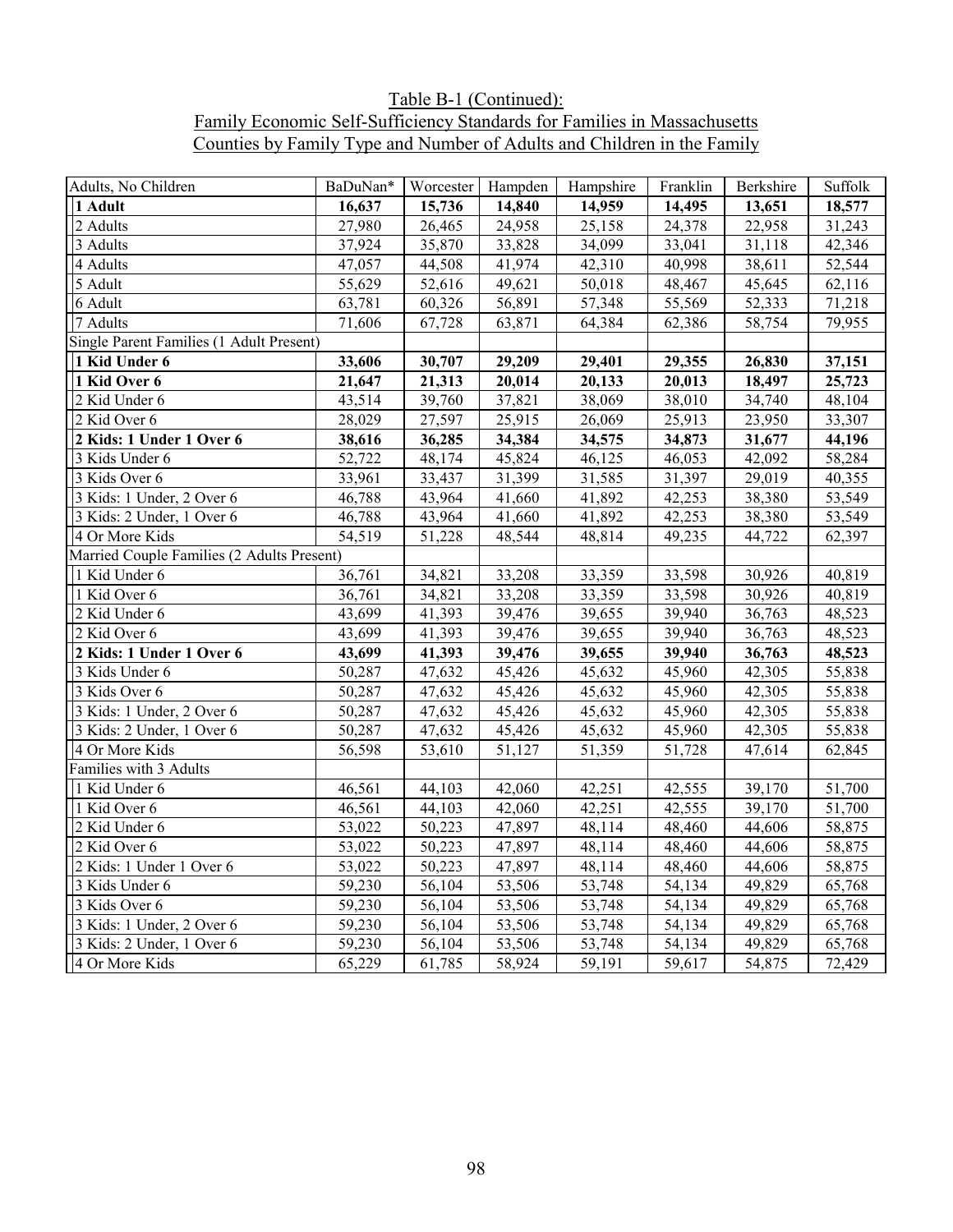#### Table B-1 (Continued): Family Economic Self-Sufficiency Standards for Families in Massachusetts Counties by Family Type and Number of Adults and Children in the Family

| Families with 4 or More Adults | BaDuNan* | Worcester | Hampden | Hampshire                                                   | Franklin | Berkshire | Suffolk |
|--------------------------------|----------|-----------|---------|-------------------------------------------------------------|----------|-----------|---------|
| 1 Kid Under 6                  | 55,711   | 52,770    | 50,326  | 50,554                                                      | 50,918   | 46,868    | 61,861  |
| 1 Kid Over 6                   | 55,711   | 52,770    | 50,326  | 50,554                                                      | 50,918   | 46,868    | 61,861  |
| 2 Kid Under 6                  | 61,825   | 58,561    | 55,849  | 56,102                                                      | 56,506   | 52,011    | 68,649  |
| 2 Kid Over 6                   | 61,825   | 58,561    | 55,849  | 56,102                                                      | 56,506   | 52,011    | 68,649  |
| 2 Kids: 1 Under 1 Over 6       | 61,825   | 58,561    | 55,849  | 56,102                                                      | 56,506   | 52,011    | 68,649  |
| 3 Kids Under 6                 | 67,743   | 64,167    | 61,195  | 61,473                                                      | 61,915   | 56,990    | 75,221  |
| 3 Kids Over 6                  | 67,743   | 64,167    | 61,195  | 61,473                                                      | 61,915   | 56,990    | 75,221  |
| 3 Kids: 1 Under, 2 Over 6      | 67,743   | 64,167    | 61,195  | 61,473                                                      | 61,915   | 56,990    | 75,221  |
| 3 Kids: 2 Under, 1 Over 6      | 67,743   | 64,167    | 61,195  | 61,473                                                      | 61,915   | 56,990    | 75,221  |
| 4 Or More Kids                 | 73,493   | 69,614    | 66,390  | 66,691                                                      | 67,170   | 61,828    | 81,606  |
| In bold is a base group        |          |           |         | *BaDuNan represents Barnstable, Duke and Nantucket Counties |          |           |         |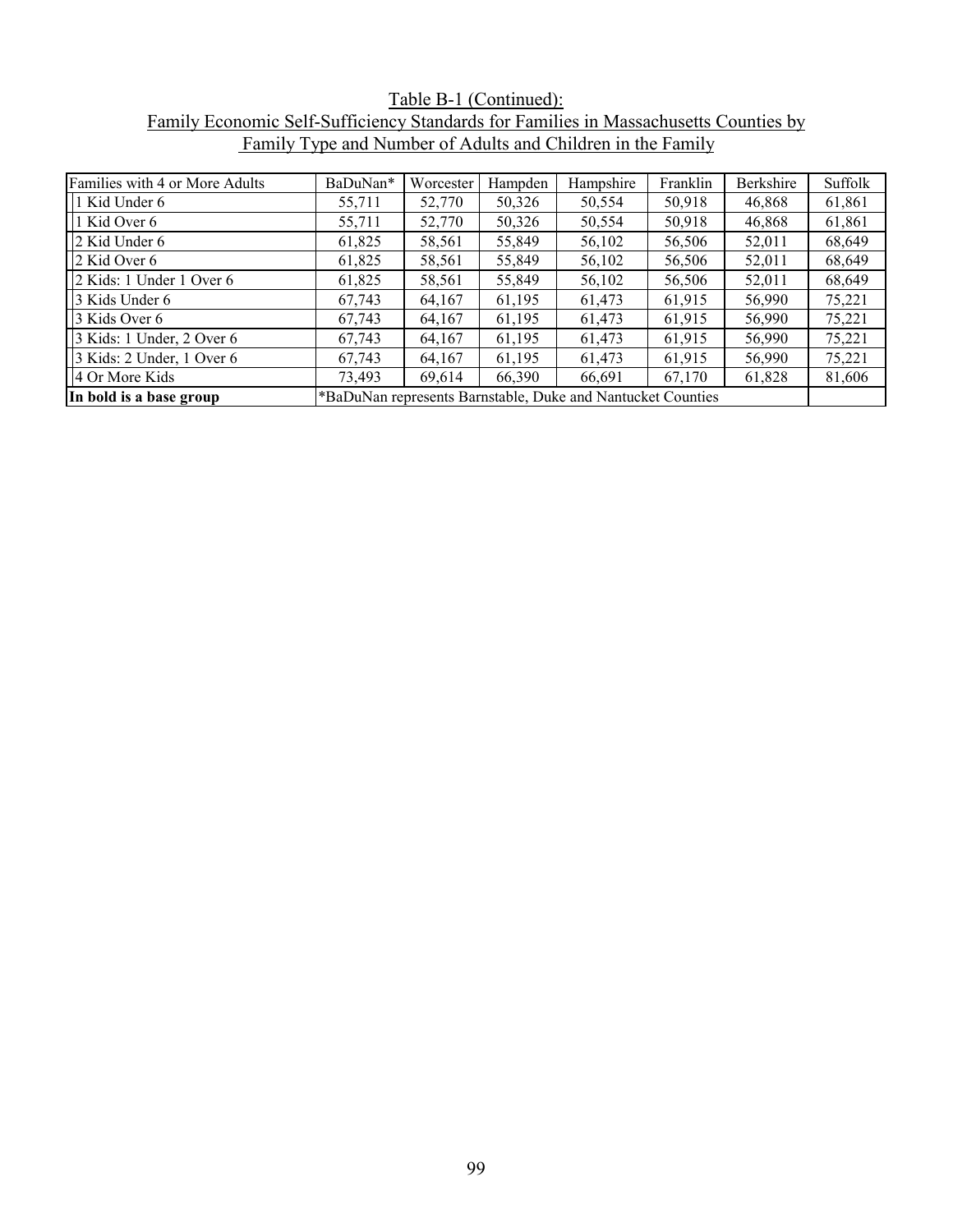### **Appendix C: A Graphical Portrait of the Incidence of Poverty, Low Income, and Family Economic Self-Sufficiency Challenges among Families in Massachusetts Counties in 1999**

Income inadequacy challenges of families can be defined and measured from a variety of different perspectives. In the main body of this monograph, we presented estimates of the incidence of income inadequacy challenges among Massachusetts families from three different vantage points: the official poverty lines of the federal government, twice the poverty line as a proxy for low incomes, and the Family Economic Self-Sufficiency Standards of the Women's Educational and Industrial Union. To our knowledge, this is the first time that any study has ever attempted to estimate the number and per cent of families in a given state that experienced each of the three types of income inadequacy challenges.

In the body of the text, we presented estimates of the per cent of families in each county of the state that experienced poverty, low income, and Family Economic Self-Sufficiency challenges during calendar year 1999. Given the increasingly higher family income levels used to define these challenges as we progress from the poverty income thresholds to the FESS thresholds, the fraction of families experiencing these income inadequacy challenges in each county of the state rises. The key research question is the following: "How much higher is the incidence of Family Economic Self-Sufficiency deficits than low income or poverty challenges among families in each county?" In this appendix, we provide a set of bar graphs that specifically answer this key research question for each county.

For each county of the state, we provide a graphical display of the per cent of family households that were estimated to be poor, low income, or unable to achieve an annual income equal to the Self-Sufficiency standard for a family of its given size and age composition in calendar year 1999.<sup>80</sup> These findings allow us to identify for the first time the incidence of such income inadequacy challenges for each of these three income standards. For the state as whole, the share of families experiencing these challenges in 1999 ranged from a low of less than 7 per cent for the poverty challenge, to 17 per cent for low income challenges, to a high of 26 per cent for FESS income deficit challenges. There were nearly four times as many families experiencing a FESS income deficit as there were poor families in the state during 1999.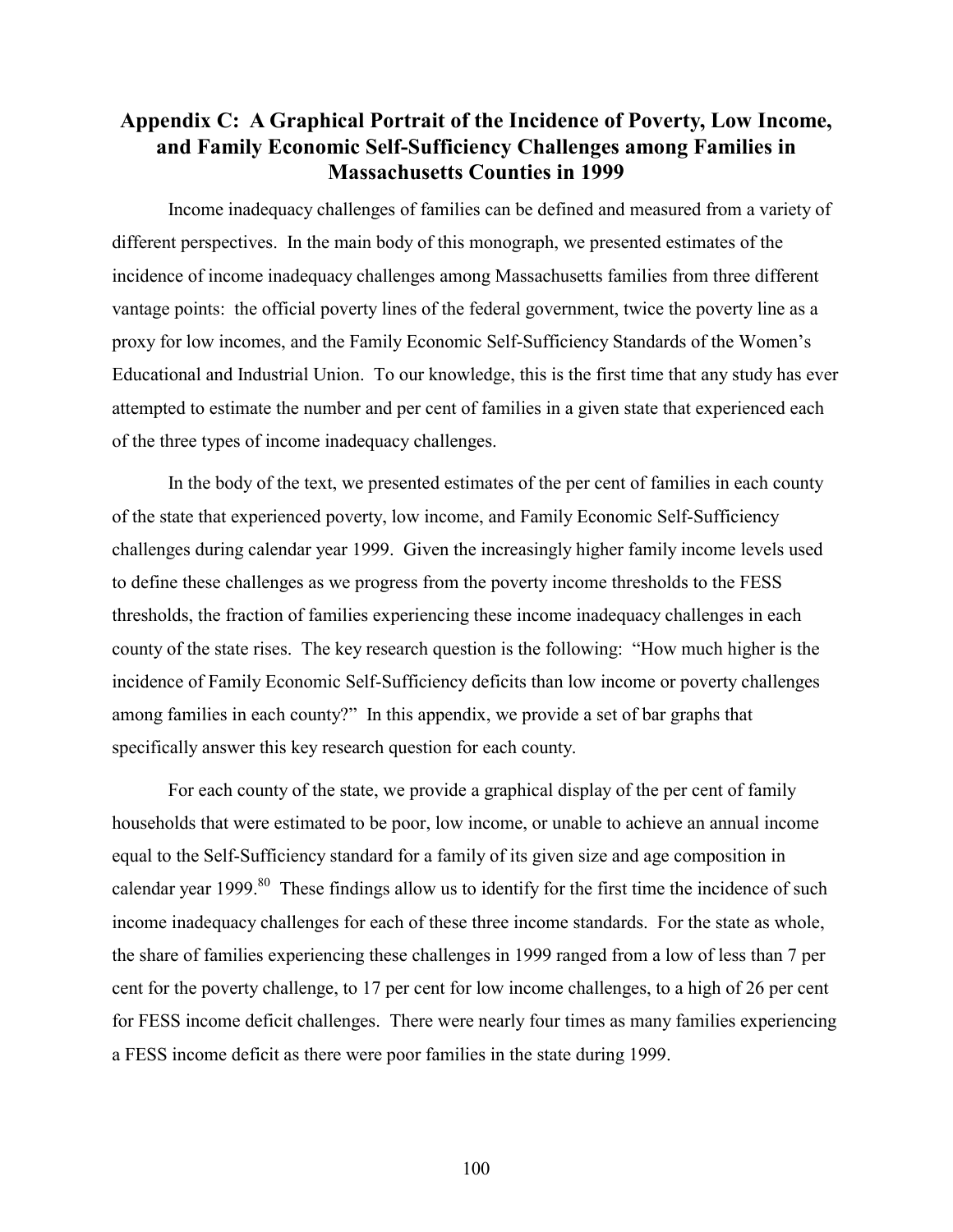To illustrate the size of the relative differences between the poverty rates of families by county in 1999 and the share of families with a FESS deficit in the same counties, we constructed the following table. For each county, we present estimates of the poverty rate of families in calendar year 1999 and the share of families in the same county who were unable to achieve the Family Economic Self-Sufficiency Standard. The ratio of the incidence of income inadequacy challenges based on the FESS standards to the family poverty rate is displayed under Column C. For each of the twelve counties, the share of families unable to achieve economic self-sufficiency during calendar year 1999 was a substantial multiple of the per cent of families with an income below the official poverty line. The size of these multiples ranged from lows of 2.4 in Hampden County and 2.8 in Franklin County to highs of 6.9 in Norfolk County and 7.3 in Plymouth County. The latter results indicate that families in Norfolk and Plymouth counties found it much more difficult to achieve Economic Self-Sufficiency than to escape from poverty in 1999.

| The Toyerty Kate and the including of Pannity Economic Sen-Sumericity<br>Deficits among Massachusetts Families by County in 1999<br>(in %) |         |                  |               |  |  |  |  |  |  |  |
|--------------------------------------------------------------------------------------------------------------------------------------------|---------|------------------|---------------|--|--|--|--|--|--|--|
|                                                                                                                                            | (A)     | (B)              | (C)           |  |  |  |  |  |  |  |
|                                                                                                                                            | Poverty | Self-Sufficiency |               |  |  |  |  |  |  |  |
| County                                                                                                                                     | Rate    | Income Deficits  | Col. B/Col. A |  |  |  |  |  |  |  |
| Barnstable, Dukes, Nantucket                                                                                                               | 4.7     | 24.5             | 5.2           |  |  |  |  |  |  |  |
| <b>Berkshire</b>                                                                                                                           | 6.5     | 22.7             | 3.5           |  |  |  |  |  |  |  |
| <b>Bristol</b>                                                                                                                             | 7.8     | 21.4             | 3.0           |  |  |  |  |  |  |  |
| Essex                                                                                                                                      | 6.6     | 24.2             | 3.7           |  |  |  |  |  |  |  |
| Franklin                                                                                                                                   | 6.5     | 17.9             | 2.8           |  |  |  |  |  |  |  |
| Hampden                                                                                                                                    | 11.4    | 27.8             | 2.4           |  |  |  |  |  |  |  |
| Hampshire                                                                                                                                  | 5.1     | 33.8             | 6.6           |  |  |  |  |  |  |  |
| Middlesex                                                                                                                                  | 4.3     | 25.0             | 5.8           |  |  |  |  |  |  |  |
| <b>Norfolk</b>                                                                                                                             | 2.9     | 20.1             | 6.9           |  |  |  |  |  |  |  |
| Plymouth                                                                                                                                   | 4.9     | 36.0             | 7.3           |  |  |  |  |  |  |  |
| Suffolk                                                                                                                                    | 14.9    | 46.8             | 3.1           |  |  |  |  |  |  |  |
| Worcester                                                                                                                                  | 6.3     | 22.3             | 3.5           |  |  |  |  |  |  |  |

Table C-1: The Poverty Rate and the Incidence of Family Economic Self-Sufficiency

During the decade of the 1990s, the state failed to make any progress in reducing the incidence of poverty or low income challenges among the state's families, and both poverty and low income challenges have increased since 2000. While similar estimates of Family Economic

<sup>&</sup>lt;sup>80</sup> The counties of Barnstable, Dukes, and Nantucket were combined for purposes of this analysis. The PUMS data files from the 2000 Census do not allow us to separately identify residents of Dukes and Nantucket Counties from those of Barnstable County.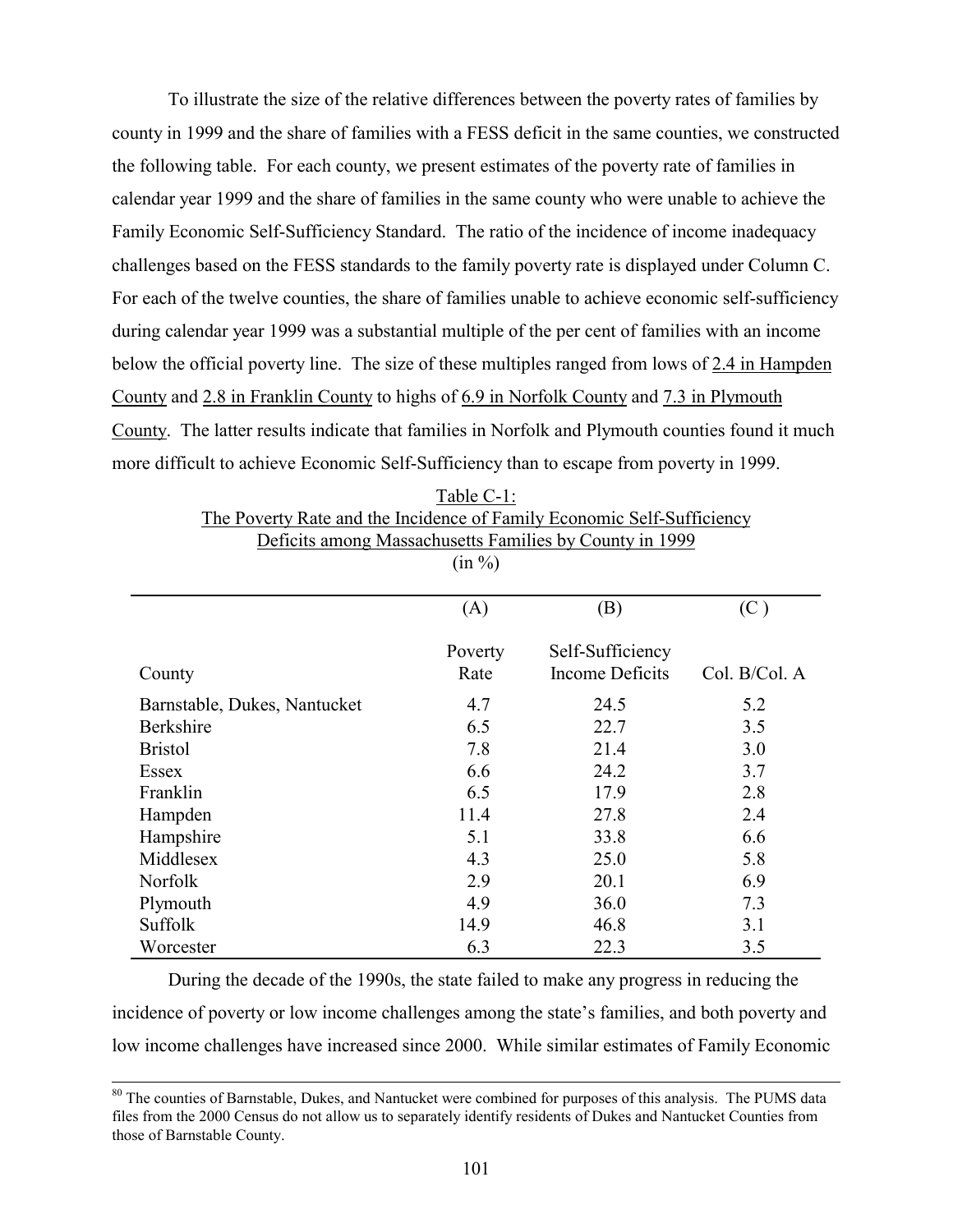Self-Sufficiency deficits for 1989 are not available at this time, it is quite likely, given the rising relative costs of housing and child care over the 1990s, that there was no progress in reducing the incidence of FESS deficits among families over the past decade. Given the economic declines throughout the state since 2000, it is very likely that the number of families experiencing a FESS deficit challenges have increased since 1999. Clearly, a major challenge for the state in the current decade is to formulate a comprehensive set of economic development, workforce development, and social support programs that will facilitate a sustained reduction in poverty and low income challenges and reduce Family Economic Self-Sufficiency deficits in the years ahead.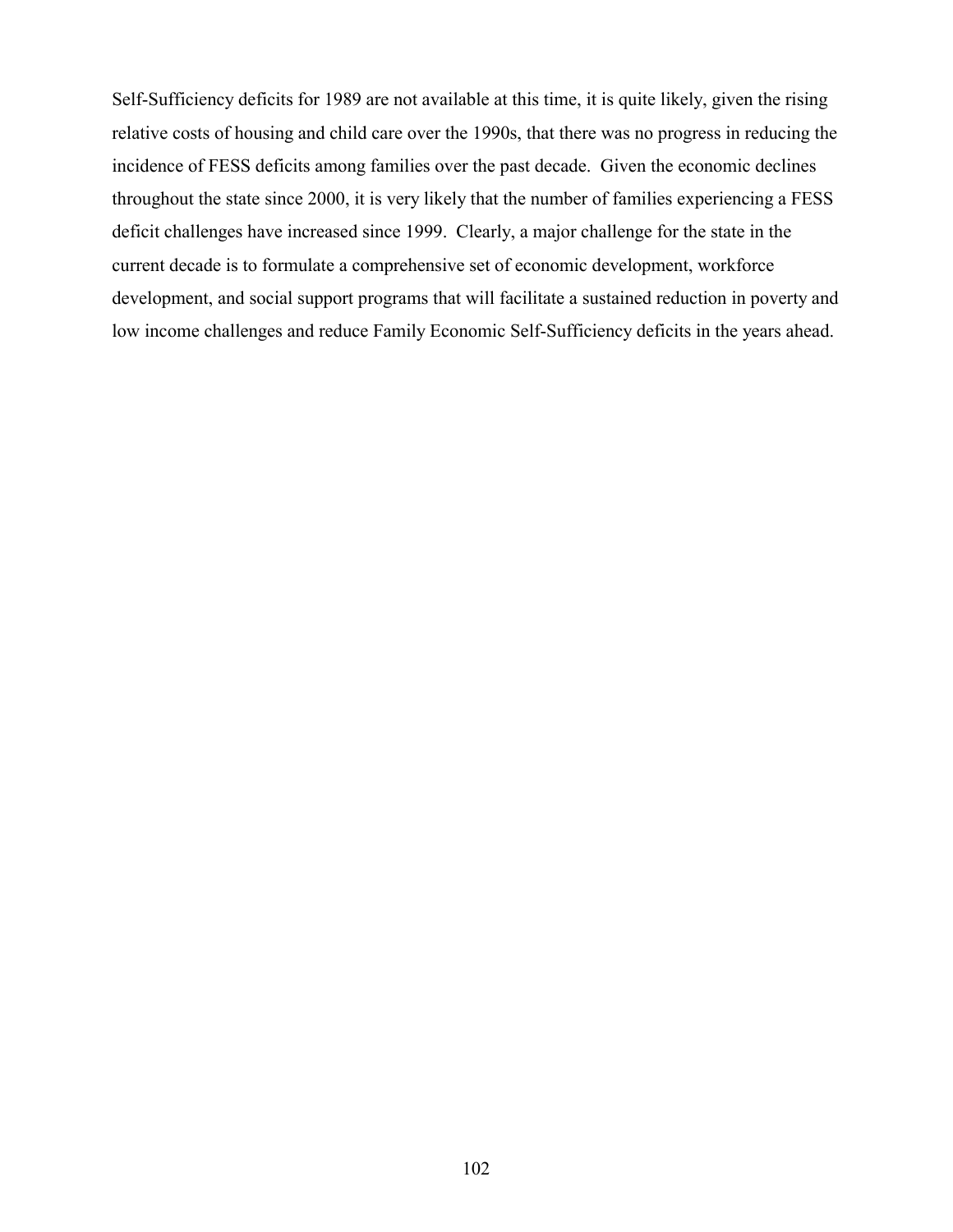

#### Comparisons of the Per Cent of Families that Were Poor, Low Income, or Unable to Achieve Economic Self-Sufficiency in Selected Counties, 1999

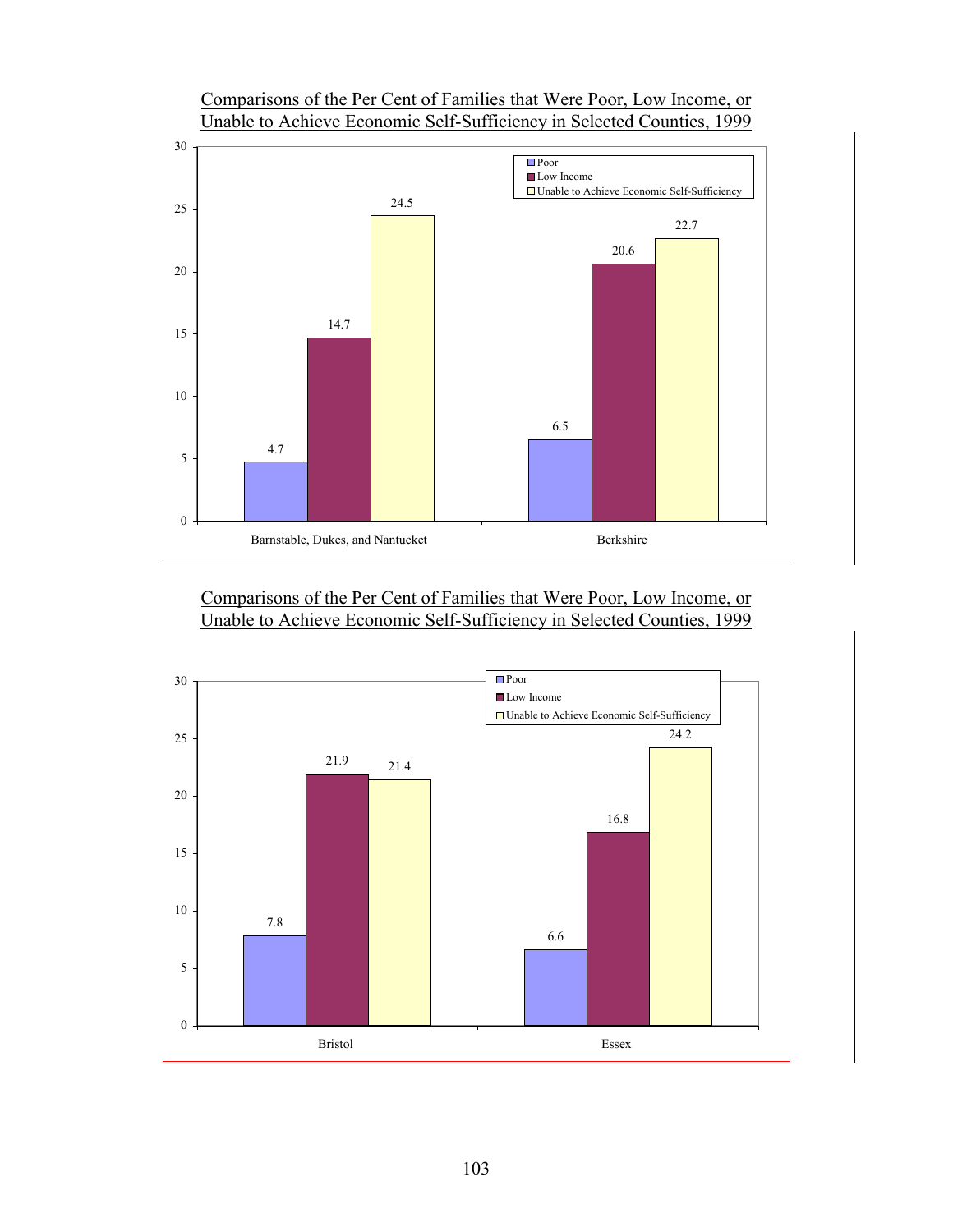

### Comparisons of the Per Cent of Families that Were Poor, Low Income, or Unable to Achieve Economic Self-Sufficiency in Selected Counties, 1999



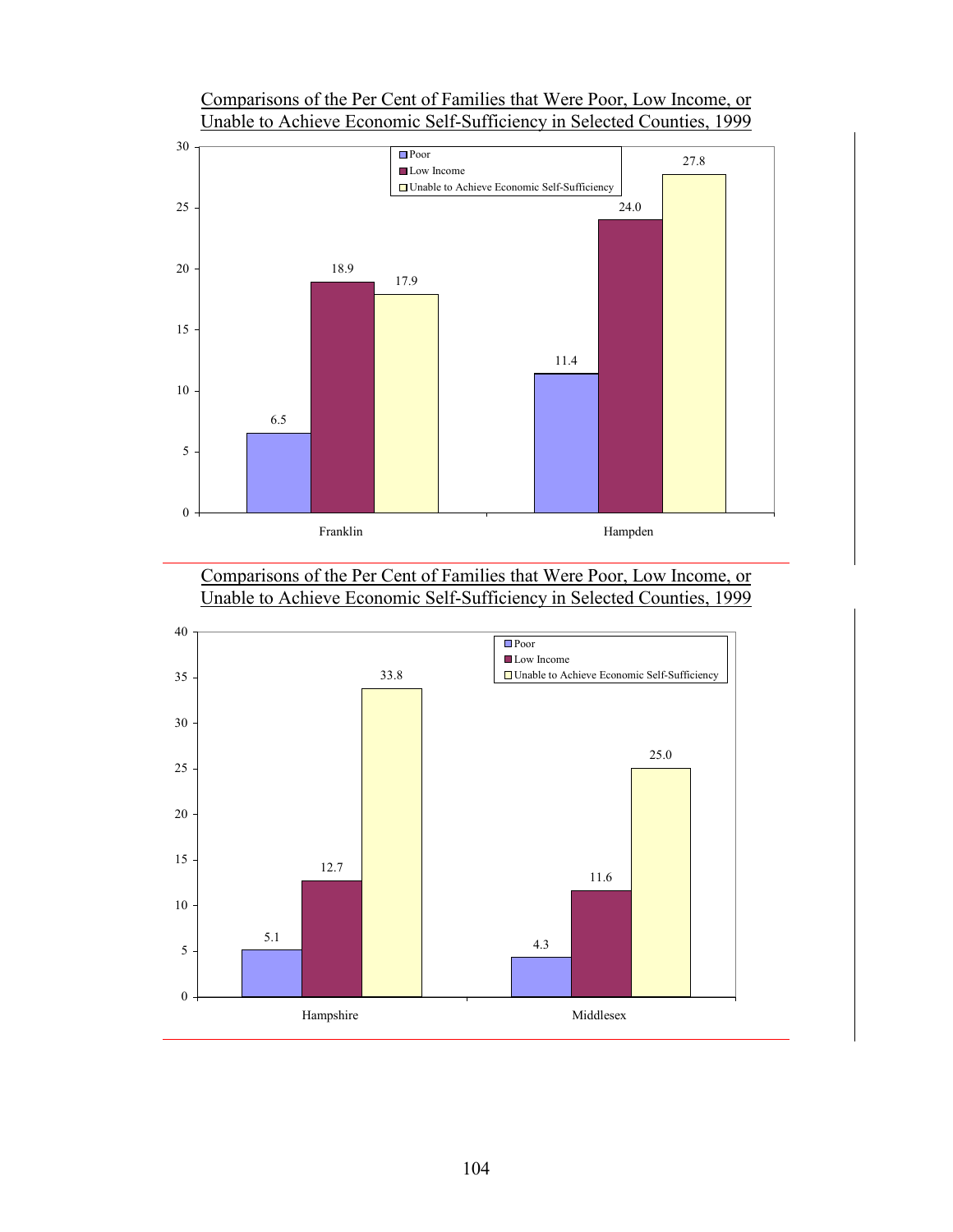

Comparisons of the Per Cent of Families that Were Poor, Low Income, or Unable to Achieve Economic Self-Sufficiency in Selected Counties, 1999

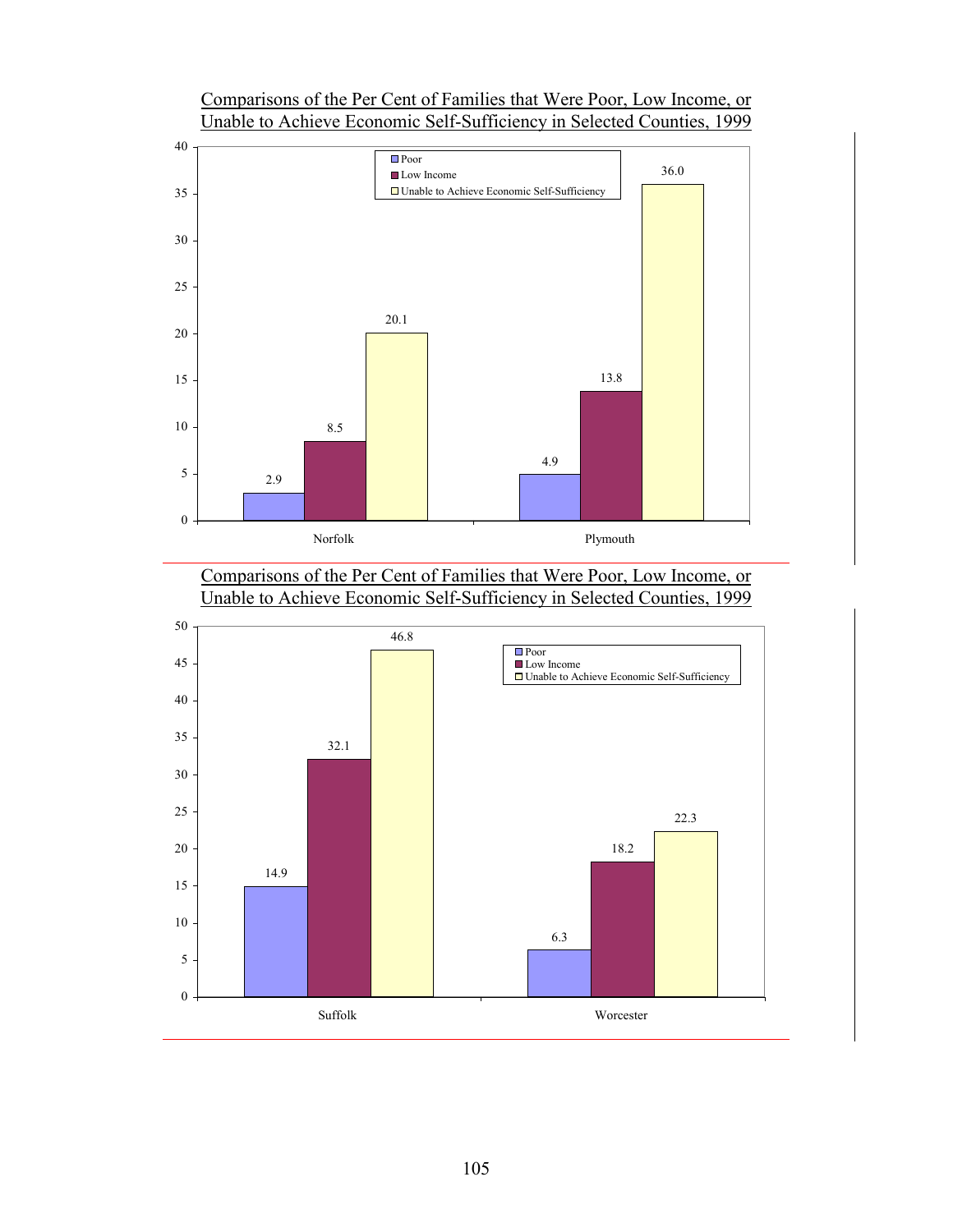# **Appendix D: Estimates of the Per Cent of Families in Massachusetts with a Family Income below the Family Economic Self-Sufficiency Standard by County and Type of Family, 1999**

We have estimated the number and per cent of families in each of the counties of Massachusetts with incomes below the self-sufficiency standard. These estimates are provided for all families and for four different types of families cross-classified by the nativity status of the family householder in each of the12 counties. The four family types are the following:

- Two or more adults, no children under 18
- One adult, one or more children under 18
- Two adults, one or more children under 18
- Three or more adults, one or more children under 18.

Estimates for 96 subsets of families in Massachusetts are displayed in Table D1.

The labels of the table should be interpreted as follows:

- Mean = Per cent of families with an income below the Family Economic Self-Sufficiency standard in 1999.
- Sum = Number of families with a family income below the Family Economic Self-Sufficiency standard in 1999
- Total = Total Number of families in that subgroup in 1999.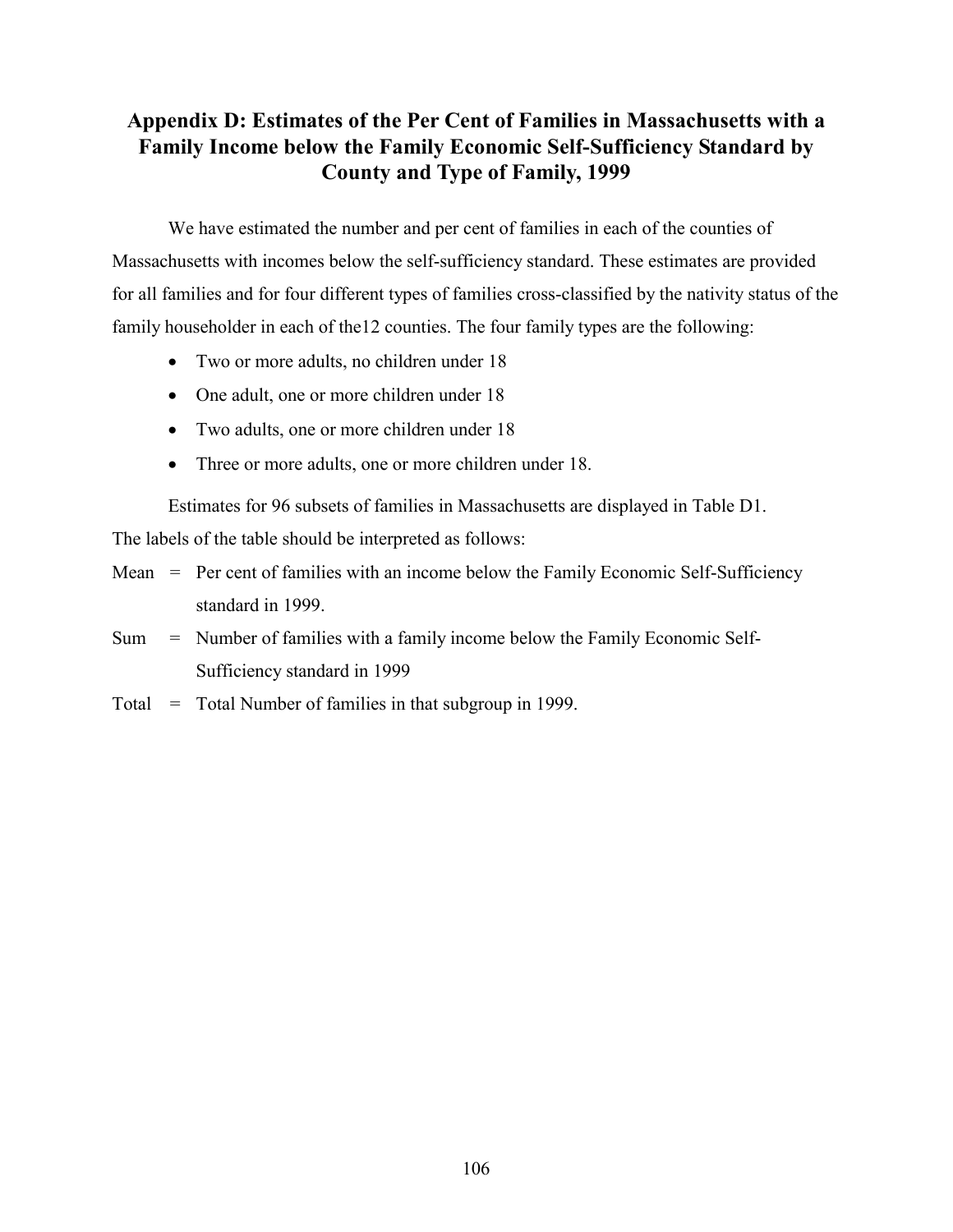Table D1: Number and Per Cent of Families in Massachusetts With a Family Income below the Family Economic Self-Sufficiency Standard by County, 1999

|                                                  | <b>Native Born</b> |                    |         | <b>Foreign Born</b> |                       |        | <b>Total</b> |        |         |
|--------------------------------------------------|--------------------|--------------------|---------|---------------------|-----------------------|--------|--------------|--------|---------|
| <b>Boston City</b>                               | Mean               | Sum                | Count   | Mean                | Sum                   | Count  | Mean         | Sum    | Count   |
| Adults, No Children                              | 0.229              | $\overline{8,352}$ | 36,409  | 0.423               | 7,825                 | 18,504 | 0.295        | 16,177 | 54,913  |
| 1 Adult, One or More Children Under 18           | 0.772              | 9,649              | 12,498  | 0.869               | 6,850                 | 7,881  | 0.810        | 16,499 | 20,379  |
| 2 Adults with One or More Children Under 18      | 0.363              | 5,553              | 15,312  | 0.608               | 8,326                 | 13,689 | 0.479        | 13,879 | 29,001  |
| 3 or More Adults with One or More Children       | 0.487              | 2,361              | 4,853   | 0.581               | 4,701                 | 8,094  | 0.545        | 7,062  | 12,947  |
| Under 18                                         |                    |                    |         |                     |                       |        |              |        |         |
| Total                                            | 0.375              | 25,915             | 69,072  | 0.575               | 27,702                | 48,168 | 0.457        | 53,617 | 117,240 |
| <b>Barnstable, Dukes, and Nantucket Counties</b> |                    |                    |         |                     |                       |        |              |        |         |
| Adults, No Children                              | 0.177              | 6,676              | 37,657  | 0.237               | 518                   | 2,185  | 0.181        | 7,194  | 39,842  |
| 1 Adult, One or More Children Under 18           | 0.567              | 2,938              | 5,185   | 0.627               | 232                   | 370    | 0.571        | 3,170  | 5,555   |
| 2 Adults with One or More Children Under 18      | 0.261              | 4,548              | 17,436  | 0.457               | 561                   | 1,227  | 0.274        | 5,109  | 18,663  |
| 3 or More Adults with One or More Children       | 0.280              | 865                | 3,085   | 0.881               | 126                   | 143    | 0.307        | 991    | 3,228   |
| Under 18                                         |                    |                    |         |                     |                       |        |              |        |         |
| Total                                            | 0.237              | 15,027             | 63,363  | 0.366               | 1,437                 | 3,925  | 0.245        | 16,464 | 67,288  |
| <b>Berkshire County</b>                          |                    |                    |         |                     |                       |        |              |        |         |
| Adults, No Children                              | 0.143              | 2,282              | 15,940  | 0.154               | 88                    | 572    | 0.144        | 2,370  | 16,512  |
| 1 Adult, One or More Children Under 18           | 0.608              | 2,335              | 3,839   | 0.776               | 118                   | 152    | 0.615        | 2,453  | 3,991   |
| 2 Adults with One or More Children Under 18      | 0.206              | 1,732              | 8,415   | 0.439               | 144                   | 328    | 0.215        | 1,876  | 8,743   |
| 3 or More Adults with One or More Children       | 0.164              | 262                | 1,601   | 0.840               | 42                    | 50     | 0.184        | 304    | 1,651   |
| Under 18                                         |                    |                    |         |                     |                       |        |              |        |         |
| Total                                            | 0.222              | 6,611              | 29,795  | 0.356               | 392                   | 1,102  | 0.227        | 7,003  | 30,897  |
| <b>Bristol County</b>                            |                    |                    |         |                     |                       |        |              |        |         |
| Adults, No Children                              | 0.152              | 8,221              | 54,076  | 0.255               | 1,741                 | 6,839  | 0.164        | 9,962  | 60,915  |
| 1 Adult, One or More Children Under 18           | 0.586              | 7,011              | 11,960  | 0.743               | 889                   | 1,197  | 0.600        | 7,900  | 13,157  |
| 2 Adults with One or More Children Under 18      | 0.260              | 1,406              | 5,400   | 0.167               | 6,306                 | 37,831 | 0.178        | 7,712  | 43,231  |
| 3 or More Adults with One or More Children       | 0.140              | 1,202              | 8,607   | 0.298               | 627                   | 2,107  | 0.171        | 1,829  | 10,714  |
| Under 18                                         |                    |                    |         |                     |                       |        |              |        |         |
| Total                                            | 0.223              | 17,840             | 80,043  | 0.199               | 9,563                 | 47,974 | 0.214        | 27,403 | 128,017 |
| <b>Essex County</b>                              |                    |                    |         |                     |                       |        |              |        |         |
| Adults, No Children                              | 0.139              | 10,899             | 78,543  | 0.332               | 3,731                 | 11,236 | 0.163        | 14,630 | 89,779  |
| 1 Adult, One or More Children Under 18           | 0.612              | 8,476              | 13,857  | 0.850               | 4,742                 | 5,582  | 0.680        | 13,218 | 19,439  |
| 2 Adults with One or More Children Under 18      | 0.154              | 7,784              | 50,591  | 0.513               | 5,262                 | 10,258 | 0.214        | 13,046 | 60,849  |
| 3 or More Adults with One or More Children       | 0.137              | 1,489              | 10,853  | 0.530               | 2,657                 | 5,016  | 0.261        | 4,146  | 15,869  |
| Under 18                                         |                    |                    |         |                     |                       |        |              |        |         |
| Total                                            |                    | 0.186 28,648       | 153,844 |                     | $0.511$ 16,392 32,092 |        | 0.242        | 45.040 | 185,936 |
| <b>Franklin County</b>                           |                    |                    |         |                     |                       |        |              |        |         |
| Adults, No Children                              | 0.096              | 901                | 9,341   | 0.368               | 324                   | 880    | 0.120        | 1,225  | 10,221  |
| 1 Adult, One or More Children Under 18           | 0.423              | 826                | 1,953   | 0.212               | 24                    | 113    | 0.411        | 850    | 2,066   |
| 2 Adults with One or More Children Under 18      | 0.154              | 826                | 5,353   | 0.351               | 286                   | 815    | 0.180        | 1,112  | 6,168   |
| 3 or More Adults with One or More Children       | 0.152              | 189                | 1,243   | 0.526               | 223                   | 424    | 0.247        | 412    | 1,667   |
| Under 18                                         |                    |                    |         |                     |                       |        |              |        |         |
| Total                                            | 0.153              | 2,742              | 17,890  | 0.384               | 857                   | 2,232  | 0.179        | 3,599  | 20,122  |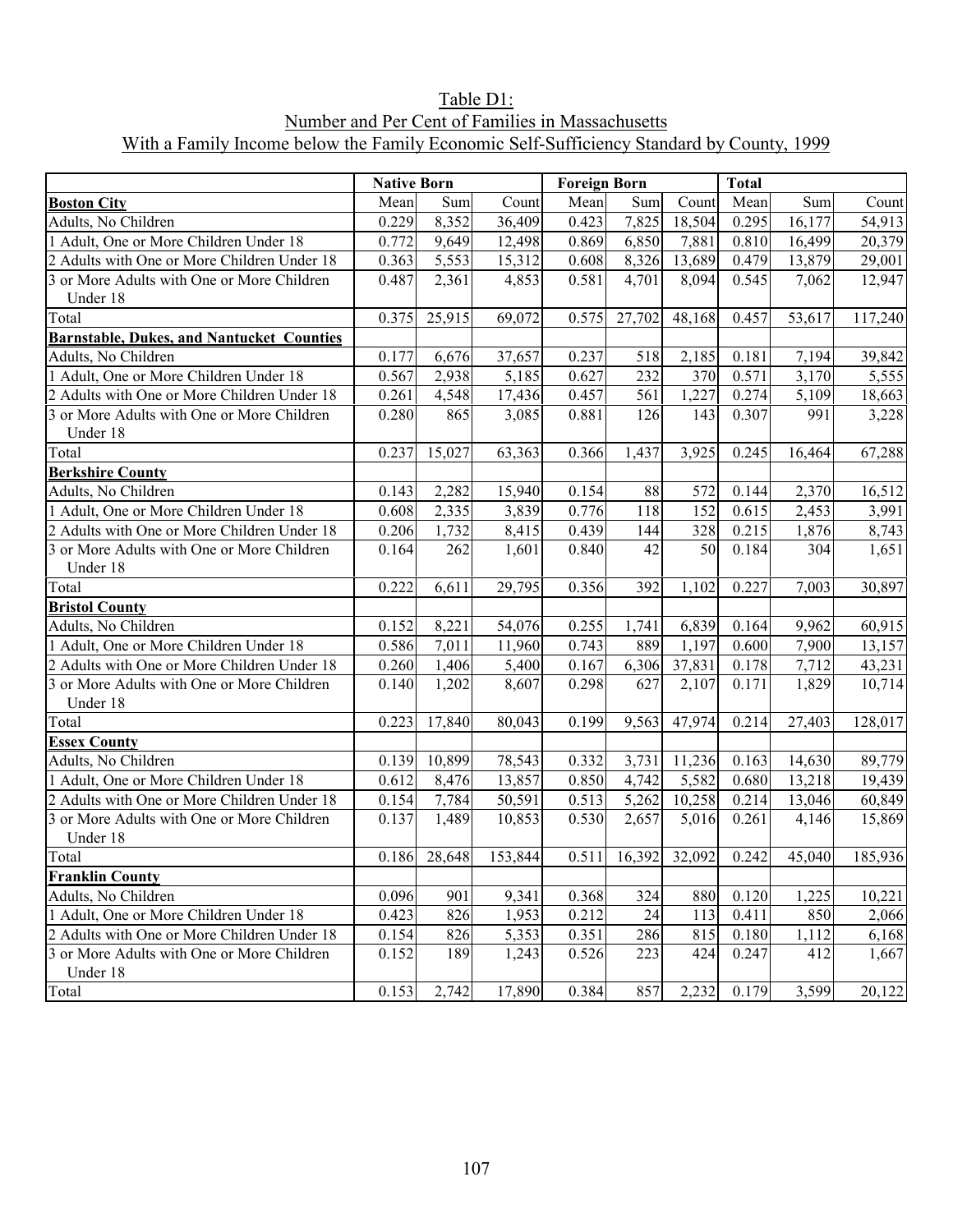## Table D1 (Continued): Number and Per Cent of Families in Massachusetts With a Family Income below the Family Economic Self-Sufficiency Standard by County, 1999

|                                                        | <b>Native Born</b> |              |                    | <b>Foreign Born</b> |              |        | <b>Total</b> |        |         |
|--------------------------------------------------------|--------------------|--------------|--------------------|---------------------|--------------|--------|--------------|--------|---------|
| <b>Hampden County</b>                                  | Mean               | Sum          | Count              | Mean                | Sum          | Count  | Mean         | Sum    | Count   |
| Adults, No Children                                    | 0.134              | 6,851        | 51,083             | 0.333               | 2,457        | 7,372  | 0.159        | 9,308  | 58,455  |
| 1 Adult, One or More Children Under 18                 | 0.643              | 8,728        | 13,579             | 0.842               | 3,481        | 4,135  | 0.689        | 12,209 | 17,714  |
| 2 Adults with One or More Children Under 18            | 0.205              | 6,634        | 32,314             | 0.545               | 3,498        | 6,417  | 0.262        | 10,132 | 38,731  |
| 3 or More Adults with One or More Children             | 0.197              | 1,316        | 6,694              | 0.588               | 1,514        | 2,576  | 0.305        | 2,830  | 9,270   |
| Under 18                                               |                    |              |                    |                     |              |        |              |        |         |
| Total                                                  | 0.227              | 23,529       | 103,670            | 0.534               | 10,950       | 20,500 | 0.278        | 34,479 | 124,170 |
| <b>Hampshire County</b>                                |                    |              |                    |                     |              |        |              |        |         |
| Adults, No Children                                    | 0.137              | 1,593        | 11,647             | 0.432               | 790          | 1,827  | 0.177        | 2,383  | 13,474  |
| 1 Adult, One or More Children Under 18                 | 0.687              | 2,156        | 3,137              | 0.854               | 1,189        | 1,392  | 0.739        | 3,345  | 4,529   |
| 2 Adults with One or More Children Under 18            | 0.297              | 1,800        | 6,055              | 0.644               | 999          | 1,551  | 0.368        | 2,799  | 7,606   |
| 3 or More Adults with One or More Children<br>Under 18 | 0.204              | 216          | 1,059              | 0.667               | 525          | 787    | 0.401        | 741    | 1,846   |
| Total                                                  | 0.263              | 5,765        | 21,898             | 0.630               | 3,503        | 5,557  | 0.338        | 9,268  | 27,455  |
| <b>Middlesex County</b>                                |                    |              |                    |                     |              |        |              |        |         |
| Adults, No Children                                    | 0.172              | 26,855       | 156,398            | 0.285               | 8,929        | 31,310 | 0.191        | 35,784 | 187,708 |
| 1 Adult, One or More Children Under 18                 | 0.597              | 14,777       | 24,735             | 0.755               | 4,755        | 6,298  | 0.629        | 19,532 | 31,033  |
| 2 Adults with One or More Children Under 18            | 0.197              | 19,691       | 100,158            | 0.414               | 10,223       | 24,687 | 0.240        | 29,914 | 124,845 |
| 3 or More Adults with One or More Children             | 0.220              | 4,422        | 20,109             | 0.412               | 3,548        | 8,612  | 0.277        | 7,970  | 28,721  |
| Under 18                                               |                    |              |                    |                     |              |        |              |        |         |
| Total                                                  | 0.218              | 65,745       | 301,400            | 0.387               | 27,455       | 70,907 | 0.250        | 93,200 | 372,307 |
| <b>Norfolk County</b>                                  |                    |              |                    |                     |              |        |              |        |         |
| Adults, No Children                                    | 0.169              | 11,661       | 68,944             | 0.244               | 2,322        | 9,499  | 0.178        | 13,983 | 78,443  |
| 1 Adult, One or More Children Under 18                 | 0.563              | 5,250        | 9,333              | 0.614               | 615          | 1,002  | 0.567        | 5,865  | 10,335  |
| 2 Adults with One or More Children Under 18            | 0.136              | 6,485        | 47,592             | 0.320               | 2,296        | 7,166  | 0.160        | 8,781  | 54,758  |
| 3 or More Adults with One or More Children             | 0.154              | 1,496        | 9,687              | 0.423               | 1,165        | 2,756  | 0.214        | 2,661  | 12,443  |
| Under 18                                               |                    |              |                    |                     |              |        |              |        |         |
| Total                                                  | 0.184              | 24,892       | 135,556            | 0.313               | 6,398        | 20,423 | 0.201        | 31,290 | 155,979 |
| <b>Plymouth County</b>                                 |                    |              |                    |                     |              |        |              |        |         |
| Adults, No Children                                    | 0.269              | 12,509       | 46,486             | 0.430               | 3,385        | 7,866  | 0.292        | 15,894 | 54,352  |
| 1 Adult, One or More Children Under 18                 | 0.750              | 8,342        | 11,122             | 0.916               | 2,466        | 2,691  | 0.782        | 10,808 | 13,813  |
| 2 Adults with One or More Children Under 18            | 0.277              | 8,250        | 29,750             | 0.483               | 2,737        | 5,670  | 0.310        | 10,987 | 35,420  |
| 3 or More Adults with One or More Children<br>Under 18 | 0.233              | 1,660        | $7,12\overline{3}$ | 0.536               | 1,596        | 2,979  | 0.322        | 3,256  | 10,102  |
| Total                                                  |                    | 0.326 30,761 | 94,481             |                     | 0.530 10,184 | 19,206 | 0.360        | 40,945 | 113,687 |
| <b>Suffolk County</b>                                  |                    |              |                    |                     |              |        |              |        |         |
| Adults, No Children                                    | 0.251              | 11,508       | 45,793             | 0.461               | 10,008       | 21,708 | 0.319        | 21,516 | 67,501  |
| 1 Adult, One or More Children Under 18                 | 0.742              | 10,881       | 14,671             | 0.855               | 7,575        | 8,860  | 0.784        | 18,456 | 23,531  |
| 2 Adults with One or More Children Under 18            | 0.382              | 7,060        | 18,494             | 0.647               | 10,453       | 16,155 | 0.505        | 17,513 | 34,649  |
| 3 or More Adults with One or More Children             | 0.461              | 2,912        | 6,312              | 0.604               | 5,943        | 9,836  | 0.548        | 8,855  | 16,148  |
| Under 18                                               |                    |              |                    |                     |              |        |              |        |         |
| Total                                                  | 0.380              | 32,361       | 85,270             | 0.601               | 33,979       | 56,559 | 0.468        | 66,340 | 141,829 |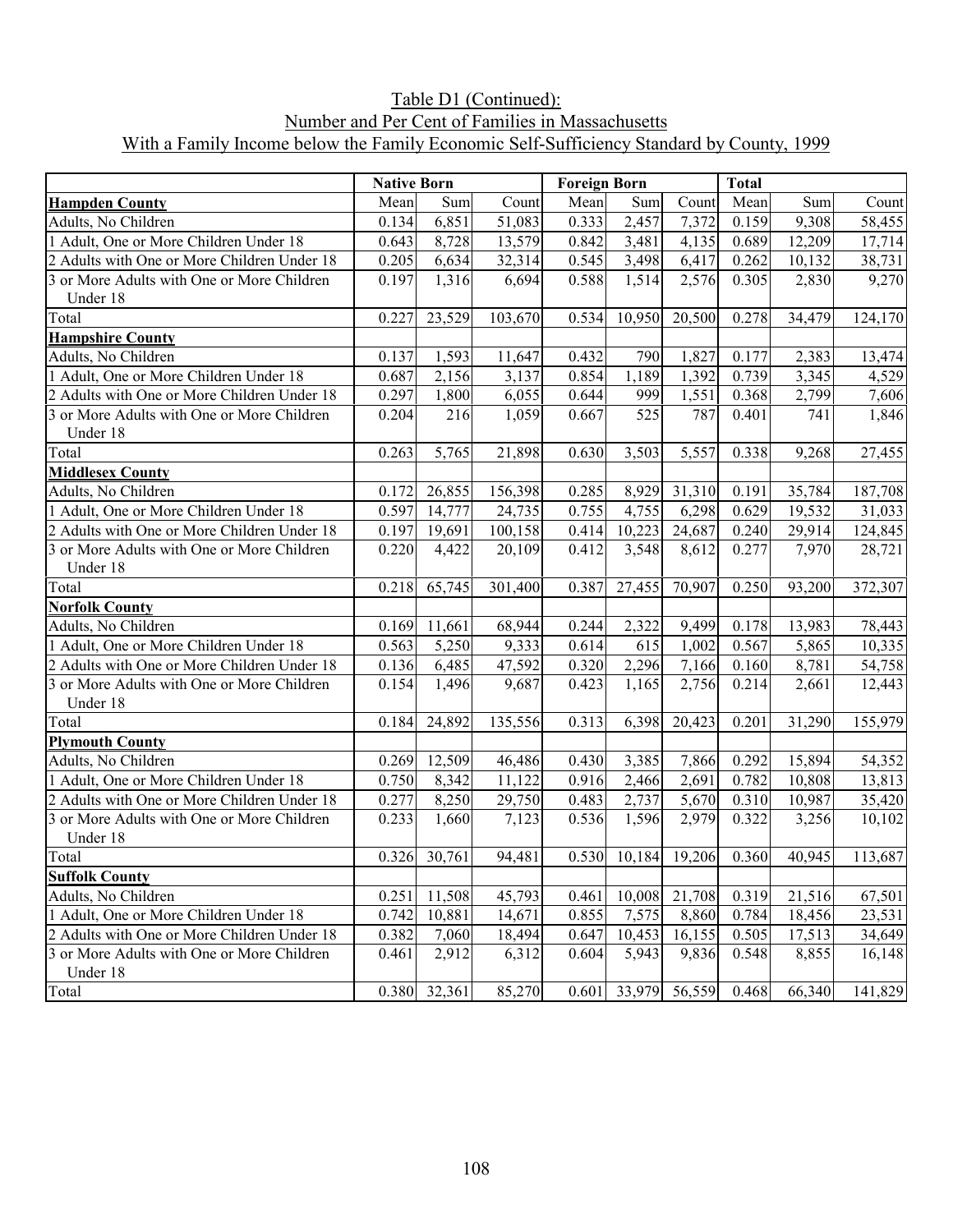## Table D1 (Continued): Number and Per Cent of Families in Massachusetts With a Family Income below the Family Economic Self-Sufficiency Standard by County, 1999

|                                             | <b>Native Born</b> |        |         | <b>Foreign Born</b> |       |        | <b>Total</b> |        |         |
|---------------------------------------------|--------------------|--------|---------|---------------------|-------|--------|--------------|--------|---------|
| <b>Worcester County</b>                     |                    |        |         |                     |       |        |              |        |         |
| Adults, No Children                         | 0.153              | 12.690 | 83.196  | 0.314               | 2.375 | 7.559  | 0.166        | 15.065 | 90,755  |
| 1 Adult, One or More Children Under 18      | 0.564              | 9.762  | 17.323  | 0.762               | 2.199 | 2.886  | 0.592        | 11.961 | 20,209  |
| 2 Adults with One or More Children Under 18 | 0.165              | 9.590  | 58,087  | 0.428               | 2.884 | 6.738  | 0.192        | 12.474 | 64,825  |
| 3 or More Adults with One or More Children  | 0.163              | 1.823  | 11.214  | 0.380               | 969   | 2,550  | 0.203        | 2.792  | 13,764  |
| Under 18                                    |                    |        |         |                     |       |        |              |        |         |
| Total                                       | 0.199              | 33.865 | 169.820 | 0.427               | 8.427 | 19.733 | 0.223        | 42.292 | 189,553 |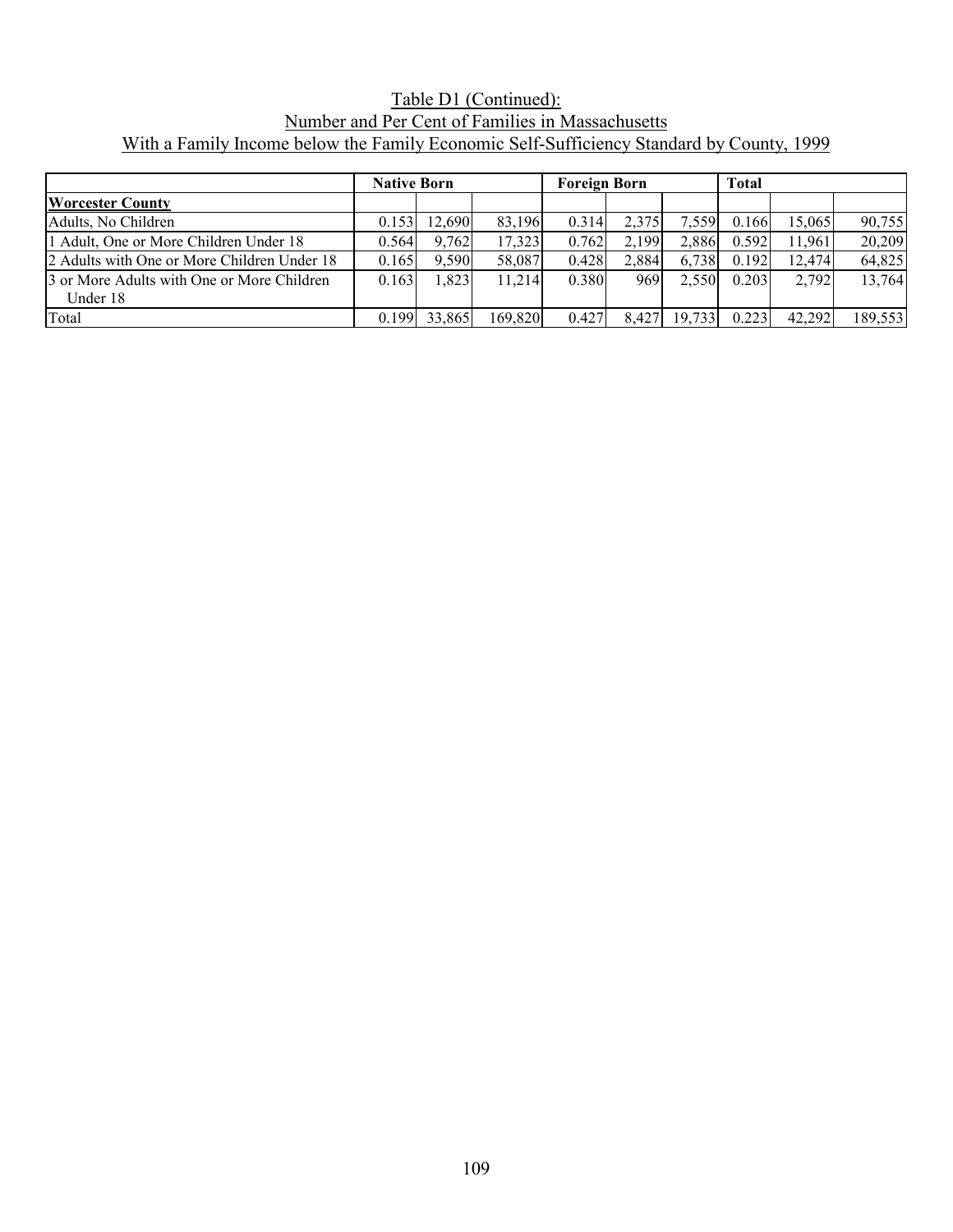|                                             | <b>Native Born</b> |               |                         | <b>Foreign Born</b> |        |                            | <b>Total</b> |         |                           |
|---------------------------------------------|--------------------|---------------|-------------------------|---------------------|--------|----------------------------|--------------|---------|---------------------------|
| <b>Massachusetts</b>                        | Mean               | Sum           | Count                   | Mean                | Sum    | Count                      | Mean         | Sum     | Count                     |
| Adults, No Children                         |                    | 0.1711112.646 | 659.104                 | 0.337               |        | 36.668 108.853             | 0.194        | 149.314 | 767,957                   |
| 1 Adult, One or More Children Under 18      | 0.623              | 81,482        | 130.694                 | 0.816               | 28.285 | 34,678                     | 0.664        | 109.767 | 165,372                   |
| 2 Adults with One or More Children Under 18 | 0.200              | 75.806        | 379.645                 | 0.384               |        | 45.649 118.843             | 0.244        | 121.455 | 498,488                   |
| 3 or More Adults with One or More Children  | 0.204              | 17.852        | 87.587                  | 0.500               |        | 18.935 37.836              | 0.293        | 36,787  | 125,423                   |
| Under 18                                    |                    |               |                         |                     |        |                            |              |         |                           |
| Total                                       |                    |               | 0.229 287,786 1,257,030 |                     |        | $0.431$   129,537  300,210 |              |         | $0.268$ 417,323 1,557,240 |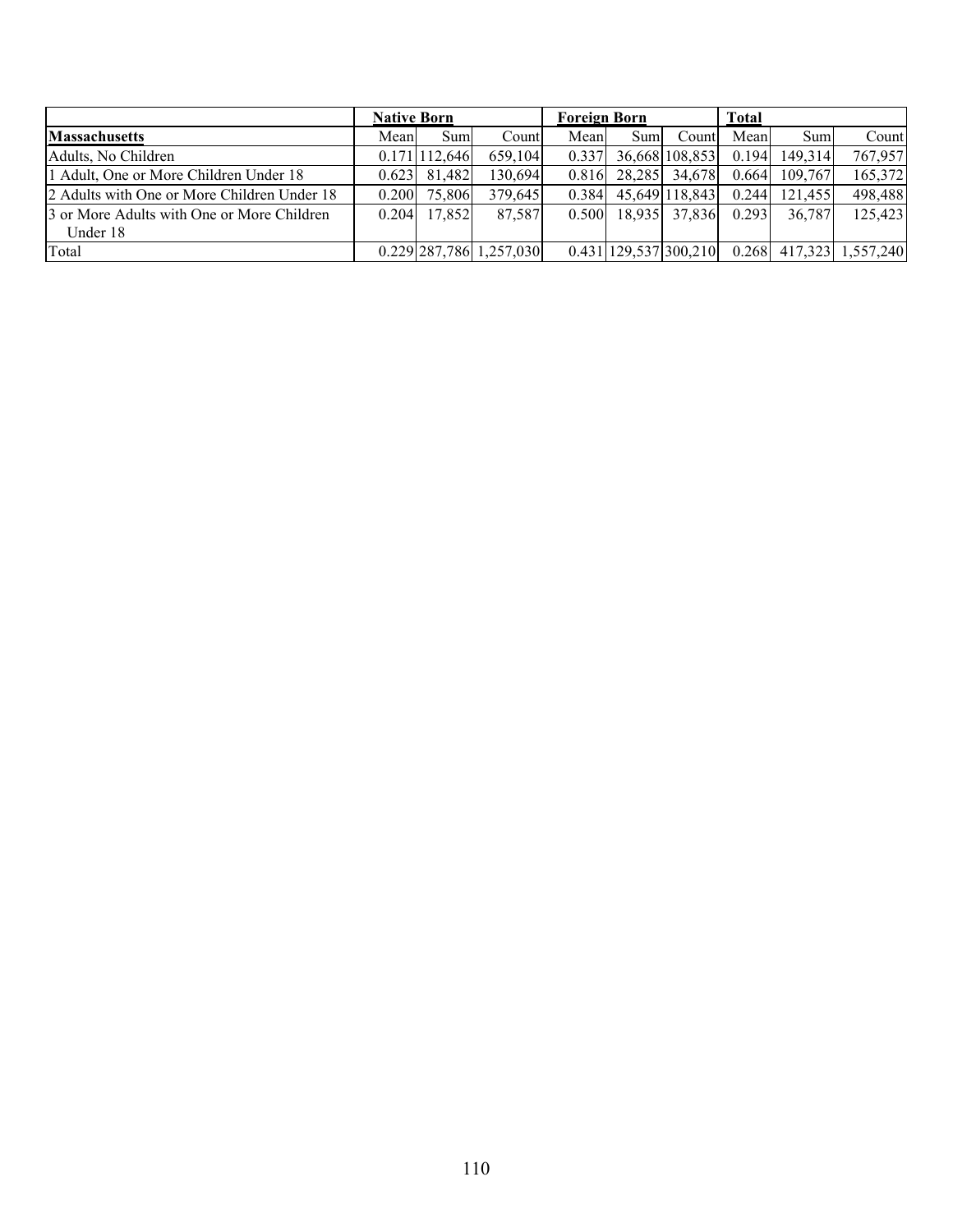# **Appendix E: Estimates of the Mean and Aggregate Size of the Family Economic Self-Sufficiency Deficits of Massachusetts Families by County and Family Type in 1999**

In the main body of this monograph, we presented estimates of the mean size and aggregate value of the poverty income and FESS income deficits of families in Massachusetts during 1999. In this Appendix, we provide estimates of the mean size and aggregate values of the FESS income deficits for all families and for the following four types of families in the city of Boston and each county of the state during 1999:<sup>81</sup>

- Families with adult members (18+) only
- Single parent families with one or more related children under 18 in the home
- Families with two adults and one or more children under 18
- Families with three or more adults and one or more children under 18

For each county, we estimated the number of families with a FESS deficit during 1999 and the mean value of those deficits. By multiplying the mean deficit by the number of families with a deficit, we obtain estimates of the aggregate value of these deficits. These estimates are first derived for each of the four subsets of families in each county and then aggregated to derive the aggregate value of these FESS deficits in the county. The values of the aggregate FESS deficits for the twelve counties are combined to form the estimate for the state. The estimated aggregate value of these FESS deficits for all families in the state during 1999 was \$7.08 billion $82$ 

 $\overline{a}$ 

 $81$  The counties of Barnstable, Dukes, and Nantucket have been combined for this analysis. They cannot be separately identified on the PUMS public use files.

 $82$ <sup>82</sup> This estimate pertains only to family households. It excludes the FESS deficits of unrelated individuals in the state during 1999.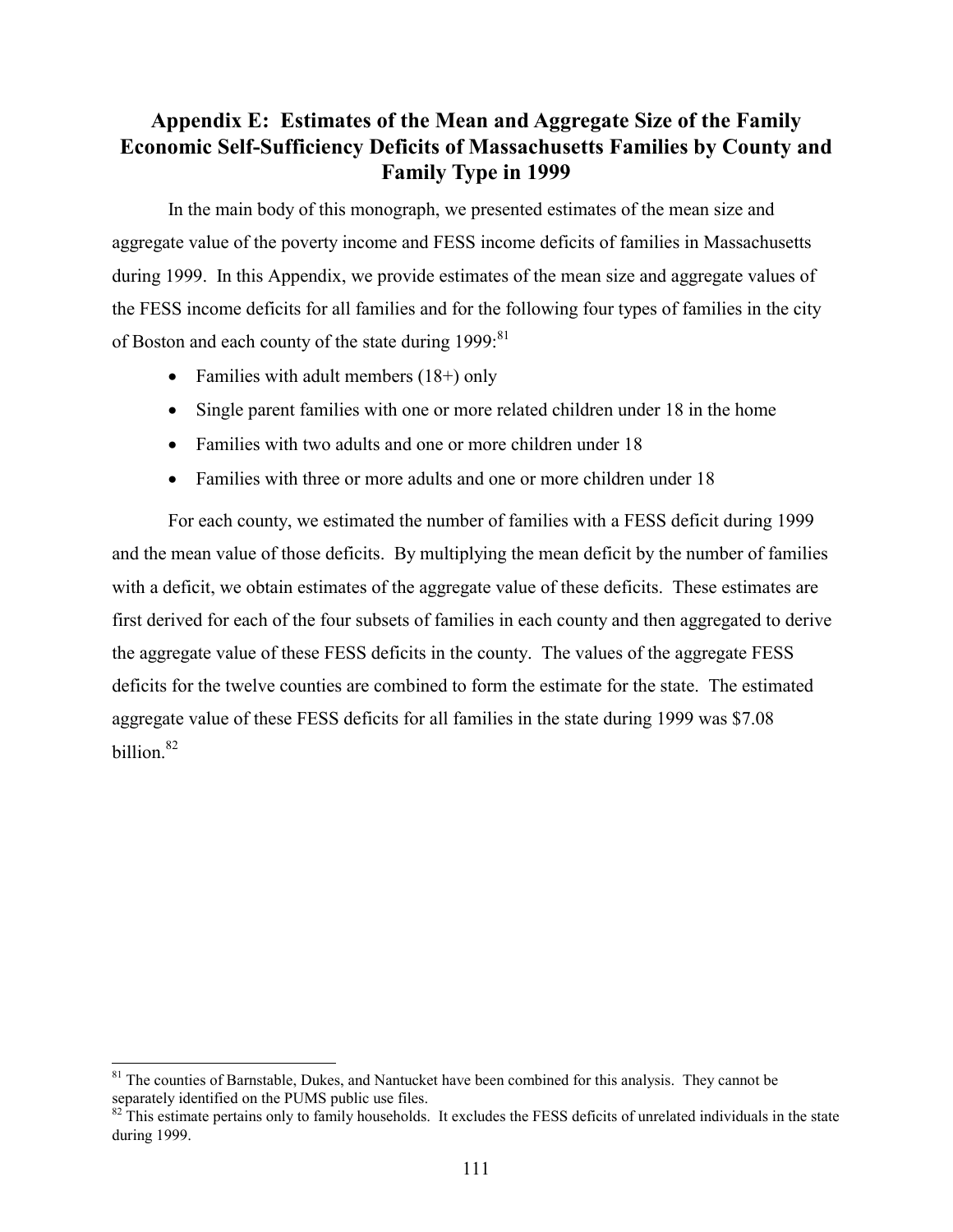|                                                       |          |                 | Number of     |
|-------------------------------------------------------|----------|-----------------|---------------|
|                                                       | Mean     | Sum of          | Families with |
| <b>Boston City</b>                                    | Deficit  | Deficits        | a Deficit     |
| Adults Only, No Children                              | \$15,064 | \$243,683,183   | 16,177        |
| Single Parent Families, One or More Children Under 18 | \$26,961 | \$444,821,739   | 16,499        |
| 2 Adult Families, One or More Children Under 18       | \$22,377 | \$310,567,813   | 13,879        |
| 3+ Adult Families, One or More Children Under 18      | \$24,238 | \$171,168,744   | 7,062         |
| Total                                                 | \$21,826 | \$1,170,241,479 | 53,617        |
| <b>Essex</b>                                          |          |                 |               |
| Adults Only, No Children                              | \$11,216 | \$164,088,835   | 14,630        |
| Single Parent Families, One or More Children Under 18 | \$21,490 | \$284,055,768   | 13,218        |
| 2 Adult Families, One or More Children Under 18       | \$18,001 | \$234,836,617   | 13,046        |
| 3+ Adult Families, One or More Children Under 18      | \$21,127 | \$87,594,301    | 4,146         |
| Total                                                 | \$17,109 | \$770,575,521   | 45,040        |
| <b>Middlesex</b>                                      |          |                 |               |
| Adults Only, No Children                              | \$12,950 | \$463,389,083   | 35,784        |
| Single Parent Families, One or More Children Under 18 | \$22,819 | \$445,694,357   | 19,532        |
| 2 Adult Families, One or More Children Under 18       | \$19,052 | \$569,930,701   | 29,914        |
| 3+ Adult Families, One or More Children Under 18      | \$20,552 | \$163,795,765   | 7,970         |
| Total                                                 | \$17,627 | \$1,642,809,906 | 93,200        |
| <b>Norfolk</b>                                        |          |                 |               |
| Adults Only, No Children                              | \$11,363 | \$158,892,050   | 13,983        |
| Single Parent Families, One or More Children Under 18 | \$19,654 | \$115,269,480   | 5,865         |
| 2 Adult Families, One or More Children Under 18       | \$15,510 | \$136,189,784   | 8,781         |
| 3+ Adult Families, One or More Children Under 18      | \$18,077 | \$48,102,345    | 2,661         |
| Total                                                 | \$14,652 | \$458,453,660   | 31,290        |
| <b>Plymouth</b>                                       |          |                 |               |
| Adults Only, No Children                              | \$13,808 | \$219,462,503   | 15,894        |
| Single Parent Families, One or More Children Under 18 | \$23,357 | \$252,437,640   | 10,808        |
| 2 Adult Families, One or More Children Under 18       | \$18,447 | \$202,674,663   | 10,987        |
| 3+ Adult Families, One or More Children Under 18      | \$19,276 | \$62,762,598    | 3,256         |
| Total                                                 | \$18,008 | \$737,337,403   | 40,945        |
| <b>Bristol</b>                                        |          |                 |               |
| Adults Only, No Children                              | \$9,620  | \$95,836,603    | 9,962         |
| Single Parent Families, One or More Children Under 18 | \$17,309 | \$136,737,157   | 7,900         |
| 2 Adult Families, One or More Children Under 18       | \$13,965 | \$107,701,353   | 7,712         |
| 3+ Adult Families, One or More Children Under 18      | \$15,091 | \$27,600,900    | 1,829         |
| Total                                                 | \$13,425 | \$367,876,013   | 27,403        |

## Table E-1: Mean and Aggregate FESS Income Deficits for Families with Incomes Below the Family Economic Self-Sufficiency Standard, by Type of Family and County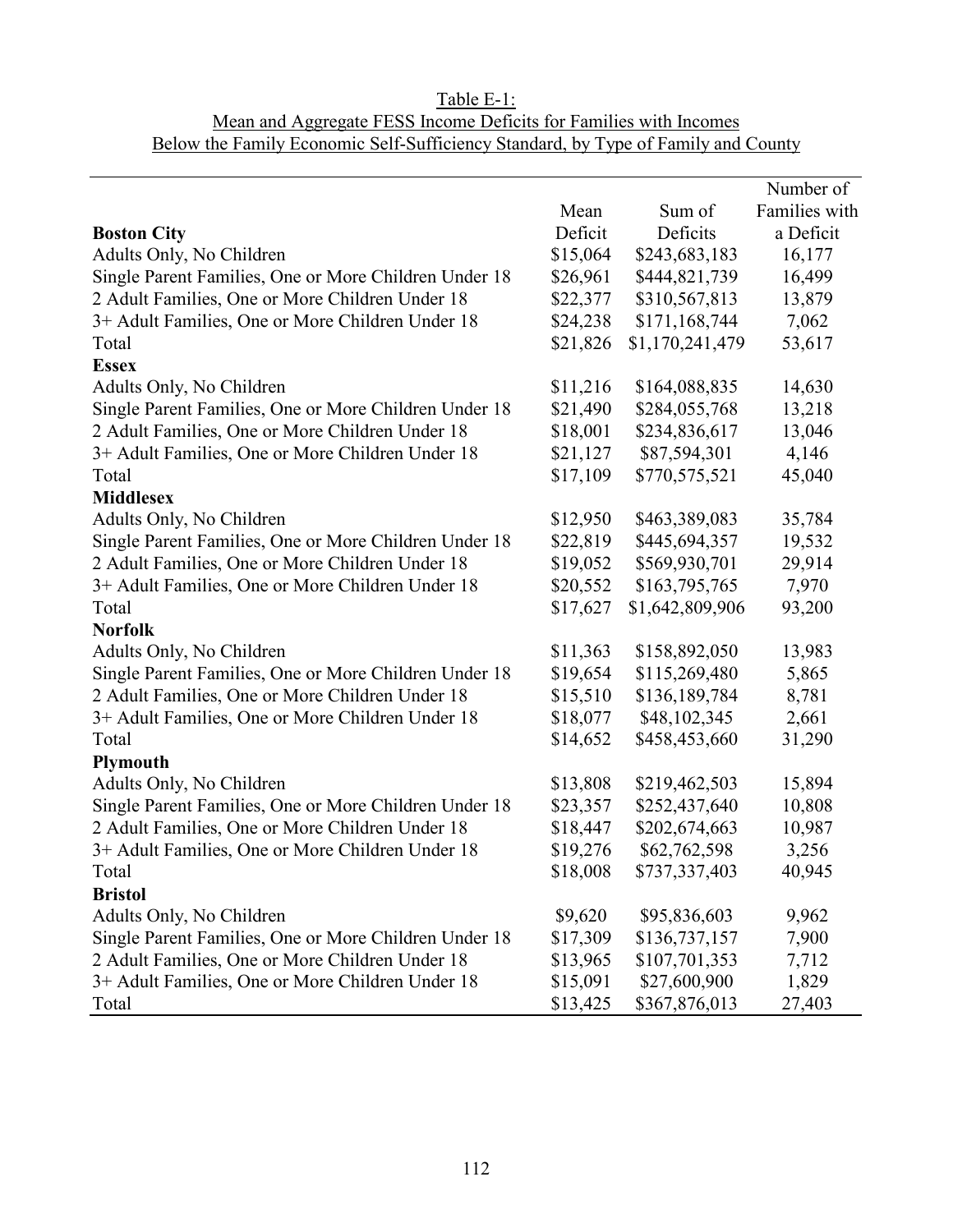|                                                       |          |               | Number of     |
|-------------------------------------------------------|----------|---------------|---------------|
|                                                       | Mean     | Sum of        | Families with |
| <b>Barnstable, Dukes and Nantucket</b>                | Deficit  | Deficit       | a Deficit     |
| Adults Only, No Children                              | \$9,783  | \$70,380,170  | 7,194         |
| Single Parent Families, One or More Children Under 18 | \$17,937 | \$56,859,459  | 3,170         |
| 2 Adult Families, One or More Children Under 18       | \$13,849 | \$70,754,007  | 5,109         |
| 3+ Adult Families, One or More Children Under 18      | \$14,158 | \$14,030,567  | 991           |
| Total                                                 | \$12,878 | \$212,024,203 | 16,464        |
| Worcester                                             |          |               |               |
| Adults Only, No Children                              | \$10,213 | \$153,852,890 | 15,065        |
| Single Parent Families, One or More Children Under 18 | \$18,508 | \$221,370,376 | 11,961        |
| 2 Adult Families, One or More Children Under 18       | \$15,428 | \$192,451,701 | 12,474        |
| 3+ Adult Families, One or More Children Under 18      | \$15,785 | \$44,070,679  | 2,792         |
| Total                                                 | \$14,465 | \$611,745,645 | 42,292        |
| Hampden                                               |          |               |               |
| Adults Only, No Children                              | \$9,626  | \$89,600,575  | 9,308         |
| Single Parent Families, One or More Children Under 18 | \$19,742 | \$241,026,081 | 12,209        |
| 2 Adult Families, One or More Children Under 18       | \$16,545 | \$167,633,469 | 10,132        |
| 3+ Adult Families, One or More Children Under 18      | \$19,558 | \$55,348,276  | 2,830         |
| Total                                                 | \$16,056 | \$553,608,401 | 34,479        |
| Hampshire                                             |          |               |               |
| Adults Only, No Children                              | \$9,192  | \$21,905,153  | 2,383         |
| Single Parent Families, One or More Children Under 18 | \$22,095 | \$73,907,144  | 3,345         |
| 2 Adult Families, One or More Children Under 18       | \$16,478 | \$46,122,856  | 2,799         |
| 3+ Adult Families, One or More Children Under 18      | \$17,036 | \$12,623,965  | 741           |
| Total                                                 | \$16,677 | \$154,559,117 | 9,268         |
| Franklin                                              |          |               |               |
| Adults Only, No Children                              | \$10,098 | \$12,370,203  | 1,225         |
| Single Parent Families, One or More Children Under 18 | \$12,756 | \$10,842,285  | 850           |
| 2 Adult Families, One or More Children Under 18       | \$11,918 | \$13,253,214  | 1,112         |
| 3+ Adult Families, One or More Children Under 18      | \$12,780 | \$5,265,498   | 412           |
| Total                                                 | \$11,595 | \$41,731,200  | 3,599         |
| <b>Berkshire</b>                                      |          |               |               |
| Adults Only, No Children                              | \$7,422  | \$17,589,953  | 2,370         |
| Single Parent Families, One or More Children Under 18 | \$15,127 | \$37,105,942  | 2,453         |
| 2 Adult Families, One or More Children Under 18       | \$13,383 | \$25,106,196  | 1,876         |
| 3+ Adult Families, One or More Children Under 18      | \$13,127 | \$3,990,557   | 304           |
| Total                                                 | \$11,965 | \$83,792,648  | 7,003         |

## Table E-1 (Continued): Mean and Aggregate FESS Income Deficits for Families with Incomes Below the Family Economic Self-Sufficiency Standard, by Type of Family and County